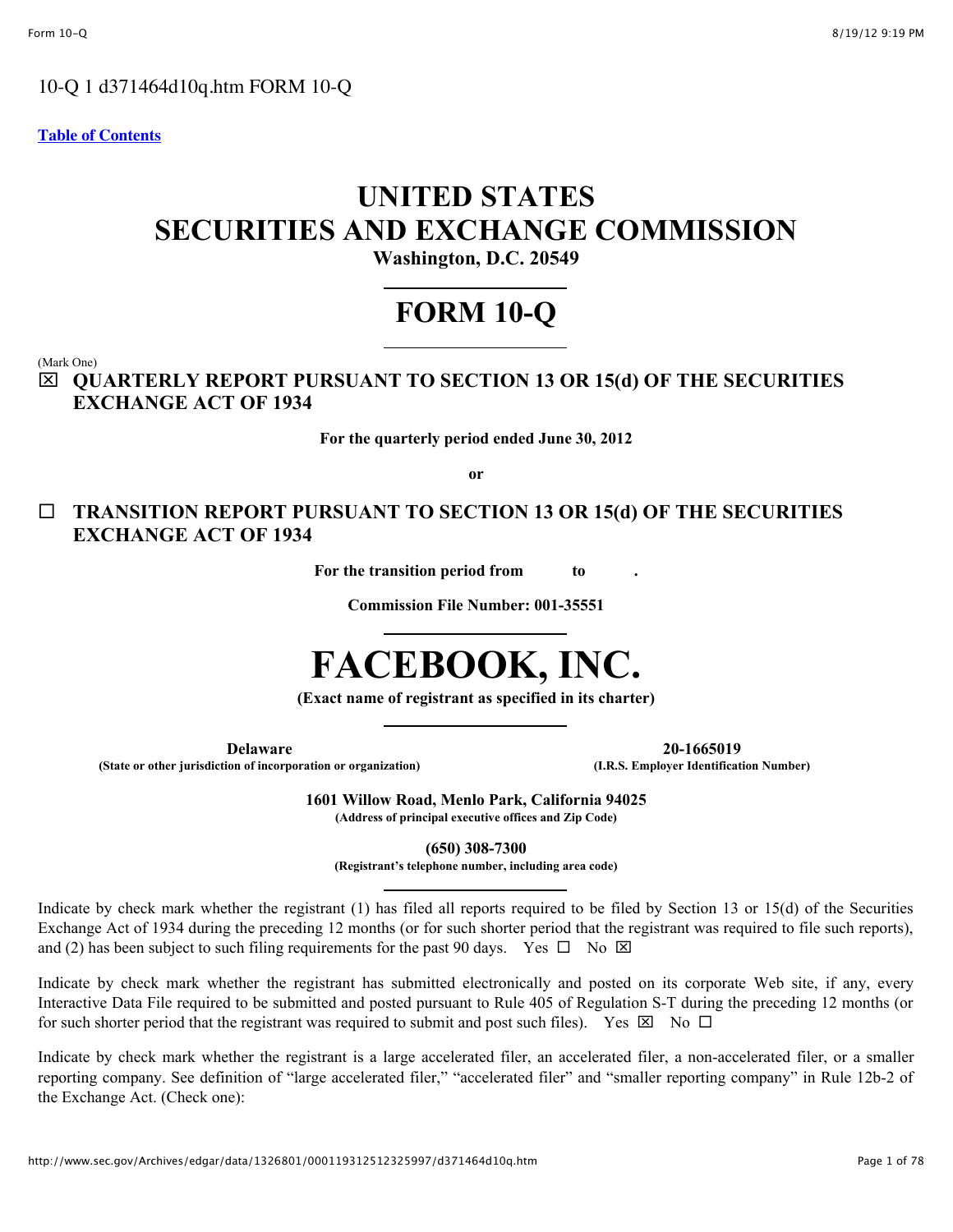Form 10-Q 8/19/12 9:19 PM

| Large accelerated filer $\Box$ |                                                                                                                                             | Accelerated filer                |  | П |
|--------------------------------|---------------------------------------------------------------------------------------------------------------------------------------------|----------------------------------|--|---|
| Non-accelerated filer          | $\boxtimes$ (Do not check if a smaller reporting company)                                                                                   | Smaller reporting company $\Box$ |  |   |
|                                | Indicate by check mark whether the registrant is a shell company (as defined in Rule 12b-2 of the Exchange Act). Yes $\square$ No $\square$ |                                  |  |   |
|                                | Indicate the number of shares outstanding of each of the issuer's classes of Common Stock, as of the latest practicable date.               |                                  |  |   |

Class A Common Stock \$0.000006 par value 674,605,171 shares outstanding as of Ju

Class A Common Stock \$0.000006 par value 674,605,171 shares outstanding as of July 25, 2012<br>Class B Common Stock \$0.000006 par value 1,467,762,401 shares outstanding as of July 25, 2012  $1,467,762,401$  shares outstanding as of July 25, 2012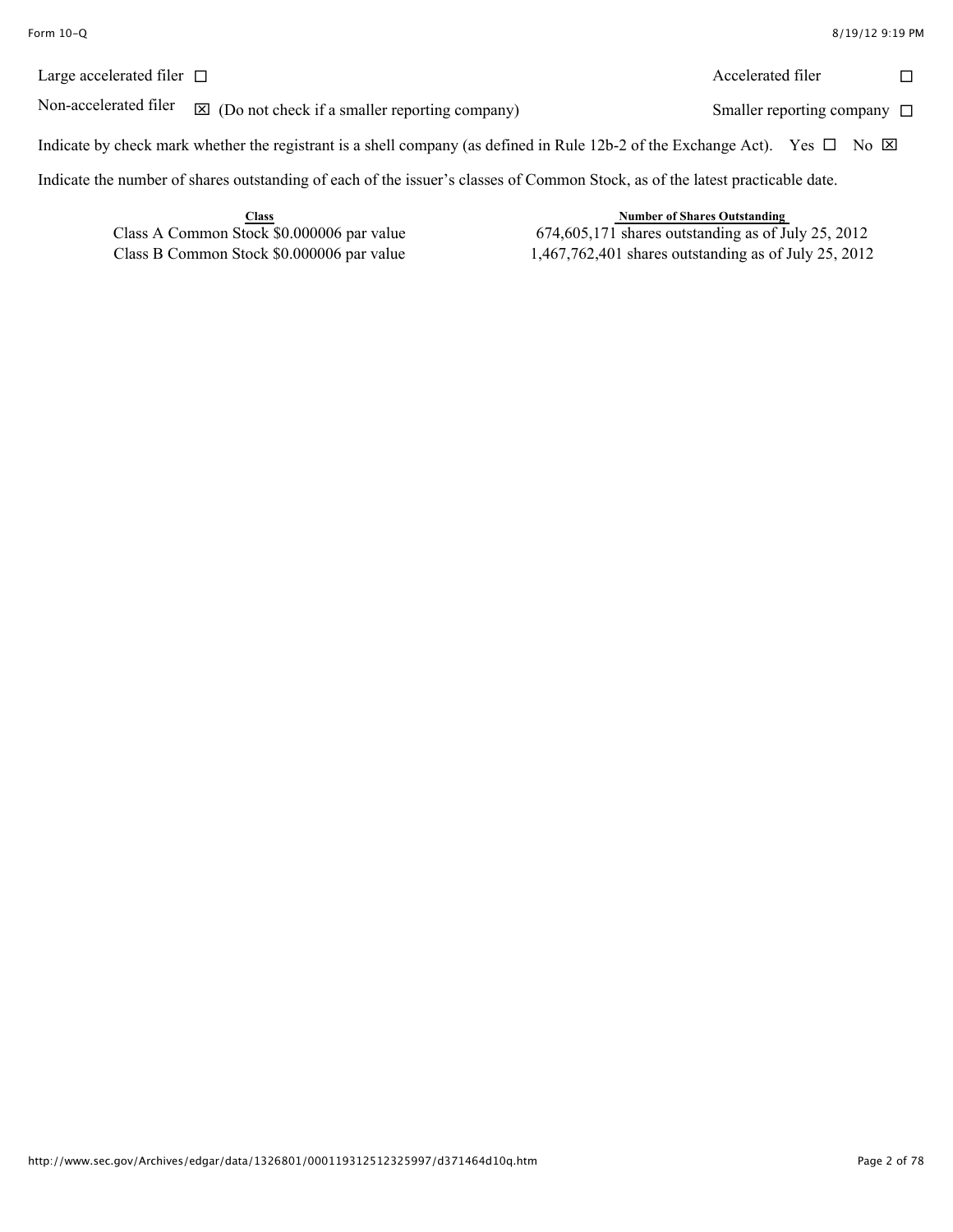# **FACEBOOK, INC. TABLE OF CONTENTS**

|                   |                                                                                                                                      | Page No. |
|-------------------|--------------------------------------------------------------------------------------------------------------------------------------|----------|
|                   | <b>Note About Forward-Looking Statements</b>                                                                                         | 3        |
|                   | PART I-FINANCIAL INFORMATION                                                                                                         | 4        |
| Item 1.           | <b>Financial Statements (unaudited)</b>                                                                                              | 4        |
|                   | Condensed Consolidated Balance Sheets—June 30, 2012 and December 31, 2011                                                            | 4        |
|                   | <u>Condensed Consolidated Statements of Operations—for the three months and six months ended June 30,</u><br>2012 and 2011           | 5        |
|                   | Condensed Consolidated Statements of Comprehensive Income (Loss)—for the three months and six months<br>ended June 30, 2012 and 2011 | 6        |
|                   | Condensed Consolidated Statements of Cash Flows—for the six months ended June 30, 2012 and 2011                                      | 7        |
|                   | <b>Notes to Condensed Consolidated Financial Statements</b>                                                                          | 8        |
| Item 2.           | Management's Discussion and Analysis of Financial Condition and Results of Operations                                                | 19       |
| Item 3.           | <b>Quantitative and Qualitative Disclosures About Market Risk</b>                                                                    | 33       |
| Item 4.           | <b>Controls and Procedures</b>                                                                                                       | 34       |
|                   | <b>PART II-OTHER INFORMATION</b>                                                                                                     | 35       |
| Item 1.           | <b>Legal Proceedings</b>                                                                                                             | 35       |
| Item 1A.          | <b>Risk Factors</b>                                                                                                                  | 35       |
| Item 2.           | Unregistered Sales of Equity Securities and Use of Proceeds                                                                          | 56       |
| Item 6.           | <b>Exhibits</b>                                                                                                                      | 57       |
| <b>SIGNATURES</b> |                                                                                                                                      | 59       |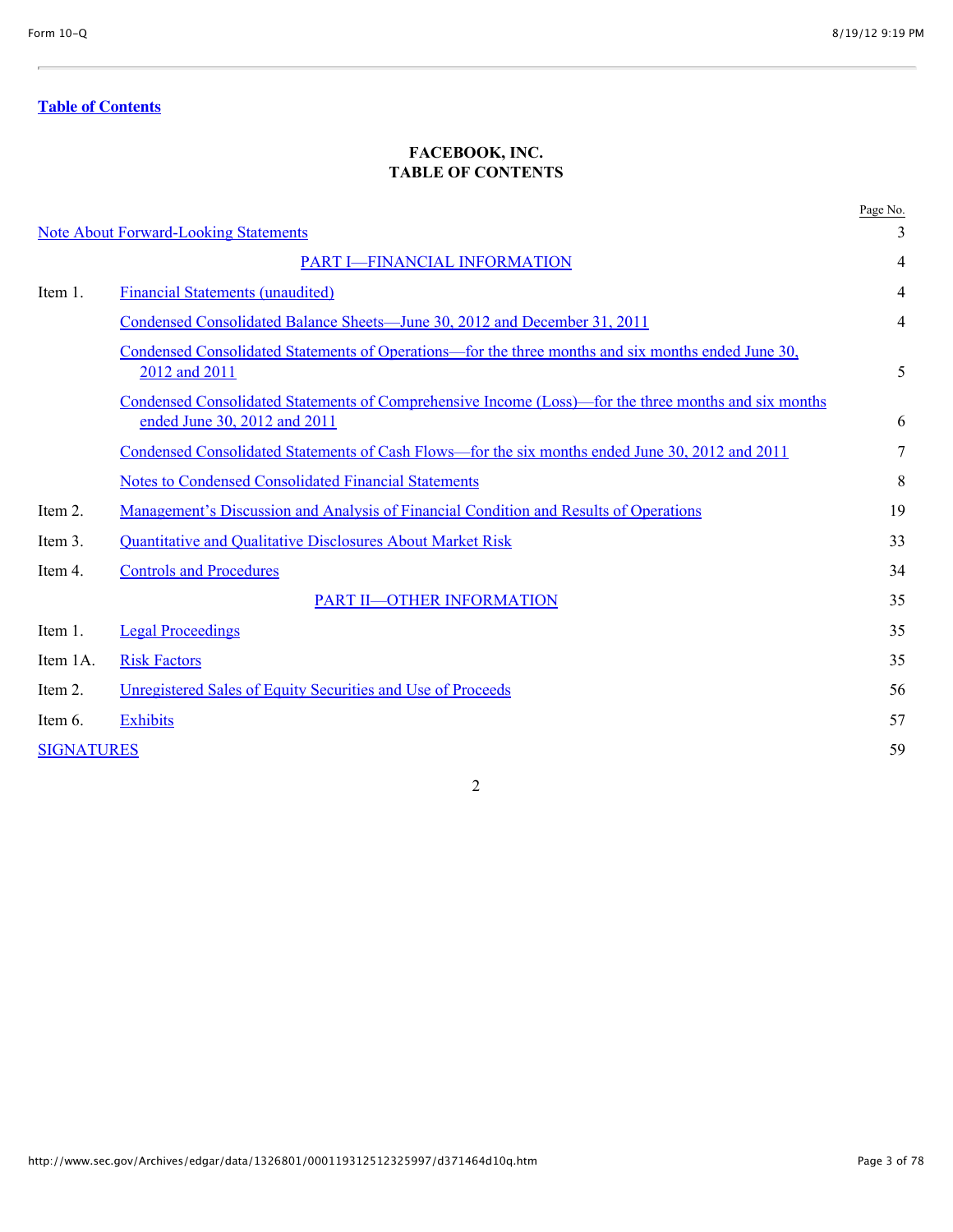#### **NOTE ABOUT FORWARD-LOOKING STATEMENTS**

This Quarterly Report on Form 10-Q contains forward-looking statements within the meaning of the Private Securities Litigation Reform Act of 1995. All statements contained in this Quarterly Report on Form 10-Q other than statements of historical fact, including statements regarding our future results of operations and financial position, our business strategy and plans, and our objectives for future operations, are forward-looking statements. The words "believe," "may," "will," "estimate," "continue," "anticipate," "intend," "expect," and similar expressions are intended to identify forward-looking statements. We have based these forward-looking statements largely on our current expectations and projections about future events and trends that we believe may affect our financial condition, results of operations, business strategy, short-term and long-term business operations and objectives, and financial needs. These forward-looking statements are subject to a number of risks, uncertainties and assumptions, including those described in Part II. Item 1A. "Risk Factors" in this Quarterly Report on Form 10-Q. Moreover, we operate in a very competitive and rapidly changing environment. New risks emerge from time to time. It is not possible for our management to predict all risks, nor can we assess the impact of all factors on our business or the extent to which any factor, or combination of factors, may cause actual results to differ materially from those contained in any forward-looking statements we may make. In light of these risks, uncertainties and assumptions, the future events and trends discussed in this Quarterly Report on Form 10-Q may not occur and actual results could differ materially and adversely from those anticipated or implied in the forward-looking statements.

We undertake no obligation to revise or publicly release the results of any revision to these forward-looking statements, except as required by law. Given these risks and uncertainties, readers are cautioned not to place undue reliance on such forward-looking statements.

Unless expressly indicated or the context requires otherwise, the terms "Facebook," "company," "we," "us," and "our" in this document refer to Facebook, Inc., a Delaware corporation, and, where appropriate, its wholly owned subsidiaries. The term "Facebook" may also refer to our products, regardless of the manner in which they are accessed.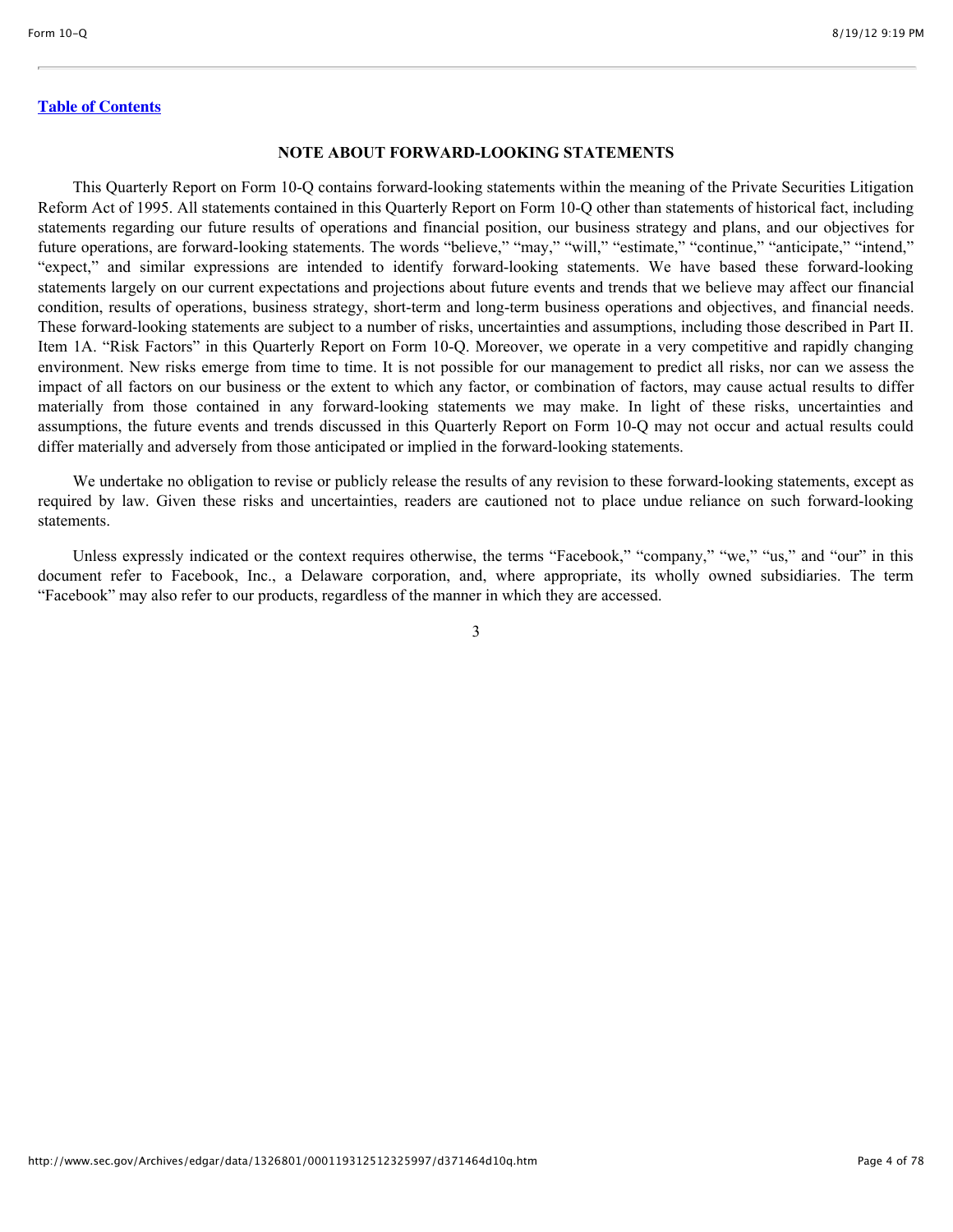#### **PART I—FINANCIAL INFORMATION**

#### **Item 1. Financial Statements**

#### **FACEBOOK, INC.**

#### **CONDENSED CONSOLIDATED BALANCE SHEETS**

*(In millions, except for number of shares and par value) (Unaudited)*

**June 30, 2012 December 31, 2011 Assets** Current assets: Cash and cash equivalents  $\frac{1}{2}$  2,098  $\frac{1}{2}$  1,512 Marketable securities 2,396 Accounts receivable, net of allowances for doubtful accounts of \$17 as of June 30, 2012 and December 31, 2011 547 Income tax refundable  $\hspace{1.6cm} 567$  0 Prepaid expenses and other current assets 634 149 Total current assets  $\overline{11.967}$   $\overline{4.604}$ Property and equipment, net 2,105 1,475 Goodwill and intangible assets, net 809 162 Other assets 47 and 47 and 47 and 47 and 47 and 47 and 47 and 47 and 47 and 47 and 47 and 47 and 47 and 47 and 47 and 47 and 47 and 47 and 47 and 47 and 47 and 47 and 47 and 47 and 47 and 47 and 47 and 47 and 47 and 47 and **Total assets** \$14,928 \$6,331 **Liabilities and stockholders' equity** Current liabilities: Accounts payable  $\begin{array}{cccc} \text{8} & 43 & \text{8} & 63 \end{array}$ Platform partners payable 153 171 Accrued expenses and other current liabilities  $441$  296 Deferred revenue and deposits 85 90 Current portion of capital lease obligations 312 279 Total current liabilities 899 Capital lease obligations, less current portion 394 398 Other liabilities 191 135 Total liabilities 1,432 Stockholders' equity: Convertible preferred stock, \$0.000006 par value, issuable in series; no shares and 569 million shares authorized as of June 30, 2012 and December 31, 2011, respectively, no shares and 543 million shares issued and outstanding as of June 30, 2012 and December 31, 2011, respectively 0 615 Common stock, \$0.000006 par value; 5,000 million and 4,141 million Class A shares authorized as of June 30, 2012 and December 31, 2011, respectively, 641 million and 117 million shares issued and outstanding as of June 30, 2012 and December 31, 2011, respectively, including 1 million outstanding shares subject to repurchase as of June 30, 2012 and December 31, 2011; 4,141 million Class B shares authorized, 1,501 million and 1,213 million shares issued and outstanding as of June 30, 2012 and December 31, 2011, respectively, including 2 million outstanding shares subject to repurchase, as of June 30, 2012 and December 31, 2011 0 0 Additional paid-in capital 2,684 2,684 2,684 2,684 2,684 2,684 2,684 2,684 2,684 2,684 2,684 2,684 2,684 2,684 2,684 2,684 2,684 2,684 2,684 2,684 2,684 2,684 2,684 2,684 2,684 2,684 2,684 2,684 2,684 2,684 2,684 2,684 2,6 Accumulated other comprehensive loss (29) (6)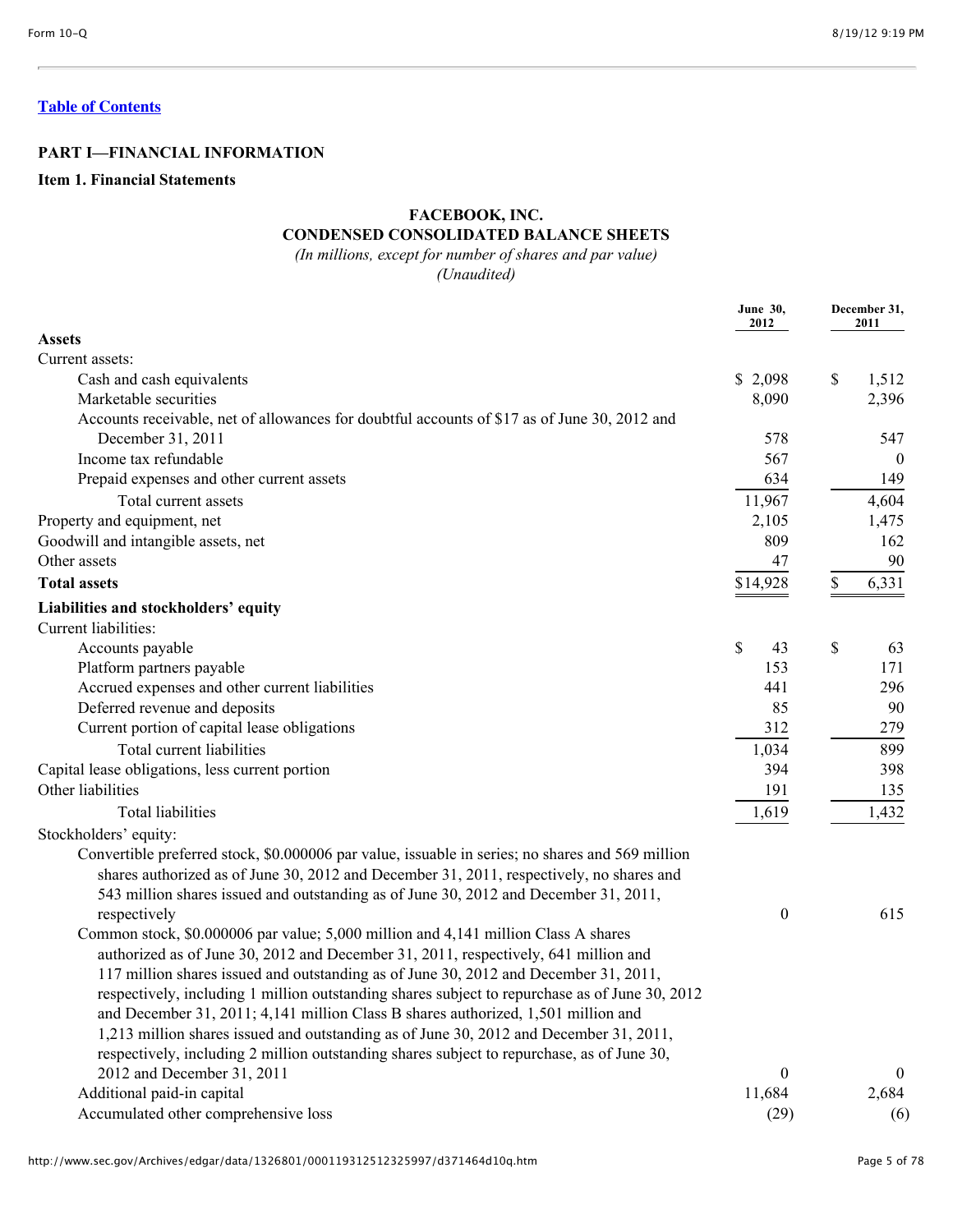| Retained earnings                          | 1,654    | ,606  |
|--------------------------------------------|----------|-------|
| Total stockholders' equity                 | 13,309   | 4,899 |
| Total liabilities and stockholders' equity | \$14,928 | 6,331 |

*See Accompanying Notes to Condensed Consolidated Financial Statements.*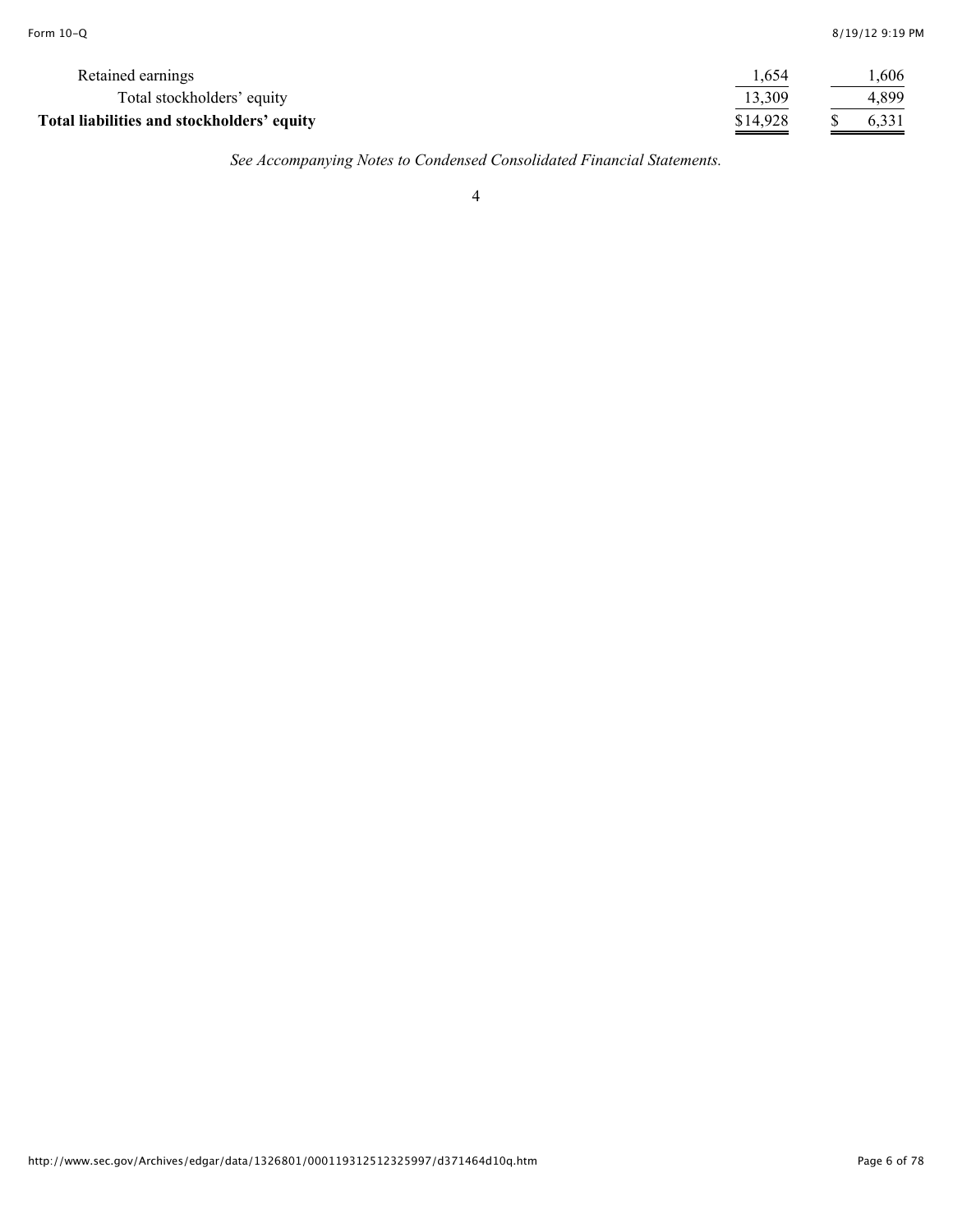# **FACEBOOK, INC. CONDENSED CONSOLIDATED STATEMENTS OF OPERATIONS**

*(In millions, except per share amounts) (Unaudited)*

|                                                                           | <b>Three Months Ended</b><br><b>June 30,</b> |              |                | <b>Six Months Ended</b><br><b>June 30,</b> |  |
|---------------------------------------------------------------------------|----------------------------------------------|--------------|----------------|--------------------------------------------|--|
|                                                                           | 2012                                         | 2011         | 2012           | 2011                                       |  |
| Revenue                                                                   | \$1,184                                      | \$<br>895    | \$2,242        | \$1,626                                    |  |
| <b>Costs and expenses:</b>                                                |                                              |              |                |                                            |  |
| Cost of revenue                                                           | 367                                          | 210          | 644            | 377                                        |  |
| Marketing and sales                                                       | 392                                          | 96           | 535            | 158                                        |  |
| Research and development                                                  | 705                                          | 99           | 858            | 156                                        |  |
| General and administrative                                                | 463                                          | 83           | 567            | 140                                        |  |
| <b>Total costs and expenses</b>                                           | 1,927                                        | 488          | 2,604          | 831                                        |  |
| (Loss) income from operations                                             | (743)                                        | 407          | (362)          | 795                                        |  |
| Interest and other income (expense), net:                                 |                                              |              |                |                                            |  |
| Interest expense                                                          | (10)                                         | (9)          | (24)           | (17)                                       |  |
| Other income (expense), net                                               | (12)                                         | $\mathbf{1}$ | $\mathfrak{Z}$ | 19                                         |  |
| (Loss) income before benefit from (provision for) income taxes            | (765)                                        | 399          | (383)          | 797                                        |  |
| Benefit from (provision for) income taxes                                 | 608                                          | (159)        | 431            | (326)                                      |  |
| Net (loss) income                                                         | (157)<br>\$                                  | \$<br>240    | \$<br>48       | 471<br>\$                                  |  |
| Less: Net income attributable to participating securities                 | $\boldsymbol{0}$                             | 81           | 21             | 160                                        |  |
| Net (loss) income attributable to Class A and Class B common stockholders | (157)<br>\$                                  | 159<br>\$    | \$<br>27       | \$311                                      |  |
| (Loss) earnings per share attributable to Class A and Class B common      |                                              |              |                |                                            |  |
| stockholders:<br><b>Basic</b>                                             |                                              |              |                |                                            |  |
|                                                                           | (\$<br>0.08)                                 | 0.12         | \$0.02         | \$0.25                                     |  |
| Diluted                                                                   | 0.08)<br>(S                                  | S.<br>0.11   | \$0.02         | 0.22<br>S.                                 |  |
| Weighted average shares used to compute (loss) earnings per share         |                                              |              |                |                                            |  |
| attributable to Class A and Class B common stockholders:                  |                                              |              |                |                                            |  |
| <b>Basic</b>                                                              | 1,879                                        | 1,292        | 1,613          | 1,267                                      |  |
| Diluted                                                                   | 1,879                                        | 1,510        | 1,792          | 1,499                                      |  |
| Share-based compensation expense included in costs and expenses:          |                                              |              |                |                                            |  |
| Cost of revenue                                                           | \$<br>66                                     | \$<br>3      | \$<br>71       | $\mathbf S$<br>$\overline{3}$              |  |
| Marketing and sales                                                       | 232                                          | 11           | 251            | 11                                         |  |
| Research and development                                                  | 545                                          | 35           | 605            | 39                                         |  |
| General and administrative                                                | 263                                          | 15           | 282            | 18                                         |  |
| Total share-based compensation expense                                    | \$1,106                                      | 64<br>\$     | \$1,209        | 71<br>\$                                   |  |

*See Accompanying Notes to Condensed Consolidated Financial Statements.*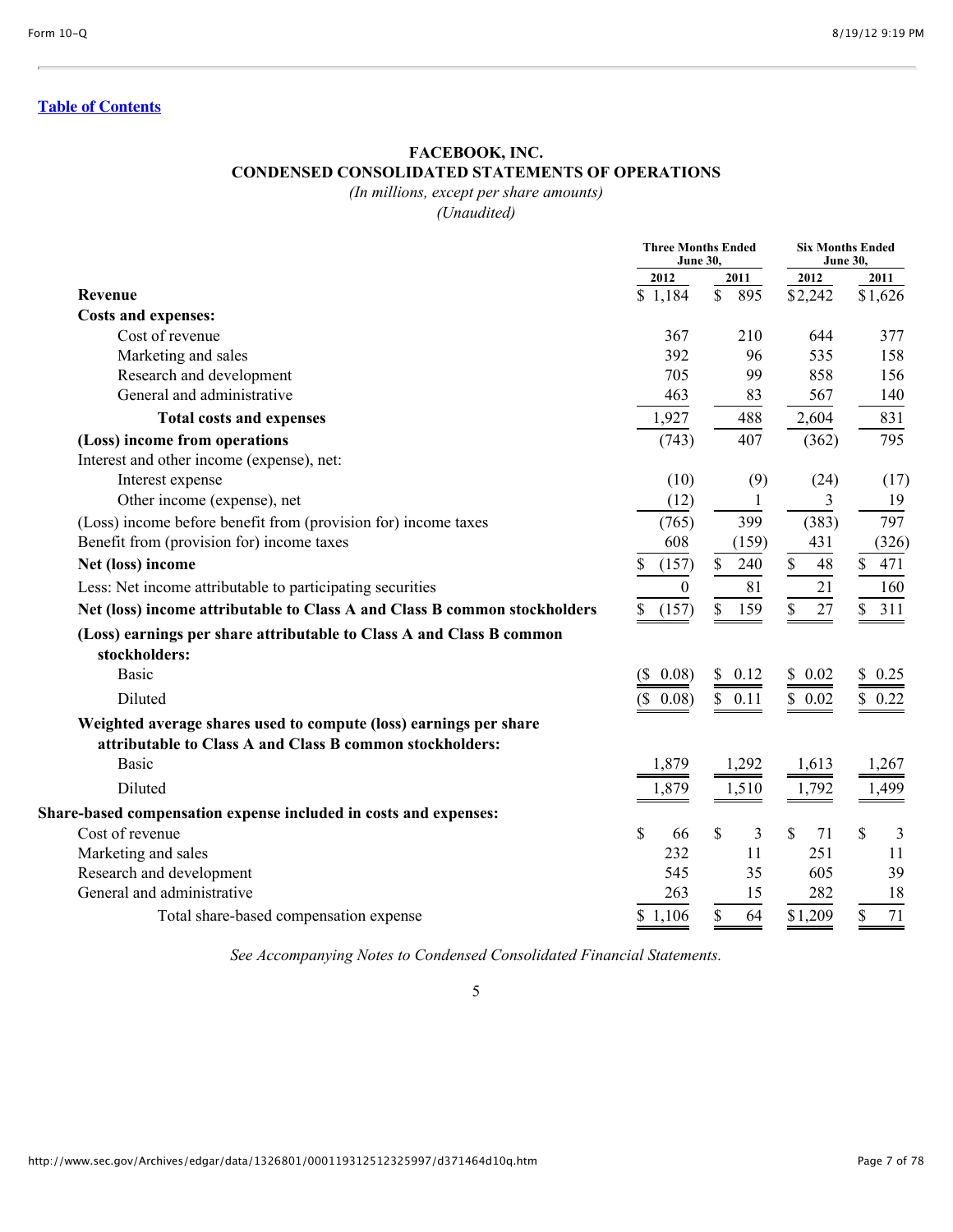# **FACEBOOK, INC. CONDENSED CONSOLIDATED STATEMENTS OF COMPREHENSIVE INCOME (LOSS)** *(In millions)*

*(Unaudited)*

|                                                                                | <b>Three Months Ended</b><br><b>June 30.</b> |      |      | <b>Six Months Ended</b><br><b>June 30.</b> |
|--------------------------------------------------------------------------------|----------------------------------------------|------|------|--------------------------------------------|
|                                                                                | 2012                                         | 2011 | 2012 | 2011                                       |
| Net (loss) income                                                              | (157)                                        | 240  | -48  | 471                                        |
| Other comprehensive (loss) income:                                             |                                              |      |      |                                            |
| Foreign currency translation adjustment                                        | (21)                                         |      | (22) |                                            |
| Change in unrealized gain (loss) on available-for-sale investments, net of tax |                                              |      |      | 0                                          |
| Comprehensive (loss) income                                                    | (179)                                        | 240  | -25  | 472                                        |

*See Accompanying Notes to Condensed Consolidated Financial Statements.*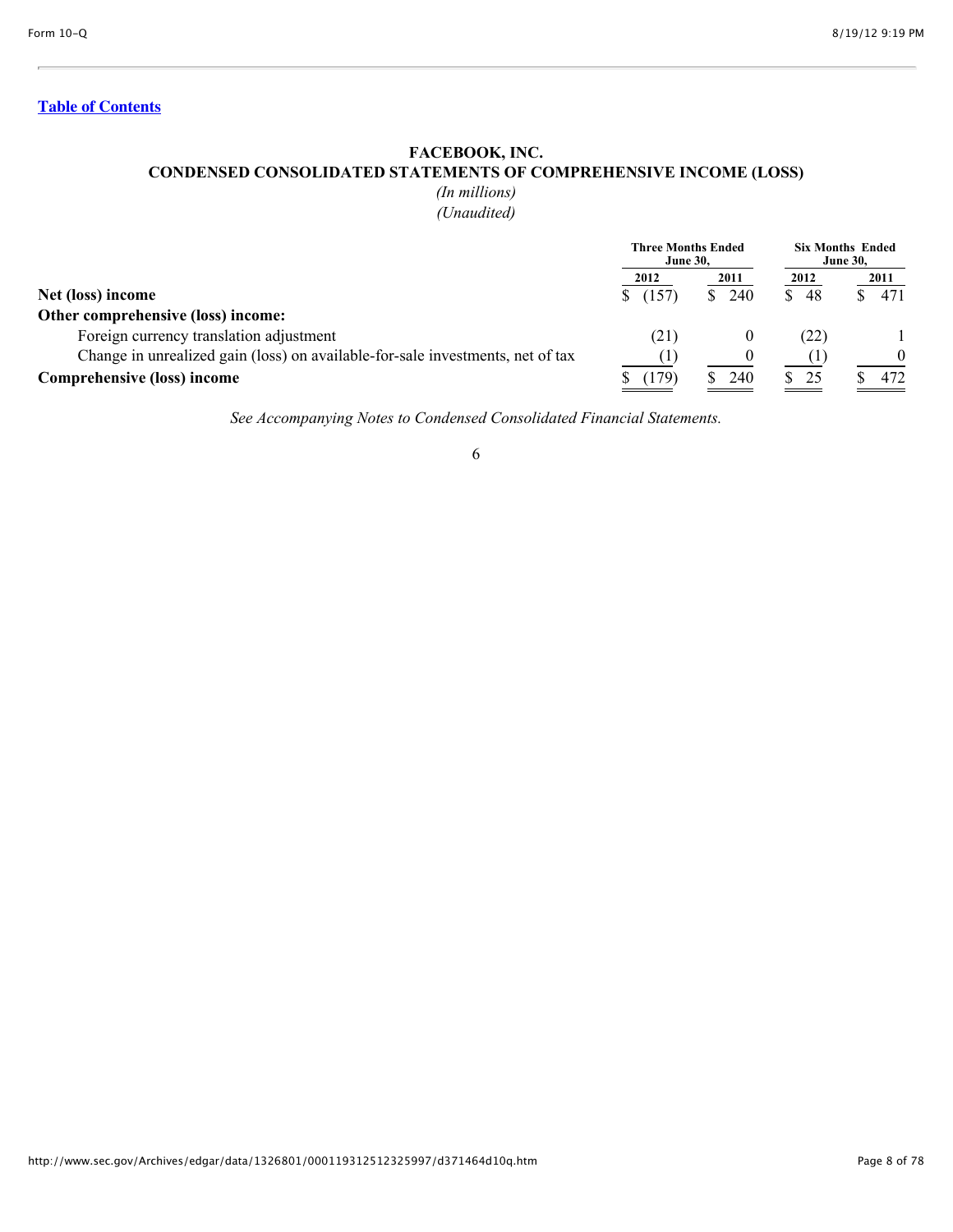**Six Months Ended**

# **[Table of Contents](http://www.sec.gov/Archives/edgar/data/1326801/000119312512325997/d371464d10q.htm#toc)**

# **FACEBOOK, INC.**

# **CONDENSED CONSOLIDATED STATEMENTS OF CASH FLOWS**

*(In millions)*

*(Unaudited)*

|                                                                                                | June 30, |                  |                  |  |
|------------------------------------------------------------------------------------------------|----------|------------------|------------------|--|
|                                                                                                | 2012     |                  | 2011             |  |
| Cash flows from operating activities                                                           |          |                  |                  |  |
| Net income                                                                                     | \$       | 48               | \$<br>471        |  |
| Adjustments to reconcile net income to net cash provided by operating activities:              |          |                  |                  |  |
| Depreciation and amortization                                                                  |          | 249              | 123              |  |
| Loss on write-off of equipment                                                                 |          | 4                | 6                |  |
| Share-based compensation                                                                       | 1,209    |                  | 71               |  |
| Deferred income taxes                                                                          |          | (374)            | (14)             |  |
| Tax benefit from share-based award activity                                                    |          | 381              | 355              |  |
| Excess tax benefit from share-based award activity                                             |          | (381)            | (355)            |  |
| Changes in assets and liabilities                                                              |          |                  |                  |  |
| Accounts receivable                                                                            |          | (41)             | (28)             |  |
| Income tax refundable                                                                          |          | (567)            | $\theta$         |  |
| Prepaid expenses and other current assets                                                      |          | (7)              | (226)            |  |
| Other assets                                                                                   |          | (43)             | (6)              |  |
| Accounts payable                                                                               |          | (8)              | 7                |  |
| Platform partners payable                                                                      |          | (15)             | 38               |  |
| Accrued expenses and other current liabilities                                                 |          | 226              | (21)             |  |
| Deferred revenue and deposits                                                                  |          | (5)              | 20               |  |
| Other liabilities                                                                              |          | 7                | 33               |  |
| Net cash provided by operating activities                                                      |          | 683              | 474              |  |
| Cash flows from investing activities                                                           |          |                  |                  |  |
| Purchases of property and equipment                                                            |          | (866)            | (285)            |  |
| Purchases of marketable securities                                                             | (6,957)  |                  | (1,892)          |  |
| Sales of marketable securities                                                                 |          | 128              | $\boldsymbol{0}$ |  |
| Maturities of marketable securities                                                            | 1,106    |                  | $\mathbf{0}$     |  |
| Investments in non-marketable equity securities                                                |          | (3)              | (1)              |  |
| Acquisitions of businesses, net of cash acquired, and purchases of intangible and other assets |          | (575)            | (4)              |  |
| Change in restricted cash and deposits                                                         |          | (3)              | (3)              |  |
|                                                                                                |          |                  |                  |  |
| Net cash used in investing activities                                                          | (7,170)  |                  | (2,185)          |  |
| <b>Cash flows from financing activities</b>                                                    |          |                  |                  |  |
| Net proceeds from issuance of common stock                                                     | \$6,761  |                  | \$<br>998        |  |
| Proceeds from exercise of stock options                                                        |          | 9                | 24               |  |
| Repayment of long term debt<br>Proceeds from sale and lease-back transactions                  |          | $\boldsymbol{0}$ | (250)            |  |
|                                                                                                |          | 82               | 8                |  |
| Principal payments on capital lease obligations                                                |          | (143)            | (82)             |  |
| Excess tax benefit from share-based award activity                                             |          | 381              | 355              |  |
| Net cash provided by financing activities                                                      | 7,090    |                  | 1,053            |  |
| Effect of exchange rate changes on cash and cash equivalents                                   |          | (17)             | 4                |  |
| Net increase (decrease) in cash and cash equivalents                                           |          | 586              | (654)            |  |
| Cash and cash equivalents at beginning of period                                               | 1,512    |                  | 1,785            |  |
| Cash and cash equivalents at end of period                                                     | \$2,098  |                  | \$1,131          |  |
| Supplemental cash flow data                                                                    |          |                  |                  |  |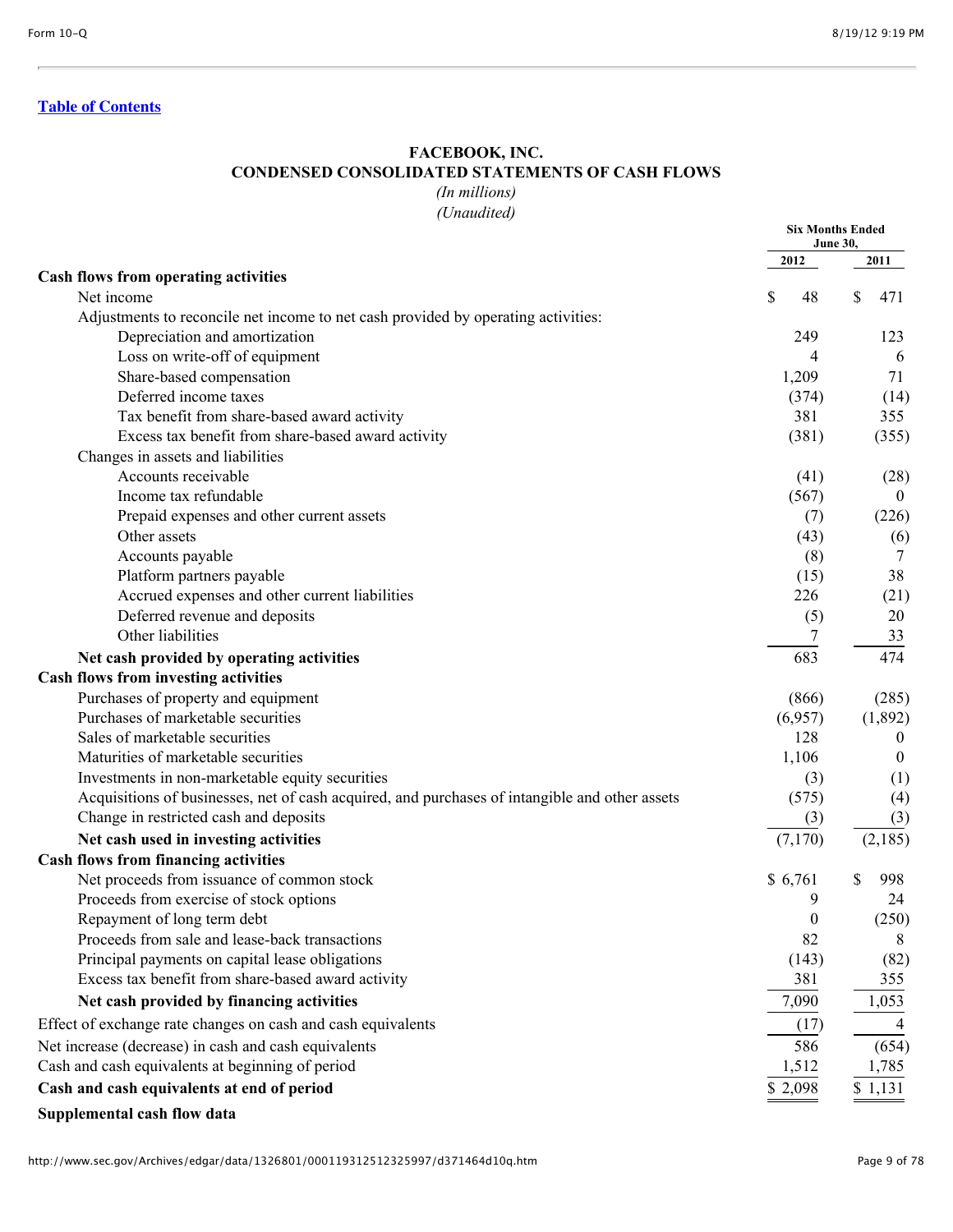| Cash paid during the period for:<br>Interest                                                                                                                                     | 19   |     |
|----------------------------------------------------------------------------------------------------------------------------------------------------------------------------------|------|-----|
| Income taxes                                                                                                                                                                     | 182  | 176 |
| Non-cash investing and financing activities:<br>Net change in accounts payable and accrued expenses and other current liabilities related to<br>property and equipment additions | (59) | 56  |
| Property and equipment acquired under capital leases                                                                                                                             | 90   | 291 |
| Fair value of shares issued related to acquisitions of businesses and other assets                                                                                               | 25   | 44  |
| See Accompanying Notes to Condensed Consolidated Financial Statements.                                                                                                           |      |     |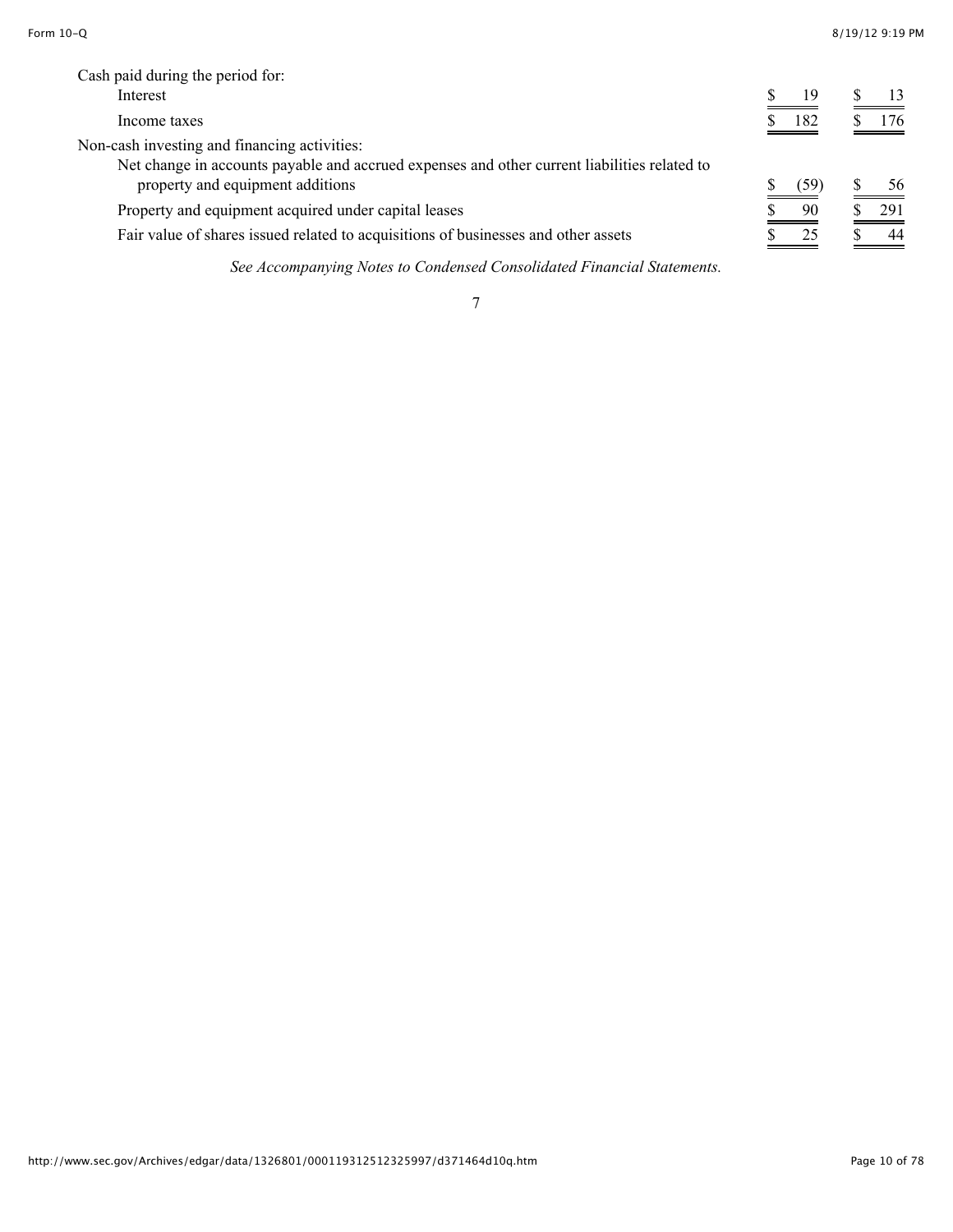# **FACEBOOK, INC. NOTES TO CONDENSED CONSOLIDATED FINANCIAL STATEMENTS** *(Unaudited)*

#### **Note 1. Summary of Significant Accounting Policies**

#### *Basis of Presentation*

The accompanying unaudited condensed consolidated financial statements have been prepared in accordance with generally accepted accounting principles in the United States (GAAP) and applicable rules and regulations of the Securities and Exchange Commission (SEC) regarding interim financial reporting. Certain information and note disclosures normally included in the financial statements prepared in accordance with GAAP have been condensed or omitted pursuant to such rules and regulations. As such, the information included in this quarterly report on Form 10-Q should be read in conjunction with the consolidated financial statements and accompanying notes included in our prospectus filed with the SEC pursuant to Rule 424(b) under the Securities Act of 1933, as amended, on May 18, 2012 (Prospectus).

The condensed consolidated balance sheet as of December 31, 2011, included herein was derived from the audited financial statements as of that date, but does not include all disclosures including notes required by GAAP.

The condensed consolidated financial statements include the accounts of Facebook, Inc. and its wholly owned subsidiaries. All intercompany balances and transactions have been eliminated.

The accompanying unaudited condensed consolidated financial statements reflect all normal recurring adjustments necessary to present fairly the financial position, results of operations, and cash flows for the interim periods, but are not necessarily indicative of the results of operations to be anticipated for the full year ending December 31, 2012.

We have reclassified certain prior period expense amounts from marketing and sales to general and administrative within our condensed consolidated statements of operations to conform to our current period presentation. These reclassifications did not affect revenue, total costs and expenses, (loss) income from operations, or net (loss) income.

There have been no changes to our significant accounting policies described in the Prospectus that have had a material impact on our condensed consolidated financial statements and related notes.

#### *Initial Public Offering and Share-based Compensation*

In May 2012, we completed our initial public offering (IPO) in which we issued and sold 180 million shares of Class A common stock at a public offering price of \$38.00 per share. We received net proceeds of \$6.8 billion after deducting underwriting discounts and commissions of \$75 million and other offering expenses of approximately \$6 million. Upon the closing of the IPO, all shares of our then-outstanding convertible preferred stock automatically converted into an aggregate of 545 million shares of Class B common stock and an aggregate of 336 million shares of Class B common stock converted into Class A common stock.

Restricted stock units (RSUs) granted prior to January 1, 2011 (Pre-2011 RSUs) vest upon the satisfaction of both a service condition and a liquidity condition. The service condition for the majority of these awards is satisfied over four years. The liquidity condition is satisfied upon the occurrence of a qualifying event, defined as a change of control transaction or six months following the completion of our IPO, which occurred in May 2012. The vesting condition that will be satisfied six months following our IPO does not affect the expense attribution period for the RSUs for which the service condition has been met as of the date of our IPO. This sixmonth period is not a substantive service condition and, accordingly, beginning on the effectiveness of our IPO in May 2012, we recognized a cumulative share-based compensation expense for the portion of the RSUs that had met the service condition. In the three and six months ended June 30, 2012, the share-based compensation expense related to our Pre-2011 RSUs recognized was \$986 million. As of June 30, 2012, we have approximately \$205 million of additional future period share-based compensation expense related to our Pre-2011 RSUs to be recognized over a weighted-average period of approximately two years.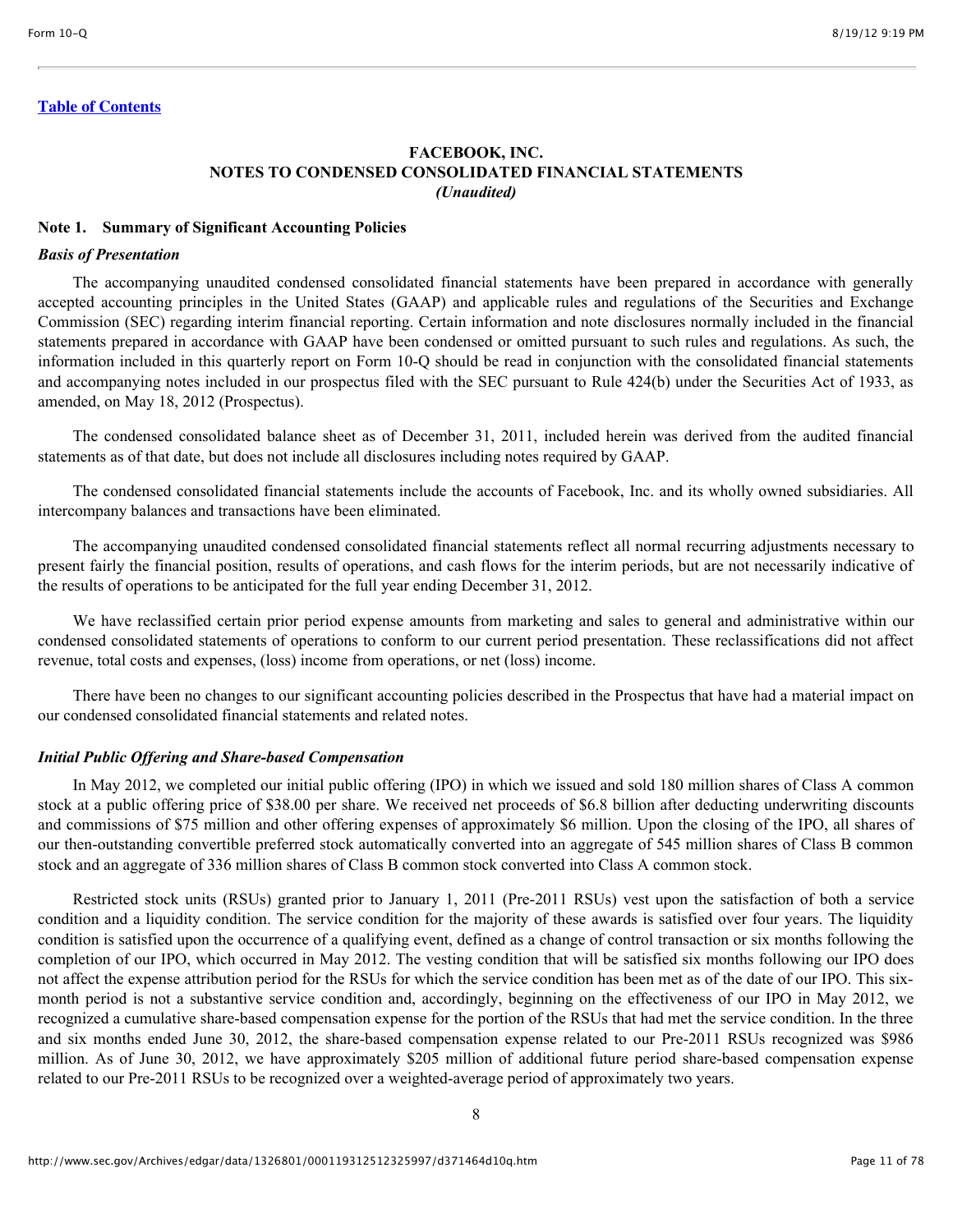RSUs granted on or after January 1, 2011 (Post-2011 RSUs) are not subject to a liquidity condition in order to vest, and compensation expense related to these grants is based on the grant date fair value of the RSUs and is recognized on a straight-line basis over the applicable service period. The majority of Post-2011 RSUs are earned over a service period of four to five years. In the three and six months ended June 30, 2012, we recognized \$113 million and \$210 million, respectively, and in both the three and six months ended June 30, 2011, we recognized \$58 million of share-based compensation expense related to the Post-2011 RSUs. As of June 30, 2012 we anticipate \$1,959 million of future period expense related to such RSUs will be recognized over a weighted-average period of approximately two years.

As of June 30, 2012, there was \$2,245 million of unrecognized share-based compensation expense, of which \$2,164 million relates to RSUs, and \$81 million relates to restricted shares and stock options. This unrecognized compensation expense is expected to be recognized over a weighted-average period of approximately two years.

We estimate that an aggregate of approximately 273 million shares underlying Pre-2011 RSUs will vest and settle between October 15, 2012 and November 14, 2012. These shares have not been included in our shares outstanding in our condensed consolidated balance sheet as of June 30, 2012. RSU holders generally will recognize taxable income based upon the value of the shares on the date they are settled and we are required to withhold taxes on such value at applicable minimum statutory rates. We currently expect that the average of these withholding rates will be approximately 45%. We are unable to quantify the obligations as of June 30, 2012 and we will remain unable to quantify this amount until the date of the settlement of the RSUs, as the withholding obligations will be based on the closing price of the shares at the time of settlement.

#### *Use of Estimates*

Conformity with GAAP requires the use of estimates and judgments that affect the reported amounts in the condensed consolidated financial statements and accompanying notes. These estimates form the basis for judgments we make about the carrying values of our assets and liabilities, which are not readily apparent from other sources. We base our estimates and judgments on historical information and on various other assumptions that we believe are reasonable under the circumstances. GAAP requires us to make estimates and judgments in several areas, including, but not limited to, those related to revenue recognition, collectability of accounts receivable, contingent liabilities, fair value of share-based awards, fair value of financial instruments, fair value of acquired intangible assets and goodwill, useful lives of intangible assets and property and equipment, and income taxes. These estimates are based on management's knowledge about current events and expectations about actions we may undertake in the future. Actual results could differ materially from those estimates.

#### **Note 2. (Loss) Earnings per Share**

We compute (loss) earnings per share (EPS) of Class A and Class B common stock using the two-class method required for participating securities. Prior to the date of the IPO, we considered all series of our convertible preferred stock to be participating securities due to their non-cumulative dividend rights. Immediately after the completion of our IPO in May 2012, all outstanding shares of convertible preferred stock converted to Class B common stock. Additionally, we consider restricted stock awards to be participating securities, because holders of such shares have non-forfeitable dividend rights in the event of our declaration of a dividend for common shares.

 $\overline{9}$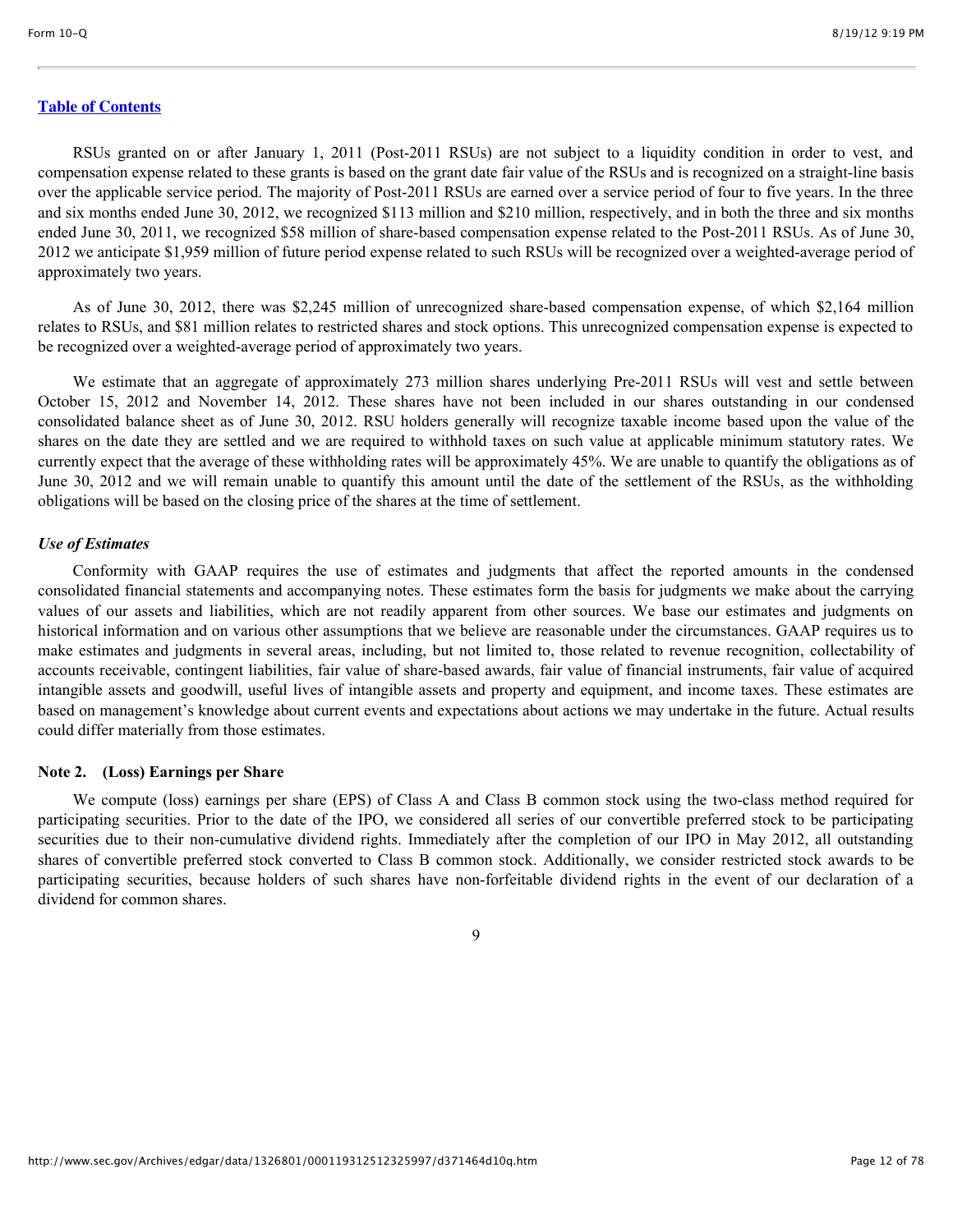Undistributed earnings allocated to these participating securities are subtracted from net income in determining net income attributable to common stockholders. Net losses are not allocated to these participating securities. Basic EPS is computed by dividing net (loss) income attributable to common stockholders by the weighted-average number of shares of our Class A and Class B common stock outstanding, adjusted for outstanding shares that are subject to repurchase.

For the calculation of diluted EPS, net income attributable to common stockholders for basic EPS is adjusted by the effect of dilutive securities, including awards under our equity compensation plans. In addition, the computation of the diluted EPS of Class A common stock assumes the conversion from Class B common stock, while the diluted EPS of Class B common stock does not assume the conversion of those shares. Diluted EPS attributable to common stockholders is computed by dividing the resulting net income attributable to common stockholders by the weighted-average number of fully diluted common shares outstanding.

Dilutive securities in our diluted EPS calculation for the three and six months ended June 30, 2011 do not include Pre-2011 RSUs. Vesting of these RSUs is dependent upon the satisfaction of both a service condition and a liquidity condition. The liquidity condition is satisfied upon the occurrence of a qualifying event, defined as a change of control transaction or six months following the completion of our IPO. Our IPO did not occur until May 2012. Therefore, prior to this date the holders of these RSUs had no rights in our undistributed earnings and accordingly, they are excluded from the effect of basic and dilutive securities in the three and six months ended June 30, 2011. However, subsequent to the completion of our IPO in May 2012, these RSUs are included in our basic and diluted EPS calculation for the six months ended June 30, 2012. Post-2011 RSUs are not subject to a liquidity condition in order to vest, and are thus included in the calculation of diluted EPS. We also excluded 0.4 million Post-2011 RSUs for the three months ended June 30, 2011, 8.1 million and 0.7 million Post-2011 RSUs for the six months ended June 30, 2012 and 2011, respectively, because the impact would be antidilutive. No dilutive securities have been included in the diluted EPS calculation for the three months ended June 30, 2012 due to our reporting a net loss for the quarter.

Basic and diluted EPS are the same for each class of common stock because they are entitled to the same liquidation and dividend rights.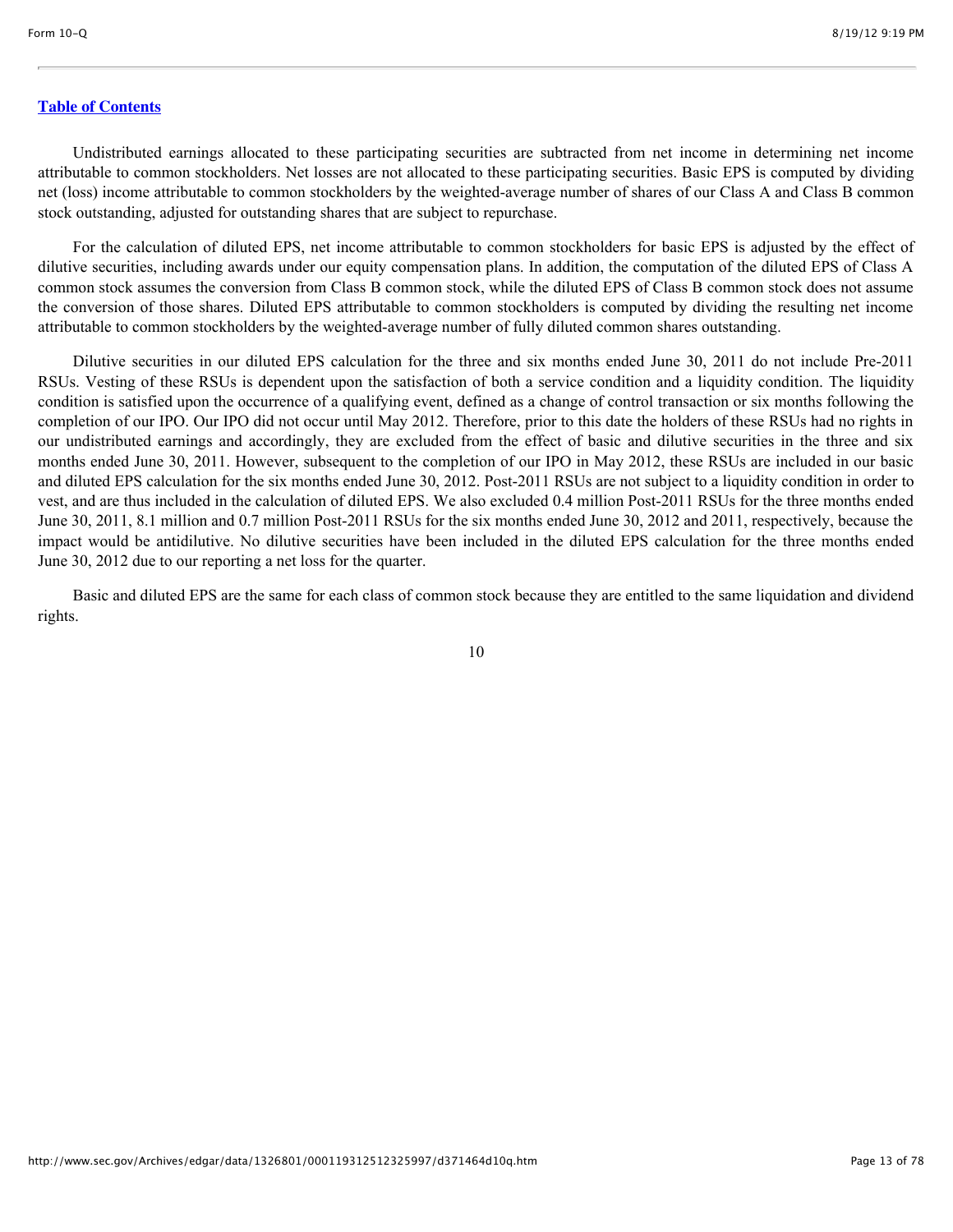The numerators and denominators of the basic and diluted EPS computations for our common stock are calculated as follows (in millions, except per share amounts):

|                                                  |                  | <b>Three Months Ended June 30,</b> |                      |                  |                      | Six Months Ended June 30, |                  |                  |
|--------------------------------------------------|------------------|------------------------------------|----------------------|------------------|----------------------|---------------------------|------------------|------------------|
|                                                  | 2012             |                                    |                      | 2011             |                      | 2012                      |                  | 2011             |
|                                                  | <b>Class A</b>   | <b>Class B</b>                     | <b>Class A</b>       | <b>Class B</b>   | <b>Class A</b>       | <b>Class B</b>            | <b>Class A</b>   | <b>Class B</b>   |
| Basic EPS:                                       |                  |                                    |                      |                  |                      |                           |                  |                  |
| Numerator                                        |                  |                                    |                      |                  |                      |                           |                  |                  |
| Net (loss) income                                | \$<br>(31)       | \$ (126) \$                        | 20                   | 220<br>\$        | \$<br>7              | \$<br>41                  | \$<br>39         | \$<br>432        |
| Less: Net income attributable to                 |                  |                                    |                      |                  |                      |                           |                  |                  |
| participating securities                         | $\boldsymbol{0}$ | $\boldsymbol{0}$                   | $\tau$               | 74               | 3                    | 18                        | 13               | 147              |
| Net (loss) income attributable to                |                  |                                    |                      |                  |                      |                           |                  |                  |
| common stockholders                              | (31)<br>\$       | \$(126)                            | 13<br>\$             | 146<br>S.        | \$<br>4              | 23<br>S.                  | \$<br>26         | 285<br>S.        |
| Denominator                                      |                  |                                    |                      |                  |                      |                           |                  |                  |
| Weighted average shares outstanding              | 377              | 1,505                              | 110                  | 1,188            | 247                  | 1,369                     | 105              | 1,167            |
| Less: Shares subject to repurchase               | 1                | 2                                  |                      | 5                |                      |                           | $\boldsymbol{0}$ | 5                |
| Number of shares used for basic                  |                  |                                    |                      |                  |                      |                           |                  |                  |
| EPS computation                                  | 376              | 1,503                              | 109                  | 1,183            | 246                  | 1,367                     | 105              | 1,162            |
| <b>Basic EPS</b>                                 | \$ (0.08)        | \$ (0.08)                          | \$0.12               | 0.12<br>\$       | \$0.02               | \$0.02                    | 0.25<br>\$       | \$0.25           |
| Diluted EPS:                                     |                  |                                    |                      |                  |                      |                           |                  |                  |
| Numerator                                        |                  |                                    |                      |                  |                      |                           |                  |                  |
| Net (loss) income attributable to                |                  |                                    |                      |                  |                      |                           |                  |                  |
| common stockholders                              | \$<br>(31)       | \$ (126) \$                        | 13                   | \$<br>146        | \$<br>$\overline{4}$ | \$<br>23                  | \$<br>26         | 285<br>\$        |
| Reallocation of net income attributable          |                  |                                    |                      |                  |                      |                           |                  |                  |
| to participating securities                      | $\boldsymbol{0}$ | $\mathbf{0}$                       | 8                    | $\boldsymbol{0}$ | 1                    | $\boldsymbol{0}$          | 16               | $\boldsymbol{0}$ |
| Reallocation of net (loss) income as a           |                  |                                    |                      |                  |                      |                           |                  |                  |
| result of conversion of Class B to               |                  |                                    |                      |                  |                      |                           |                  |                  |
| Class A common stock                             | (126)            | $\mathbf{0}$                       | 146                  | $\boldsymbol{0}$ | 23                   | $\boldsymbol{0}$          | 285              | $\boldsymbol{0}$ |
| Reallocation of net income to Class B            |                  |                                    |                      |                  |                      |                           |                  |                  |
| common stock                                     | $\boldsymbol{0}$ | $\boldsymbol{0}$                   | $\boldsymbol{0}$     | 9                | $\boldsymbol{0}$     | 1                         | $\boldsymbol{0}$ | 19               |
| Net (loss) income attributable to                |                  |                                    |                      |                  |                      |                           |                  |                  |
| common stockholders for                          |                  |                                    |                      |                  |                      |                           |                  |                  |
| diluted EPS                                      | \$(157)          | \$(126)                            | <sup>\$</sup><br>167 | 155<br>S.        | \$<br>28             | S<br>24                   | 327<br>S         | S<br>304         |
| Denominator                                      |                  |                                    |                      |                  |                      |                           |                  |                  |
| Number of shares used for basic EPS              |                  |                                    |                      |                  |                      |                           |                  |                  |
| computation                                      | 376              | 1,503                              | 109                  | 1,183            | 246                  | 1,367                     | 105              | 1,162            |
| Conversion of Class B to Class A<br>common stock | 1,503            | $\boldsymbol{0}$                   | 1,183                | $\boldsymbol{0}$ | 1,367                | $\boldsymbol{0}$          | 1,162            | $\boldsymbol{0}$ |
| Weighted average effect of dilutive              |                  |                                    |                      |                  |                      |                           |                  |                  |
| securities:                                      |                  |                                    |                      |                  |                      |                           |                  |                  |
| Employee stock options                           | $\boldsymbol{0}$ | $\boldsymbol{0}$                   | 206                  | 206              | 155                  | 155                       | 223              | 223              |
| <b>RSUs</b>                                      | 0                | $\boldsymbol{0}$                   | 6                    | 6                | 22                   | 22                        | $\overline{2}$   | $\overline{c}$   |
| Shares subject to repurchase                     | $\boldsymbol{0}$ | $\overline{0}$                     | 4                    | 4                | 2                    | 2                         | 4                | 4                |
| Warrants                                         | $\boldsymbol{0}$ | $\mathbf{0}$                       | $\overline{2}$       | $\overline{2}$   | $\boldsymbol{0}$     | $\boldsymbol{0}$          | $\mathfrak{Z}$   | 3                |
| Number of shares used for                        |                  |                                    |                      |                  |                      |                           |                  |                  |
| diluted EPS computation                          | 1,879            | 1,503                              | 1,510                | 1,401            | 1,792                | 1,546                     | 1,499            | 1,394            |
| Diluted EPS                                      | \$ (0.08)        | \$ (0.08)                          | \$0.11               | \$0.11           | \$0.02               | \$0.02                    | \$0.22           | \$0.22           |
|                                                  |                  |                                    |                      |                  |                      |                           |                  |                  |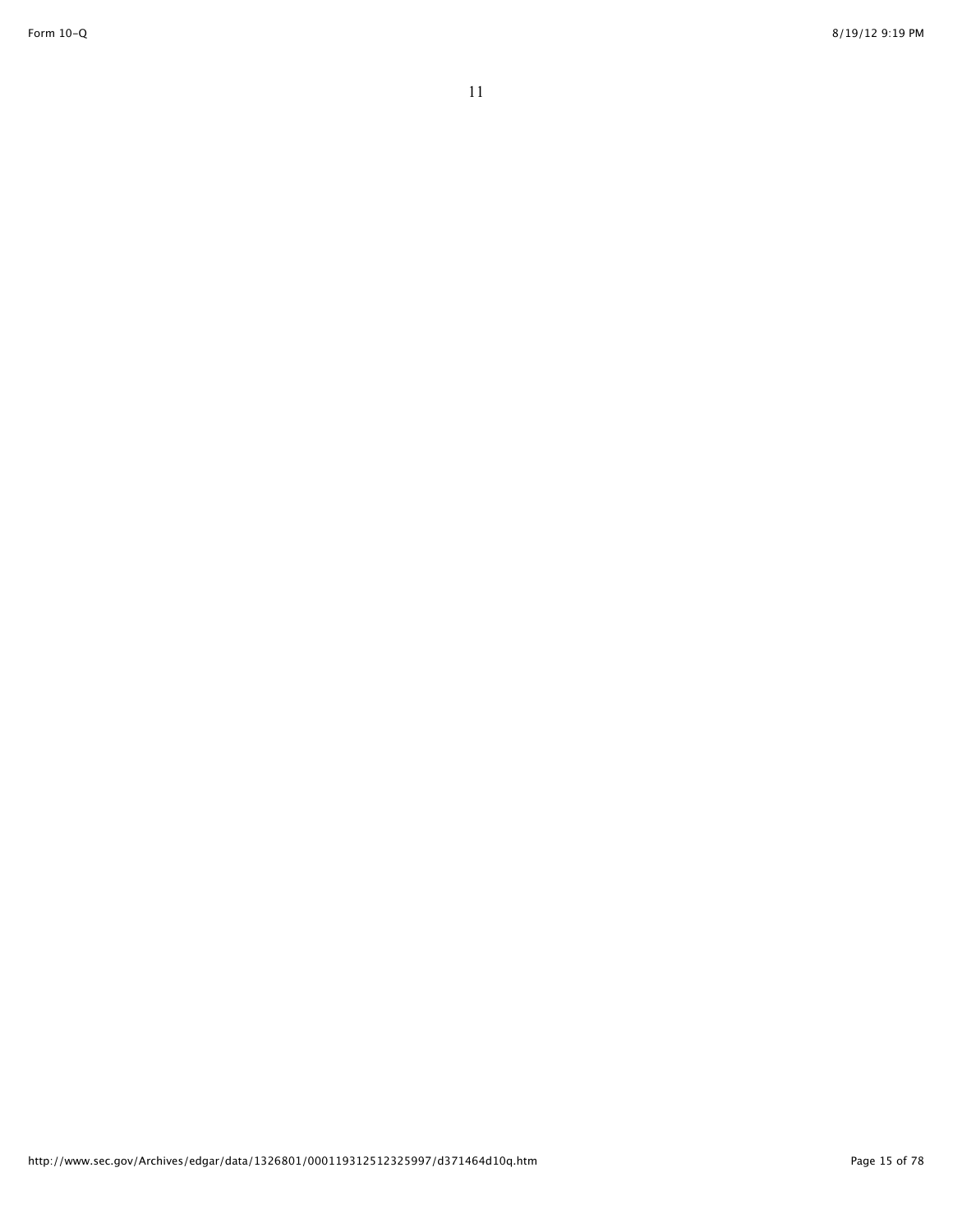#### **Note 3. Property and Equipment**

Property and equipment consist of the following (in millions):

|                                                | <b>June 30.</b><br>2012 |   | December 31.<br>2011 |
|------------------------------------------------|-------------------------|---|----------------------|
| Network equipment                              | \$1,479                 | D | 1,016                |
| Land                                           | 34                      |   | 34                   |
| <b>Buildings</b>                               | 449                     |   | 355                  |
| Leasehold improvements                         | 142                     |   | 120                  |
| Computer software, office equipment and other  | 88                      |   | 73                   |
| Construction in progress                       | 542                     |   | 327                  |
| Total                                          | 2,734                   |   | 1,925                |
| Less accumulated depreciation and amortization | (629)                   |   | (450)                |
| Property and equipment, net                    | \$2,105                 |   | 1,475                |

Construction in progress includes costs primarily related to the construction of data centers and equipment located in our new data centers in Oregon, North Carolina and Sweden.

#### **Note 4. Goodwill and Other Intangible Assets**

Goodwill and other intangible assets consist of the following (in millions):

|                                      | <b>June 30,</b><br>2012 | December 31.<br>2011 |
|--------------------------------------|-------------------------|----------------------|
| Acquired patents                     | \$684                   |                      |
| Acquired non-compete agreements      | 21                      | 18                   |
| Acquired technology and other        | 49                      | 43                   |
| Accumulated amortization             | 45                      | (32)                 |
| Net acquired intangible assets       | 709                     | 80                   |
| Goodwill                             | 100                     | 82                   |
| Goodwill and other intangible assets | 809                     | 162                  |

Acquired patents have estimated useful lives ranging from three to 18 years at acquisition. The average term of acquired noncompete agreements is generally two years. Acquired technology and other have estimated useful lives of two to ten years. Amortization expense of intangible assets for the three and six months ended June 30, 2012 was \$8 million and \$13 million, respectively, and for the three and six months ended June 30, 2011 was \$5 million and \$10 million, respectively.

During the six months ended June 30, 2012, we completed business acquisitions for total consideration of \$24 million. These acquisitions were not material to our condensed consolidated financial statements individually or in the aggregate.

The following table presents the aggregated estimated fair value of the assets acquired for acquisition completed during the six months ended June 30, 2012 (in millions):

| Goodwill                        |  |
|---------------------------------|--|
| Acquired technology and other   |  |
| Acquired non-compete agreements |  |
| Deferred tax liabilities        |  |
| Total                           |  |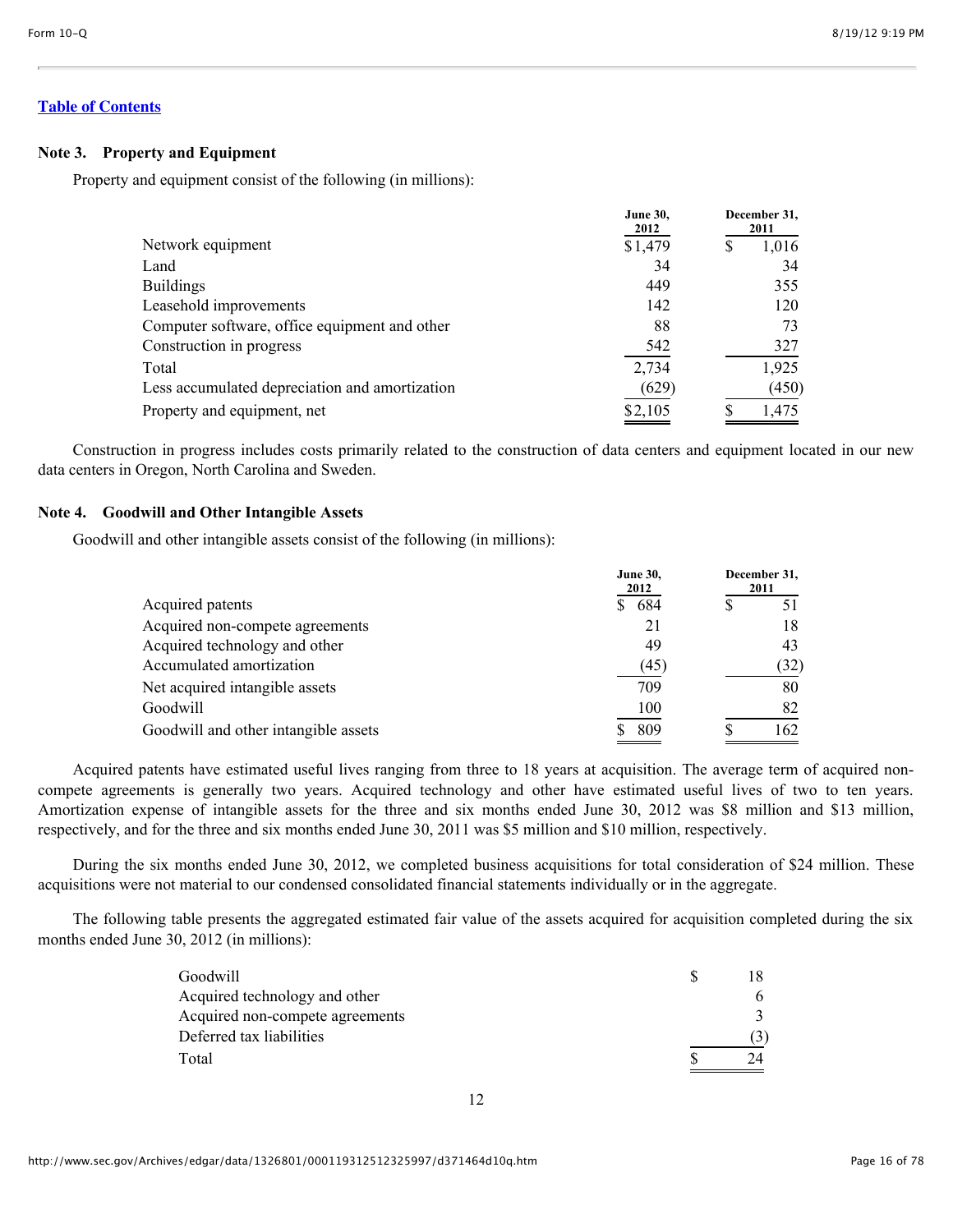Pro forma results of operations related to our acquisitions during the six months ended June 30, 2012 have not been presented because they are not material to our condensed consolidated statements of operations, either individually or in the aggregate. For acquisitions completed during the six months ended June 30, 2012, acquired technology has a weighted-average useful life of three years and the term of the non-compete agreements is two years.

During the six months ended June 30, 2012, we acquired \$633 million of patents and other intellectual property rights. We completed the largest of these acquisitions in June 2012 under an agreement with Microsoft Corporation pursuant to which we were assigned Microsoft's rights to acquire approximately 615 U.S. patents and patent applications and their foreign counterparts, consisting of approximately 170 foreign patents and patent applications, that were subject to an agreement between AOL Inc. and Microsoft entered into on April 5, 2012. We paid \$550 million in cash in exchange for these patents and patent applications. As part of this transaction, we established a deferred tax liability of \$49 million to reflect the difference between the future tax basis and book basis in the acquired patents and patent applications, which also increased the capitalized patent cost by this amount. As part of this transaction, we obtained a license to the other AOL patents and patent applications being purchased by Microsoft and granted Microsoft a license to the AOL patents and patent applications that we acquired. The acquisitions of these patents, patent applications and other intellectual property rights were accounted for as asset acquisitions. Patents acquired during the six months ended June 30, 2012 have estimated useful lives ranging from three to 17 years at acquisition.

Estimated amortization expense for the unamortized acquired intangible assets for the next five years and thereafter is as follows (in millions):

| The remainder of 2012 | $\mathbb{S}$<br>53 |
|-----------------------|--------------------|
| 2013                  | 95                 |
| 2014                  | 89                 |
| 2015                  | 84                 |
| 2016                  | 75                 |
| 2017                  | 66                 |
| Thereafter            | 247                |
|                       | \$709              |

#### **Note 5. Fair Value Measurements**

Assets measured at fair value on a recurring basis are summarized below (in millions):

|                                                  |                                                                                                           |       |    |                                                                  | <b>Fair Value Measurement at</b><br><b>Reporting Date Using</b> |                                                    |   |          |
|--------------------------------------------------|-----------------------------------------------------------------------------------------------------------|-------|----|------------------------------------------------------------------|-----------------------------------------------------------------|----------------------------------------------------|---|----------|
| <b>Description</b>                               | <b>Ouoted Prices</b><br>in Active<br>Markets for<br><b>Identical Assets</b><br>June 30, 2012<br>(Level 1) |       |    | Significant<br>Other<br><b>Observable</b><br>Inputs<br>(Level 2) |                                                                 | Significant<br>Unobservable<br>Inputs<br>(Level 3) |   |          |
| Cash equivalents:                                |                                                                                                           |       |    |                                                                  |                                                                 |                                                    |   |          |
| Money market funds                               | S                                                                                                         | 944   | \$ | 944                                                              | \$                                                              | $\theta$                                           | S | $\theta$ |
| U.S. government securities                       |                                                                                                           | 517   |    | 517                                                              |                                                                 | $\theta$                                           |   | $\theta$ |
| U.S. government agency securities                |                                                                                                           | 69    |    | 69                                                               |                                                                 | $\theta$                                           |   | $\theta$ |
| Marketable securities:                           |                                                                                                           |       |    |                                                                  |                                                                 |                                                    |   |          |
| U.S. government securities                       |                                                                                                           | 5,557 |    | 5,557                                                            |                                                                 | $\theta$                                           |   | $\theta$ |
| U.S. government agency securities                |                                                                                                           | 2,533 |    | 2,533                                                            |                                                                 |                                                    |   | $\theta$ |
| Total cash equivalents and marketable securities |                                                                                                           | 9,620 |    | 9,620                                                            |                                                                 | $\theta$                                           |   | $\theta$ |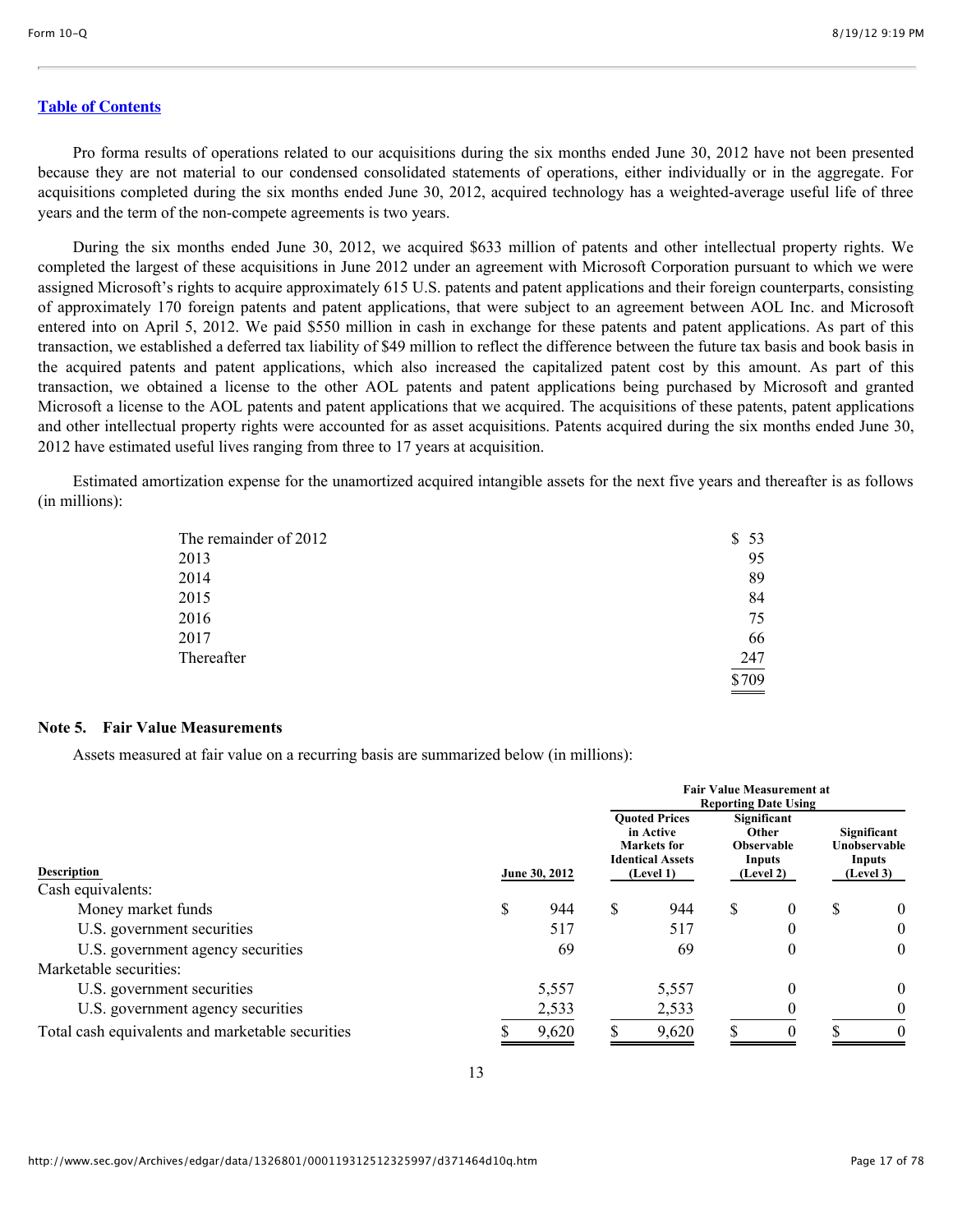|                                                  |                      |   |                                                                                          | <b>Fair Value Measurement at</b><br><b>Reporting Date Using</b> |                                                                  |   |                                                    |
|--------------------------------------------------|----------------------|---|------------------------------------------------------------------------------------------|-----------------------------------------------------------------|------------------------------------------------------------------|---|----------------------------------------------------|
| <b>Description</b>                               | December 31,<br>2011 |   | <b>Ouoted Prices</b><br>in Active<br>Markets for<br><b>Identical Assets</b><br>(Level 1) |                                                                 | Significant<br>Other<br><b>Observable</b><br>Inputs<br>(Level 2) |   | Significant<br>Unobservable<br>Inputs<br>(Level 3) |
| Cash equivalents:                                |                      |   |                                                                                          |                                                                 |                                                                  |   |                                                    |
| Money market funds                               | \$<br>892            | S | 892                                                                                      | \$.                                                             | $\Omega$                                                         | S | $\theta$                                           |
| U.S. government securities                       | 60                   |   | 60                                                                                       |                                                                 | $\theta$                                                         |   | $\theta$                                           |
| U.S. government agency securities                | 50                   |   | 50                                                                                       |                                                                 | 0                                                                |   | $\theta$                                           |
| Marketable securities:                           |                      |   |                                                                                          |                                                                 |                                                                  |   |                                                    |
| U.S. government securities                       | 1,415                |   | 1,415                                                                                    |                                                                 | $\theta$                                                         |   | $\theta$                                           |
| U.S. government agency securities                | 981                  |   | 981                                                                                      |                                                                 |                                                                  |   | $\theta$                                           |
| Total cash equivalents and marketable securities | 3,398                |   | 3,398                                                                                    |                                                                 | $\theta$                                                         |   | $\theta$                                           |

Gross unrealized gains or losses for cash equivalents and marketable securities as of June 30, 2012 and December 31, 2011 were not material.

The following table classifies our marketable securities by contractual maturities as of June 30, 2012 (in millions):

|                         | Fair Value |
|-------------------------|------------|
| Due in one year         | \$5,369    |
| Due in one to two years | 2,721      |
|                         | \$8,090    |

#### **Note 6. Commitments and Contingencies**

#### *Leases*

We have entered into various capital lease arrangements to obtain property and equipment for our operations. Additionally, on occasion we have purchased property and equipment for which we have subsequently obtained capital financing under sale-leaseback transactions. These agreements are typically for three years except for building leases which are for 15 years, with interest rates ranging from 1% to 13%. The leases are secured by the underlying leased buildings and equipment. We have also entered into various non-cancelable operating lease agreements for certain of our offices, equipment, land and data centers with original lease periods expiring between 2012 and 2027. We are committed to pay a portion of the related actual operating expenses under certain of these lease agreements. Certain of these arrangements have free rent periods and/or escalating rent payment provisions, and we recognize rent expense under such arrangements on a straight-line basis.

Operating lease expense totaled \$50 million and \$101 million for the three and six months ended June 30, 2012, and \$61 million and \$119 million for the three and six months ended June 30, 2011.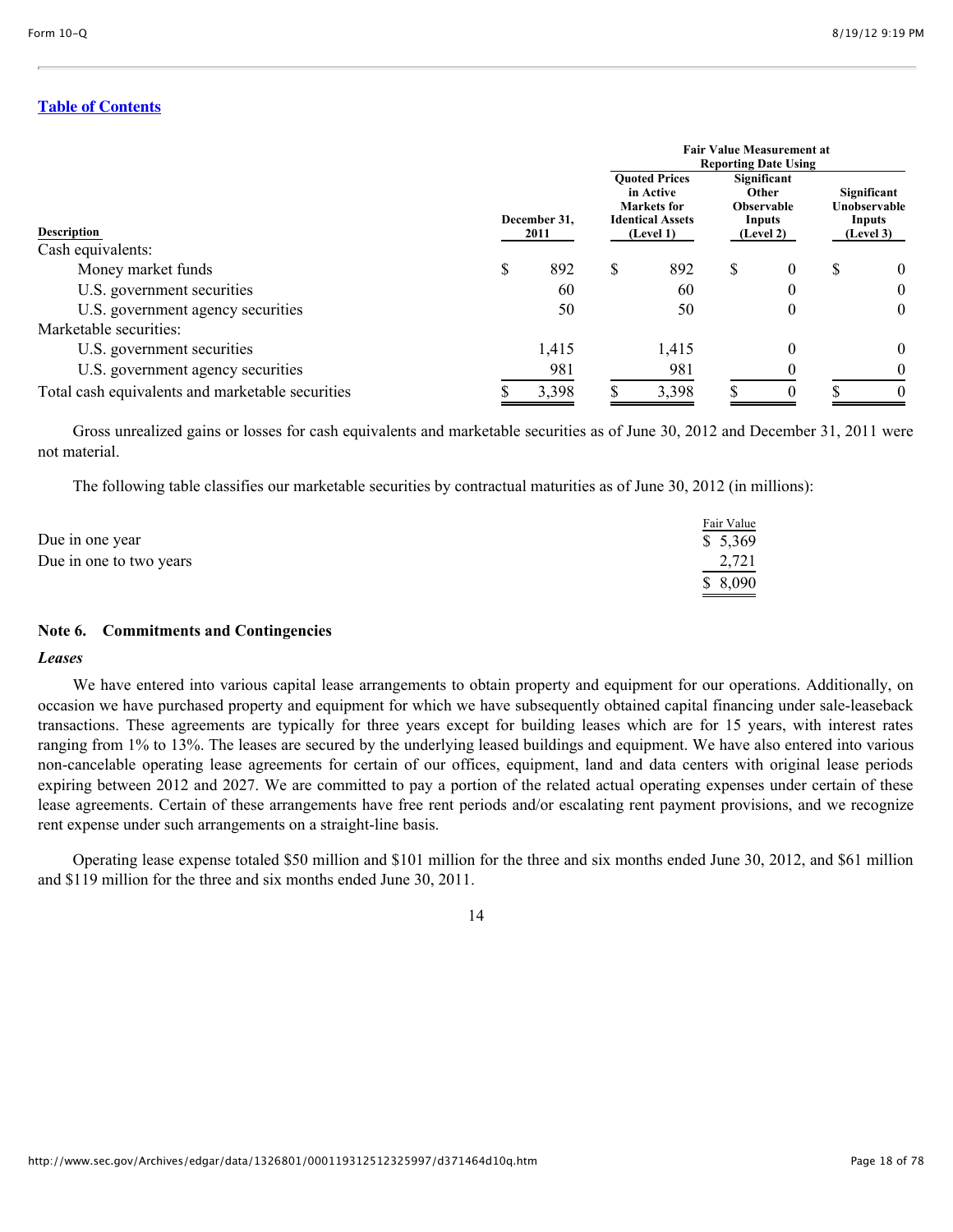#### *Other Agreements*

In April 2012, we entered into an agreement to acquire Instagram, Inc., which has built a mobile phone-based photo-sharing service, for 22,999,412 shares of our common stock and \$300 million in cash. The value of the equity component of the final purchase price will be determined for accounting purposes based on the fair value of our common stock on the closing date. Following the closing of this acquisition, we plan to maintain Instagram's products as independent mobile applications to enhance our photos product offerings and to enable users to increase their levels of mobile engagement and photo sharing. This acquisition is subject to customary closing conditions, including the expiration or early termination of all applicable waiting periods under the Hart-Scott-Rodino Antitrust Improvement Act of 1976, as amended (HSR), and is expected to close in 2012. We have agreed to pay Instagram a \$200 million termination fee if governmental authorities permanently enjoin or otherwise prevent the completion of the merger or if either party terminates the agreement after December 10, 2012.

#### *Contingencies*

#### *Legal Matters*

On March 12, 2012, Yahoo filed a lawsuit against us in the U.S. District Court for the Northern District of California, claiming that we infringe ten of Yahoo's patents that Yahoo claimed relate to "advertising," "social networking," "privacy," "customization," and "messaging," and on April 27, 2012 Yahoo added two patents to the lawsuit that Yahoo claims relate to "advertising." Yahoo sought unspecified damages, a damage multiplier for alleged willful infringement, and an injunction. On April 3, 2012, we filed our answer with respect to this complaint and asserted counterclaims that Yahoo's products infringe ten of our patents. On July 6, 2012, the parties entered into a settlement agreement resolving all claims made in the litigation. On July 9, 2012, the parties filed a stipulated dismissal of the litigation with the U.S. District Court for the Northern District of California and this litigation was dismissed on July 10, 2012. We have no payment obligations under this settlement agreement.

Beginning on May 22, 2012, multiple putative class actions, derivative actions, and individual actions were filed in state and federal courts in the United States and in other jurisdictions against us, our directors, and/or certain of our officers alleging violation of securities laws or breach of fiduciary duties in connection with our IPO and seeking unspecified damages. We believe these lawsuits are without merit, and we are vigorously defending these lawsuits. In addition, following our IPO, the events surrounding our IPO became the subject of government inquiries, and we have received requests for information in connection with certain of those inquiries.

We are also party to various legal proceedings and claims which arise in the ordinary course of business.

In the opinion of management, there was not at least a reasonable possibility we may have incurred a material loss, or a material loss in excess of a recorded accrual, with respect to loss contingencies relating to the matters set forth above. However, the outcome of litigation is inherently uncertain. Therefore, although management considers the likelihood of such an outcome to be remote, if one or more of these legal matters were resolved against us in the same reporting period for amounts in excess of management's expectations, our condensed consolidated financial statements of a particular reporting period could be materially adversely affected.

### *Credit Facility*

In February 2012, we entered into an agreement for an unsecured five-year revolving credit facility that allows us to borrow up to \$5,000 million for general corporate purposes, with interest payable on the borrowed amounts set at LIBOR plus 1.0%. Under the terms of the agreement, we are obligated to pay a commitment fee of 0.10% per annum on the daily undrawn balance.

Concurrent with our entering into the revolving credit facility, we also entered into a bridge credit facility agreement that allows us to borrow up to \$3,000 million to fund tax withholding and remittance obligations related to the settlement of RSUs in connection with our IPO, with interest payable on the borrowed amounts set at LIBOR plus 1.0% and an additional 0.25% payable on drawn balances outstanding from and after the 180th day of borrowing. Any amounts outstanding under this facility will be due one year after the date we draw on the facility but no later than June 30, 2014. During the term of this bridge facility, the lenders' commitments are subject to reduction and amounts borrowed thereunder are subject to repayment in the event we raise capital through certain asset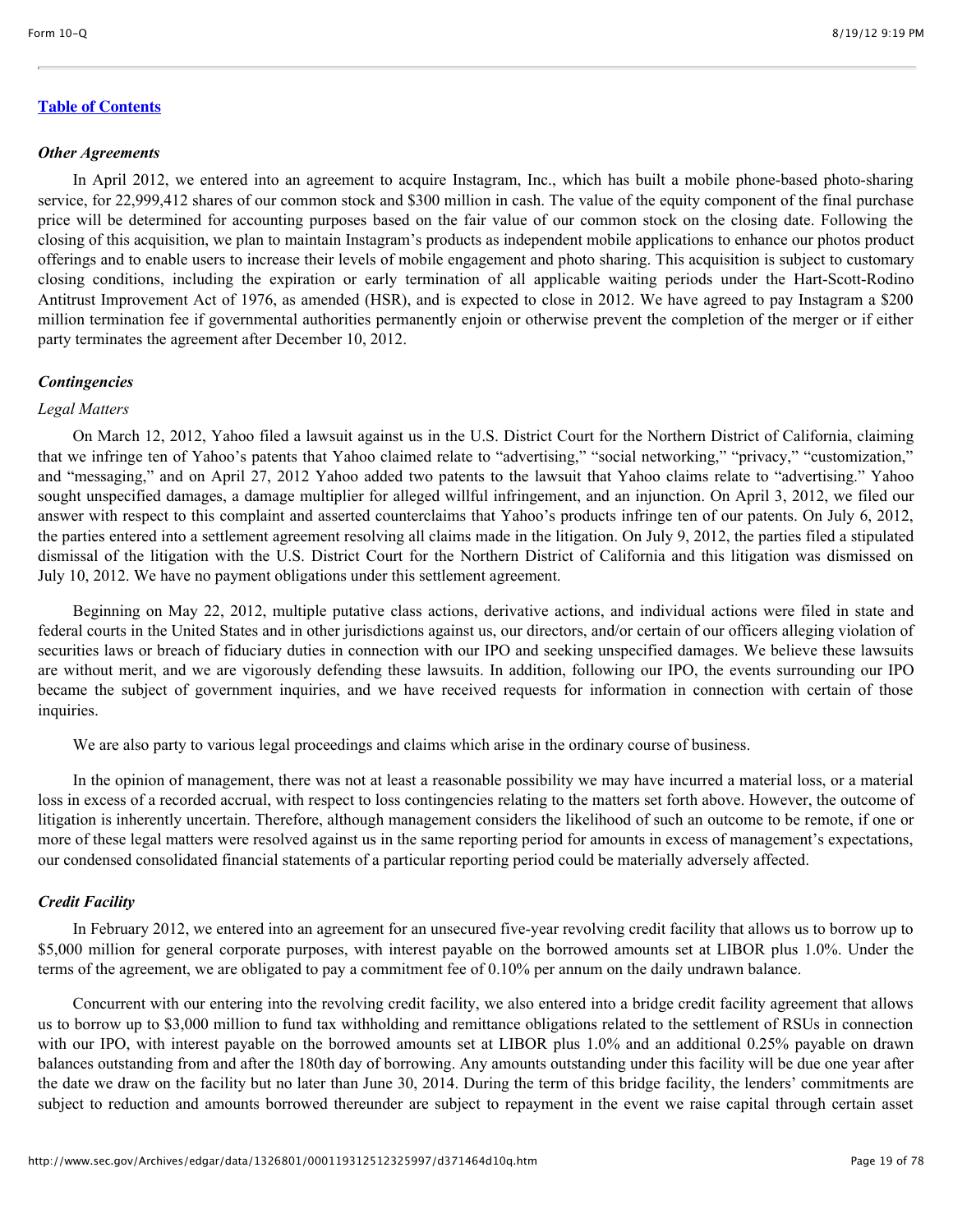sales, debt issuances, or equity issuances. Under the terms of the agreement, we are obligated to pay a commitment fee of 0.10% per annum on the daily undrawn balance from and after the 90th day following the date we entered into the bridge facility.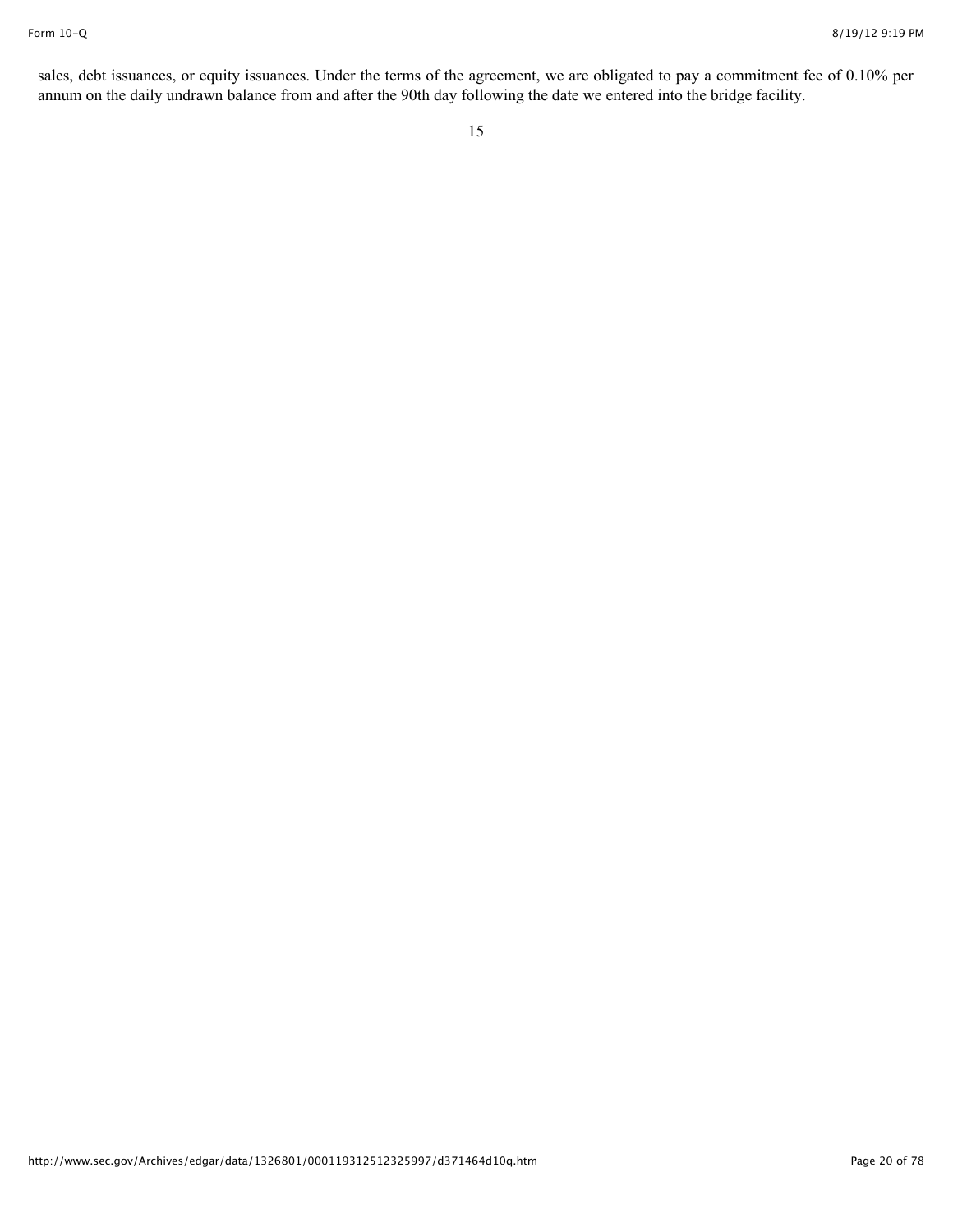No amounts were drawn down under these credit and bridge credit facility agreements as of June 30, 2012.

#### **Note 7. Stockholders' Equity**

#### *Share-based Compensation Plans*

We maintain three share-based employee compensation plans: the 2012 Equity Incentive Plan, the 2005 Stock Plan and the 2005 Officers' Stock Plan (Stock Plans). In January 2012, our board of directors approved our 2012 Equity Incentive Plan (2012 Plan), and in April 2012 our stockholders adopted the 2012 Plan, effective on May 17, 2012, which serves as the successor to our 2005 Stock Plan and provides for the issuance of incentive and nonstatutory stock options, restricted stock awards, stock appreciation rights, restricted stock units, performance shares and stock bonuses to qualified employees, directors and consultants. No new awards will be issued under the 2005 Stock Plan as of the effective date of the 2012 Plan. Outstanding awards under the 2005 Stock Plan continue to be subject to the terms and conditions of the 2005 Stock Plan. Shares available for grant under the 2005 Stock Plan, which were reserved but not issued or subject to outstanding awards under the 2005 Stock Plan as of the effective date, were added to the reserves of the 2012 Plan.

We have initially reserved 25,000,000 shares of our Class A common stock for issuance under our 2012 Plan. The number of shares reserved for issuance under our 2012 Plan will increase automatically on the first day of January of each of 2013 through 2022. The maximum term for stock options granted under the 2012 Plan may not exceed ten years from the date of grant. Our 2012 Plan will terminate ten years from the date our board of directors approved the plan, unless it is terminated earlier by our board of directors.

The 2005 Officers' Stock Plan provides for up to 120,000,000 shares of incentive and nonstatutory stock options to certain of our employees or officers. The 2005 Officers' Stock Plan will terminate ten years after its adoption unless terminated earlier by our compensation committee. Stock options become vested and exercisable at such times and under such conditions as determined by our compensation committee on the date of grant. In November 2005, we issued a nonstatutory stock option to our CEO to purchase 120,000,000 shares of our Class B common stock under the 2005 Officers' Stock Plan. As of June 30, 2012, the option had been partially exercised in respect of 60,000,000 shares with the remainder remaining outstanding and fully vested, and no options were available for future issuance under the 2005 Officers' Stock Plan.

The following table summarizes the stock option and RSU award activity under the Stock Plans during the six months ended June 30, 2012:

|                                   | <b>Shares Subject to Options Outstanding</b> | <b>Outstanding RSUs</b>    |   |                                          |                                                          |   |                                                       |                            |    |                                                    |
|-----------------------------------|----------------------------------------------|----------------------------|---|------------------------------------------|----------------------------------------------------------|---|-------------------------------------------------------|----------------------------|----|----------------------------------------------------|
|                                   | <b>Shares</b><br>Available<br>for Grant      | Number of<br><b>Shares</b> |   | Weighted<br>Average<br>Exercise<br>Price | Weighted-<br>Average<br>Remaining<br>Contractual<br>Term |   | Aggregate<br><b>Intrinsic</b><br>Value <sup>(1)</sup> | Outstanding<br><b>RSUs</b> |    | Weighted<br>Average<br>Grant<br>Date Fair<br>Value |
|                                   | (in thousands)                               | (in thousands)             |   |                                          | (in years)                                               |   | (in millions)                                         | (in thousands)             |    |                                                    |
| Balance as of December 31, 2011   | 52,318                                       | 258,539                    | S | 0.47                                     | 4.38                                                     | S | 7,360                                                 | 378,772                    | S  | 6.83                                               |
| RSU <sub>s</sub> granted          | (28, 603)                                    | $\theta$                   |   |                                          |                                                          |   |                                                       | 28,603                     |    | 36.04                                              |
| Stock options exercised           |                                              | (84,078)                   |   | 0.11                                     |                                                          |   |                                                       |                            |    |                                                    |
| Stock options forfeited/cancelled | 584                                          | (584)                      |   | 0.62                                     |                                                          |   |                                                       | $\Omega$                   |    |                                                    |
| RSUs forfeited and cancelled      | 4,385                                        | $\theta$                   |   |                                          |                                                          |   |                                                       | (4,385)                    |    | 14.86                                              |
| 2012 Equity Incentive Plan        |                                              |                            |   |                                          |                                                          |   |                                                       |                            |    |                                                    |
| shares authorized                 | 25,000                                       |                            |   |                                          |                                                          |   |                                                       |                            |    |                                                    |
| Balance as of June 30, 2012       | 53,684                                       | 173,877                    |   | 0.65                                     | 4.08                                                     |   | 5,294                                                 | 402,990                    | S. | 8.81                                               |

(1) The aggregate intrinsic value is calculated as the difference between the exercise price of the underlying stock option awards and the assessed fair value of our common stock as of December 31, 2011 and the closing market price of our common stock as of June 30, 2012.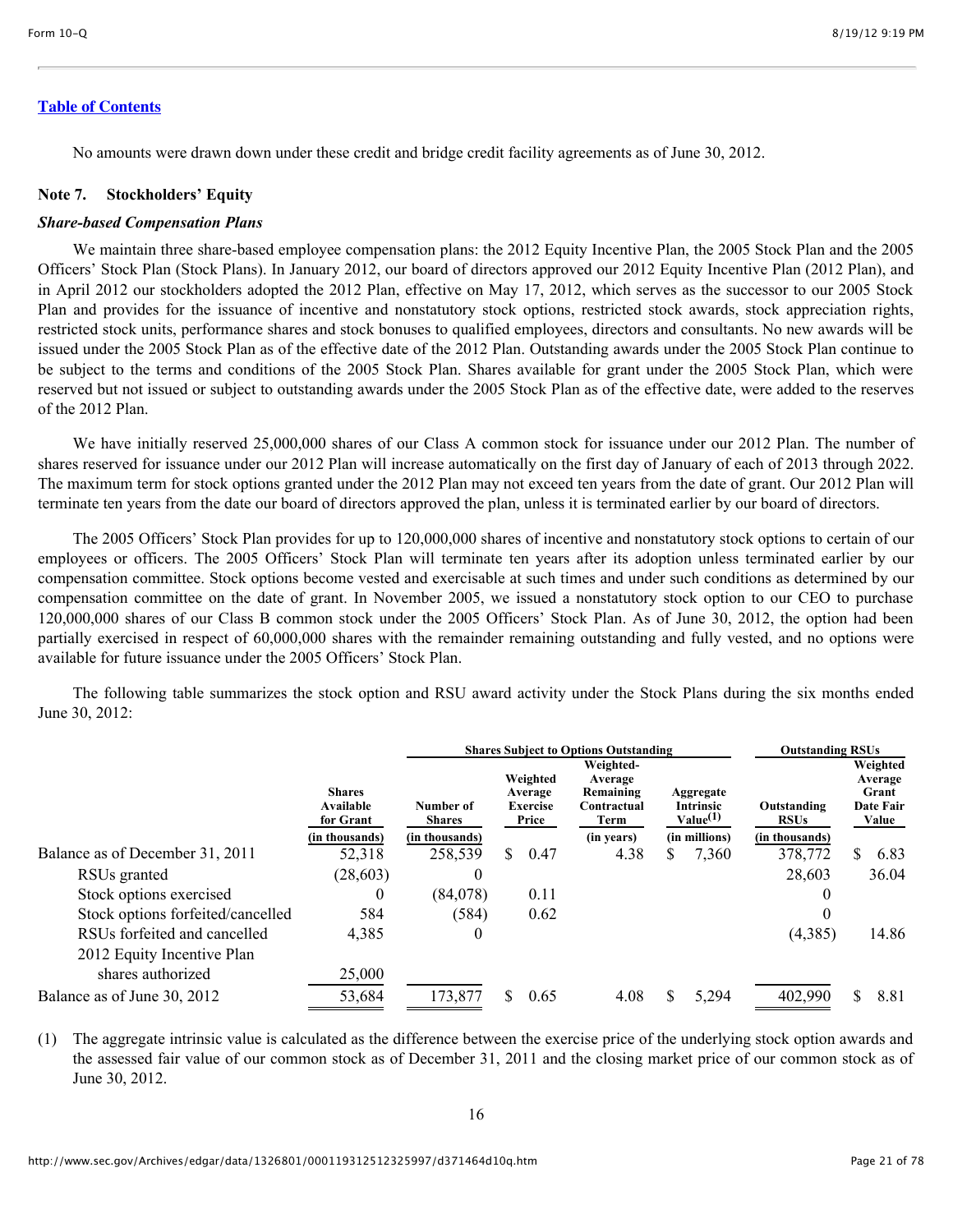#### **Note 8. Income Taxes**

Our tax provision for interim periods is determined using an estimate of our annual effective tax rate, adjusted for discrete items arising in that quarter. In each quarter we update our estimate of the annual effective tax rate, and if our estimated annual tax rate changes, we make a cumulative adjustment in that quarter. Our quarterly tax provision, and our quarterly estimate of our annual effective tax rate, are subject to significant volatility due to several factors, including our ability to accurately predict our pre-tax income and loss in multiple jurisdictions, including the portions of our share-based compensation that will not generate tax benefits, and the effects of acquisitions and the integration of those acquisitions. In addition, our effective tax rate can be more or less volatile based on the amount of pre-tax income. For example, the impact of non-deductible share based compensation expenses on our effective tax rate is significantly greater when our pre-tax income is lower.

Our effective tax rate has exceeded the U.S. statutory rate primarily because of losses arising outside the United States in jurisdictions where we do not receive a tax benefit and the impact of non-deductible share-based compensation. These losses were primarily due to the initial start-up costs incurred by our foreign subsidiaries to operate in certain foreign markets, including the costs incurred by those subsidiaries to license, develop, and use our intellectual property. Our effective tax rate in the future will depend on the portion of our profits earned within and outside the United States, which will also be affected by our methodologies for valuing our intellectual property and intercompany transactions.

Our effective tax rate in the three and six months ended June 30, 2012 exceeded our effective tax rate in 2011 because the amount of losses arising outside the United States in jurisdictions where we do not receive a tax benefit and the amount of non-deductible share-based compensation are proportionately larger relative to pre-tax income in 2012 than in 2011. Our effective tax rate in 2012 was also higher due to the expiration of the federal tax credit for research and development activities.

Our income tax refundable was \$567 million as of June 30, 2012, which is an increase of \$567 million from December 31, 2011. This balance reflects the expected refund of estimated income tax payments made in 2012 and the expected refund from income tax loss carrybacks to 2010 and 2011. Our net deferred tax assets were \$396 million as of June 30, 2012, which is an increase of \$336 million from December 31, 2011. This increase is primarily due to the recognition of tax benefits related to share-based compensation.

We are subject to taxation in the United States and various other state and foreign jurisdictions. The material jurisdictions in which we are subject to potential examination include the United States and Ireland. We are under examination by the Internal Revenue Service (IRS) for our 2008 and 2009 tax years. We believe that adequate amounts have been reserved for any adjustments that may ultimately result from these examinations and we do not anticipate a significant impact to our gross unrecognized tax benefits within the next 12 months related to these years. Our 2010 and 2011 tax years remain subject to examination by the IRS and all tax years starting in 2008 remain subject to examination in Ireland. We remain subject to possible examinations or are undergoing audits in various other jurisdictions that are not material to our financial statements.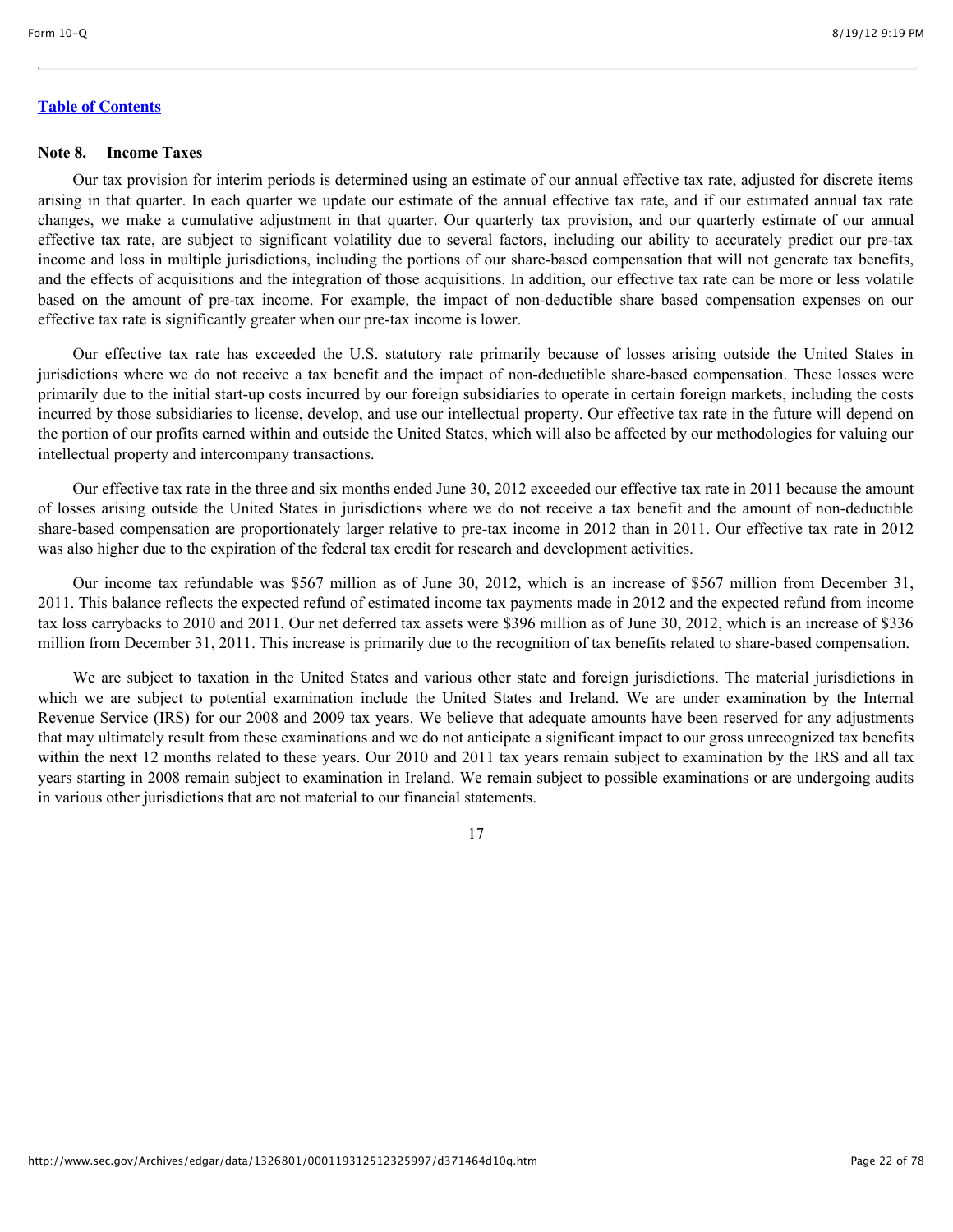Although the timing of the resolution, settlement, and closure of any audits is highly uncertain, it is reasonably possible that the balance of gross unrecognized tax benefits could significantly change in the next 12 months. However, given the number of years remaining that are subject to examination, we are unable to estimate the full range of possible adjustments to the balance of gross unrecognized tax benefits.

#### **Note 9. Geographical Information**

Revenue by geography is based on the billing address of the advertiser or Platform developer. The following tables set forth revenue and long-lived assets by geographic area (in millions):

|                         |                     | Three Months Ended<br>June $30$ . |         | Six Months Ended<br>June $30$ . |
|-------------------------|---------------------|-----------------------------------|---------|---------------------------------|
|                         | 2012                | 2011                              | 2012    | <u>2011</u>                     |
| Revenue:                |                     |                                   |         |                                 |
| <b>United States</b>    | 588<br><sup>S</sup> | \$515                             | \$1,124 | 942                             |
| Rest of the world $(1)$ | 596                 | 380                               | 1,118   | 684                             |
| Total revenue           | \$1,184             | \$895                             | \$2,242 | \$1,626                         |

(1) No individual country exceeded 10% of our total revenue for any period presented

|                         | June 30, 2012 | December 31, 2011 |      |  |
|-------------------------|---------------|-------------------|------|--|
| Long-lived assets:      |               |                   |      |  |
| <b>United States</b>    | .978          |                   | .444 |  |
| Rest of the world $(1)$ | 127           |                   |      |  |
| Total long-lived assets | 2.105         |                   | .475 |  |

(1) No individual country exceeded 10% of our total long-lived assets for any period presented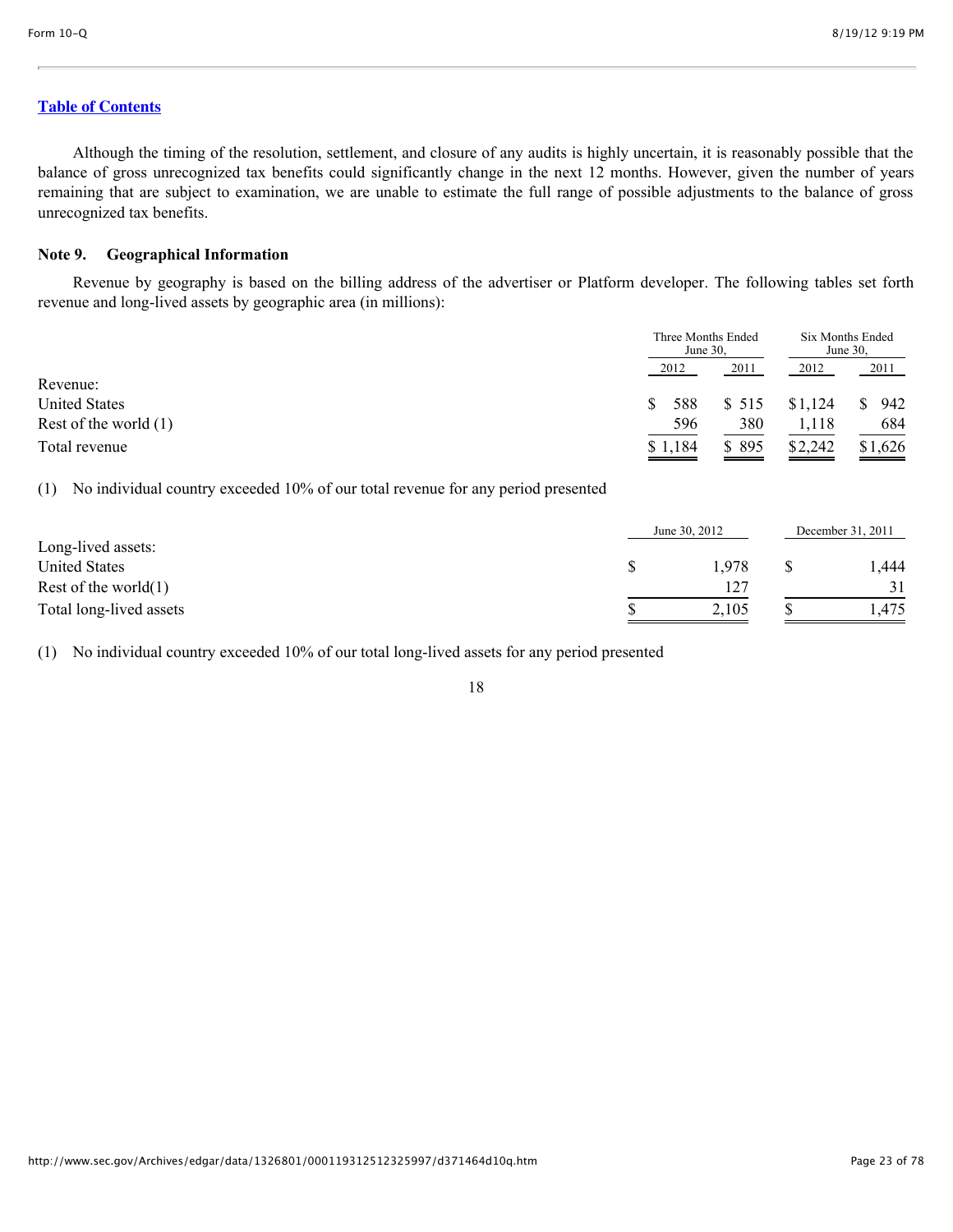#### **Item 2. Management's Discussion and Analysis of Financial Condition and Results of Operations**

*You should read the following discussion of our financial condition and results of operations in conjunction with the condensed consolidated financial statements and the notes thereto included elsewhere in this Quarterly Report on Form 10-Q and with our audited consolidated financial statements included in our prospectus filed pursuant to Rule 424(b) under the Securities Act of 1933, as amended, with the Securities and Exchange Commission on May 18, 2012 (Prospectus). In addition to historical condensed consolidated financial information, the following discussion contains forward-looking statements that reflect our plans, estimates, and beliefs. Our actual results could differ materially from those discussed in the forward-looking statements. Factors that could cause or contribute to these differences include those discussed below and elsewhere in this Quarterly Report on Form 10-Q, particularly in Part II. Item 1A. "Risk Factors." For a discussion of limitations in the measurement of certain of our user metrics, see the section entitled "—Limitations of Key Metrics."*

#### **Overview**

Our mission is to make the world more open and connected. Facebook enables you to express yourself and connect with the world around you instantly and freely.

We build products that support our mission by creating utility for users, developers, and advertisers:

*Users.* We enable people who use Facebook to stay connected with their friends and family, to discover what is going on in the world around them, and to share and express what matters to them to the people they care about.

*Developers.* We enable developers to use the Facebook Platform to build applications (apps) and websites that integrate with Facebook to reach our global network of users and to build products that are more personalized, social, and engaging.

*Advertisers.* We enable advertisers to engage with more than 950 million monthly active users (MAUs) on Facebook or subsets of our users based on information they have chosen to share with us such as their age, location, gender, or interests. We offer advertisers a unique combination of reach, relevance, social context, and engagement to enhance the value of their ads.

We generate substantially all of our revenue from advertising and from fees associated with our Payments infrastructure that enables users to purchase virtual and digital goods from our Platform developers. In the second quarter of 2012, we recorded revenue of \$1,184 million, incurred loss from operations of \$743 million and net loss of \$157 million. In the first six months of 2012, we recorded revenue of \$2,242 million, incurred loss from operations of \$362 million and net income of \$48 million. Total costs and expenses grew more than revenue, due in particular to significant increases in share-based compensation and related payroll tax expenses for restricted stock units (RSUs) during the second quarter and the first six months of 2012. During the second quarter and the first six months of 2012, we recognized \$1,258 million and \$1,362 million of share-based compensation and related payroll tax expenses, respectively. Of these amounts, \$1,101 million was due to the recognition of share-based compensation and related payroll tax expenses related to RSUs granted prior to January 1, 2011 (Pre-2011 RSUs) triggered by the completion of our initial public offering (IPO) in May 2012.

<sup>19</sup>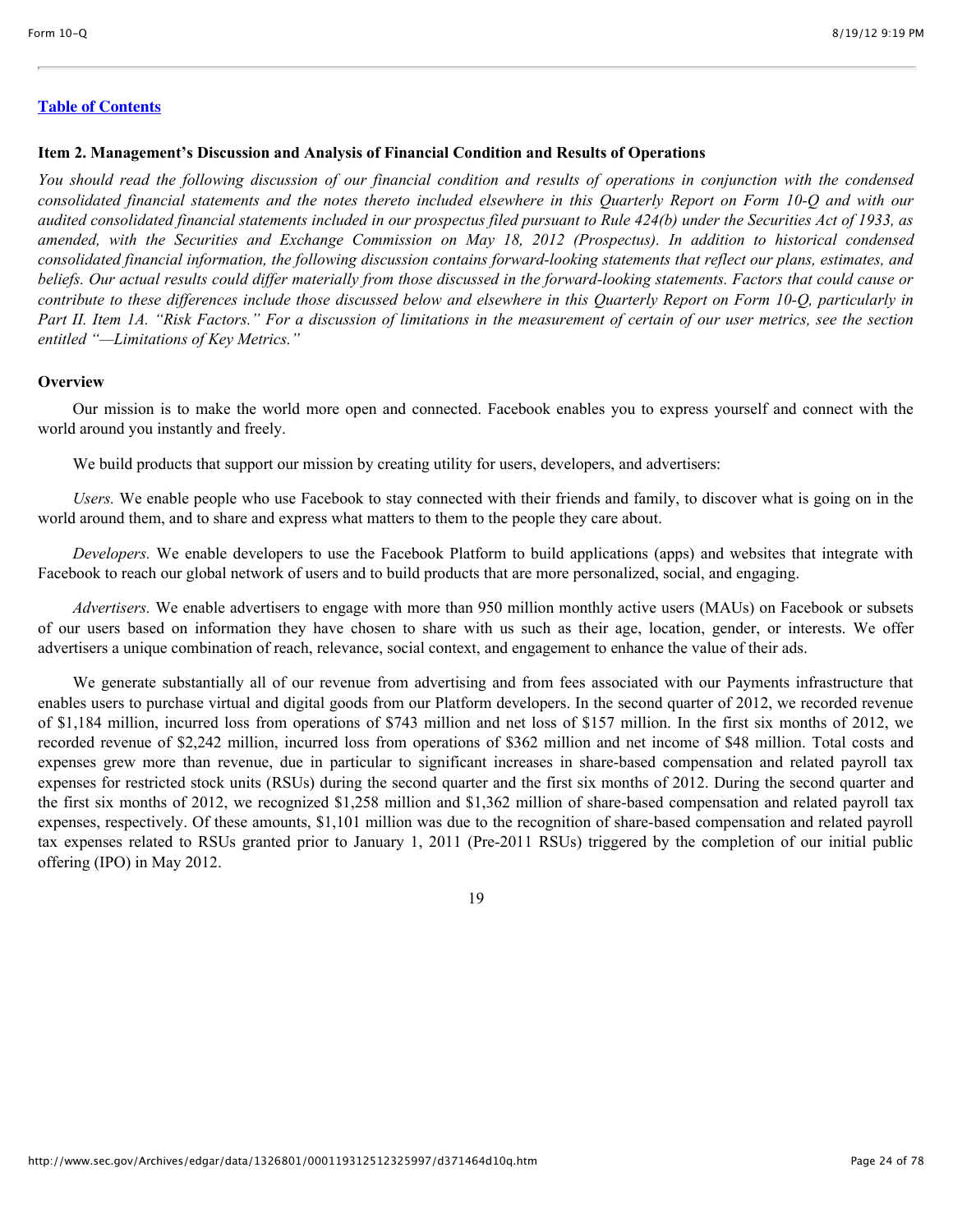#### **Trends in Our User Metrics**

*Monthly Active Users (MAUs).* We define a monthly active user as a registered Facebook user who logged in and visited Facebook through our website or a mobile device, or took an action to share content or activity with his or her Facebook friends or connections via a third-party website that is integrated with Facebook, in the last 30 days as of the date of measurement. MAUs are a measure of the size of our global active user community, which has grown substantially in the past several years. In June 2012, we discovered an error in the algorithm we used to estimate the geographic location of our users that affected our attribution of certain user locations for the first quarter of 2012. While this issue did not affect our overall worldwide MAU number, it did affect our attribution of users to different geographic regions. The first quarter of 2012 user metrics below reflect the reclassification to more correctly attribute users by geographic region.





**Monthly Active Users** 





**Monthly Active Users Rest of World** (in millions)

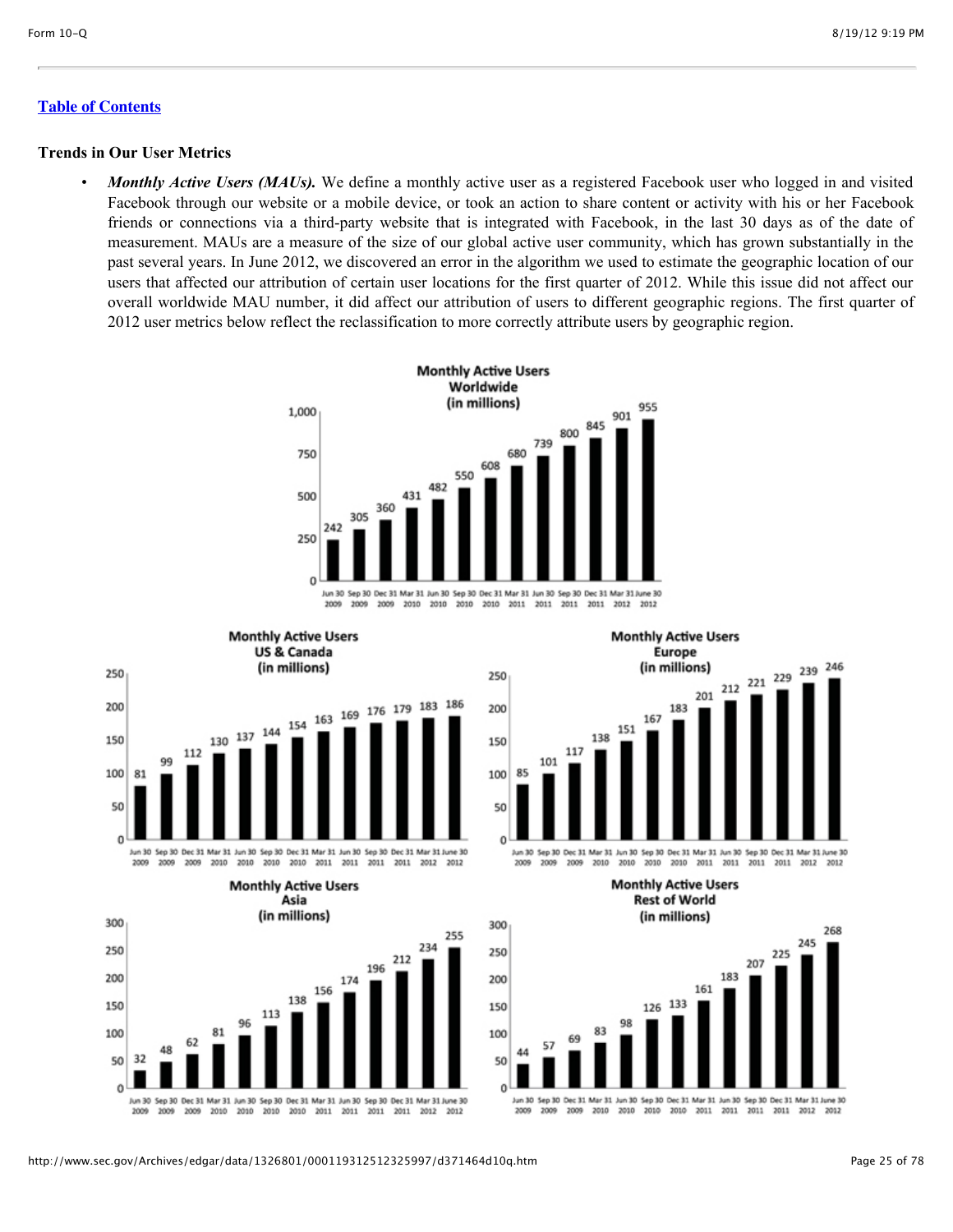*Note: For purposes of reporting MAUs, DAUs, and ARPU by geographic region, Europe includes all users in Russia and Turkey, Asia includes all users in Australia and New Zealand, and Rest of World includes Africa, Latin America, and the Middle East.*

As of June 30, 2012, we had 955 million MAUs, an increase of 29% from June 30, 2011. Users in Brazil, India, and Indonesia represented key sources of growth in the second quarter of 2012 relative to the prior year. We had 54 million MAUs in Brazil as of June 30, 2012, an increase of 146% compared to the same period in 2011; we had 59 million MAUs in India as of June 30, 2012, an increase of 84% compared to the same period in 2011; and we had 55 million MAUs in Indonesia as of June 30, 2012, an increase of 24% compared to the same period in 2011. Additionally, we had 168 million MAUs in the United States as of June 30, 2012, an increase of 10% compared to the same period in 2011.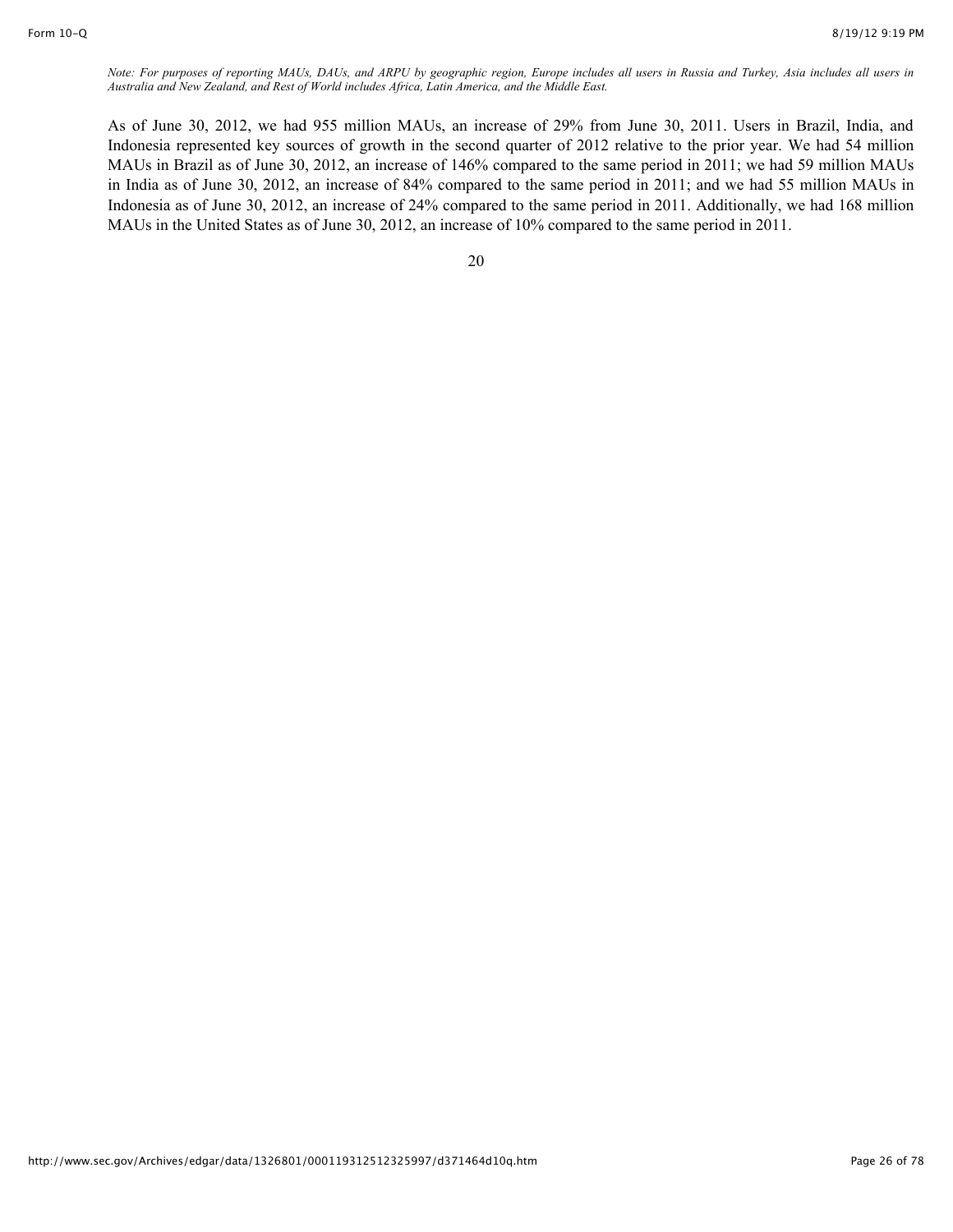152 154

143 135

#### **[Table of Contents](http://www.sec.gov/Archives/edgar/data/1326801/000119312512325997/d371464d10q.htm#toc)**

• *Daily Active Users (DAUs)*. We define a daily active user as a registered Facebook user who logged in and visited Facebook through our website or a mobile device, or took an action to share content or activity with his or her Facebook friends or connections via a third-party website that is integrated with Facebook, on a given day. We view DAUs, and DAUs as a percentage of MAUs, as measures of user engagement.



Jun 30 Sep 30 Dec 31 Mar 31 Jun 30 Sep 30 Dec 31 Mar 31 Jun 30 Sep 30 Dec 31 Mar 31 June 30 2010 2010 2010 2011 2011 2011 2011 2012 3012 2009 2009 2010 DAU/MAU: 49% 53% 57% 63% 62% 64% 64% 64% 69% 71% 71% 70% 70%



2010 DAU/MAU:46% 49% 53% 57% 56% 56% 58% 60% 60% 61% 63% 64% 63%

2011

2011 2011 2011 2012

2010



*Note: For non-worldwide DAU user numbers presented for the periods marked March 31, 2012 and June 30, 2012, the figures represent an average of the first 25 days of the period and the last 27 days of the period, respectively, in order to avoid using data subject to the algorithm error described in the MAU section above. These average numbers do not meaningfully differ from the average numbers when calculated over a full month.*

2009 2009 2009 2010 2010

Worldwide DAUs increased 32% to 552 million on average during June 2012 from 417 million during June 2011. We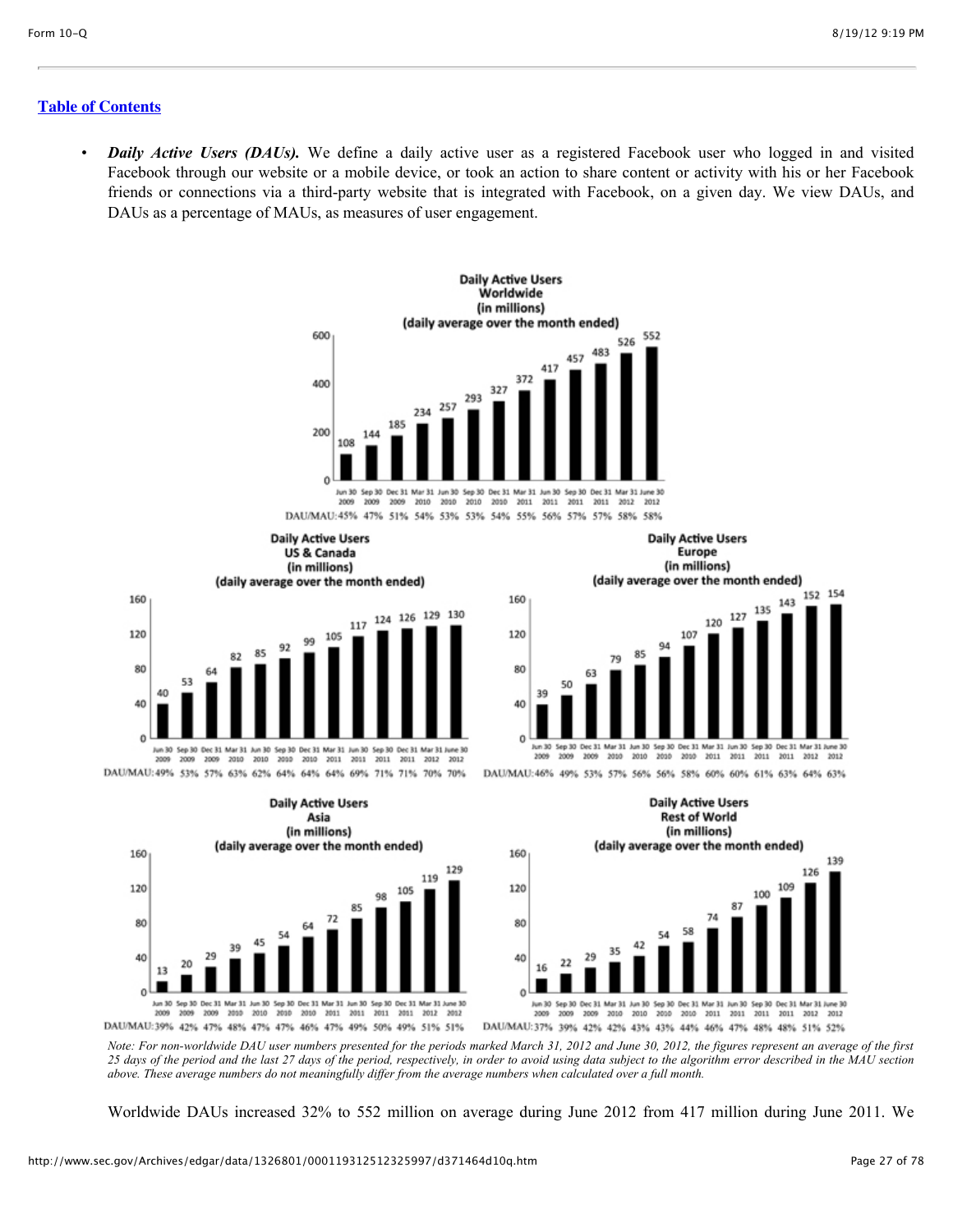experienced growth in DAUs across major markets including Brazil, the United States, and India. Overall growth in DAUs was driven largely by increased mobile usage of Facebook. Relative to March 31, 2012, DAUs increased from 526 million to 552 million, due to an increase in mobile users. During the second quarter of 2012, the number of DAUs using personal computers was essentially flat, and declined modestly in certain key markets such as the United States and Europe, while mobile DAUs continued to increase.

• *Mobile MAUs*. We define a mobile MAU as a user who accessed Facebook via a mobile app or via mobile-optimized versions of our website such as m.facebook.com, whether on a mobile phone or tablet such as the iPad, during the period of measurement.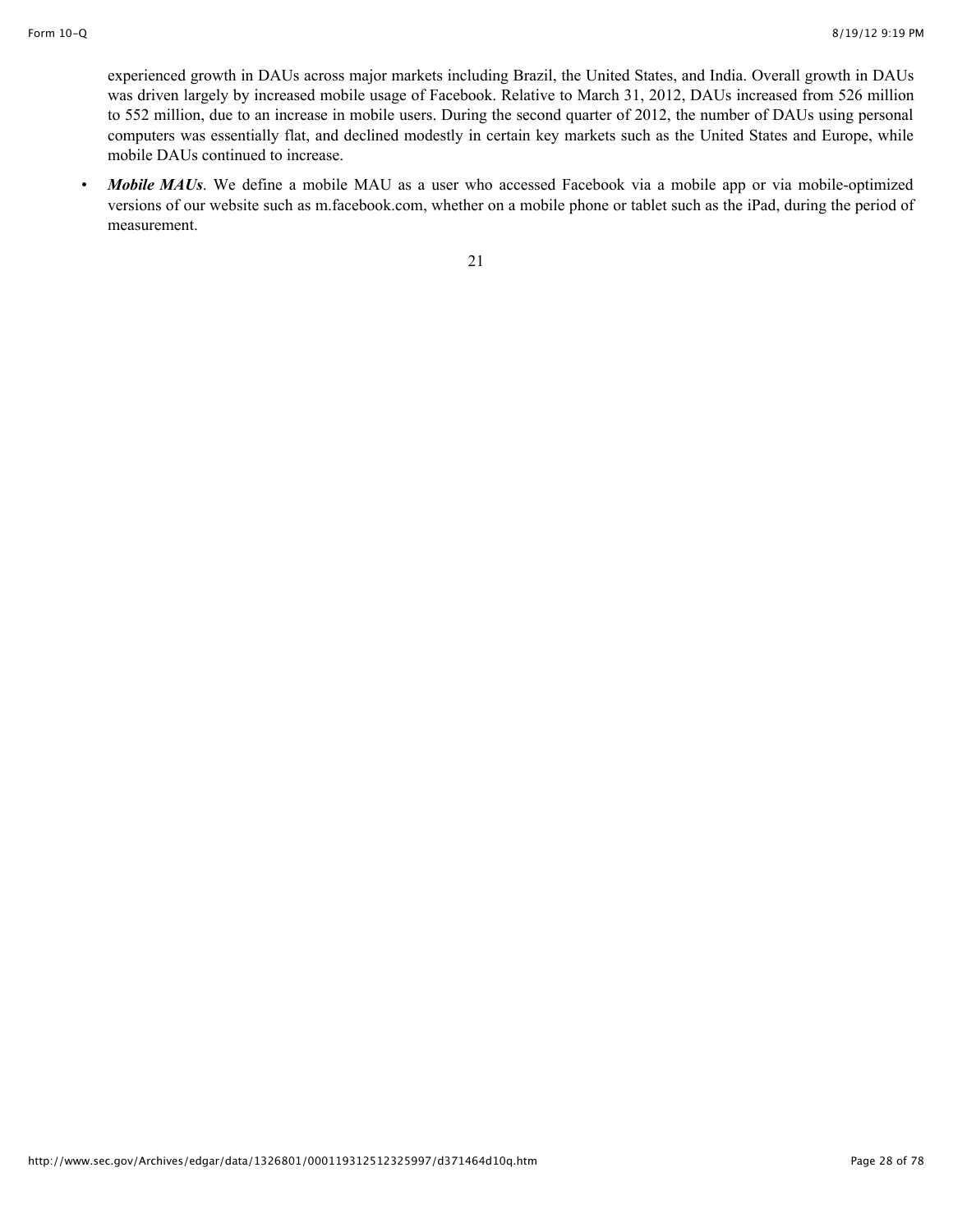Worldwide mobile MAUs increased by 67% from 325 million as of June 30, 2011 to 543 million as of June 30, 2012. In all regions, an increasing number of our MAUs are accessing Facebook through mobile devices, with users in the United States, India, and Brazil representing key sources of mobile growth over this period. Approximately 102 million mobile MAUs accessed Facebook solely through mobile apps or our mobile website during the month ended June 30, 2012, increasing 23% from 83 million during the month ended March 31, 2012. The remaining 441 million mobile MAUs accessed Facebook from both personal computers and mobile devices during that month.



#### **Trends in Our Monetization by User Geography**

We calculate our revenue by user geography based on our estimate of the geography in which ad impressions are delivered or virtual goods are purchased. We define average revenue per user (ARPU) as our total revenue in a given geography during a given period, divided by the average of the number of MAUs in the geography at the beginning and end of the period. Our revenue and ARPU in markets such as the United States, Canada, and Europe are relatively higher due to the size and maturity of those advertising markets as well as our greater sales presence and the number of payment methods that we make available to advertisers and users.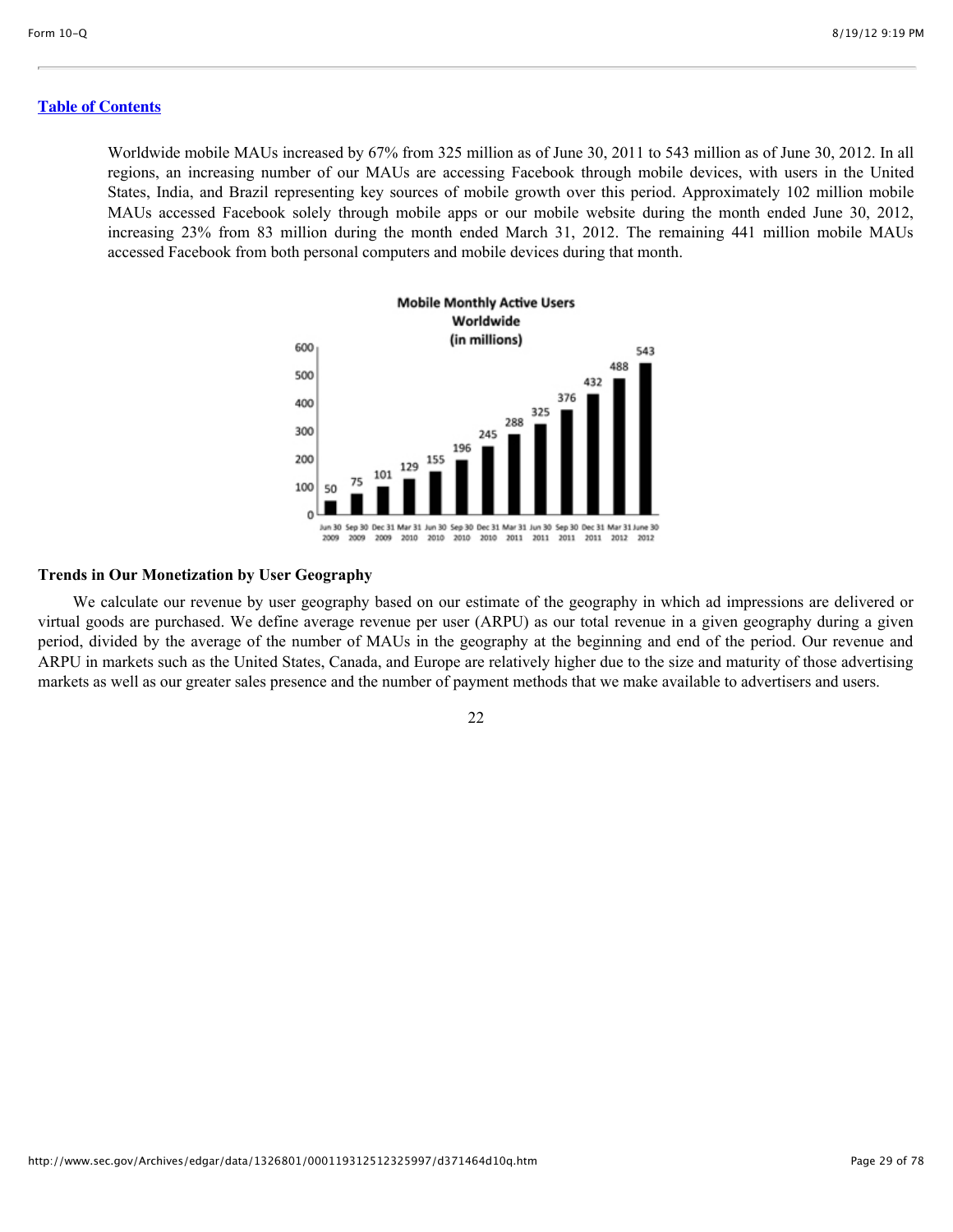In June 2012, we discovered an error in the algorithm we used to estimate the geographic location of our users that affected our attribution of certain user locations for the first quarter of 2012. The first quarter of 2012 ARPU amount for the United States  $\&$ Canada region below reflects an adjustment based on the reclassification to more correctly attribute users by geographic region.



*Note: Our revenue by user geography in the charts above is geographically apportioned based on our estimation of the geographic location of our users when they perform a revenue-generating activity. This allocation differs from our revenue by geography disclosure in our consolidated financial statements where revenue is geographically apportioned based on the location of the advertiser or developer.*

During the second quarter of 2012, worldwide ARPU was \$1.28, an increase of 2% from the second quarter of 2011. Over this period, ARPU increased by over 10% in the United States and Canada, Asia, and Rest of World, and by 8% in Europe. User growth was more rapid in geographies with relatively lower ARPU, such as Asia and Rest of World. These user growth dynamics resulted in worldwide ARPU increasing at a slower rate than the rate experienced in any geographic region. We expect that user growth in the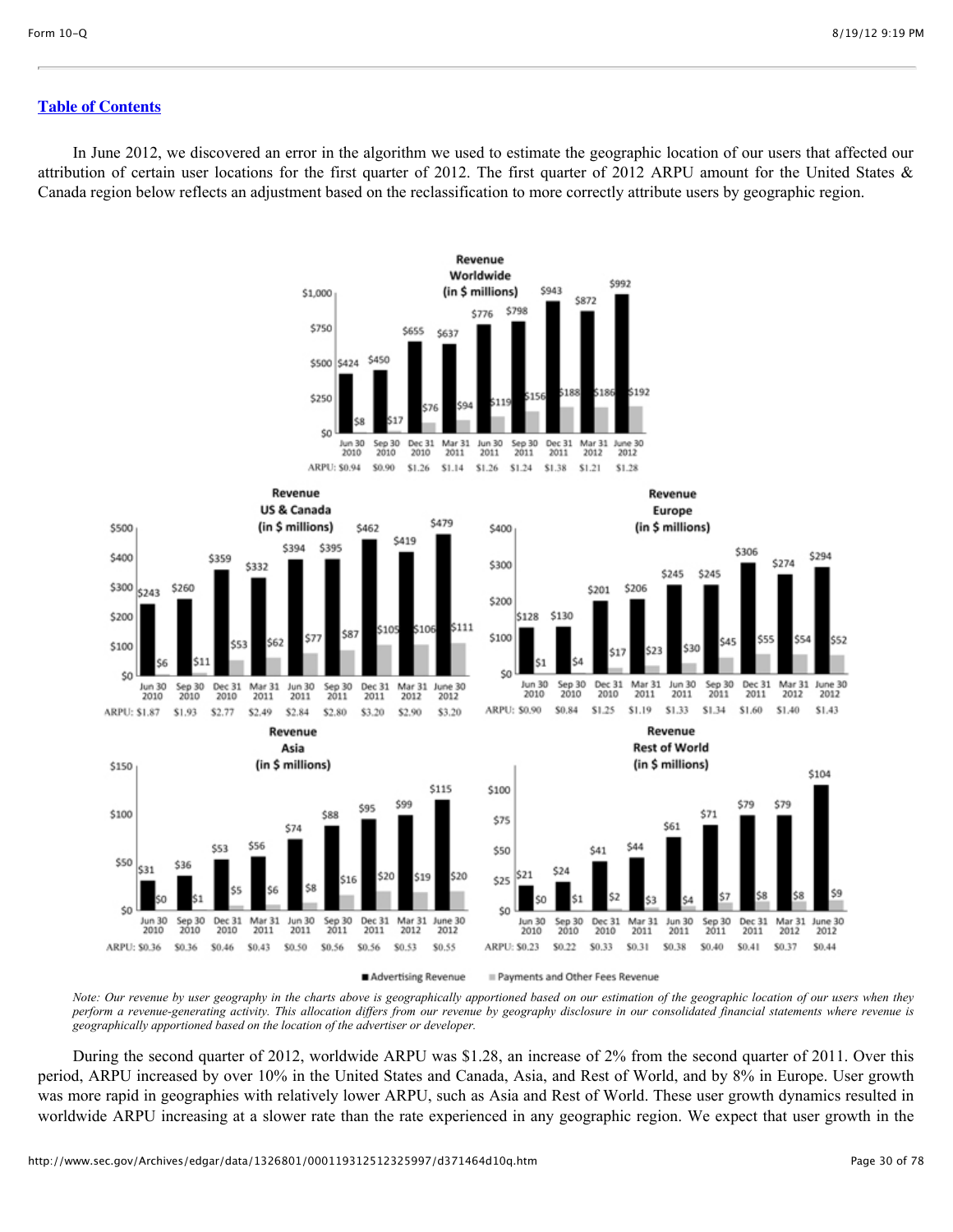future will continue to be higher in those regions where ARPU is relatively lower, such as Asia and Rest of World, such that worldwide ARPU may continue to increase at a slower rate relative to ARPU in any geographic region, or potentially decrease even if ARPU increases in each geographic region.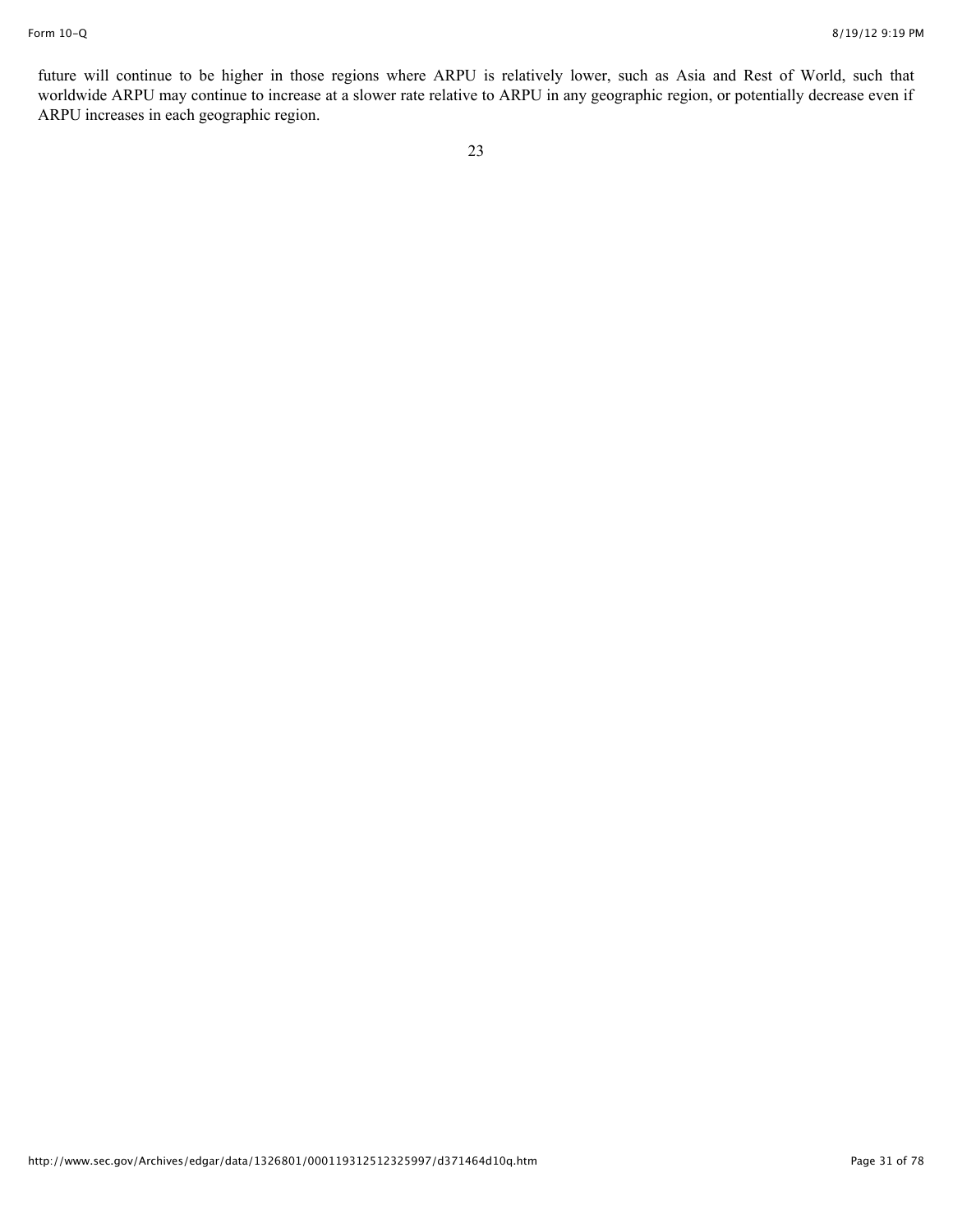#### **Limitations of Key Metrics**

The numbers of our MAUs and DAUs and ARPU are calculated using internal company data based on the activity of user accounts. While these numbers are based on what we believe to be reasonable estimates of our user base for the applicable period of measurement, there are inherent challenges in measuring usage of our products across large online and mobile populations around the world. For example, there may be individuals who maintain one or more Facebook accounts in violation of our terms of service, despite our efforts to detect and suppress such behavior. We estimate that "duplicate" accounts (an account that a user maintains in addition to his or her principal account) may have represented approximately 4.8% of our worldwide MAUs as of June 30, 2012. We also seek to identify "false" accounts, which we divide into two categories: (1) user-misclassified accounts, where users have created personal profiles for a business, organization, or non-human entity such as a pet (such entities are permitted on Facebook using a Page rather than a personal profile under our terms of service); and (2) undesirable accounts, which represent user profiles that we determine are intended to be used for purposes that violate our terms of service, such as spamming. As of June 30, 2012, we estimate usermisclassified accounts may have represented approximately 2.4% of our worldwide MAUs and undesirable accounts may have represented approximately 1.5% of our worldwide MAUs. We believe the percentage of accounts that are duplicate or false is meaningfully lower in developed markets such as the United States or Australia and higher in developing markets such as Indonesia and Turkey. However, these estimates are based on an internal review of a limited sample of accounts and we apply significant judgment in making this determination, such as identifying names that appear to be fake or other behavior that appears inauthentic to the reviewers. As such, our estimation of duplicate or false accounts may not accurately represent the actual number of such accounts. We are continually seeking to improve our ability to identify duplicate or false accounts and estimate the total number of such accounts, and such estimates may be affected by improvements or changes in our methodology.

Our metrics are also affected by applications on certain mobile devices that automatically contact our servers for regular updates with no user action involved, and this activity can cause our system to count the user associated with such a device as an active user on the day such contact occurs. For example, we estimate that less than 5% of our estimated worldwide DAUs as of December 31, 2011 and 2010 resulted from this type of automatic mobile activity, and that this type of activity had a substantially smaller effect on our estimate of worldwide MAUs and mobile MAUs. The impact of this automatic activity on our metrics varies by geography because mobile usage varies in different regions of the world. In addition, our data regarding the geographic location of our users is estimated based on a number of factors, such as the user's IP address and self-disclosed location. These factors may not always accurately reflect the user's actual location. For example, a mobile-only user may appear to be accessing Facebook from the location of the proxy server that the user connects to rather than from the user's actual location. The methodologies used to measure user metrics may also be susceptible to algorithm or other technical errors. For example, in early June 2012, we discovered an error in the algorithm we used to estimate the geographic location of our users that affected our attribution of certain user locations for the period ended March 31, 2012. While this issue did not affect our overall worldwide MAU number, it did affect our attribution of users to different geographic regions. We estimate that the number of MAUs as of March 31, 2012 for the United States and Canada region was overstated as a result of the error by approximately 3% and these overstatements were offset by understatements in other regions. In addition, our estimates for revenue by user location are also affected by these factors. We regularly review and may adjust our processes for calculating these metrics to improve their accuracy. In addition, our MAU and DAU estimates will differ from estimates published by third parties due to differences in methodology. For example, some third parties do not count mobile users.

#### **Components of Results of Operations**

#### **Revenue**

We generate substantially all of our revenue from advertising and from fees associated with our Payments infrastructure that enables users to purchase virtual and digital goods from our Platform developers.

**Advertising.** Our advertising revenue is generated by displaying ad products on the Facebook website or mobile app and thirdparty affiliated websites. Advertisers pay for ad products which include Sponsored Stories in News Feed, either directly or through their relationships with advertising agencies, based on the number of impressions delivered or the number of clicks made by our users. We recognize revenue from the delivery of click-based ads or Sponsored Stories in the period in which a user clicks on the content. We recognize revenue from the display of impression-based ads or Sponsored Stories in the contracted period in which the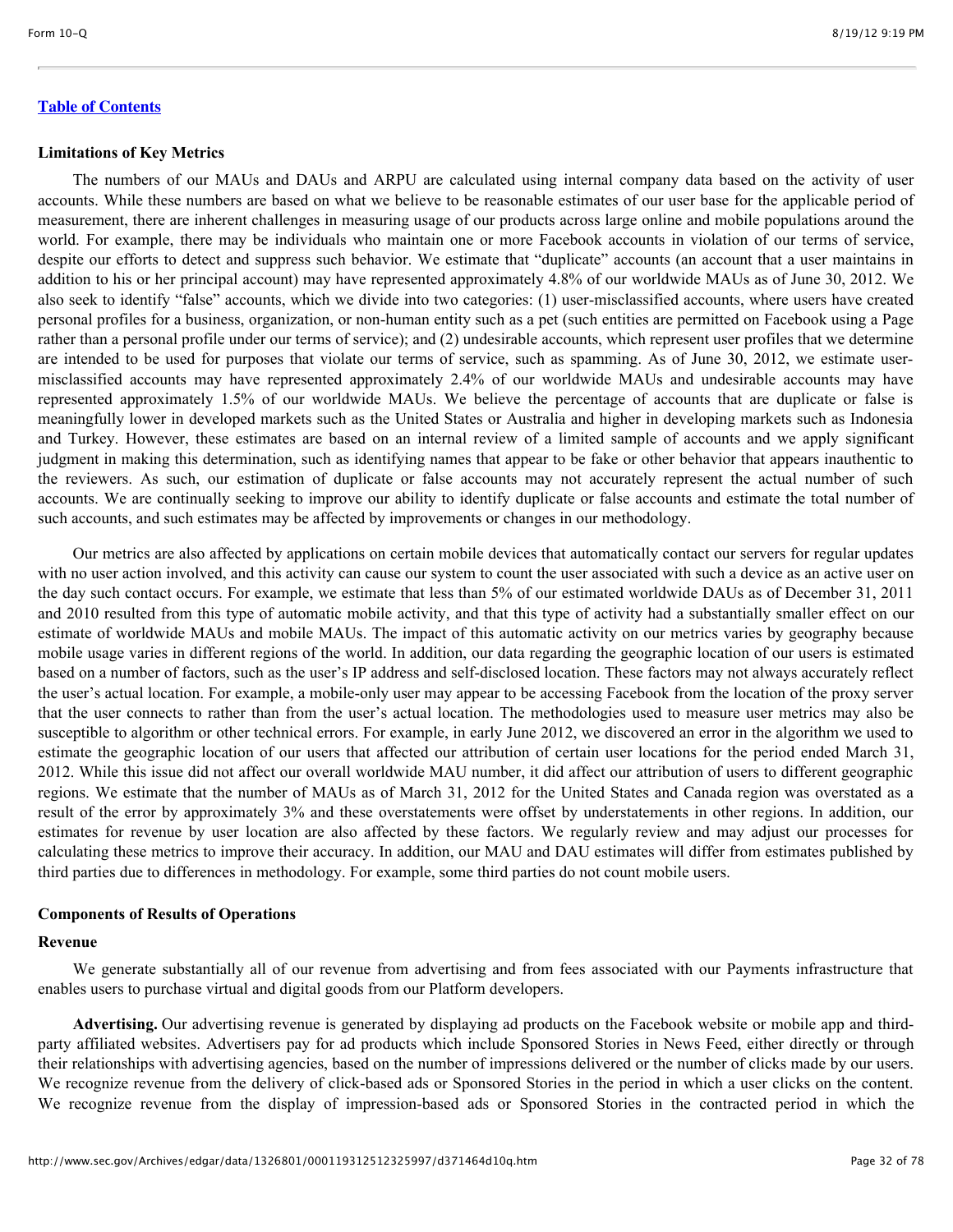impressions are delivered. Impressions are considered delivered when an ad or Sponsored Story is displayed to users. An individual Sponsored Story in News Feed that is purchased on an impression basis may be displayed to users more than once during a day, however only the initial display of the Sponsored Story is considered an impression, regardless of how many times the ad is actually displayed within the News Feed.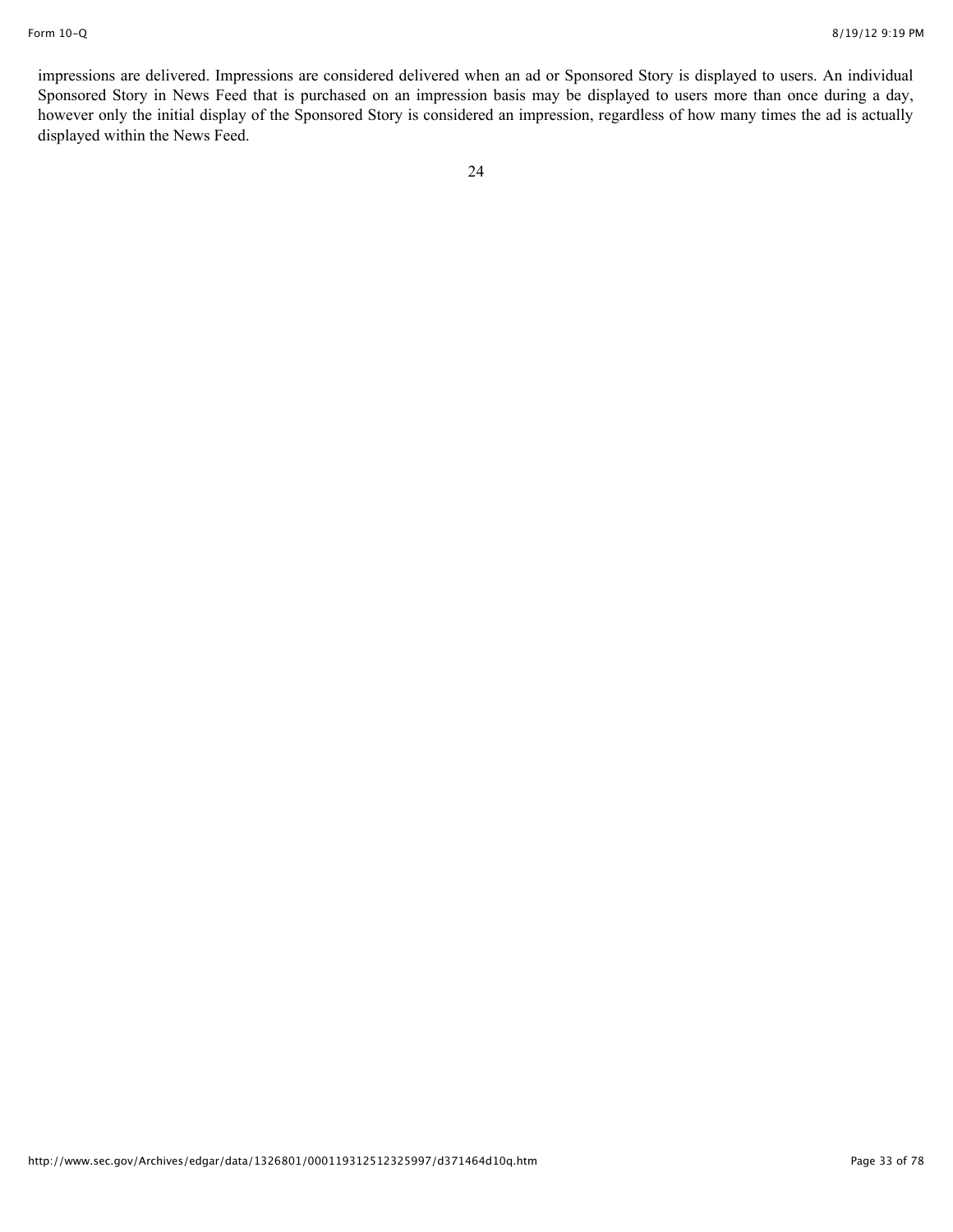**Payments and other fees.** We enable Payments from our users to our Platform developers. Our users can transact and make payments on the Facebook Platform by using credit cards, PayPal or other payment methods available on our website. We receive a fee from our Platform developers when users make purchases from our Platform developers using our Payments infrastructure. We recognize revenue net of amounts remitted to our Platform developers. We have mandated the use of our Payments infrastructure for game apps on Facebook, and fees related to Payments are generated almost exclusively from games. To date, games from Zynga have generated the majority of our payments and other fees revenue. In addition, we generate other fees revenue in connection with arrangements related to business development transactions and fees from various mobile providers; in recent periods, other fees revenue has been immaterial.

#### **Cost of Revenue and Operating Expenses**

**Cost of revenue.** Our cost of revenue consists primarily of expenses associated with the delivery and distribution of our products. These include expenses related to the operation of our data centers such as facility and server equipment depreciation, facility and server equipment rent expense, energy and bandwidth costs, support and maintenance costs, and salaries, benefits, and share-based compensation for employees on our operations teams. Cost of revenue also includes credit card and other transaction fees related to processing customer transactions.

**Marketing and sales.** Our marketing and sales expenses consist primarily of salaries, benefits, and share-based compensation for our employees engaged in sales, sales support, marketing, business development, and customer service functions. Our marketing and sales expenses also include user-, developer-, and advertiser-facing marketing and promotional expenditures.

**Research and development.** Research and development expenses consist primarily of salaries, benefits, and share-based compensation for employees on our engineering and technical teams who are responsible for building new products as well as improving existing products. We expense substantially all of our research and development costs as they are incurred.

**General and administrative.** Our general and administrative expenses consist primarily of salaries, benefits, and share-based compensation for our executives as well as our legal, finance, human resources, corporate communications and policy, and other administrative employees. In addition, general and administrative expenses include outside consulting fees, legal and accounting services, and facilities and other supporting overhead costs. General and administrative expenses also include legal settlements.

We have reclassified certain prior period expense amounts from marketing and sales to general and administrative within our condensed consolidated statements of operations to conform to our current period presentation. These reclassifications did not affect revenue, total costs and expenses, (loss) income from operations, or net (loss) income.

#### **Results of Operations**

The following table summarizes our historical condensed consolidated statements of operations data *(in millions, except per share amounts):*

|                                                                  | <b>Three Months</b><br><b>Ended June 30.</b> | <b>Six Months Ended</b><br><b>June 30.</b> |         |           |
|------------------------------------------------------------------|----------------------------------------------|--------------------------------------------|---------|-----------|
|                                                                  | 2012                                         | 2011                                       | 2012    | 2011      |
| Revenue                                                          | \$1,184                                      | \$895                                      | \$2,242 | \$1,626   |
| Costs and expenses                                               |                                              |                                            |         |           |
| Cost of revenue                                                  | 367                                          | 210                                        | 644     | 377       |
| Marketing and sales                                              | 392                                          | 96                                         | 535     | 158       |
| Research and development                                         | 705                                          | 99                                         | 858     | 156       |
| General and administrative                                       | 463                                          | 83                                         | 567     | 140       |
| Total costs and expenses                                         | 1,927                                        | 488                                        | 2,604   | 831       |
| (Loss) income from operations                                    | (743)                                        | 407                                        | (362)   | 795       |
| Net (loss) income                                                | \$(157)                                      | \$240                                      | 48      | 471<br>S. |
| Shore hosed compensation expanse included in costs and expanses: |                                              |                                            |         |           |

Share-based compensation expense included in costs and expenses: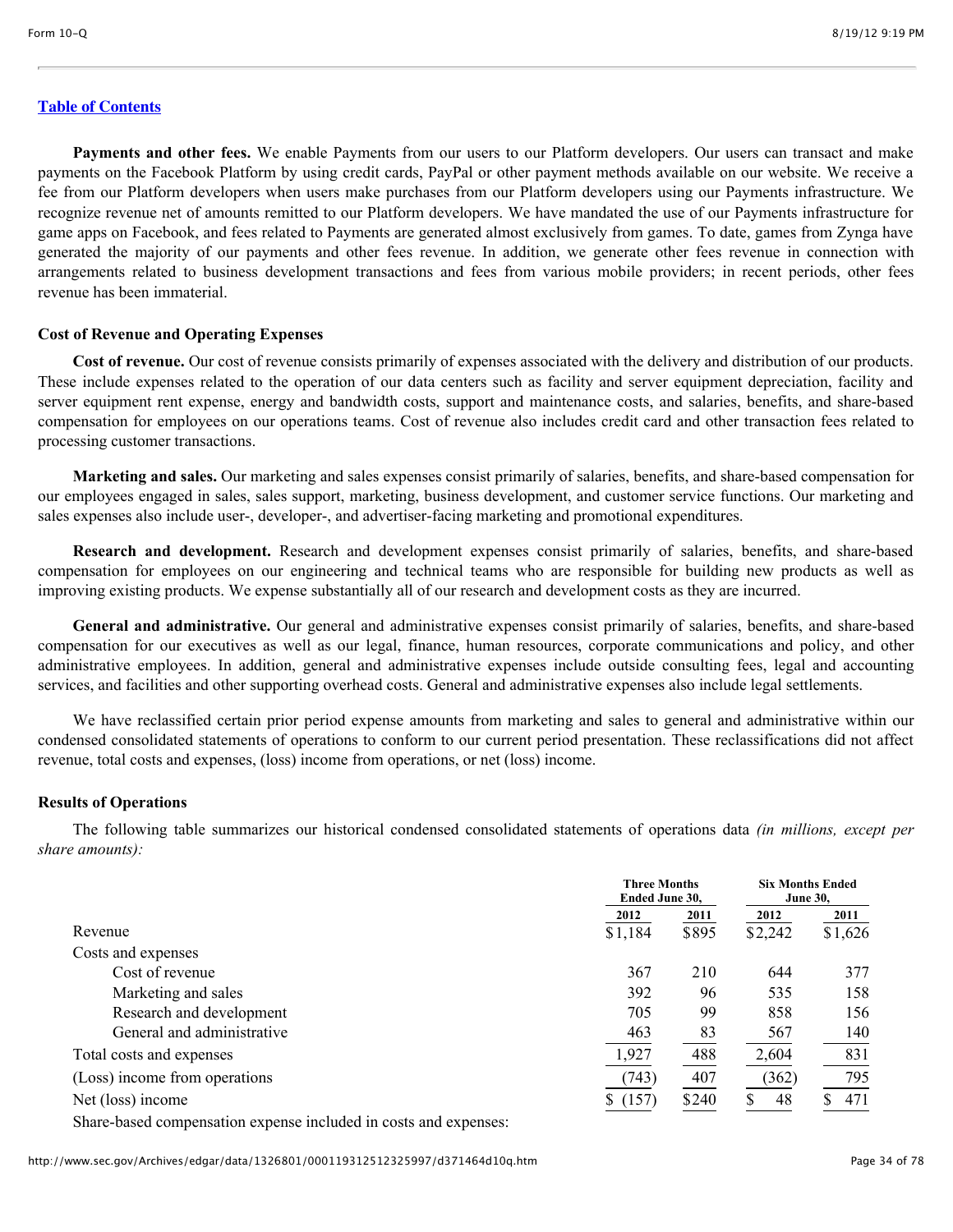| Cost of revenue                        | 66      |       |         |    |
|----------------------------------------|---------|-------|---------|----|
| Marketing and sales                    | 232     |       | 251     |    |
| Research and development               | 545     | 35    | 605     | 39 |
| General and administrative             | 263     |       | 282     | 18 |
| Total share-based compensation expense | \$1,106 | \$ 64 | \$1,209 |    |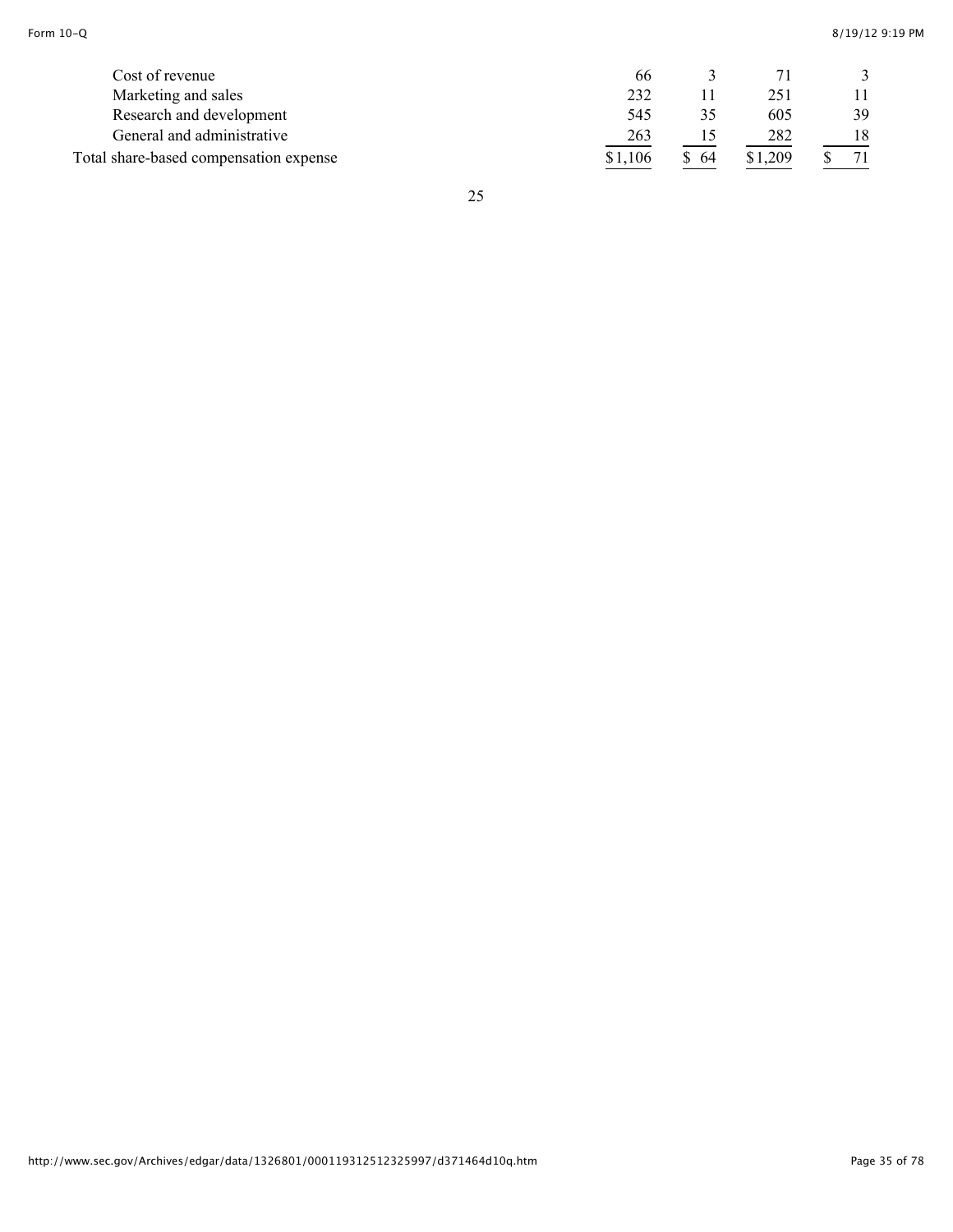The following table summarizes our historical condensed consolidated statements of operations data as a percentage of revenue for the periods shown:

|                               |       | <b>Three Months</b><br>Ended June 30, |       | <b>Six Months</b><br><b>Ended June 30,</b> |
|-------------------------------|-------|---------------------------------------|-------|--------------------------------------------|
|                               | 2012  | 2011                                  | 2012  | 2011                                       |
| Revenue                       | 100%  | 100%                                  | 100%  | 100%                                       |
| Costs and expenses            |       |                                       |       |                                            |
| Cost of revenue               | 31    | 23                                    | 29    | 23                                         |
| Marketing and sales           | 33    | 11                                    | 24    | 10                                         |
| Research and development      | 60    |                                       | 38    | 10                                         |
| General and administrative    | 39    | 9                                     | 25    | 9                                          |
| Total costs and expenses      | 163   | 55                                    | 116   | 51                                         |
| (Loss) income from operations | (63)  | 45                                    | (16)  | 49                                         |
| Net (loss) income             | (13%) | 27%                                   | $2\%$ | 29%                                        |

Share-based compensation expense included in costs and expenses *(as a percentage of total revenue):*

| Cost of revenue                        | 6%  | $-$ % | $3\%$           | $-$ % |
|----------------------------------------|-----|-------|-----------------|-------|
| Marketing and sales                    | 20  |       |                 |       |
| Research and development               | 46  |       |                 |       |
| General and administrative             | 22  |       |                 |       |
| Total share-based compensation expense | 93% | $7\%$ | 54 <sup>%</sup> | $4\%$ |

#### **Three and Six Months Ended June 30, 2012 and 2011**

#### *Revenue*

|                         | Three Months Ended June 30,           |       |  |      | Six Months Ended June 30, |  |       |  |       |                         |
|-------------------------|---------------------------------------|-------|--|------|---------------------------|--|-------|--|-------|-------------------------|
|                         |                                       | 2012  |  | 2011 | $\frac{0}{0}$<br>change   |  | 2012  |  | 2011  | $\frac{0}{0}$<br>change |
|                         | (in millions, except for percentages) |       |  |      |                           |  |       |  |       |                         |
| Revenue:                |                                       |       |  |      |                           |  |       |  |       |                         |
| Advertising             |                                       | 992   |  | 776  | 28%                       |  | .864  |  | 1.413 | 32%                     |
| Payments and other fees |                                       | 192   |  | 119  | 61%                       |  | 378   |  | 213   | 77%                     |
| Total revenue           |                                       | 1,184 |  | 895  | 32%                       |  | 2,242 |  | 1,626 | 38%                     |

Revenue in the second quarter and the first six months of 2012 increased \$289 million, or 32%, and \$616 million, or 38%, respectively, as compared to the same periods in 2011. The increase was due primarily to a 28% and 32% increase in advertising revenue during the second quarter and the first six months of 2012, respectively, as compared to the same periods in 2011. Advertising revenue grew primarily due to an 18% and 26% increase in the number of ads delivered during the second quarter and the first six months of 2012, respectively, and to a lesser extent, due to a 9% and 4% increase in the average price per ad in those same periods.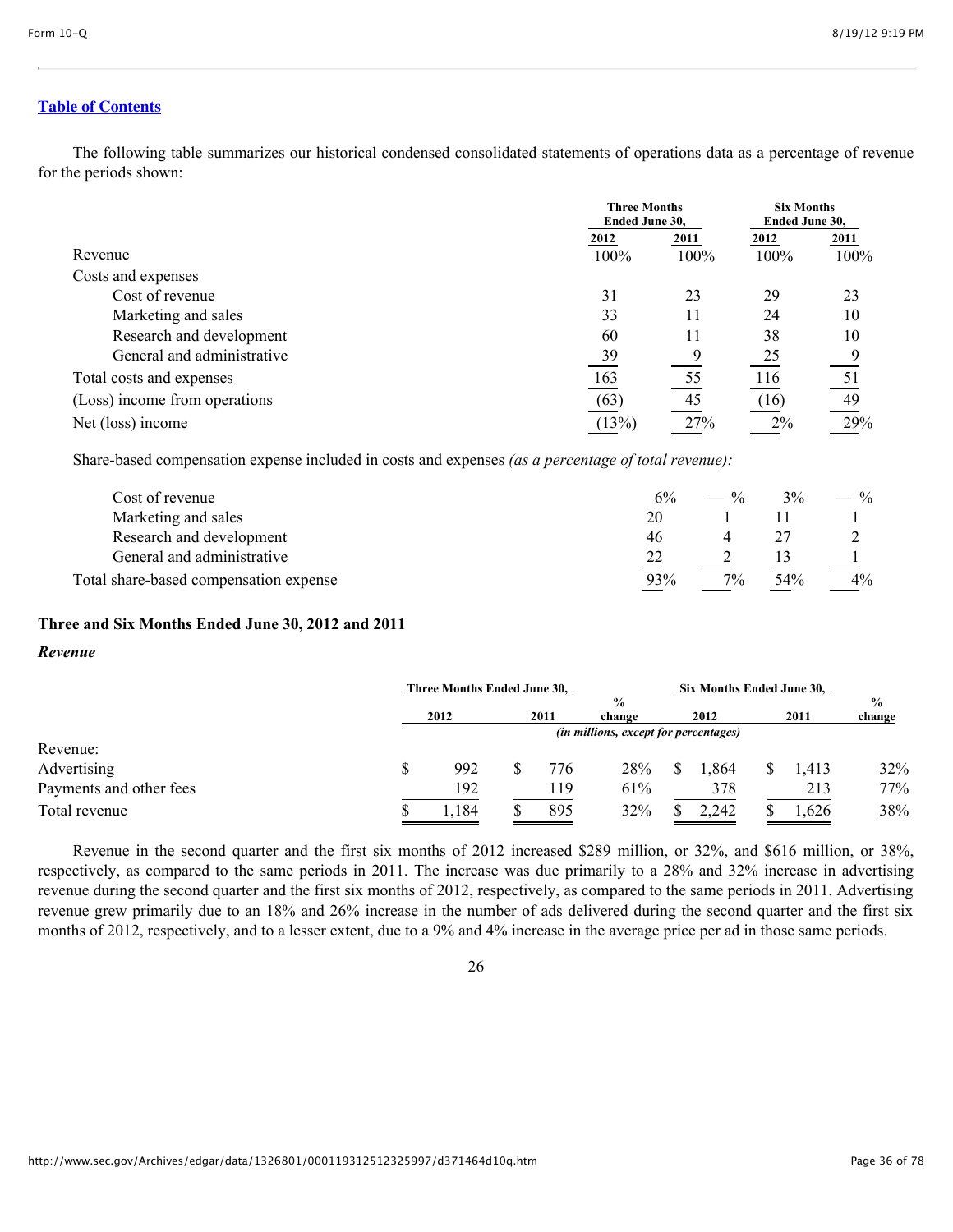The increase in ads delivered was driven primarily by user growth and, to a lesser extent, the net effect of product changes that increased the average number of ads per page relative to last year. MAUs grew 29% from June 30, 2011 to June 30, 2012 and average DAUs grew 32% from June 2011 to June 2012 . The increase in the number of ads was lower than our increase in users, driven primarily by the increase in user engagement on mobile devices, where the number of ads shown per user is substantially lower. In the United States where smartphone use continues to grow, the overall number of ads delivered decreased 2% year-over-year despite a 10% increase in DAUs and despite an increase in ads per page resulting from product changes, as DAUs on personal computers in the United States declined. We expect that the trend of ads not growing at the same pace as user growth will continue as web usage grows more slowly than mobile usage and declines in certain markets where smartphone adoption is occurring most rapidly.

Growth in the average price per ad for the second quarter and the first six months of 2012 compared to the same periods in 2011 was driven primarily by an increase in price per ad in the United States, which benefited from growth in Sponsored Stories in News Feed across desktop and mobile devices during the second quarter of 2012. Sponsored Stories in News Feed, which currently represent a small percentage of our advertising revenue, have a significantly higher average price per ad due to factors which include the prominent position of the Sponsored Stories. The increase in price per ad in the United States was partially offset by an increased percentage of our worldwide ads being delivered in the Asia and Rest of World geographies where the average price per ad, while growing on a year-over-year basis, is relatively lower. The average price per ad was also affected by a decline in the average price per ad in Europe in the second quarter and the first six months of 2012 compared to the same periods in 2011 due in part, we believe, to continuing weak economic conditions in that region affecting advertiser demand.

Payments and other fees revenue in the second quarter and the first six months of 2012 increased to \$192 million, or 61% and \$378 million or 77%, respectively as compared to the same periods in 2011. Payments revenue has been relatively flat over the last three sequential quarters, we believe due primarily to the fact that gaming in general has been growing faster on mobile devices where our Payments system is generally not utilized. Facebook Payments became mandatory for all game developers accepting payments on the Facebook Platform with limited exceptions on July 1, 2011. Accordingly, comparisons of Payments and other fees revenue to periods before this date may not be meaningful. Our Payments terms and conditions provide for a 30-day claim period subsequent to a Payments transaction during which the customer may dispute the virtual or digital goods transaction. To date, we have deferred recognition of Payments revenue until the expiration of this period as we were unable to make reasonable and reliable estimates of future refunds or chargebacks arising during this claim period, due to lack of historical transactional information. In the fourth quarter of 2012, we will have 24 months of historical transactional information which we currently anticipate will enable us to estimate future refunds and chargebacks. Accordingly, in the fourth quarter of 2012 we expect to record all Payments revenues at the time of the purchase of the related virtual or digital goods, net of estimated refunds or chargebacks. We anticipate that this change will result in a one-time increase in Payments revenue in the fourth quarter.

Ten percent of our total revenue for both the second quarter and the first six months of 2012, and 12% of our total revenue for both the second quarter and the first six months of 2011 came from a single customer, Zynga. This revenue consisted of Payments processing fees related to Zynga's sale of virtual goods and from direct advertising purchased by Zynga. Additionally, Zynga's apps generate pages on which we display ads from other advertisers; for the second quarter and the first six months of 2012, we estimate that an additional approximately 4% of our total revenue was generated from the display of these ads. In May 2010, we entered into an addendum to our standard terms and conditions with Zynga pursuant to which it agreed to use Facebook Payments as the primary means of payment within Zynga games played on the Facebook Platform. Under this addendum, we retain a fee of up to 30% of the face value of user purchases in Zynga's games on the Facebook Platform. This addendum expires in May 2015. Additionally, the addendum allows Facebook to display ads on Zynga.com, and in the second quarter of 2012 we began delivering ads on Zynga.com. The revenue associated with these ads was immaterial for the second quarter and the first six months of 2012.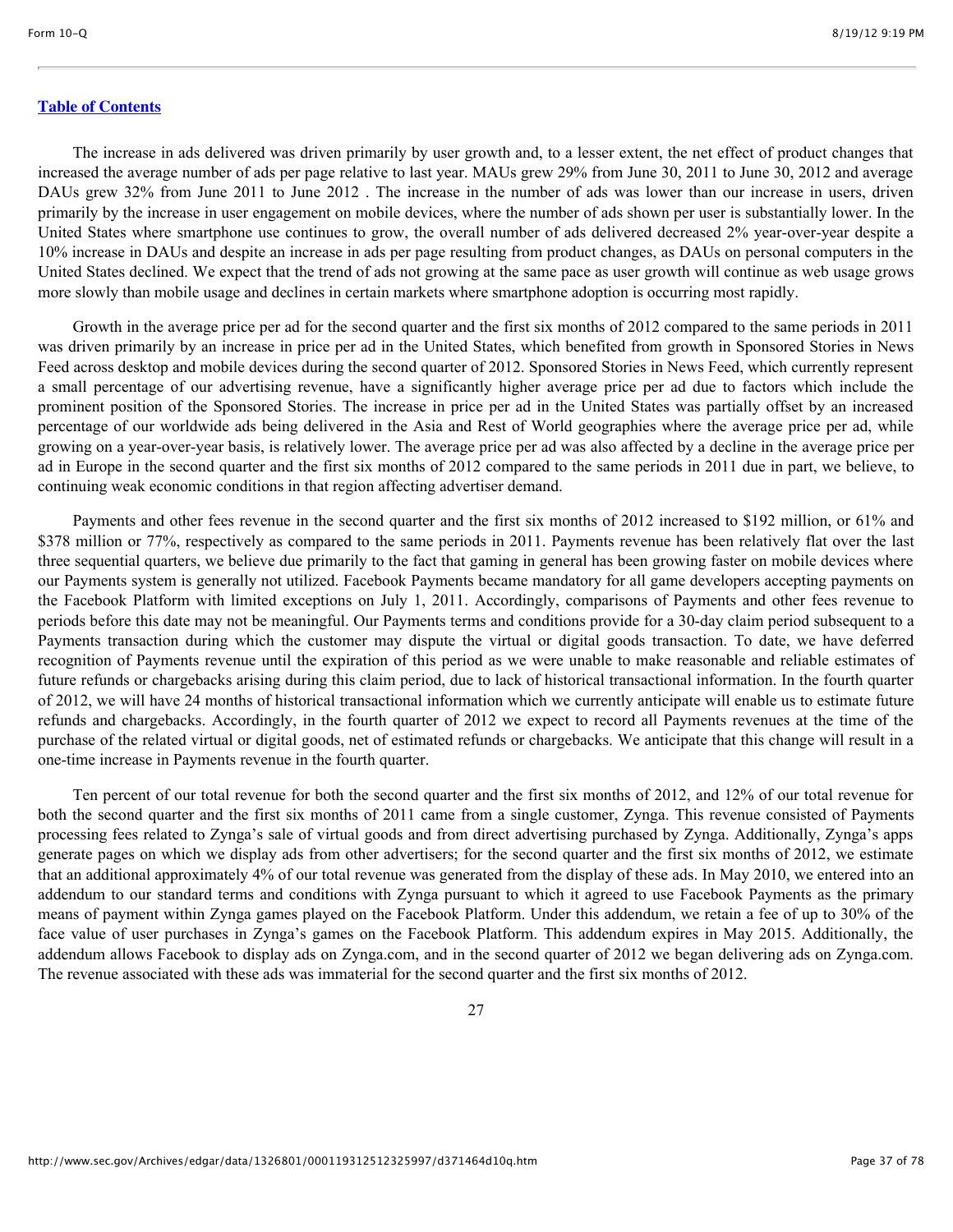### *Cost of revenue*

|                       | Three Months Ended June 30.                  |  |                | Six Months Ended June 30. |      |     |      |     |               |  |
|-----------------------|----------------------------------------------|--|----------------|---------------------------|------|-----|------|-----|---------------|--|
|                       |                                              |  |                | $\frac{0}{0}$             |      |     |      |     | $\frac{0}{0}$ |  |
|                       | 2012                                         |  | 2011<br>change |                           | 2012 |     | 2011 |     | change        |  |
|                       | <i>(in millions, except for percentages)</i> |  |                |                           |      |     |      |     |               |  |
| Cost of revenue       | 367                                          |  | 210            | 75%                       |      | 644 |      |     | 71%           |  |
| Percentage of revenue | 31%                                          |  | 23%            |                           |      | 29% |      | 23% |               |  |

Cost of revenue in the second quarter of 2012 increased \$157 million, or 75%, compared to the same period in 2011 and increased by \$267 million, or 71% in the first six months of 2012 compared to the same period in 2011. The increases were primarily due to expenses related to expanding our data center operations, including \$62 million and \$121 million increases in depreciation in the second quarter and the first six months of 2012, respectively. Share-based compensation expense increased by \$63 million and \$68 million in the second quarter and the first six months of 2012, respectively, compared to the same periods in 2011 mainly due to recognition of expense related to Pre-2011 RSUs triggered by the completion of our IPO in May 2012 and, to a lesser extent, RSUs granted on or after January 1, 2011 (Post-2011 RSUs). Increases in payroll and benefits expenses resulting from a 72% increase in employee headcount also contributed to increases in cost of revenue during the periods presented. These expenses supported our user growth, the increased usage of our products by users, developers, and advertisers, and the launch of new products.

### *Marketing and sales*

|                       | Three Months Ended June 30. |  | Six Months Ended June 30, |                                              |  |      |      |               |        |
|-----------------------|-----------------------------|--|---------------------------|----------------------------------------------|--|------|------|---------------|--------|
|                       | $\frac{0}{0}$               |  |                           |                                              |  |      |      | $\frac{0}{0}$ |        |
|                       | 2012                        |  | 2011                      | change                                       |  | 2012 | 2011 |               | change |
|                       |                             |  |                           | <i>(in millions, except for percentages)</i> |  |      |      |               |        |
| Marketing and sales   | 392                         |  | 96                        | NΜ                                           |  | 535  |      | 58ء           | NM     |
| Percentage of revenue | 33%                         |  | $1\%$                     |                                              |  | 24%  |      | 10%           |        |

Marketing and sales expenses in the second quarter and the first six months of 2012 increased \$296 million and \$377 million, respectively, compared to the same periods in 2011. The increases were primarily due to increased share-based compensation expense of \$221 million and \$240 million in the second quarter and the first six months of 2012, respectively, resulting from recognition of expense related to Pre-2011 RSUs triggered by the completion of our IPO in May 2012 and, to a lesser extent, Post-2011 RSUs. The increases were also due to an increase in payroll and benefits expenses resulting from a 33% increase in employee headcount to support global sales, business development, and customer service, as well as an increase in our user-, developer-, and advertiser-facing marketing.

### *Research and development*

|                          | Three Months Ended June 30. |  |                |                                              |      | Six Months Ended June 30. |      |      |               |  |
|--------------------------|-----------------------------|--|----------------|----------------------------------------------|------|---------------------------|------|------|---------------|--|
|                          | $\frac{0}{0}$               |  |                |                                              |      |                           |      |      | $\frac{0}{0}$ |  |
|                          | 2012                        |  | 2011<br>change |                                              | 2012 |                           | 2011 |      | change        |  |
|                          |                             |  |                | <i>(in millions, except for percentages)</i> |      |                           |      |      |               |  |
| Research and development | 705                         |  | 99             | NΜ                                           |      | 858                       |      | . 56 | NΜ            |  |
| Percentage of revenue    | 60%                         |  | $1\%$          |                                              |      | 38%                       |      | 10%  |               |  |

Research and development expenses in the second quarter and the first six months of 2012 increased \$606 million and \$702 million, respectively, compared to the same periods in 2011. The increases were primarily due to increased share-based compensation expense of \$510 million and \$566 million in the second quarter and the first six months of 2012, respectively, resulting from recognition of expense related to Pre-2011 RSUs and, to a lesser extent, Post-2011 RSUs. Payroll and benefits expense also increased due to a 65% growth in employee headcount in engineering, design, product management, and other technical functions. This investment supported our efforts to improve existing products and build new products for users, developers, and advertisers.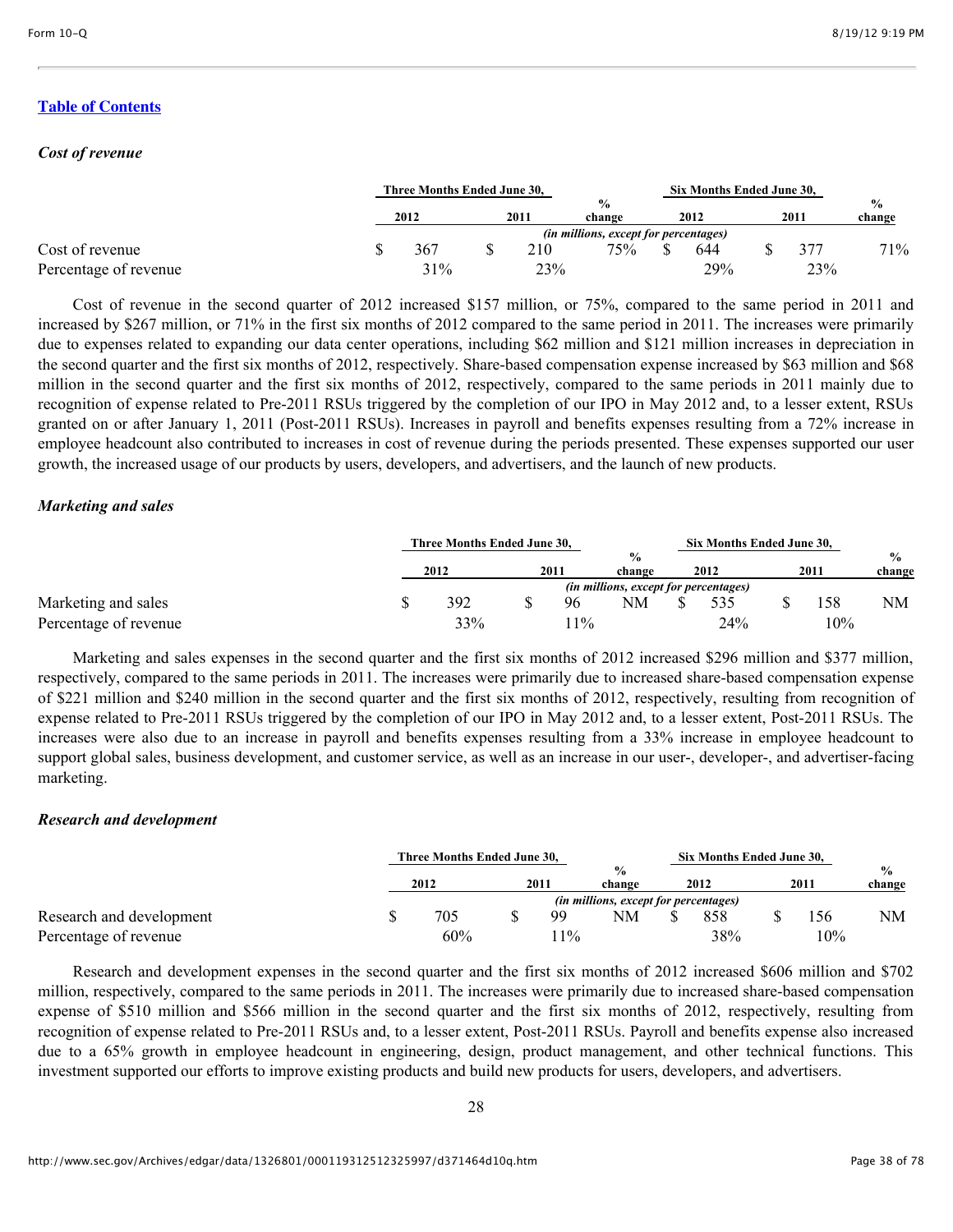### *General and administrative*

|                            | Three Months Ended June 30. |  |      |                                       | Six Months Ended June 30. |     |      |     |                         |  |
|----------------------------|-----------------------------|--|------|---------------------------------------|---------------------------|-----|------|-----|-------------------------|--|
|                            | $\frac{0}{0}$               |  |      |                                       |                           |     | 2011 |     | $\frac{0}{0}$<br>change |  |
|                            | 2012                        |  | 2011 |                                       | 2012<br>change            |     |      |     |                         |  |
|                            |                             |  |      | (in millions, except for percentages) |                           |     |      |     |                         |  |
| General and administrative | 463                         |  | 83   | NΜ                                    |                           | 567 |      | 140 | NΜ                      |  |
| Percentage of revenue      | 39%                         |  | 9%   |                                       |                           | 25% |      | 9%  |                         |  |

General and administrative expenses in the second quarter and the first six months of 2012 increased \$380 million and \$427 million, respectively, compared to the same periods in 2011. The increases were primarily due to increased share-based compensation expense of \$248 million and \$264 million in the second quarter and the first six months of 2012, respectively, resulting from recognition of expense related to Pre-2011 and, to a lesser extent, Post-2011 RSUs. Payroll and benefits expenses also increased due to a 58% increase in employee headcount in human resources, finance, corporate communications and policy, legal, and other functions. Additionally, an accrual for a proposed legal settlement reached in the second quarter of 2012 as well as growth in legal fees, outside consulting fees and insurance contributed to the increases.

#### *Interest and other income (expense), net*

|                                            | Three Months Ended June 30, |           |  |      |                                              | Six Months Ended June 30, |  |      |                         |
|--------------------------------------------|-----------------------------|-----------|--|------|----------------------------------------------|---------------------------|--|------|-------------------------|
|                                            |                             | 2012      |  | 2011 | $\frac{0}{0}$<br>change                      | 2012                      |  | 2011 | $\frac{0}{0}$<br>change |
|                                            |                             |           |  |      | <i>(in millions, except for percentages)</i> |                           |  |      |                         |
| Interest expense                           |                             | (10)      |  | (9)  | $1\%$                                        | (24)                      |  | (17) | 41%                     |
| Other income (expense), net                |                             | (12)      |  |      | NΜ                                           |                           |  | 19   | (84%)                   |
| Total interest and other income (expense), |                             |           |  |      |                                              |                           |  |      |                         |
| net                                        |                             | $^{(22)}$ |  | (8)  | 175%                                         | (21                       |  |      | NΜ                      |

Interest expense increased by \$1 million and \$7 million in the second quarter and the first six months of 2012, respectively, compared to the same periods in 2011 primarily due to an increased volume of property and equipment financed by capital leases. Changes in other income (expense), net for the second quarter and the first six months of 2012 compared to the same periods in 2011 were mostly due to foreign exchange losses resulting from the periodic re-measurement of our foreign currency balances, partially offset by an increase in interest income driven by larger invested cash balances.

# *Income Tax Provision*

|                                           | Three Months Ended June 30. |     |      |       |               | Six Months Ended June 30, |                                              |  |     |        |  |
|-------------------------------------------|-----------------------------|-----|------|-------|---------------|---------------------------|----------------------------------------------|--|-----|--------|--|
|                                           |                             |     |      |       | $\frac{0}{0}$ |                           |                                              |  |     |        |  |
|                                           | 2012                        |     | 2011 |       | change        |                           | 2011<br>2012                                 |  |     | change |  |
|                                           |                             |     |      |       |               |                           | <i>(in millions, except for percentages)</i> |  |     |        |  |
| Benefit from (provision for) income taxes |                             | 608 |      | (159) | NΜ            |                           | 431                                          |  | 326 | NΜ     |  |
| Effective tax rate                        |                             | 79% |      | 40%   |               |                           | 13%                                          |  | 41% |        |  |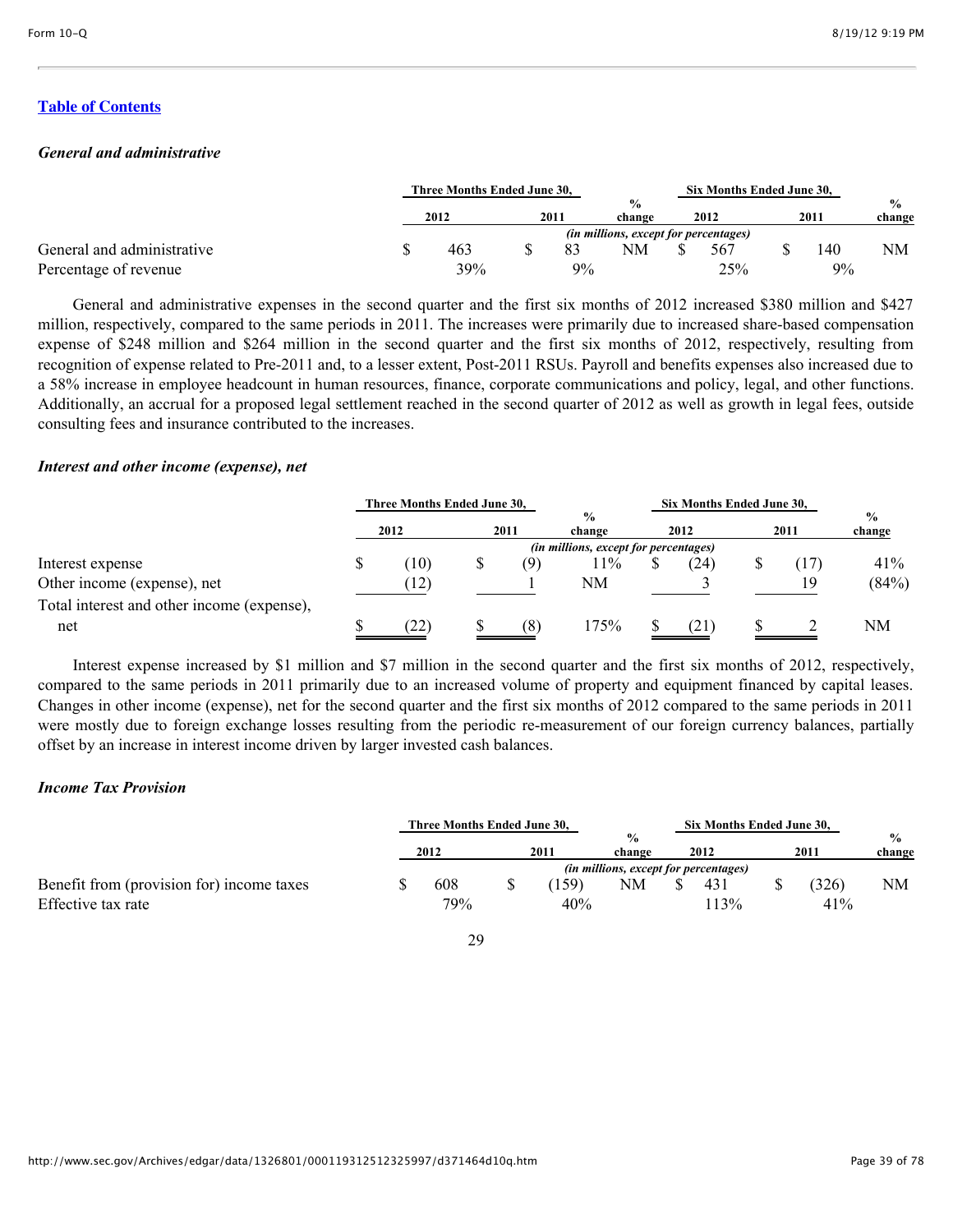Our provision for income taxes in the second quarter and the first six months of 2012 decreased \$767 million and \$757 million, respectively, resulting in income tax benefits of \$608 million and \$431 million in the second quarter and the first six months of 2012, respectively, compared to the same periods in 2011 primarily due to the pre-tax losses generated in the second quarter and the first six months of 2012 and the associated tax benefits recorded for these losses.

Our effective tax rate in the second quarter and the first six months of 2012 increased primarily due to additional losses arising outside the United States in jurisdictions where we do not receive a tax benefit, the impact of certain non-deductible share-based compensation expense that was recognized during the periods, and the expiration of the federal tax credit for research and development activities.

Our effective tax rate in the third quarter and full year of 2012 could exceed 100% depending on the amount and geographic mix of our income before provision for income taxes. If our effective tax rate exceeds 100%, we would have a net loss even though our income before provision for income taxes was positive for any period in which that occurs.

Our effective tax rate has exceeded the U.S. statutory rate primarily because of losses arising outside the United States in jurisdictions where we do not receive a tax benefit and the impact of non-deductible share-based compensation. These losses were primarily due to the initial start-up costs incurred by our foreign subsidiaries to operate in certain foreign markets, including the costs incurred by those subsidiaries to license, develop, and use our intellectual property. Our effective tax rate in the future will depend on the portion of our profits earned within and outside the United States, which will also be affected by our methodologies for valuing our intellectual property and intercompany transactions.

### **Liquidity and Capital Resources**

Our principal sources of liquidity are our cash and cash equivalents, marketable securities, and cash generated from operations. Cash and cash equivalents and marketable securities consist primarily of cash on deposit with banks and investments in money market funds and U.S. government and U.S. government agency securities. Cash and cash equivalents and marketable securities totaled \$10.2 billion as of June 30, 2012, an increase of \$6.3 billion from December 31, 2011. The most significant cash flow activities consisted of \$6.8 billion from financing activities, due to net proceeds from our IPO, which was completed in May 2012, and \$683 million of cash generated from operations, offset by \$866 million used for capital expenditures and \$575 million used for acquisition of businesses and other assets. We currently anticipate that our available funds, credit facilities, and cash flow from operations will be sufficient to meet our operational cash needs for the foreseeable future.

In April 2012, we entered into an agreement to acquire Instagram, Inc., which has built a mobile phone-based photo-sharing service, for 22,999,412 shares of our common stock and \$300 million in cash. The value of the equity component of the final purchase price will be determined for accounting purposes based on the fair value of our common stock on the closing date. Following the closing of this acquisition, we plan to maintain Instagram's products as independent mobile applications to enhance our photos product offerings and to enable users to increase their levels of mobile engagement and photo sharing. This acquisition is subject to customary closing conditions, including the expiration or early termination of all applicable HSR waiting periods, and is expected to close in 2012. We have agreed to pay Instagram a \$200 million termination fee if governmental authorities permanently enjoin or otherwise prevent the completion of the merger or if either party terminates the agreement after December 10, 2012.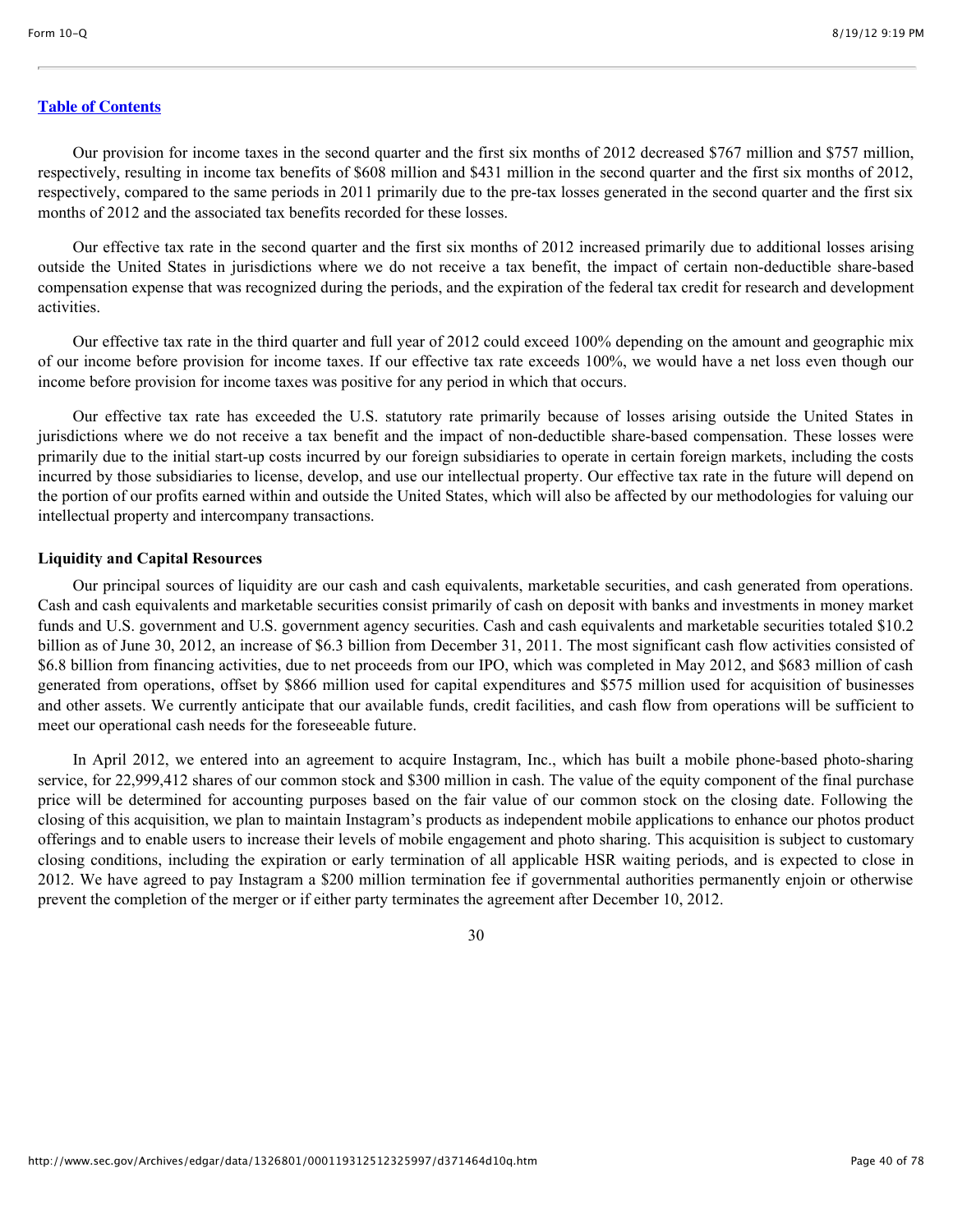Pre-2011 RSUs vest upon the satisfaction of both a service condition and a liquidity condition. The liquidity condition will be satisfied in November 2012. Under settlement procedures applicable to these awards, we are permitted to deliver the underlying shares within 30 days before or after the date on which the liquidity condition is satisfied. As a result, we expect that a portion of these RSUs that are held by our directors and then current employees will be settled on a date that is between October 15, 2012 and November 13, 2012. In addition, a portion of these RSUs that are held by former employees will be settled on or about November 14, 2012. On the settlement dates, we plan to withhold and remit income taxes for certain RSU holders at applicable minimum statutory rates based on the then current value of the underlying shares. We currently expect that the average of these withholding tax rates will be approximately 45%. Assuming the price of our common stock at the time of settlement were equal to the closing price of our Class A common stock on June 30, 2012, and based on Pre-2011 RSUs outstanding as of June 30, 2012 for which the service condition will be satisfied as of the date of settlement, we estimate that this tax obligation would be approximately \$3.7 billion in the aggregate. The amount of this obligation could be higher or lower, depending on the closing price of our shares at the time of settlement. To settle these RSUs, assuming an approximate 45% tax withholding rate, we anticipate that we will net settle the awards by delivering an aggregate of approximately 153 million shares of Class B common stock to RSU holders and withholding an aggregate of approximately 120 million shares of Class B common stock based on RSUs outstanding as of June 30, 2012 for which the service condition will be satisfied as of the date of settlement. In connection with these net settlements, we will withhold and remit the tax liabilities on behalf of the RSU holders to the relevant tax authorities in cash.

To fund the withholding and remittance obligations, we may choose to borrow funds from our credit facilities, use a portion of our existing cash, or rely upon a combination of these sources. Alternatively, we may choose to sell equity securities on a date near or after the initial settlement date in an amount substantially equivalent to the number of shares of common stock that we withhold in connection with these net settlements.

In February 2012, we entered into a new agreement for an unsecured five-year revolving credit facility that allows us to borrow up to \$5,000 million for general corporate purposes, with interest payable on the borrowed amounts set at LIBOR plus 1.0%. Under the terms of the new agreement, we are obligated to pay a commitment fee of 0.10% per annum on the daily undrawn balance.

Concurrent with our entering into the new revolving credit facility, we also entered into a bridge credit facility that allows us to borrow up to \$3,000 million to fund tax withholding and remittance obligations related to the settlement of RSUs in connection with our IPO, with interest payable on the borrowed amounts set at LIBOR plus 1.0% and an additional 0.25% payable on drawn balances outstanding from and after the 180th day of borrowing. We may make a single borrowing under this bridge facility beginning on the closing date of our IPO and ending on the date that is 240 days after that date. Any amounts outstanding under this facility will be due one year after the date we draw on the facility but no later than June 30, 2014. During the term of this bridge facility, the lenders' commitments are subject to reduction and amounts borrowed thereunder are subject to repayment in the event we raise capital through certain asset sales, debt issuances, or equity issuances. We paid origination fees at closing and these fees are amortized over the remaining term of the facility, and we are obligated to pay an additional upfront fee of 0.20% of the aggregate amount of the borrowings requested on any applicable funding date. Under the terms of the agreement, we are obligated to pay a commitment fee of 0.10% per annum on the daily undrawn balance from and after the 90th day following the date we entered into the bridge facility. No amounts were drawn down under these credit and bridge credit facility agreement as of June 30, 2012.

As of June 30, 2012, \$408 million of the \$10.2 billion in cash and cash equivalents and marketable securities was held by our foreign subsidiaries. We have provided for the additional taxes that would be due if we repatriated these funds for use in our operations in the United States.

### *Cash Provided by Operating Activities*

Cash flow from operating activities during the first six months of 2012 primarily consisted of adjustments to net income for certain non-cash items such as share-based compensation expense of \$1.2 billion and total depreciation and amortization, partially offset by deferred income taxes and income tax refundable. The increase in cash flow from operating activities during the first six months of 2012 compared to the same period in 2011 was mainly due to increases in adjustments for non-cash items as described above, partially offset by an increase in income tax refundable and a decrease in net income.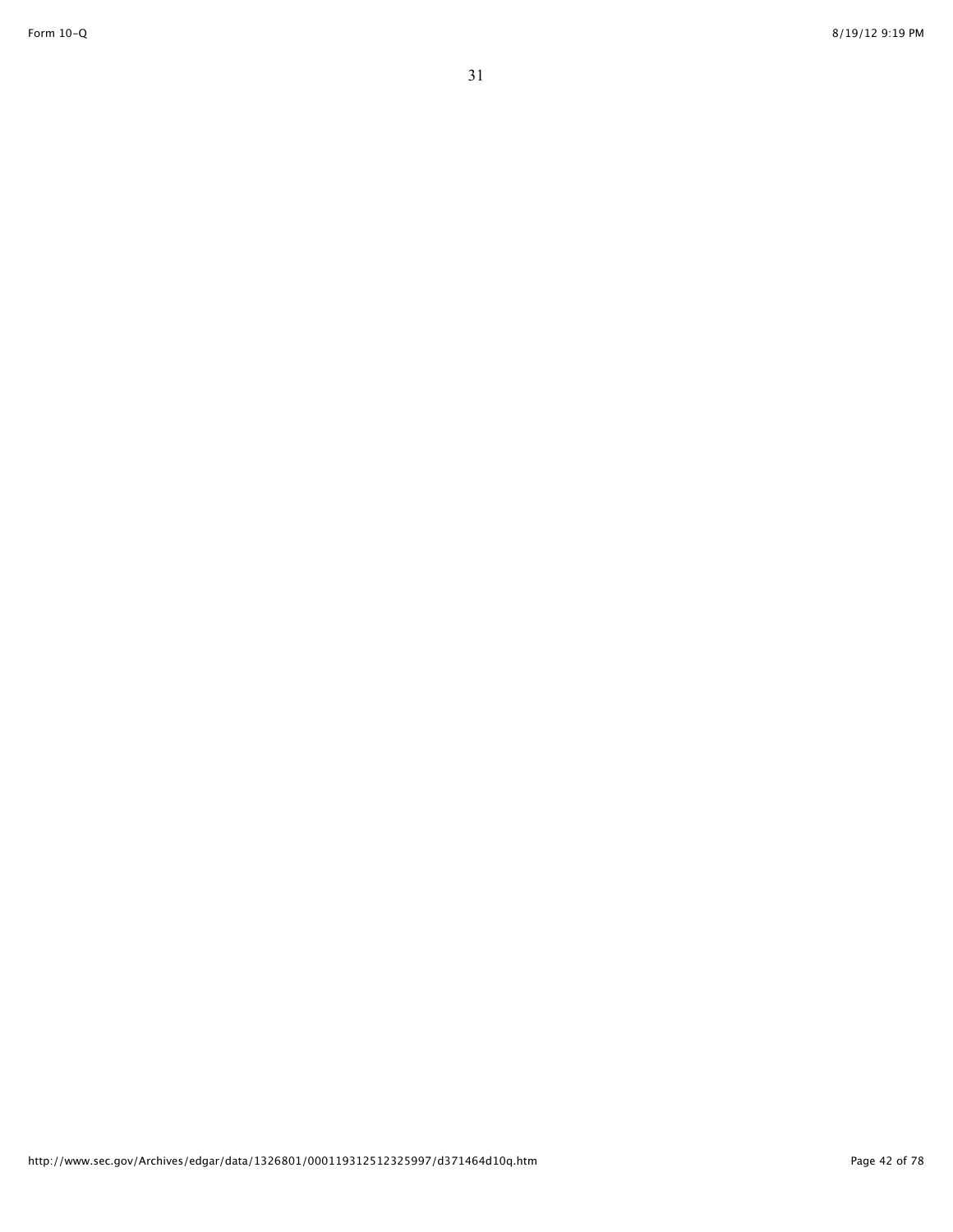#### *Cash Used in Investing Activities*

Cash used in investing activities during the first six months of 2012 primarily resulted from \$5.7 billion for the net purchase of marketable securities, capital expenditures of \$866 million related to the purchase of servers, networking equipment, storage infrastructure, and the construction of data centers as well as \$575 million for acquisitions of businesses and other assets, such as patents. The increase in cash used in investing activities during the first six months of 2012 compared to the same period in 2011 was mainly due to increases in the purchase of marketable securities, capital expenditures and acquisitions of businesses and other assets.

We anticipate making capital expenditures in 2012 of approximately \$1.6 billion to \$1.8 billion, a portion of which we will finance through leasing arrangements. We also anticipate spending \$300 million in cash as part of the purchase price for the acquisition of Instagram which is still subject to customary closing conditions. We have agreed to pay Instagram a \$200 million termination fee if governmental authorities permanently enjoin or otherwise prevent the completion of the merger or if either party terminates the agreement after December 10, 2012.

#### *Cash Provided by Financing Activities*

In May 2012, we received \$6.8 billion in proceeds from our IPO, net of offering costs. Our financing activities have primarily consisted of equity issuances, lease financing, and debt financing. Net cash provided by financing activities was \$7.1 billion and \$1.1 billion, for the first six months of 2012 and 2011, respectively and included excess tax benefits from stock award activities of \$381 million and \$355 million for the same periods, respectively. In the first six months of 2011, it also included \$250 million of debt repayment. We had no outstanding debt during the same period in 2012.

#### **Off-Balance Sheet Arrangements**

We did not have any off-balance sheet arrangements as of June 30, 2012.

#### **Contractual Obligations**

There were no material changes in our commitments under contractual obligations, as disclosed in our Prospectus, except as noted in "Cash Used in Investing Activities" above.

### **Contingencies**

We are involved in claims, lawsuits, government investigations, and proceedings. We record a provision for a liability when we believe that it is both probable that a liability has been incurred, and the amount can be reasonably estimated. Significant judgment is required to determine both probability and the estimated amount. Such legal proceedings are inherently unpredictable and subject to significant uncertainties, some of which are beyond our control. Should any of these estimates and assumptions change or prove to be incorrect, it could have a material impact on our results of operations, financial position, and cash flows.

See Note 6 in the notes to the condensed consolidated financial statements included in Part I, Item 1 and "Legal Proceedings" contained in Part II, Item 1 of this Quarterly Report on Form 10-Q for additional information regarding contingencies.

#### **Recently Issued and Adopted Accounting Pronouncements**

#### *Comprehensive Income*

In May 2011, the Financial Accounting Standards Board issued guidance that changed the requirement for presenting "Comprehensive Income" in the consolidated financial statements. The update requires an entity to present the components of other comprehensive income either in a single continuous statement of comprehensive income or in two separate but consecutive statements. The update is effective for fiscal years, and interim periods within those years, beginning after December 15, 2011 and should be applied retrospectively. We adopted this new guidance on January 1, 2012.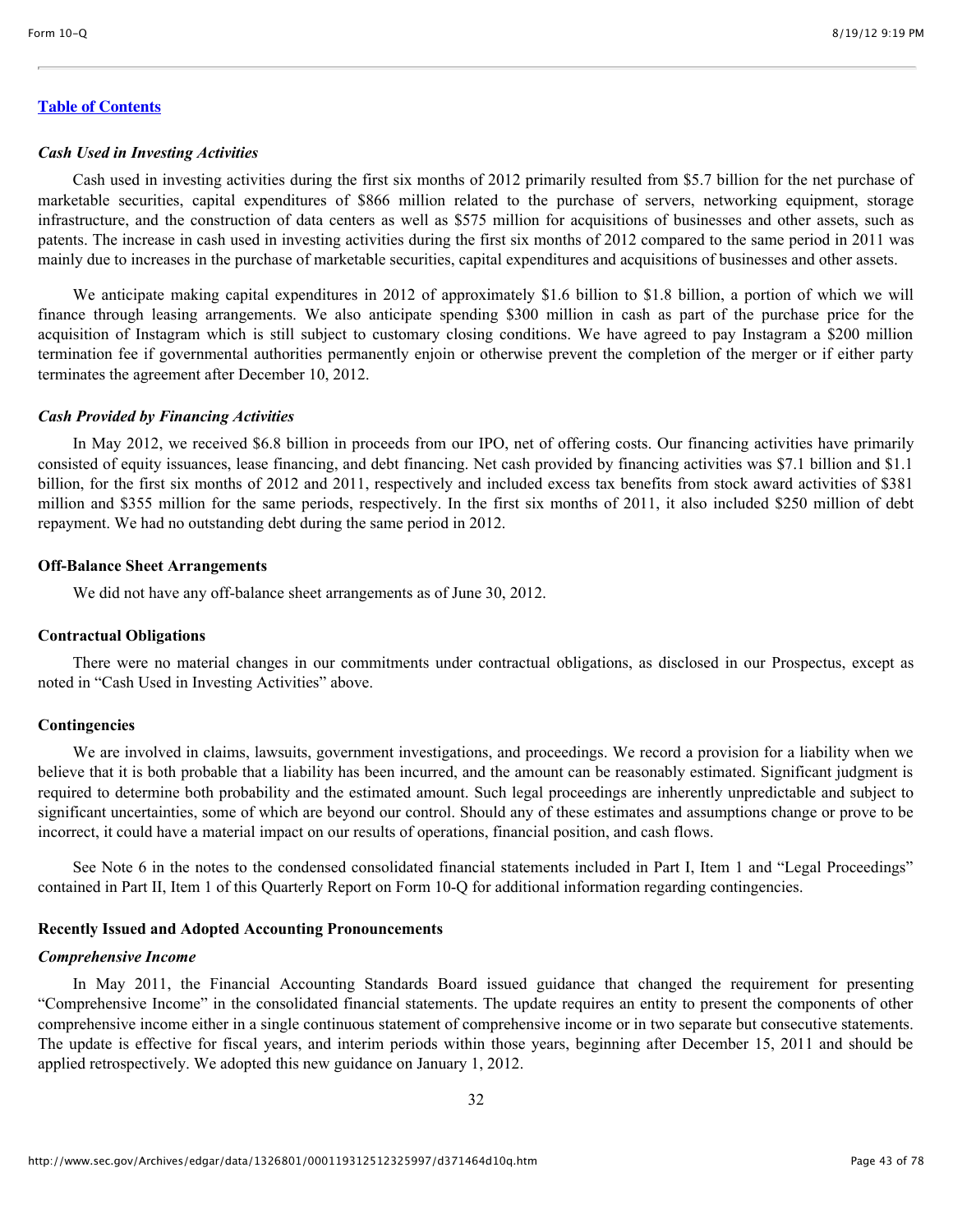#### **Critical Accounting Policies and Estimates**

Our condensed consolidated financial statements are prepared in accordance with U.S. generally accepted accounting principles (GAAP). The preparation of these condensed consolidated financial statements requires us to make estimates and assumptions that affect the reported amounts of assets, liabilities, revenue, costs and expenses, and related disclosures. These estimates form the basis for judgments we make about the carrying values of our assets and liabilities, which are not readily apparent from other sources. We base our estimates and judgments on historical experience and on various other assumptions that we believe are reasonable under the circumstances. On an ongoing basis, we evaluate our estimates and assumptions. Our actual results may differ from these estimates under different assumptions or conditions.

We believe that the assumptions and estimates associated with revenue recognition for payments and other fees, income taxes and share-based compensation have the greatest potential impact on our condensed consolidated financial statements. Therefore, we consider these to be our critical accounting policies and estimates.

There have been no material changes to our critical accounting policies and estimates as compared to the critical accounting policies and estimates described in our Prospectus.

### **Item 3. Quantitative and Qualitative Disclosures About Market Risk**

We are exposed to market risk, including changes to interest rates, foreign currency exchange rates and inflation.

### **Foreign Currency Exchange Risk**

International revenue as a percentage of revenue was 50% for both the second quarter and the first six months of 2012 and 42% for both the second quarter and the first six months of 2011. We have foreign currency risks related to our revenue and operating expenses denominated in currencies other than the U.S. dollar, primarily the Euro. In general, we are a net receiver of currencies other than the U.S. dollar. Accordingly, changes in exchange rates, and in particular a strengthening of the U.S. dollar, will negatively affect our revenue and other operating results as expressed in U.S. dollars.

We have experienced and will continue to experience fluctuations in our net income (loss) as a result of transaction gains or losses related to revaluing certain current asset and current liability balances that are denominated in currencies other than the functional currency of the entities in which they are recorded. We recognized foreign currency losses of \$13 million, \$2 million and \$3 million in the second quarter of 2012 and 2011 and the first six months of 2012, respectively, and foreign currency gain of \$15 million in the first six months of 2011. At this time we do not, but in the future we may enter into derivatives or other financial instruments in an attempt to hedge our foreign currency exchange risk. It is difficult to predict the impact hedging activities would have on our results of operations.

### **Interest Rate Sensitivity**

Our cash and cash equivalents and marketable securities consist of cash, certificates of deposit, time deposits, money market funds and U.S. government treasury and agency debt securities. Our investment policy and strategy are focused on preservation of capital, supporting our liquidity requirements, and compliance with the Investment Company Act of 1940.

Changes in U.S. interest rates affect the interest earned on our cash and cash equivalents and marketable securities and the market value of those securities. A hypothetical 100 basis point increase in interest rates would result in a decrease of approximately \$63 million and \$15 million in the market value of our available-for-sale debt securities as of June 30, 2012 and December 31, 2011, respectively. Any realized gains or losses resulting from such interest rate changes would only occur if we sold the investments prior to maturity.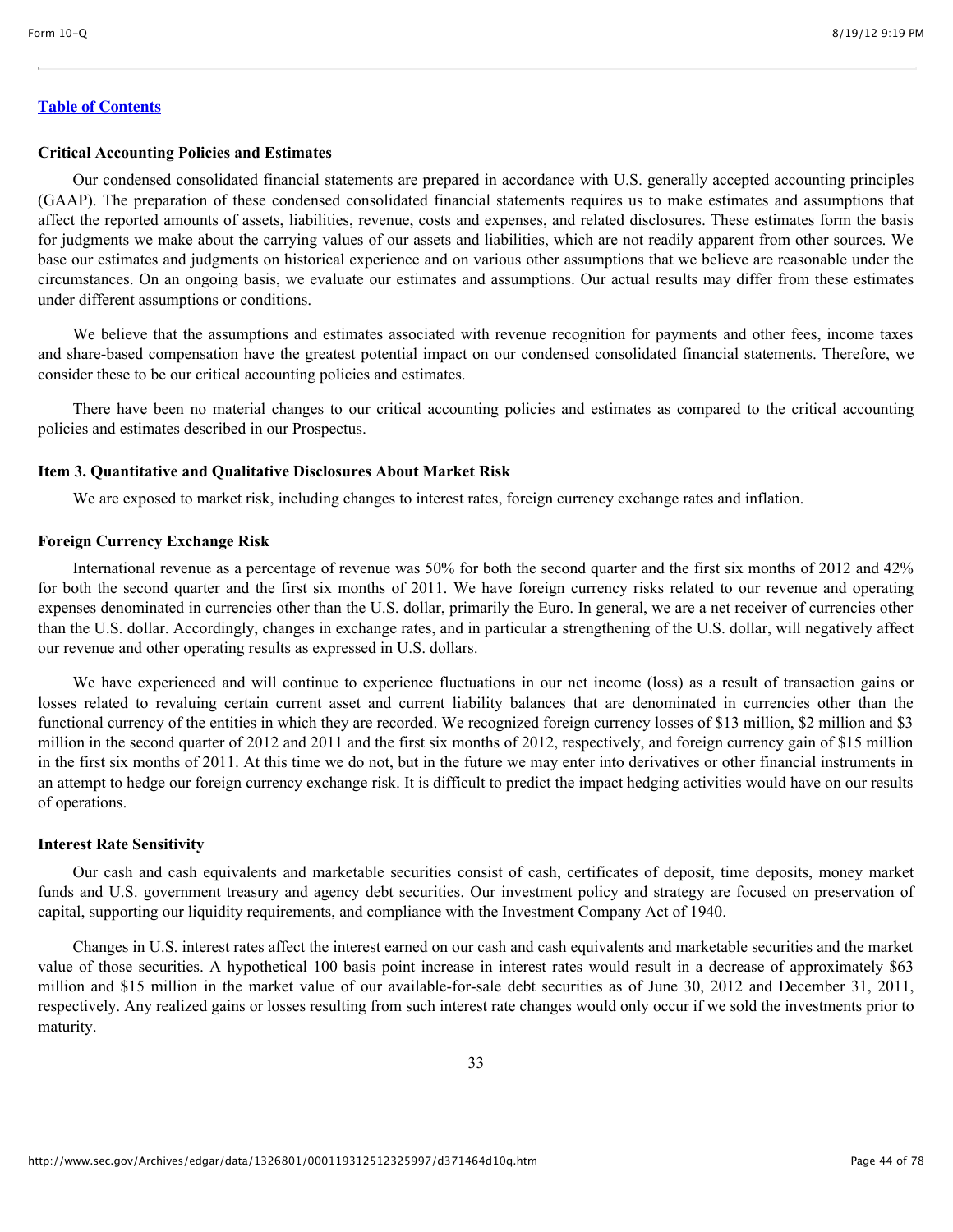#### **Item 4. Controls and Procedures**

### **Evaluation of Disclosure Controls and Procedures**

Our management, with the participation of our CEO and CFO, has evaluated the effectiveness of our disclosure controls and procedures (as defined in Rules 13a- 15(e) and 15d- 15(e) under the Securities Exchange Act of 1934, as amended (Exchange Act)), as of the end of the period covered by this Quarterly Report on Form 10-Q. Based on such evaluation, our CEO and CFO have concluded that as of such date, our disclosure controls and procedures were effective.

### **Changes in Internal Control**

There were no changes in our internal control over financial reporting identified in management's evaluation pursuant to Rules 13a-15(d) or 15d-15(d) of the Exchange Act during the period covered by this Quarterly Report on Form 10-Q that materially affected, or are reasonably likely to materially affect, our internal control over financial reporting.

### **Limitations on Effectiveness of Controls and Procedures**

In designing and evaluating the disclosure controls and procedures, management recognizes that any controls and procedures, no matter how well designed and operated, can provide only reasonable assurance of achieving the desired control objectives. In addition, the design of disclosure controls and procedures must reflect the fact that there are resource constraints and that management is required to apply judgment in evaluating the benefits of possible controls and procedures relative to their costs.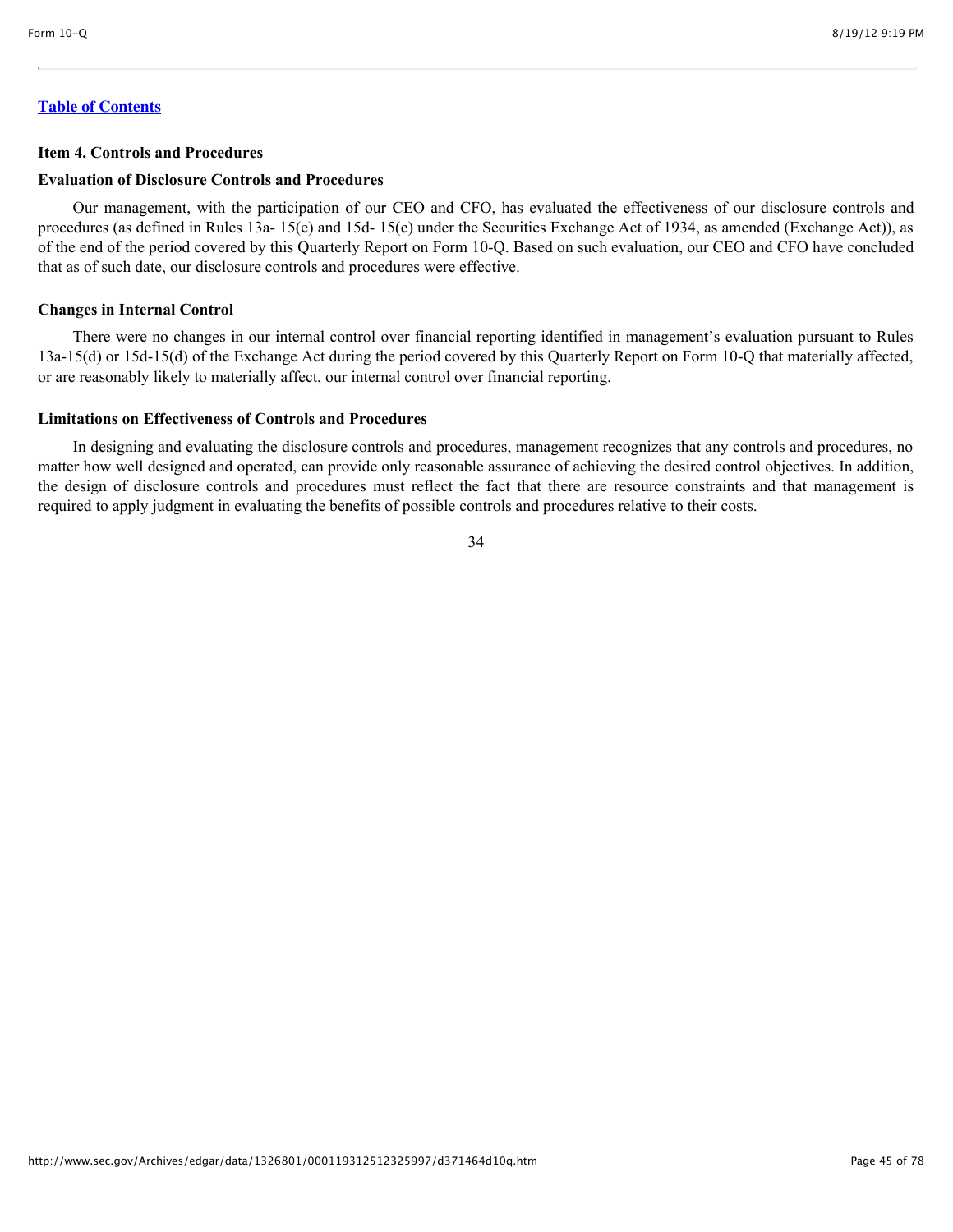#### **PART II—OTHER INFORMATION**

#### **Item 1. Legal Proceedings**

Paul D. Ceglia filed suit against us and Mark Zuckerberg on or about June 30, 2010, in the Supreme Court of the State of New York for the County of Allegheny, claiming substantial ownership of our company based on a purported contract between Mr. Ceglia and Mr. Zuckerberg allegedly entered into in April 2003. We removed the case to the U.S. District Court for the Western District of New York, where the case is now pending. In his first amended complaint, filed on April 11, 2011, Mr. Ceglia revised his claims to include an alleged partnership with Mr. Zuckerberg, he revised his claims for relief to seek a substantial share of Mr. Zuckerberg's ownership in us, and he included quotations from supposed emails that he claims to have exchanged with Mr. Zuckerberg in 2003 and 2004. On June 2, 2011, we filed a motion for expedited discovery based on evidence we submitted to the court showing that the alleged contract and emails upon which Mr. Ceglia bases his complaint are fraudulent. On July 1, 2011, the court granted our motion and ordered Mr. Ceglia to produce, among other things, all hard copy and electronic versions of the purported contract and emails. On January 10, 2012, the court granted our request for sanctions against Mr. Ceglia for his delay in compliance with that order. On March 26, 2012, we filed a motion to dismiss Mr. Ceglia's complaint and a motion for judgment on the pleadings. We continue to believe that Mr. Ceglia is attempting to perpetrate a fraud on the court and we intend to continue to defend the case vigorously.

On March 12, 2012, Yahoo filed a lawsuit against us in the U.S. District Court for the Northern District of California, claiming that we infringe ten of Yahoo's patents that Yahoo claims relate to "advertising," "social networking," "privacy," "customization," and "messaging," and on April 27, 2012 Yahoo added two patents to the lawsuit that Yahoo claimed relate to "advertising." Yahoo sought unspecified damages, a damage multiplier for alleged willful infringement, and an injunction. On April 3, 2012, we filed our answer with respect to this complaint and asserted counterclaims that Yahoo's products infringe ten of our patents. On July 6, 2012, the parties entered into a settlement agreement resolving all claims made in the litigation. On July 9, 2012, the parties filed a stipulated dismissal of the litigation with the U.S. District Court for the Northern District of California and this litigation was dismissed on July 10, 2012. We have no payment obligations under this settlement agreement.

Beginning on May 22, 2012, multiple putative class actions, derivative actions, and individual actions were filed in state and federal courts in the United States and in other jurisdictions against us, our directors, and/or certain of our officers alleging violation of securities laws or breach of fiduciary duties in connection with our initial public offering (IPO) and seeking unspecified damages. We believe these lawsuits are without merit, and we are vigorously defending these lawsuits. In addition, following our IPO, the events surrounding our IPO became the subject of government inquiries, and we have received requests for information in connection with certain of those inquiries. Any such inquiries could subject us to substantial costs, divert resources and the attention of management from our business, or adversely affect our business.

We are also currently parties to multiple other lawsuits related to our products, including patent infringement lawsuits brought by both other companies and non-practicing entities as well as class action lawsuits brought by users and advertisers, and we may in the future be subject to additional lawsuits and disputes. We are also involved in other claims, government investigations, and proceedings arising from the ordinary course of our business. Although the results of these other lawsuits, claims, government investigations, and proceedings in which we are involved cannot be predicted with certainty, we do not believe that the final outcome of these other matters will have a material adverse effect on our business, financial condition, or results of operations.

### **Item 1A. Risk Factors**

*Certain factors may have a material adverse effect on our business, financial condition and results of operations. You should consider carefully the risks and uncertainties described below, in addition to other information contained in this Quarterly Report on Form 10-Q, including our condensed consolidated financial statements and related notes. The risks and uncertainties described below are not the only ones we face. Additional risks and uncertainties that we are unaware of, or that we currently believe are not material, may also become important factors that adversely affect our business. If any of the following risks actually occurs, our business, financial condition, results of operations, and future prospects could be materially and adversely affected. In that event, the trading price of our Class A common stock could decline, and you could lose part or all of your investment.*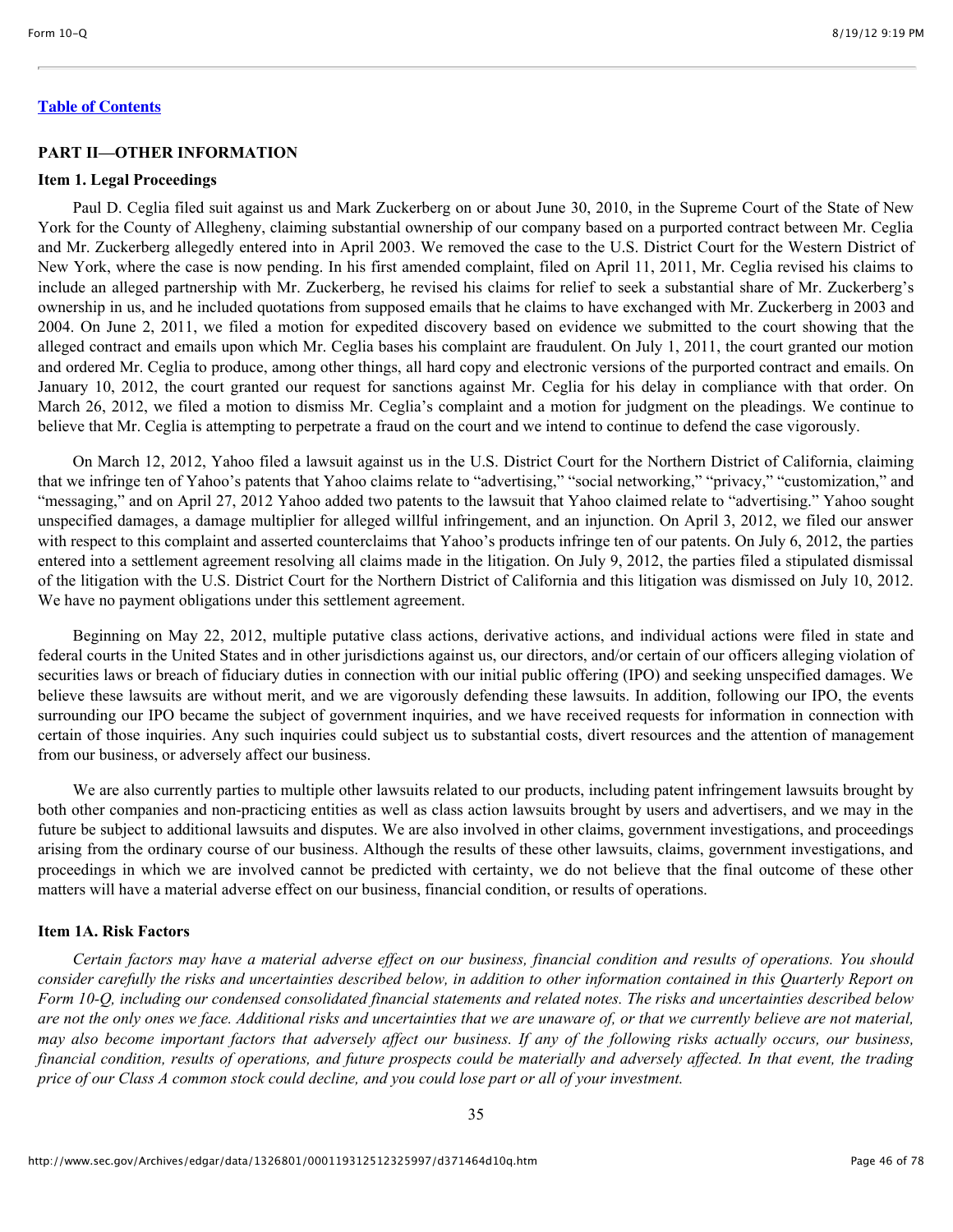### **Risks Related to Our Business and Industry**

# *If we fail to retain existing users or add new users, or if our users decrease their level of engagement with Facebook, our revenue, financial results, and business may be significantly harmed.*

The size of our user base and our users' level of engagement are critical to our success. We had 955 million monthly active users (MAUs) as of June 30, 2012. Our financial performance has been and will continue to be significantly determined by our success in adding, retaining, and engaging active users. We anticipate that our active user growth rate will decline over time as the size of our active user base increases, and as we achieve higher market penetration rates. To the extent our active user growth rate slows, our business performance will become increasingly dependent on our ability to increase levels of user engagement and monetization in current and new markets. If people do not perceive our products to be useful, reliable, and trustworthy, we may not be able to attract or retain users or otherwise maintain or increase the frequency and duration of their engagement. A number of other social networking companies that achieved early popularity have since seen their active user bases or levels of engagement decline, in some cases precipitously. There is no guarantee that we will not experience a similar erosion of our active user base or engagement levels. A decrease in user retention, growth, or engagement could render Facebook less attractive to developers and advertisers, which may have a material and adverse impact on our revenue, business, financial condition, and results of operations. Any number of factors could potentially negatively affect user retention, growth, and engagement, including if:

- users increasingly engage with competing products;
- we fail to introduce new and improved products or if we introduce new products or services that are not favorably received;
- we are unable to successfully balance our efforts to provide a compelling user experience with the decisions we make with respect to the frequency, prominence, and size of ads and other commercial content that we display;
- we are unable to continue to develop products for mobile devices that users find engaging, that work with a variety of mobile operating systems and networks, and that achieve a high level of market acceptance;
- there are changes in user sentiment about the quality or usefulness of our products or concerns related to privacy and sharing, safety, security, or other factors;
- we are unable to manage and prioritize information to ensure users are presented with content that is interesting, useful, and relevant to them;
- there are adverse changes in our products that are mandated by legislation, regulatory authorities, or litigation, including settlements or consent decrees;
- technical or other problems prevent us from delivering our products in a rapid and reliable manner or otherwise affect the user experience;
- we adopt policies or procedures related to areas such as sharing or user data that are perceived negatively by our users or the general public;
- we fail to provide adequate customer service to users, developers, or advertisers;
- we, our Platform developers, or other companies in our industry are the subject of adverse media reports or other negative publicity; or
- our current or future products, such as the Facebook Platform, reduce user activity on Facebook by making it easier for our users to interact and share on third-party websites.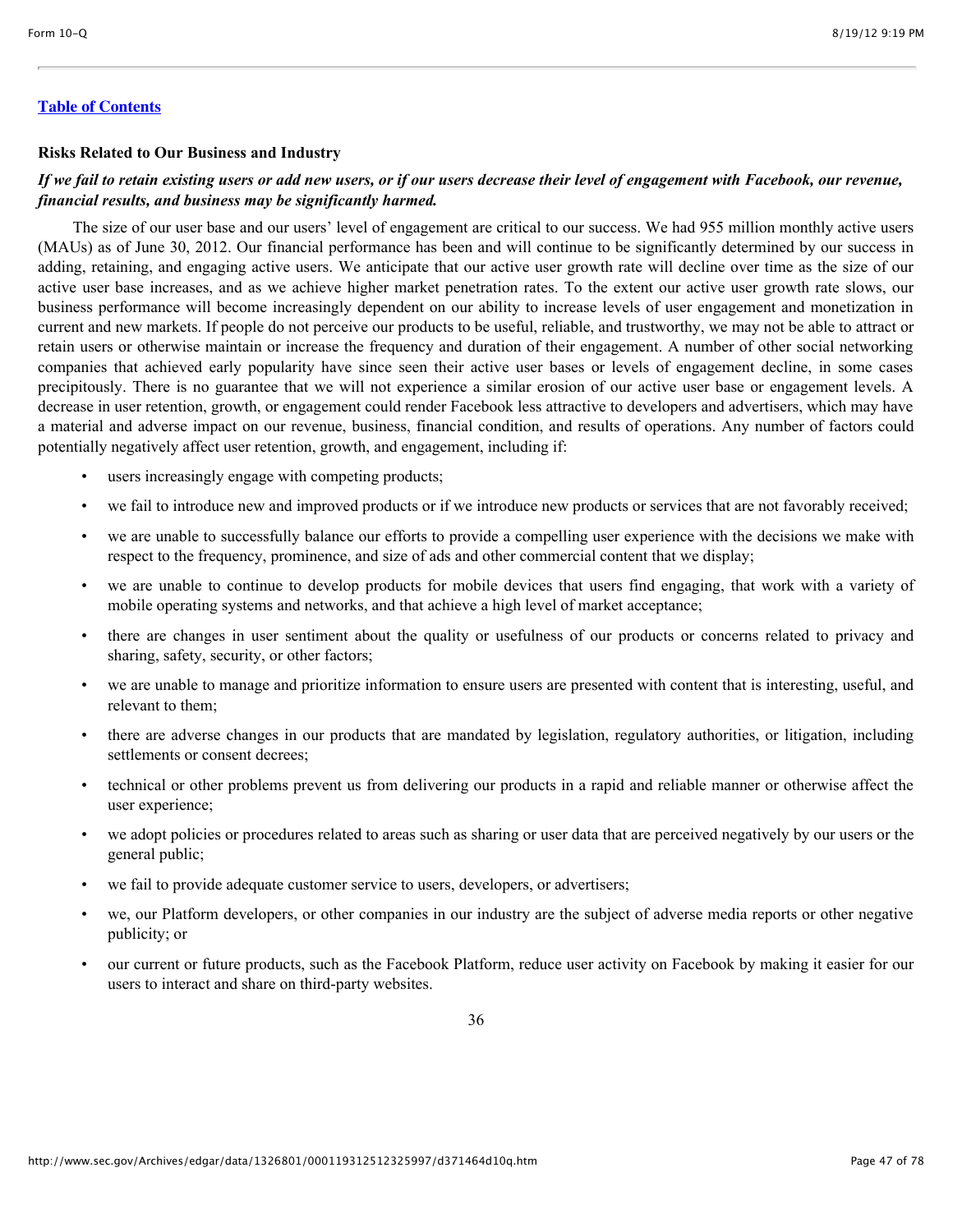If we are unable to maintain and increase our user base and user engagement, our revenue, financial results, and future growth potential may be adversely affected.

# *We generate a substantial majority of our revenue from advertising. The loss of advertisers, or reduction in spending by advertisers with Facebook, could seriously harm our business.*

The substantial majority of our revenue is currently generated from third parties advertising on Facebook. In the first six months of 2012 and 2011 and the full 2011, 2010, and 2009 years, advertising accounted for 83%, 87%, 85%, 95% and 98%, respectively, of our revenue. As is common in the industry, our advertisers typically do not have long-term advertising commitments with us. Many of our advertisers spend only a relatively small portion of their overall advertising budget with us. In addition, advertisers may view some of our products, such as Sponsored Stories and ads with social context, as experimental and unproven. Advertisers will not continue to do business with us, or they will reduce the prices they are willing to pay to advertise with us, if we do not deliver ads and other commercial content in an effective manner, or if they do not believe that their investment in advertising with us will generate a competitive return relative to other alternatives. Our advertising revenue could be adversely affected by a number of other factors, including:

- decreases in user engagement, including time spent on Facebook;
- increased user access to and engagement with Facebook through our mobile products, where we have generated only a small portion of our revenue, particularly to the extent that mobile engagement is substituted for engagement with Facebook on personal computers where we currently have greater opportunities to monetize usage by displaying ads and other commercial content;
- product changes or inventory management decisions we may make that reduce the size, frequency, or relative prominence of ads and other commercial content displayed on Facebook;
- our inability to improve our analytics and measurement solutions that demonstrate the value of our ads and other commercial content;
- decisions by advertisers to use our free products, such as Facebook Pages, instead of advertising on Facebook;
- loss of advertising market share to our competitors;
- adverse legal developments relating to advertising, including legislative and regulatory developments and developments in litigation;
- adverse media reports or other negative publicity involving us, our Platform developers, or other companies in our industry;
- our inability to create new products that sustain or increase the value of our ads and other commercial content;
- the degree to which users opt out of social ads or otherwise limit the potential audience of commercial content;
- changes in the way online advertising is priced;
- the impact of new technologies that could block or obscure the display of our ads and other commercial content; and
- the impact of macroeconomic conditions and conditions in the advertising industry in general.

The occurrence of any of these or other factors could result in a reduction in demand for our ads and other commercial content, which may reduce the prices we receive for our ads and other commercial content, or cause advertisers to stop advertising with us altogether, either of which would negatively affect our revenue and financial results.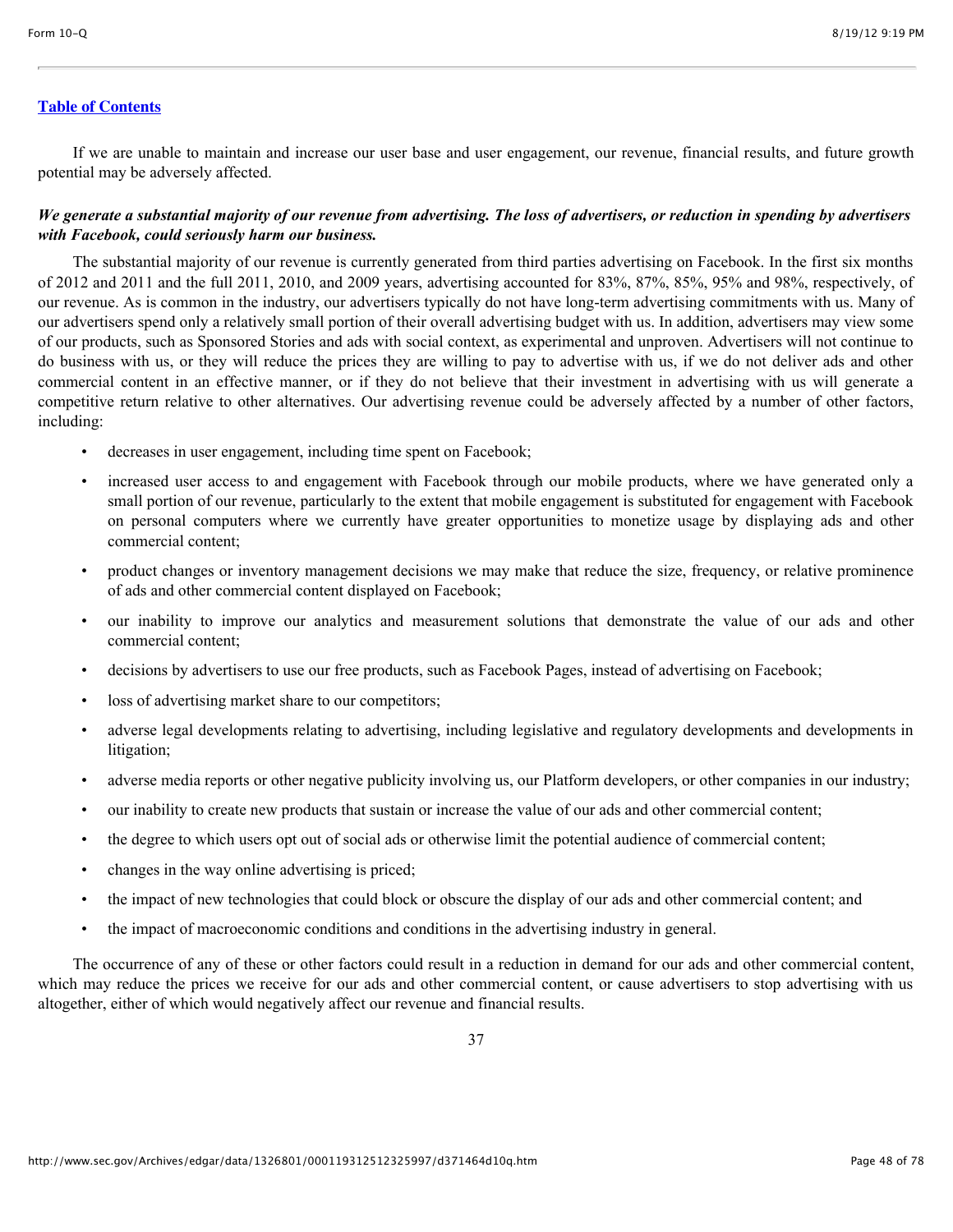# *Growth in use of Facebook through our mobile products, where our ability to monetize is unproven, as a substitute for use on personal computers may negatively affect our revenue and financial results.*

We had 543 million MAUs who used Facebook mobile products in June 2012. While most of our mobile users also access Facebook through personal computers, we anticipate that the rate of growth in mobile usage will exceed the growth in usage through personal computers for the foreseeable future and that the usage through personal computers may continue to decline in certain markets, in part due to our focus on developing mobile products to encourage mobile usage of Facebook. For example, the number of daily active users (DAUs) using personal computers was essentially flat, and declined modestly in certain key markets such as the United States and Europe during the second quarter of 2012 compared to the first quarter of 2012. We believe increased usage of Facebook on mobile devices has contributed to the recent trend of our DAUs increasing more rapidly than the increase in the number of ads delivered. We have historically not shown ads to users accessing Facebook through mobile apps or our mobile website. In March 2012, we began to include Sponsored Stories in users' mobile News Feeds; however, in the first half of 2012, we generated only a small portion of our revenue from the use of Facebook mobile products, and our ability to increase mobile revenues is unproven. If users increasingly access Facebook mobile products as a substitute for access through personal computers, and if we are unable to successfully implement monetization strategies for our mobile users, or if we incur excessive expenses in this effort, our financial performance and ability to grow revenue would be negatively affected.

## *Facebook user growth and engagement on mobile devices depend upon effective operation with mobile operating systems, networks, and standards that we do not control.*

There is no guarantee that popular mobile devices will continue to feature Facebook, or that mobile device users will continue to use Facebook rather than competing products. We are dependent on the interoperability of Facebook with popular mobile operating systems that we do not control, such as Android and iOS, and any changes in such systems that degrade our products' functionality or give preferential treatment to competitive products could adversely affect Facebook usage on mobile devices. Additionally, in order to deliver high quality mobile products, it is important that our products work well with a range of mobile technologies, systems, networks, and standards that we do not control. We may not be successful in developing relationships with key participants in the mobile industry or in developing products that operate effectively with these technologies, systems, networks, or standards. In the event that it is more difficult for our users to access and use Facebook on their mobile devices, or if our users choose not to access or use Facebook on their mobile devices or use mobile products that do not offer access to Facebook, our user growth and user engagement could be harmed.

## *We may not be successful in our efforts to grow usage of and engagement with the Facebook Platform.*

We have made and are continuing to make major investments to enable developers to build applications (apps) and websites that integrate with the Facebook Platform. Existing and prospective Platform developers may not be successful in building apps or websites that create and maintain user engagement. Additionally, developers may choose to build on other platforms, including mobile platforms controlled by third parties, rather than building on the Facebook Platform. We are continuously seeking to balance the distribution objectives of our Platform developers with our desire to provide an optimal user experience, and we may not be successful in achieving a balance that continues to attract and retain Platform developers. From time to time, we have taken actions to reduce the volume of communications from Platform developers to users on Facebook with the objective of enhancing the user experience, and such actions have reduced distribution from, user engagement with, and our monetization opportunities from, Facebook-integrated apps and websites. In some instances, these actions have adversely affected our relationships with Platform developers. If we are not successful in our efforts to grow our Platform or if we are unable to build and maintain good relations with Platform developers, our user growth and user engagement and our financial results may be adversely affected.

### *We may not be successful in our efforts to further monetize the Facebook Platform.*

We currently monetize the Facebook Platform in several ways, including ads on pages generated by apps on Facebook, direct advertising on Facebook purchased by Platform developers to drive traffic to their apps and websites, and fees from our Platform developers' use of our Payments infrastructure to sell virtual and digital goods to users. Apps built by developers of social games, particularly Zynga, are currently responsible for substantially all of our revenue derived from Payments. Our Payments revenue has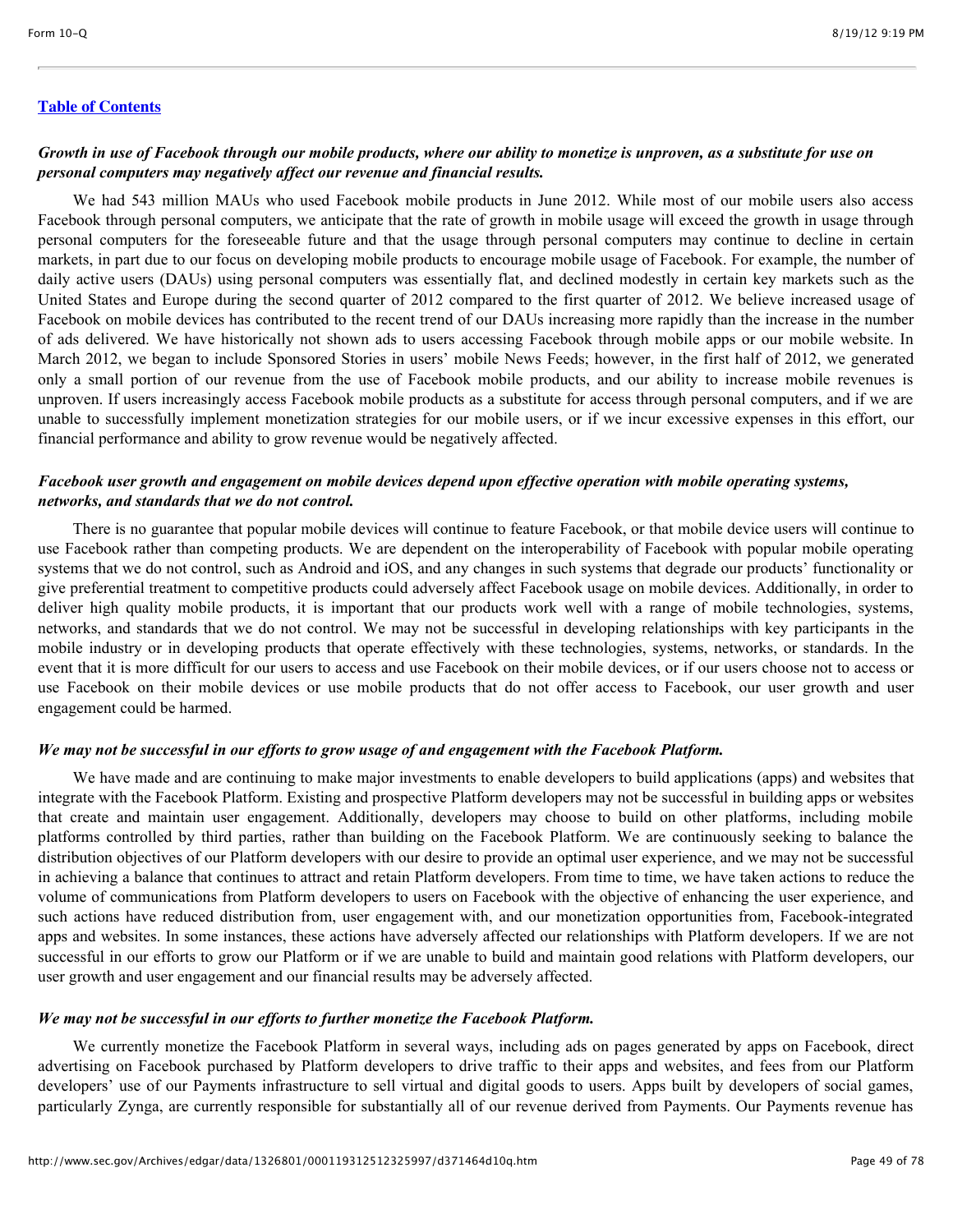been essentially flat since the third quarter of 2011, and Payments revenue may stay flat or decrease in future periods. In addition, a relatively small percentage of our users have transacted with Facebook Payments. For example, in the first half of 2012, approximately 15 million users purchased virtual goods using Facebook Payments. If the Platform apps that currently generate revenue fail to grow or maintain their users and engagement, if Platform developers do not continue to introduce new apps that attract users and create engagement, if Platform developers reduce their advertising on Facebook, if we fail to maintain good relationships with Platform developers or attract new developers, or if Platform apps outside of social games do not gain popularity and generate significant revenue, our financial performance and ability to grow revenue could be adversely affected.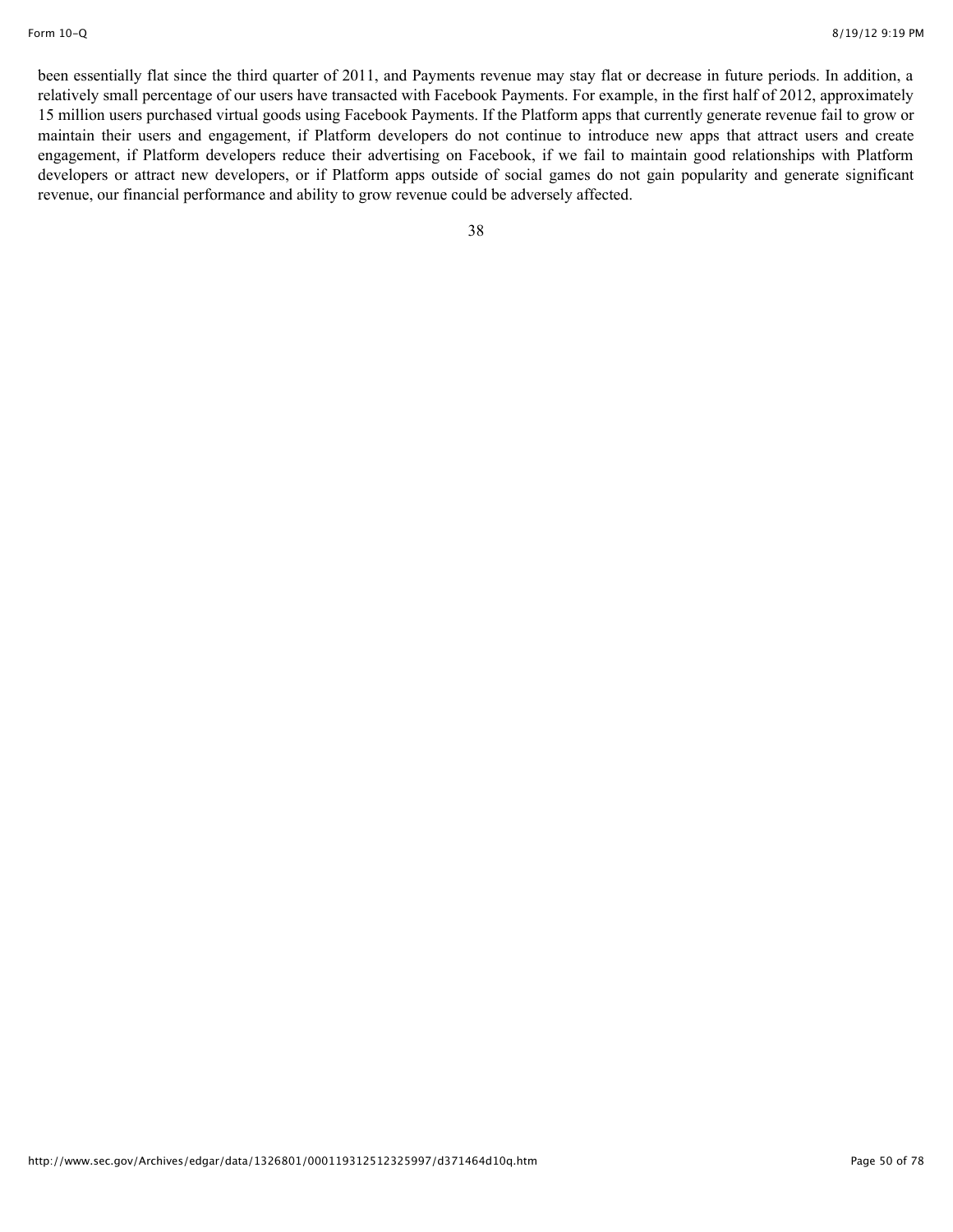Additionally, we are actively supporting Platform developers' efforts to develop their own mobile apps and websites that integrate with Facebook. Unlike apps that run within the Facebook website which enable us to show ads and offer Payments, we generally do not directly monetize from Platform developers' integrating their own mobile apps and websites with Facebook. Therefore, our Platform developers efforts to prioritize Facebook integrations with their own mobile apps or websites may reduce or slow the growth of our user activity that generates advertising and Payments opportunities, which could negatively affect our revenue. Although we believe that there are significant long-term benefits to Facebook resulting from increased engagement on Facebookintegrated websites and mobile apps, these benefits may not offset the possible loss of revenue, in which case our business could be harmed.

#### *Our business is highly competitive. Competition presents an ongoing threat to the success of our business.*

We face significant competition in almost every aspect of our business, including from companies such as Google, Microsoft, and Twitter, which offer a variety of Internet products, services, content, and online advertising offerings, as well as from mobile companies and smaller Internet companies that offer products and services that may compete with specific Facebook features. We also face competition from traditional and online media businesses for advertising budgets. We compete broadly with Google's social networking offerings, including Google+, and also with other, largely regional, social networks that have strong positions in particular countries, including Cyworld in Korea, Mixi in Japan, Orkut (owned by Google) in Brazil and India, and vKontakte in Russia. We would also face competition from companies in China such as Renren, Sina, and Tencent in the event that we are able to access the market in China in the future. As we introduce new products, as our existing products evolve, or as other companies introduce new products and services, such as mobile messaging and chat services, we may become subject to additional competition.

Some of our current and potential competitors have significantly greater resources and better competitive positions in certain markets than we do. These factors may allow our competitors to respond more effectively than us to new or emerging technologies and changes in market requirements. Our competitors may develop products, features, or services that are similar to ours or that achieve greater market acceptance, may undertake more far-reaching and successful product development efforts or marketing campaigns, or may adopt more aggressive pricing policies. In addition, Platform partners may use information shared by our users through the Facebook Platform in order to develop products or features that compete with us. Certain competitors, including Google, could use strong or dominant positions in one or more markets to gain competitive advantage against us in areas where we operate including: by integrating competing social networking platforms or features into products they control such as search engines, web browsers, or mobile device operating systems; by making acquisitions; or by making access to Facebook more difficult. As a result, our competitors may acquire and engage users at the expense of the growth or engagement of our user base, which may negatively affect our business and financial results.

We believe that our ability to compete effectively depends upon many factors both within and beyond our control, including:

- the usefulness, ease of use, performance, and reliability of our products compared to our competitors;
- the size and composition of our user base:
- the engagement of our users with our products;
- the timing and market acceptance of products, including developments and enhancements to our or our competitors' products;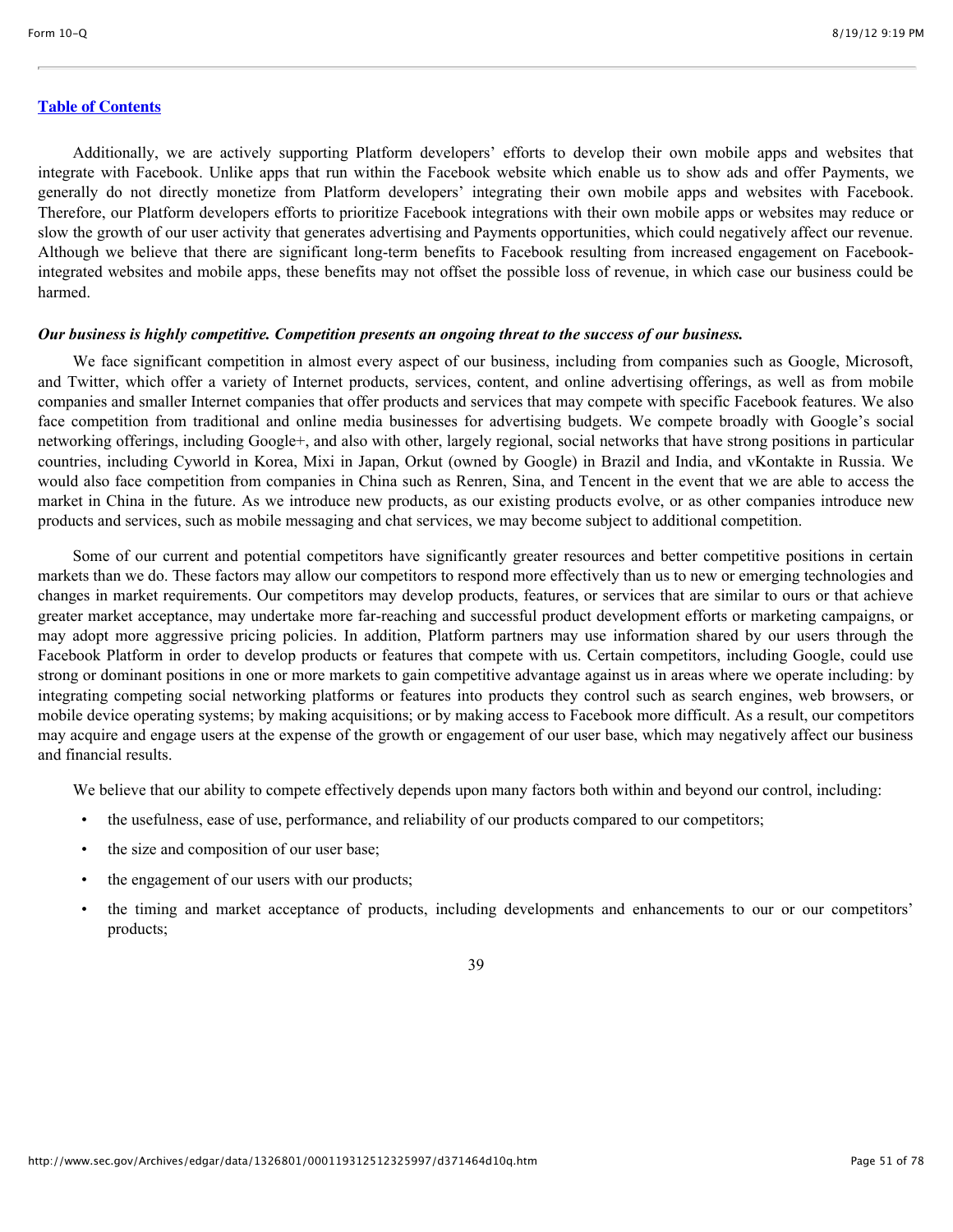- our ability to monetize our products, including our ability to successfully monetize mobile usage;
- the frequency, size, and relative prominence of the ads and other commercial content displayed by us or our competitors;
- customer service and support efforts;
- marketing and selling efforts;
- our ability to establish and maintain developers' interest in building on the Facebook Platform;
- changes mandated by legislation, regulatory authorities, or litigation, including settlements and consent decrees, some of which may have a disproportionate effect on us;
- acquisitions or consolidation within our industry, which may result in more formidable competitors;
- our ability to attract, retain, and motivate talented employees, particularly software engineers;
- our ability to cost-effectively manage and grow our operations; and
- our reputation and brand strength relative to our competitors.

If we are not able to effectively compete, our user base and level of user engagement may decrease, which could make us less attractive to developers and advertisers and materially and adversely affect our revenue and results of operations.

### *Action by governments to restrict access to Facebook in their countries could substantially harm our business and financial results.*

It is possible that governments of one or more countries may seek to censor content available on Facebook in their country, restrict access to Facebook from their country entirely, or impose other restrictions that may affect the accessibility of Facebook in their country for an extended period of time or indefinitely. For example, access to Facebook has been or is currently restricted in whole or in part in China, Iran, North Korea, and Syria. In addition, governments in other countries may seek to restrict access to Facebook if they consider us to be in violation of their laws. In the event that access to Facebook is restricted, in whole or in part, in one or more countries or our competitors are able to successfully penetrate geographic markets that we cannot access, our ability to retain or increase our user base and user engagement may be adversely affected, we may not be able to maintain or grow our revenue as anticipated, and our financial results could be adversely affected.

#### *Our new products and changes to existing products could fail to attract or retain users or generate revenue.*

Our ability to retain, increase, and engage our user base and to increase our revenue will depend heavily on our ability to create successful new products, both independently and in conjunction with Platform developers or other third parties. We may introduce significant changes to our existing products or develop and introduce new and unproven products, including using technologies with which we have little or no prior development or operating experience. If new or enhanced products fail to engage users, developers, or advertisers, we may fail to attract or retain users or to generate sufficient revenue, operating margin, or other value to justify our investments, and our business may be adversely affected. In the future, we may invest in new products and initiatives to generate revenue, but there is no guarantee these approaches will be successful. If we are not successful with new approaches to monetization, we may not be able to maintain or grow our revenue as anticipated or recover any associated development costs, and our financial results could be adversely affected.

### *Our culture emphasizes rapid innovation and prioritizes user engagement over short-term financial results.*

We have a culture that encourages employees to quickly develop and launch new and innovative products. As our business grows and becomes more complex, our cultural emphasis on moving quickly may result in unintended outcomes or decisions that are poorly received by users, developers, or advertisers. Our culture also prioritizes our user engagement over short-term financial results, and we frequently make product decisions that may reduce our short-term revenue or profitability if we believe that the decisions are consistent with our mission and benefit the aggregate user experience and will thereby improve our financial performance over the long term. These decisions may not produce the long-term benefits that we expect, in which case our user growth and engagement, our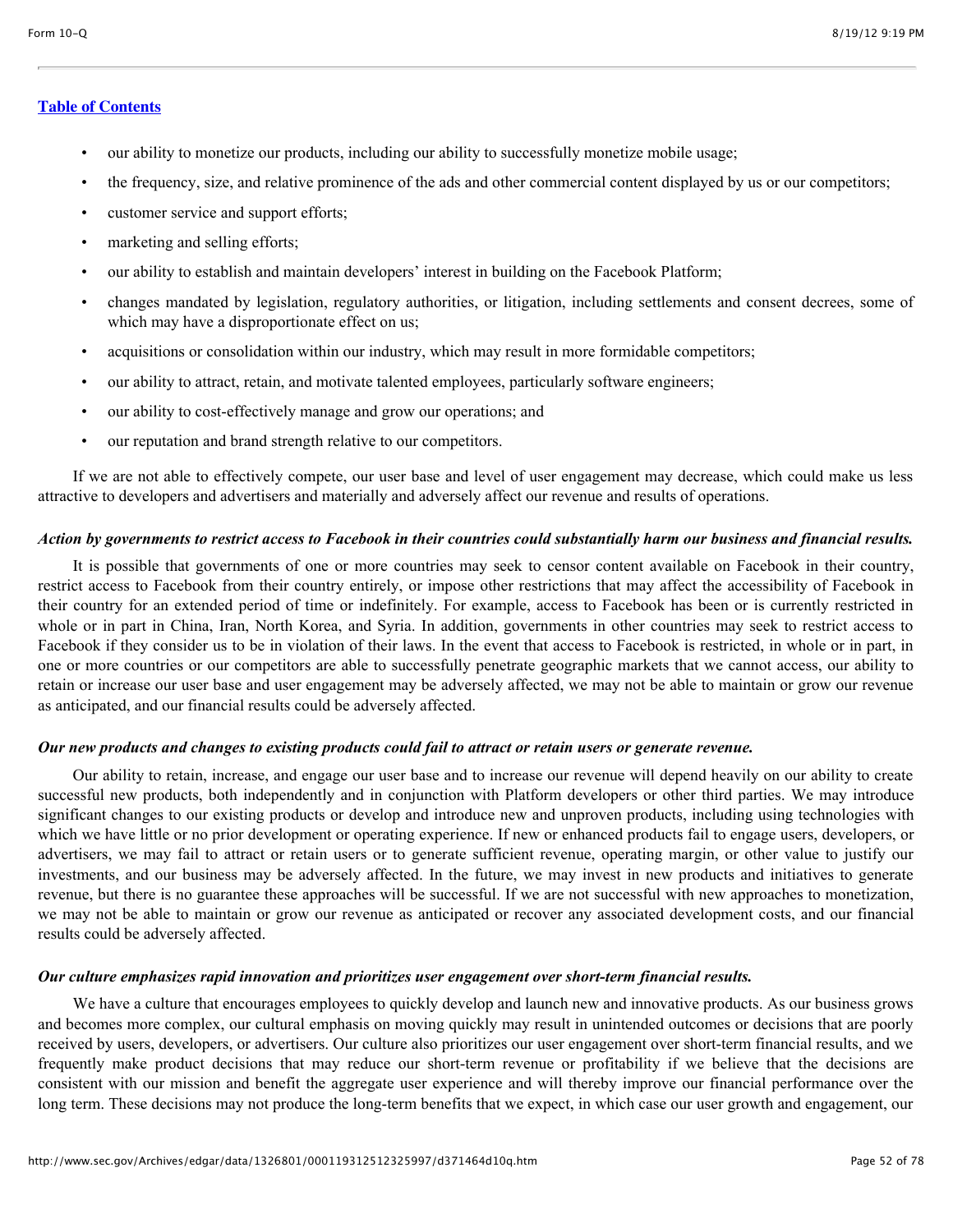relationships with developers and advertisers, and our business and results of operations could be harmed.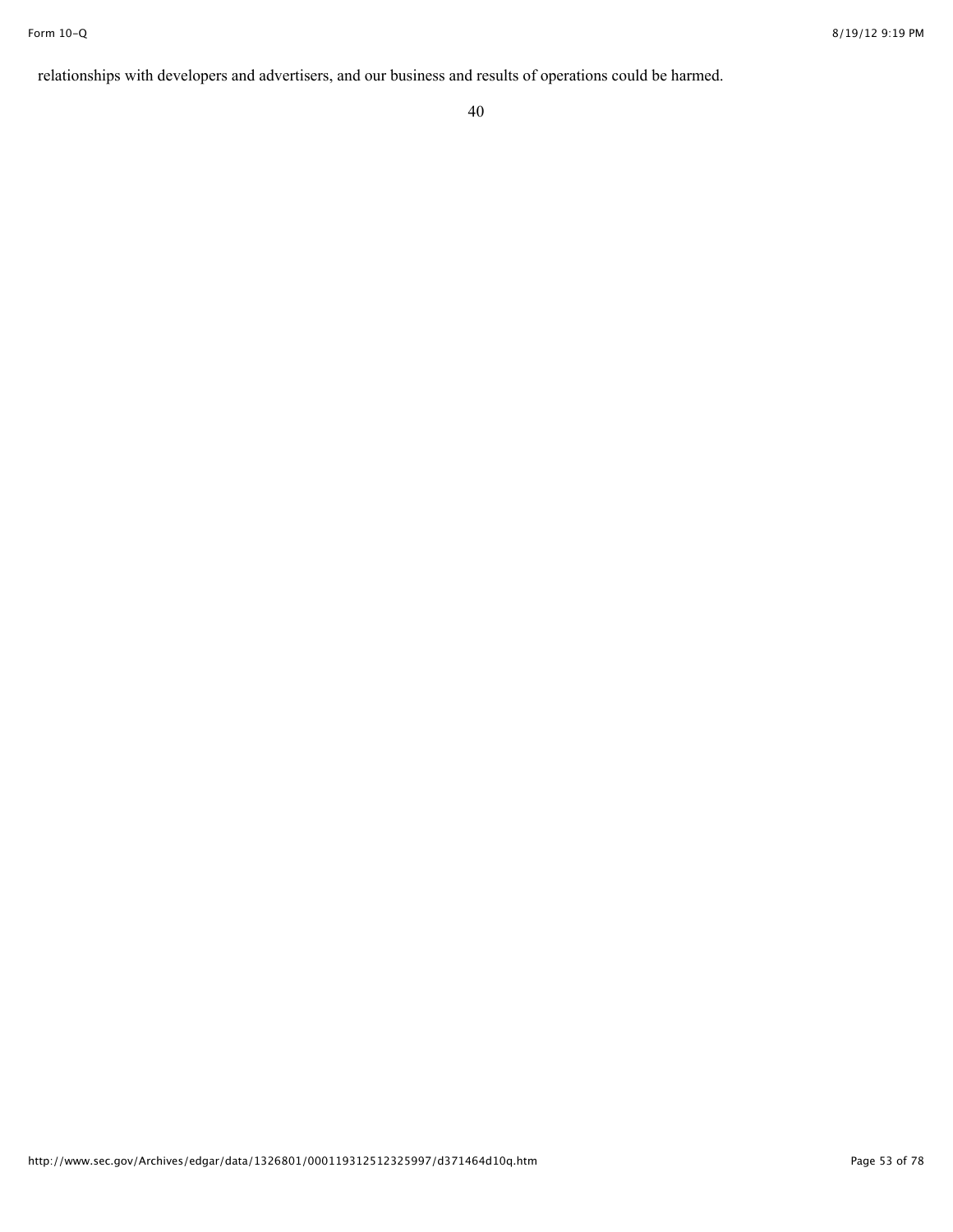# *If we are not able to maintain and enhance our brand, or if events occur that damage our reputation and brand, our ability to expand our base of users, developers, and advertisers may be impaired, and our business and financial results may be harmed.*

We believe that the Facebook brand has significantly contributed to the success of our business. We also believe that maintaining and enhancing our brand is critical to expanding our base of users, developers, and advertisers. Many of our new users are referred by existing users, and therefore we strive to ensure that our users remain favorably inclined towards Facebook. Maintaining and enhancing our brand will depend largely on our ability to continue to provide useful, reliable, trustworthy, and innovative products, which we may not do successfully. We may introduce new products or terms of service that users do not like, which may negatively affect our brand. Additionally, the actions of our Platform developers may affect our brand if users do not have a positive experience using third-party apps and websites integrated with Facebook. We have in the past experienced, and we expect that in the future we will continue to experience, media, legislative, or regulatory scrutiny of our decisions regarding user privacy or other issues, which may adversely affect our reputation and brand. We also may fail to provide adequate customer service, which could erode confidence in our brand. Our brand may also be negatively affected by the actions of users that are deemed to be hostile or inappropriate to other users, or by users acting under false or inauthentic identities. Maintaining and enhancing our brand may require us to make substantial investments and these investments may not be successful. If we fail to successfully promote and maintain the Facebook brand or if we incur excessive expenses in this effort, our business and financial results may be adversely affected.

### *Improper access to or disclosure of our users' information, or violation of our terms of service or policies, could harm our reputation and adversely affect our business.*

Our efforts to protect the information that our users have chosen to share using Facebook may be unsuccessful due to the actions of third parties, software bugs or other technical malfunctions, employee error or malfeasance, or other factors. In addition, third parties may attempt to fraudulently induce employees or users to disclose information in order to gain access to our data or our users' data. If any of these events occur, our users' information could be accessed or disclosed improperly. Our Data Use Policy governs the use of information that users have chosen to share using Facebook and how that information may be used by us and third parties. Some Platform developers may store information provided by our users through apps on the Facebook Platform or websites integrated with Facebook. If these third parties or Platform developers fail to adopt or adhere to adequate data security practices or fail to comply with our terms and policies, or in the event of a breach of their networks, our users' data may be improperly accessed or disclosed.

Any incidents involving unauthorized access to or improper use of the information of our users or incidents involving violation of our terms of service or policies, including our Data Use Policy, could damage our reputation and our brand and diminish our competitive position. In addition, the affected users or government authorities could initiate legal or regulatory action against us in connection with such incidents, which could cause us to incur significant expense and liability or result in orders or consent decrees forcing us to modify our business practices. Any of these events could have a material and adverse effect on our business, reputation, or financial results.

### *Unfavorable media coverage could negatively affect our business.*

We receive a high degree of media coverage around the world. Unfavorable publicity regarding, for example, our privacy practices, product changes, product quality, litigation or regulatory activity, or the actions of our Platform developers or our users, could adversely affect our reputation. Such negative publicity also could have an adverse effect on the size, engagement, and loyalty of our user base and result in decreased revenue, which could adversely affect our business and financial results.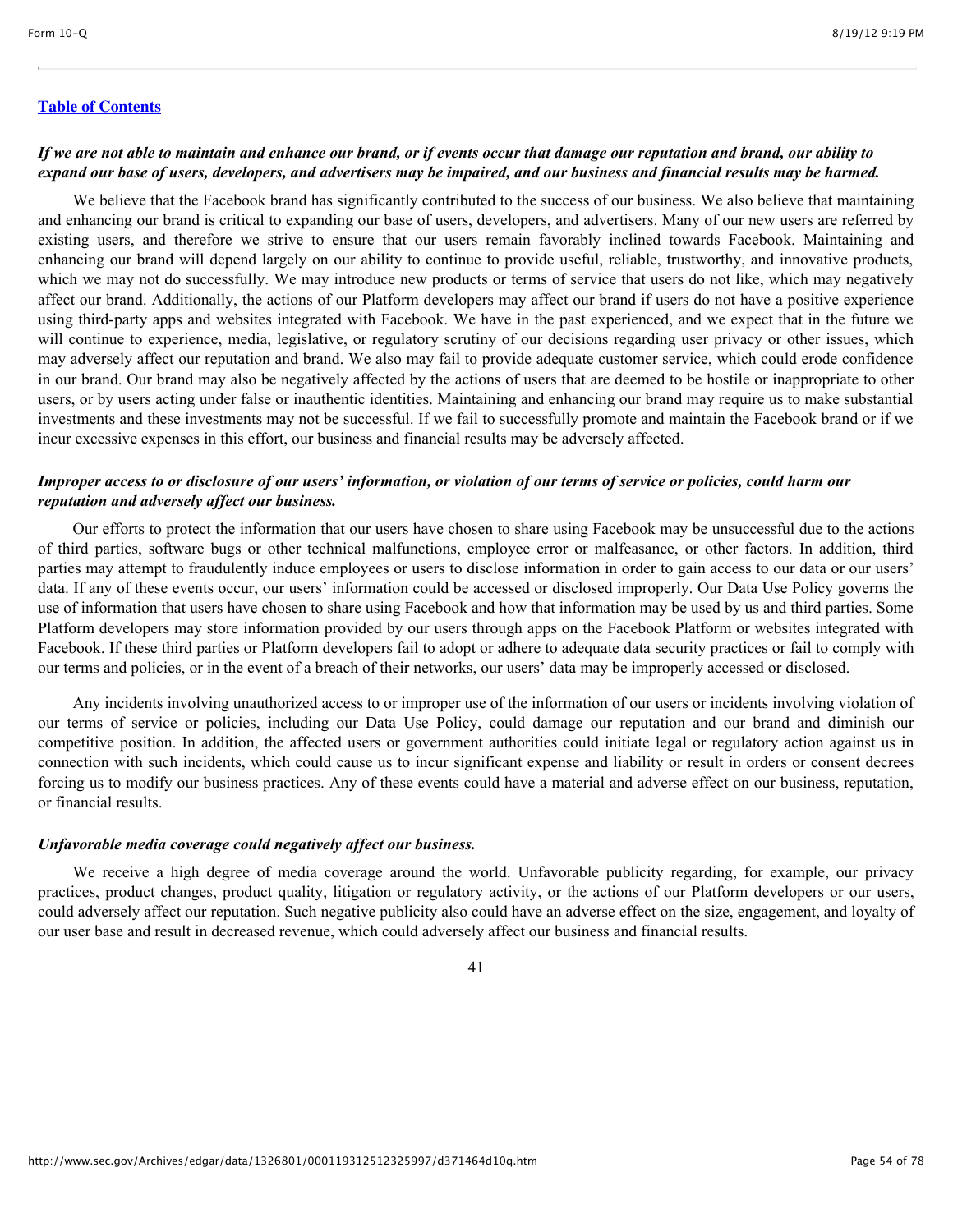### *Our financial results will fluctuate from quarter to quarter, which makes them difficult to predict.*

Our quarterly financial results have fluctuated in the past and will fluctuate in the future. Additionally, we have a limited operating history with the current scale of our business, which makes it difficult to forecast our future results. As a result, you should not rely upon our past quarterly financial results as indicators of future performance. You should take into account the risks and uncertainties frequently encountered by companies in rapidly evolving markets. Our financial results in any given quarter can be influenced by numerous factors, many of which we are unable to predict or are outside of our control, including:

- our ability to maintain and grow our user base and user engagement;
- our ability to attract and retain advertisers in a particular period;
- fluctuations in spending by our advertisers due to seasonality, such as historically strong spending in the fourth quarter of each year, or other factors;
- the number of ads shown to users;
- the pricing of our ads and other products;
- the rate of growth in mobile usage compared to usage through personal computers, and our ability to monetize through our mobile products;
- our ability to maintain or increase payments and other fees revenue;
- the diversification and growth of revenue sources beyond current advertising and Payments;
- the development and introduction of new products or services by us or our competitors;
- increases in marketing, sales, and other operating expenses that we may incur to grow and expand our operations and to remain competitive;
- our ability to maintain gross margins and operating margins;
- our ability to obtain equipment and components for our data centers and other technical infrastructure in a timely and costeffective manner;
- system failures or breaches of security or privacy;
- inaccessibility of Facebook due to third-party actions;
- share-based compensation expense including approximately \$986 million that we incurred in the second quarter of 2012 in connection with the vesting of restricted stock units (RSUs) granted prior to 2011 for which the service condition was satisfied;
- adverse litigation judgments, settlements, or other litigation-related costs;
- changes in the legislative or regulatory environment, including with respect to privacy, or enforcement by government regulators, including fines, orders, or consent decrees;
- fluctuations in currency exchange rates and changes in the proportion of our revenue and expenses denominated in foreign currencies;
- fluctuations in the market values of our portfolio investments and in interest rates;
- changes in U.S. generally accepted accounting principles; and
- changes in business or macroeconomic conditions.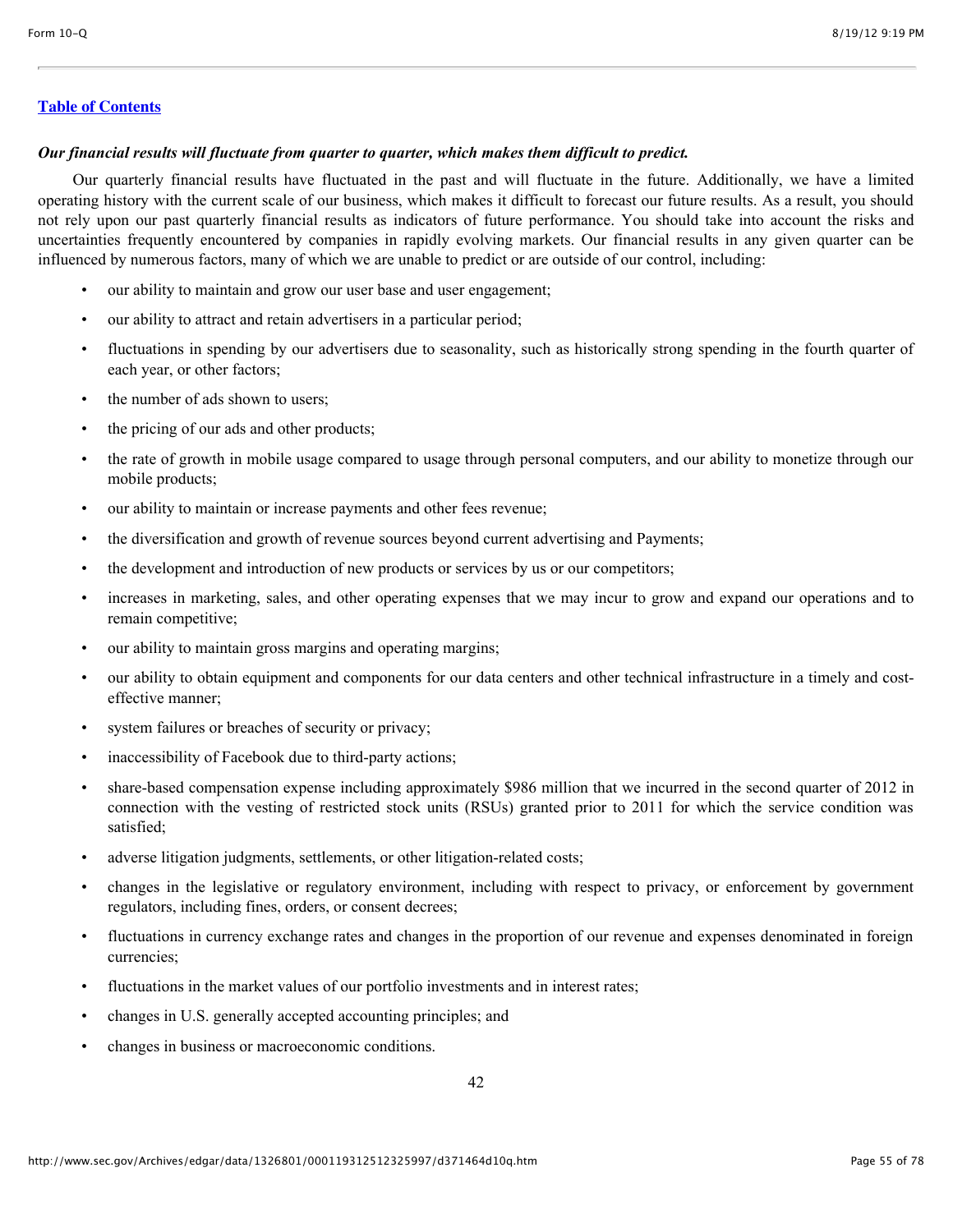# *In the first six months of 2012 and the full 2011 year, we estimate that up to 14% and 19% of our revenue, respectively, was derived from Payments processing fees from Zynga, direct advertising from Zynga, revenue from third parties for ads shown on pages generated by Zynga apps, and Facebook ads and Sponsored Stories displayed on Zynga.com. If Zynga does not maintain its level of engagement with our users or if we are unable to successfully maintain our relationship with Zynga, our financial results could be harmed.*

In the first six months of 2012 and the full 2011 year, Zynga directly accounted for approximately 10% and 12%, respectively, of our revenue, which was comprised of revenue derived from Payments processing fees related to Zynga's sales of virtual goods and from direct advertising purchased by Zynga. Additionally, Zynga's apps generate pages on which we display ads from other advertisers; for the first six months of 2012 and the full 2011 year, we estimate that an additional approximately 4% and 7%, respectively, of our revenue was generated from the display of these ads. Zynga has recently launched games on its own website. While we began displaying ads and Sponsored Stories on Zynga.com in the second quarter of 2012, we do not currently generate meaningful revenue from these ads. We may fail to maintain good relations with Zynga or Zynga may decide to reduce or cease its investments in games on the Facebook Platform. In addition, if we are no longer able to display ads and Sponsored Stories on Zynga.com or if the use of Zynga games on our Platform declines for other reasons, our financial results may be adversely affected.

### *We expect our rates of growth will decline in the future.*

We believe that our rates of user and revenue growth will decline over time. For example, our revenue grew 38% from the first six months of 2011 to the same period in 2012, 88% from full 2010 year to full 2011 year and 154% from full 2009 year to full 2010 year. Historically, our user growth has been a primary driver of growth in our revenue. We expect that our user growth and revenue growth rates will decline over time as the size of our active user base increases and as we achieve higher market penetration rates. As our growth rates decline, investors' perceptions of our business may be adversely affected and the trading price of our Class A common stock could decline.

# *Our business is subject to complex and evolving U.S. and foreign laws and regulations regarding privacy, data protection, and other matters. Many of these laws and regulations are subject to change and uncertain interpretation, and could result in claims, changes to our business practices, monetary penalties, increased cost of operations, or declines in user growth or engagement, or otherwise harm our business.*

We are subject to a variety of laws and regulations in the United States and abroad that involve matters central to our business, including user privacy, rights of publicity, data protection, content, intellectual property, distribution, electronic contracts and other communications, competition, protection of minors, consumer protection, taxation, securities law compliance, and online payment services. Foreign data protection, privacy, and other laws and regulations are often more restrictive than those in the United States. These U.S. federal and state and foreign laws and regulations, which can be enforced by private parties or government entities, are constantly evolving and can be subject to significant change. In addition, the application and interpretation of these laws and regulations are often uncertain, particularly in the new and rapidly evolving industry in which we operate. For example, the interpretation of some laws and regulations that govern the use of names and likenesses in connection with advertising and marketing activities is unsettled and developments in this area could affect the manner in which we design our products, as well as our terms of use. A number of proposals are pending before federal, state, and foreign legislative and regulatory bodies that could significantly affect our business. For example, a revision to the 1995 European Union Data Protection Directive is currently being considered by European legislative bodies that may include more stringent operational requirements for data processors and significant penalties for non-compliance. Similarly, there have been a number of recent legislative proposals in the United States, at both the federal and state level, that would impose new obligations in areas such as privacy and liability for copyright infringement by third parties. These existing and proposed laws and regulations can be costly to comply with and can delay or impede the development of new products, result in negative publicity, increase our operating costs, require significant management time and attention, and subject us to inquiries or investigations, claims or other remedies, including fines or demands that we modify or cease existing business practices.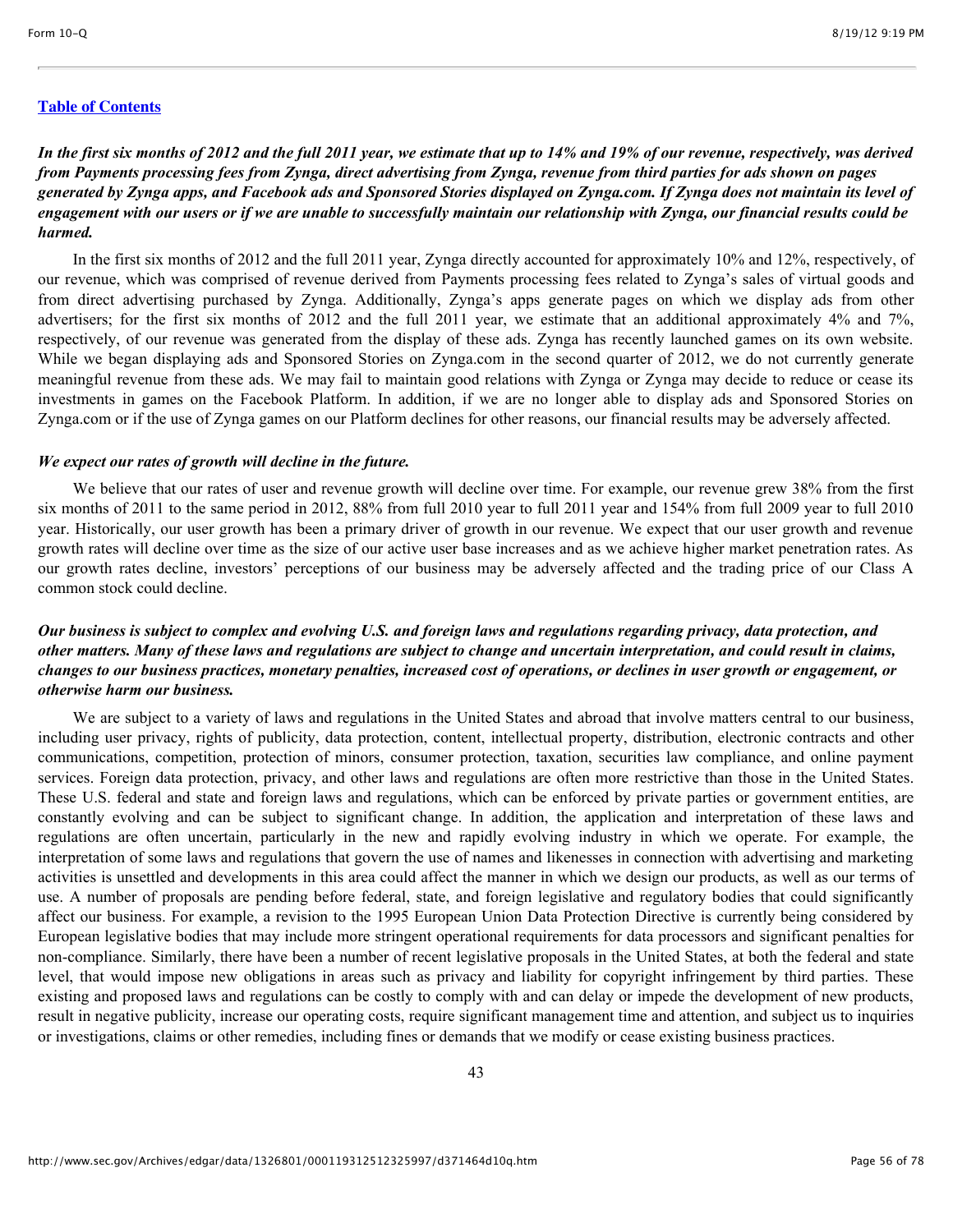# *We have been subject to regulatory investigations and settlements and we expect to continue to be subject to such proceedings in the future, which could cause us to incur substantial costs or require us to change our business practices in a manner materially adverse to our business.*

From time to time, we receive inquiries from regulators regarding our compliance with laws and other matters. For example, in 2011, we reached agreement with the Federal Trade Commission (FTC) to resolve an investigation into various practices by entering into a 20-year settlement agreement that, among other things, requires us to establish and refine certain practices with respect to treatment of user data and privacy settings and also requires that we complete bi-annual independent privacy audits. As another example, in 2011 the Irish Data Protection Commissioner (DPC) conducted an audit of the data, security, and privacy practices and policies of Facebook Ireland, which is the data controller for Facebook users outside the United States and Canada, and released a report of its conclusions in December 2011. The DPC conducted a second audit in July 2012 and we expect the DPC to release the report of its conclusions in the second half of 2012. The FTC and DPC have investigated and audited aspects of our products and practices, and we expect to continue to be the subject of regulatory investigations and audits in the future by these and other regulators throughout the world.

It is possible that a regulatory inquiry might result in changes to our policies or practices. Violation of existing or future regulatory orders or consent decrees could subject us to substantial monetary fines and other penalties that could negatively affect our financial condition and results of operations. In addition, it is possible that future orders issued by, or enforcement actions initiated by, regulatory authorities could cause us to incur substantial costs or require us to change our business practices in a manner materially adverse to our business.

# *If we are unable to protect our intellectual property, the value of our brand and other intangible assets may be diminished, and our business may be adversely affected.*

We rely and expect to continue to rely on a combination of confidentiality and license agreements with our employees, consultants, and third parties with whom we have relationships, as well as trademark, copyright, patent, trade secret, and domain name protection laws, to protect our proprietary rights. In the United States and internationally, we have filed various applications for protection of certain aspects of our intellectual property, and we currently hold a number of issued patents in multiple jurisdictions. In addition, in the future we may acquire additional patents or patent portfolios, which could require significant cash expenditures. However, third parties may knowingly or unknowingly infringe our proprietary rights, third parties may challenge proprietary rights held by us, and pending and future trademark and patent applications may not be approved. In addition, effective intellectual property protection may not be available in every country in which we operate or intend to operate our business. In any or all of these cases, we may be required to expend significant time and expense in order to prevent infringement or to enforce our rights. Although we have taken measures to protect our proprietary rights, there can be no assurance that others will not offer products or concepts that are substantially similar to ours and compete with our business. In addition, we regularly contribute software source code under open source licenses and have made other technology we developed available under other open licenses, and we include open source software in our products. For example, we have contributed certain specifications and designs related to our data center equipment to the Open Compute Project Foundation, a non-profit entity that shares and develops such information with the technology community, under the Open Web Foundation License. As a result of our open source contributions and the use of open source in our products, we may license or be required to license innovations that turn out to be material to our business and may also be exposed to increased litigation risk. If the protection of our proprietary rights is inadequate to prevent unauthorized use or appropriation by third parties, the value of our brand and other intangible assets may be diminished and competitors may be able to more effectively mimic our service and methods of operations. Any of these events could have an adverse effect on our business and financial results.

# *We are currently, and expect to be in the future, party to patent lawsuits and other intellectual property rights claims that are expensive and time consuming, and, if resolved adversely, could have a significant impact on our business, financial condition, or results of operations.*

Companies in the Internet, technology, and media industries own large numbers of patents, copyrights, trademarks, and trade secrets, and frequently enter into litigation based on allegations of infringement, misappropriation, or other violations of intellectual property or other rights. In addition, various "non-practicing entities" that own patents and other intellectual property rights often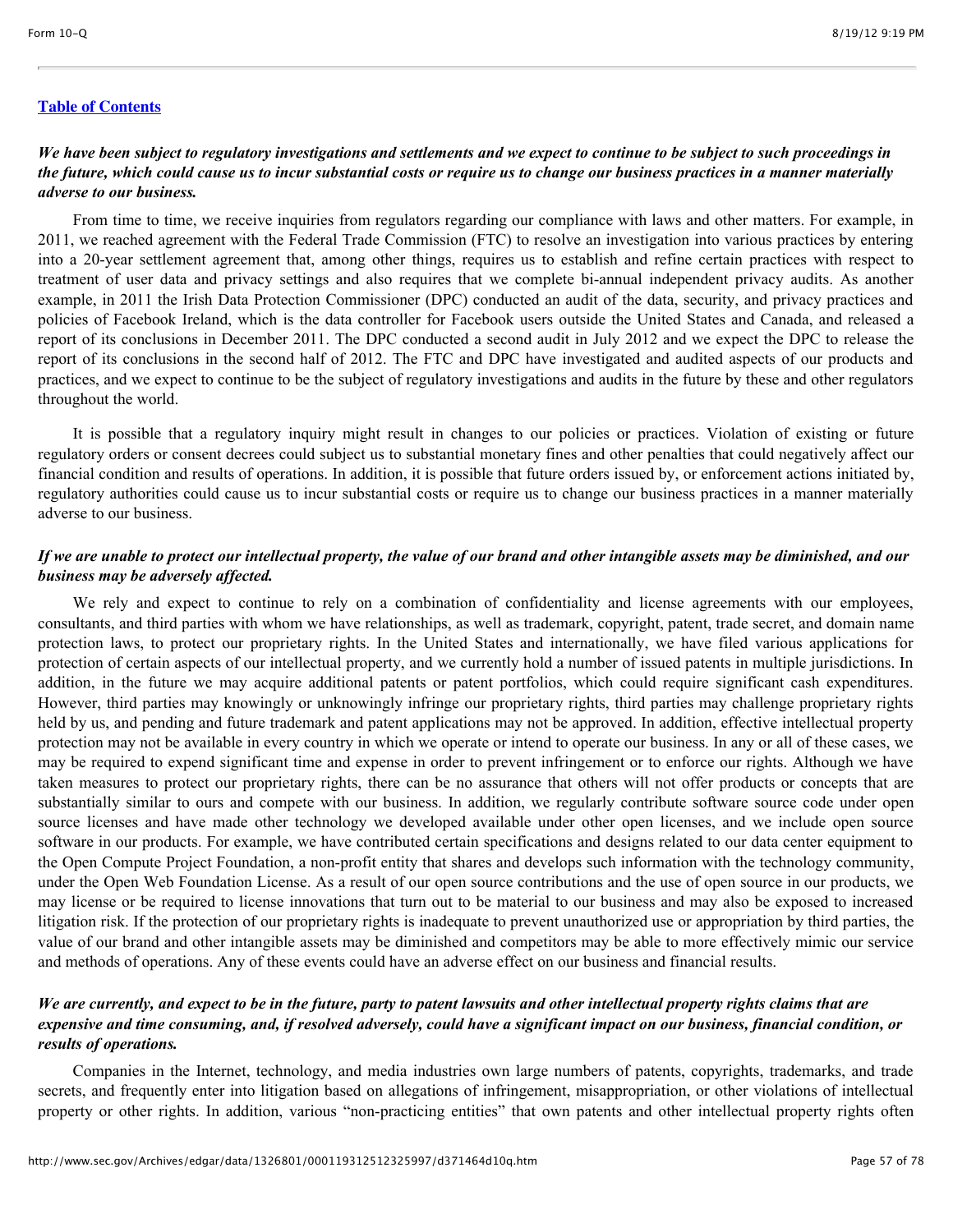attempt to aggressively assert their rights in order to extract value from technology companies. Furthermore, from time to time we may introduce new products, including in areas where we currently do not compete, which could increase our exposure to patent and other intellectual property claims from competitors and non-practicing entities.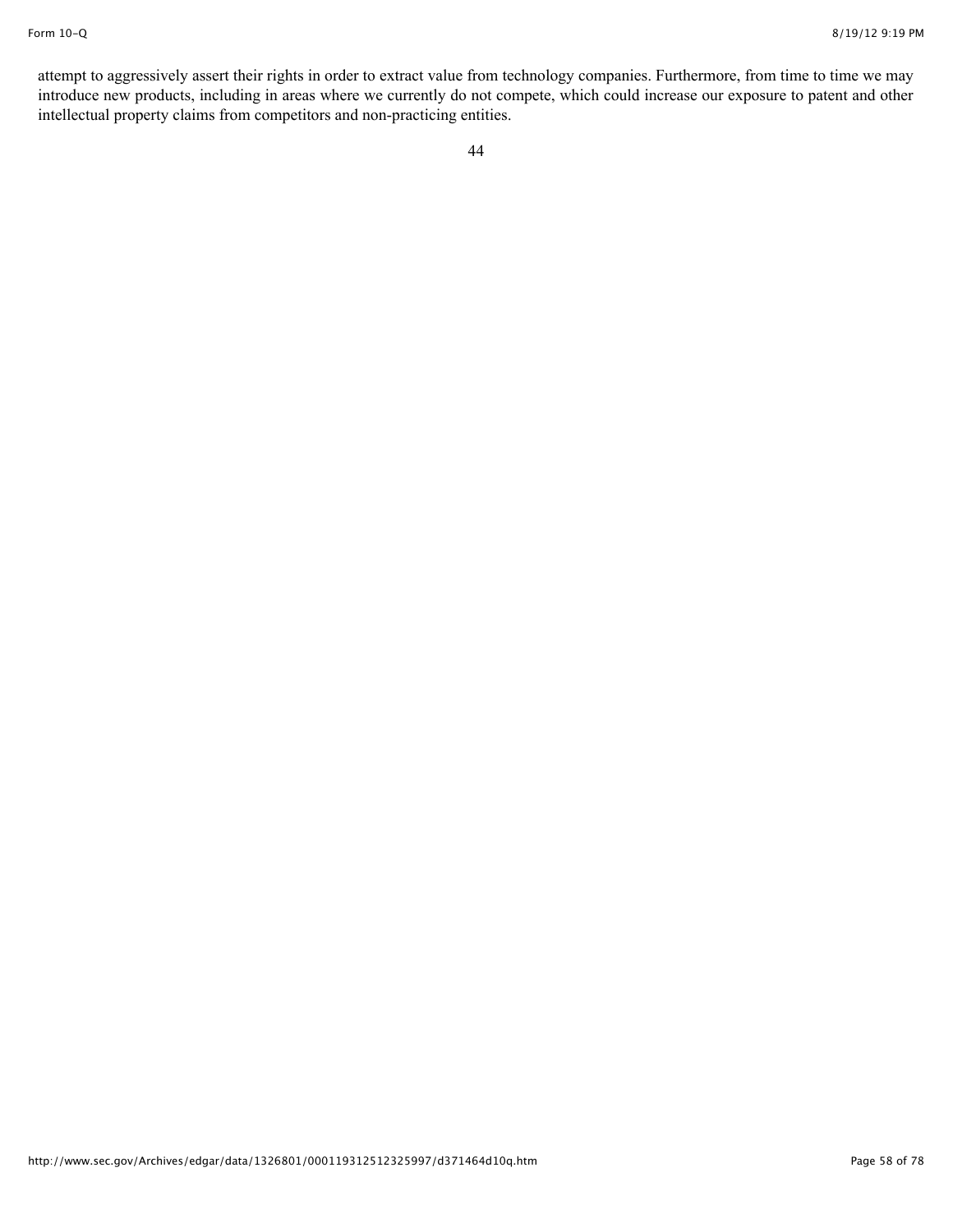From time to time, we receive notice letters from patent holders alleging that certain of our products and services infringe their patent rights. We presently are involved in a number of lawsuits, and as we face increasing competition and gain an increasingly high profile, we expect the number of patent and other intellectual property claims against us to grow. Defending patent and other intellectual property litigation is costly and can impose a significant burden on management and employees, and there can be no assurances that favorable final outcomes will be obtained in all cases. In addition, plaintiffs may seek, and we may become subject to, preliminary or provisional rulings in the course of any such litigation, including potential preliminary injunctions requiring us to cease some or all of our operations. We may decide to settle such lawsuits and disputes on terms that are unfavorable to us. Similarly, if any litigation to which we are a party is resolved adversely, we may be subject to an unfavorable judgment that may not be reversed upon appeal. The terms of such a settlement or judgment may require us to cease some or all of our operations or pay substantial amounts to the other party. In addition, we may have to seek a license to continue practices found to be in violation of a third party's rights, which may not be available on reasonable terms, or at all, and may significantly increase our operating costs and expenses. As a result, we may also be required to develop alternative non-infringing technology or practices or discontinue the practices. The development of alternative non-infringing technology or practices could require significant effort and expense or may not be feasible. Our business, financial condition, or results of operations could be adversely affected as a result of an unfavorable resolution of the disputes and litigation referred to above.

## *We are involved in numerous class action lawsuits and other litigation matters that are expensive and time consuming, and, if resolved adversely, could harm our business, financial condition, or results of operations.*

In addition to intellectual property claims, we are also involved in numerous other lawsuits, including putative class action lawsuits brought by users and advertisers, many of which claim statutory damages, and we anticipate that we will continue to be a target for numerous lawsuits in the future. Because we have hundreds of millions of users, the plaintiffs in class action cases filed against us typically claim enormous monetary damages even if the alleged per-user harm is small or non-existent. Any negative outcome from such lawsuits could result in payments of substantial monetary damages or fines, or changes to our products or business practices, and accordingly our business, financial condition, or results of operations could be materially and adversely affected. Although the results of such lawsuits and claims cannot be predicted with certainty, we do not believe that the final outcome of those matters relating to our products that we currently face will have a material adverse effect on our business, financial condition, or results of operations. In addition, following our initial public offering, we became the subject of shareholder class action suits. We believe these lawsuits are without merit and are vigorously defending these lawsuits.

There can be no assurances that a favorable final outcome will be obtained in all our cases, and defending any lawsuit is costly and can impose a significant burden on management and employees. Any litigation to which we are a party may result in an onerous or unfavorable judgment that may not be reversed upon appeal or in payments of substantial monetary damages or fines, or we may decide to settle lawsuits on similarly unfavorable terms, which could adversely affect our business, financial conditions, or results of operations.

### *Our CEO has control over key decision making as a result of his control of a majority of our voting stock.*

As a result of voting agreements with certain stockholders, together with the shares he holds, Mark Zuckerberg, our founder, Chairman, and CEO, is able to exercise voting rights with respect to a majority of the voting power of our outstanding capital stock as of June 30, 2012. Mr. Zuckerberg therefore has the ability to control the outcome of matters submitted to our stockholders for approval, including the election of directors and any merger, consolidation, or sale of all or substantially all of our assets. This concentrated control could delay, defer, or prevent a change of control, merger, consolidation, or sale of all or substantially all of our assets that our other stockholders support, or conversely this concentrated control could result in the consummation of such a transaction that our other stockholders do not support. This concentrated control could also discourage a potential investor from acquiring our Class A common stock due to the limited voting power of such stock relative to the Class B common stock and might harm the trading price of our Class A common stock. In addition, Mr. Zuckerberg has the ability to control the management and major strategic investments of our company as a result of his position as our CEO and his ability to control the election or replacement of our directors. In the event of his death, the shares of our capital stock that Mr. Zuckerberg owns will be transferred to the persons or entities that he designates. As a board member and officer, Mr. Zuckerberg owes a fiduciary duty to our stockholders and must act in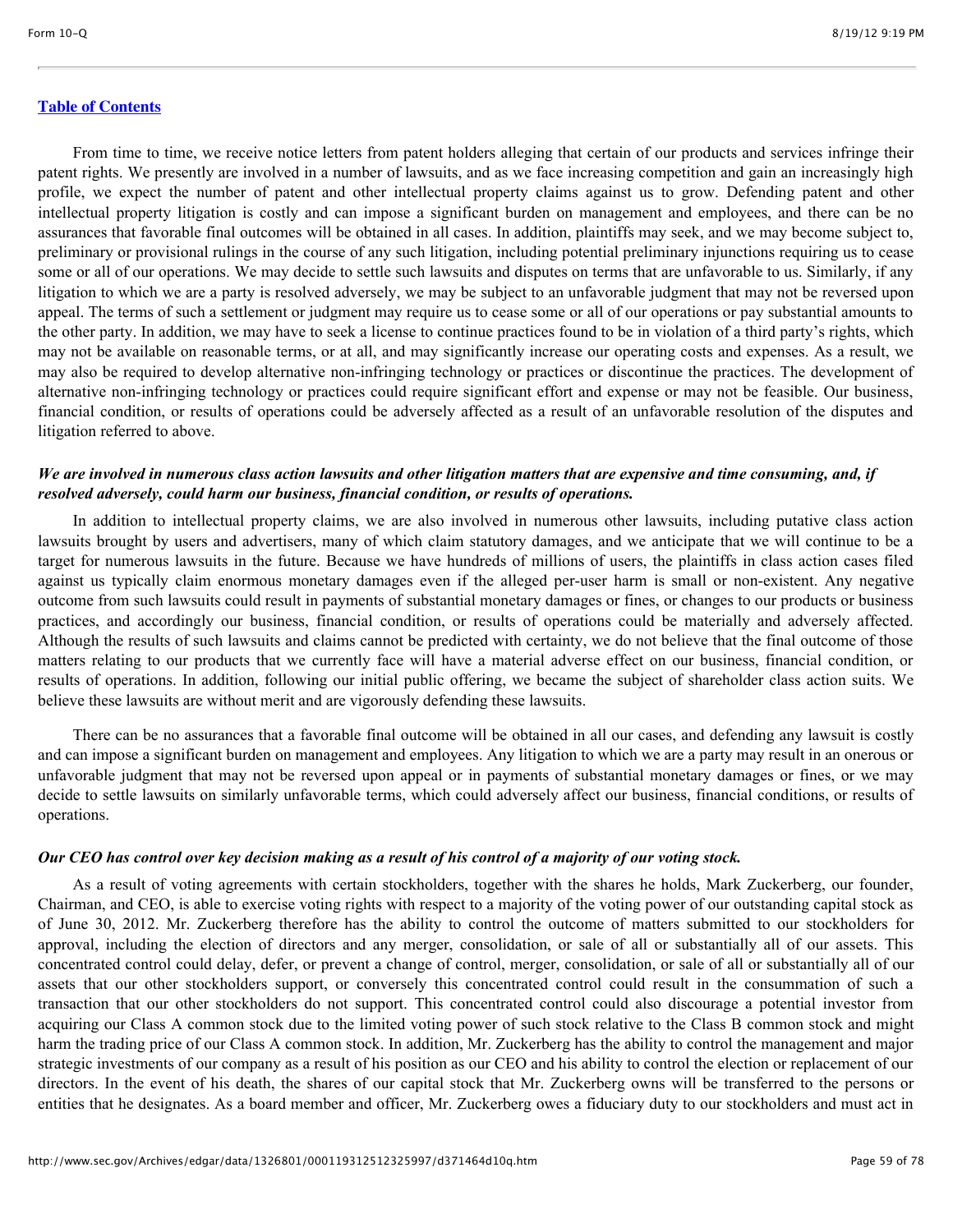good faith in a manner he reasonably believes to be in the best interests of our stockholders. As a stockholder, even a controlling stockholder, Mr. Zuckerberg is entitled to vote his shares, and shares over which he has voting control as a result of voting agreements, in his own interests, which may not always be in the interests of our stockholders generally.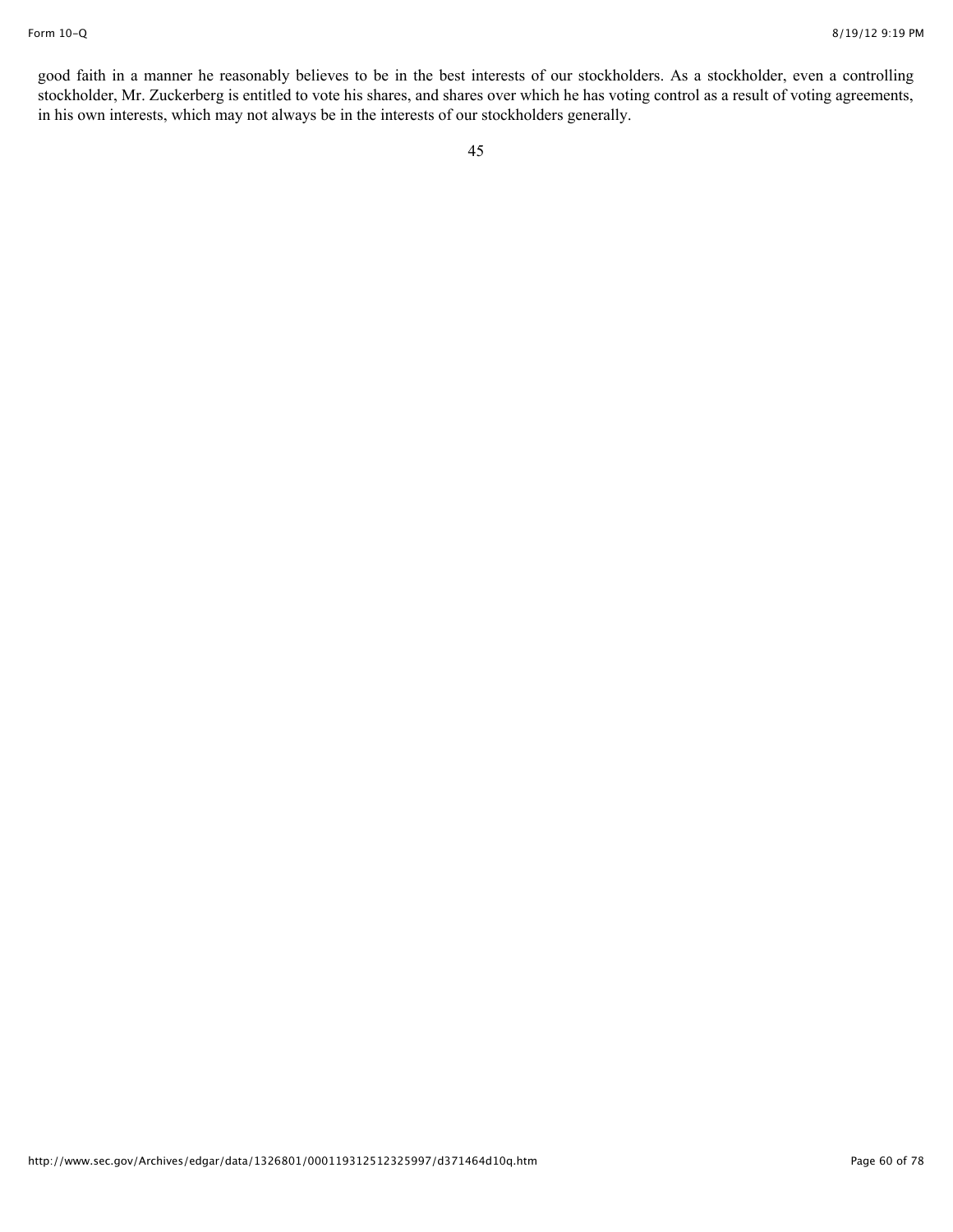# *We anticipate that we will expend substantial funds in connection with the tax liabilities that arise upon the initial settlement of RSUs and the manner in which we fund that expenditure may have an adverse effect on our financial condition.*

We anticipate that we will expend substantial funds to satisfy tax withholding and remittance obligations on dates occurring between October 15, 2012 and November 14, 2012, when we anticipate settling a portion of our RSUs granted prior to January 1, 2011 (Pre-2011 RSUs). On the settlement dates, we plan to withhold and remit income taxes at applicable minimum statutory rates based on the then current value of the underlying shares. We currently expect that the average of these withholding tax rates will be approximately 45%. If the price of our common stock at the time of settlement were equal to \$31.10, the closing price of our Class A common stock on June 30, 2012, we estimate that this tax obligation would be approximately \$3.7 billion in the aggregate. The amount of this obligation could be higher or lower, depending on the closing price of our shares at the time of settlement. To settle these RSUs, assuming an approximate 45% tax withholding rate, we anticipate that we will net settle the awards by delivering an aggregate of approximately 153 million shares of Class B common stock to RSU holders and withholding an aggregate of approximately 120 million shares of Class B common stock, based on RSUs outstanding as of June 30, 2012 for which the service condition will be satisfied as of the date of settlement. In connection with these net settlements, we will withhold and remit the tax liabilities on behalf of the RSU holders in cash to the applicable tax authorities.

To fund the withholding and remittance obligations, we may choose to borrow funds from our credit facilities, use a portion of our existing cash, or rely upon a combination of these sources. In the event that we elect to satisfy tax withholding and remittance obligations in whole or in part by drawing on our credit facilities, our interest expense and principal repayment requirements could increase significantly, which could have an adverse effect on our financial results. Alternatively, we may choose to sell equity securities on a date near or after the initial settlement date in an amount that is substantially equivalent to the number of shares of common stock that we withhold in connection with these net settlements, such that the newly issued shares should not be dilutive. In the event that we issue equity securities, we cannot assure you that we will be able to successfully match the proceeds to the amount of this tax liability. In addition, any such equity financing could result in a decline in our stock price.

### *We cannot be certain that additional financing will be available on reasonable terms when required, or at all.*

From time to time, we may need additional financing, whether in connection with our RSU tax obligation or otherwise. Our ability to obtain additional financing, if and when required, will depend on investor demand, our operating performance, the condition of the capital markets, and other factors. To the extent we draw on our credit facilities to fund the RSU tax obligation, we may need to raise additional funds and we cannot assure you that additional financing will be available to us on favorable terms when required, or at all. If we raise additional funds through the issuance of equity, equity-linked or debt securities, those securities may have rights, preferences, or privileges senior to the rights of our Class A common stock, and our existing stockholders may experience dilution.

### *Our costs are growing quickly, which could harm our business and profitability.*

Providing our products to our users is costly and we expect our expenses to continue to increase in the future as we broaden our user base, as users increase the number of connections and amount of data they share with us, as we develop and implement new product features that require more computing infrastructure, and as we hire additional employees. Historically, our costs have increased each year due to these factors and we expect to continue to incur increasing costs, in particular for employees, servers, storage, power, and data centers, to support our anticipated future growth. We expect to continue to invest in our global infrastructure in order to provide our products rapidly and reliably to all users around the world, including in countries where we do not expect significant short-term monetization. Our expenses may continue to grow faster than our revenue over time. Our expenses may be greater than we anticipate, and our investments to make our business and our technical infrastructure more efficient may not be successful. In addition, we may increase marketing, sales, and other operating expenses in order to grow and expand our operations and to remain competitive. Increases in our costs may adversely affect our business and profitability.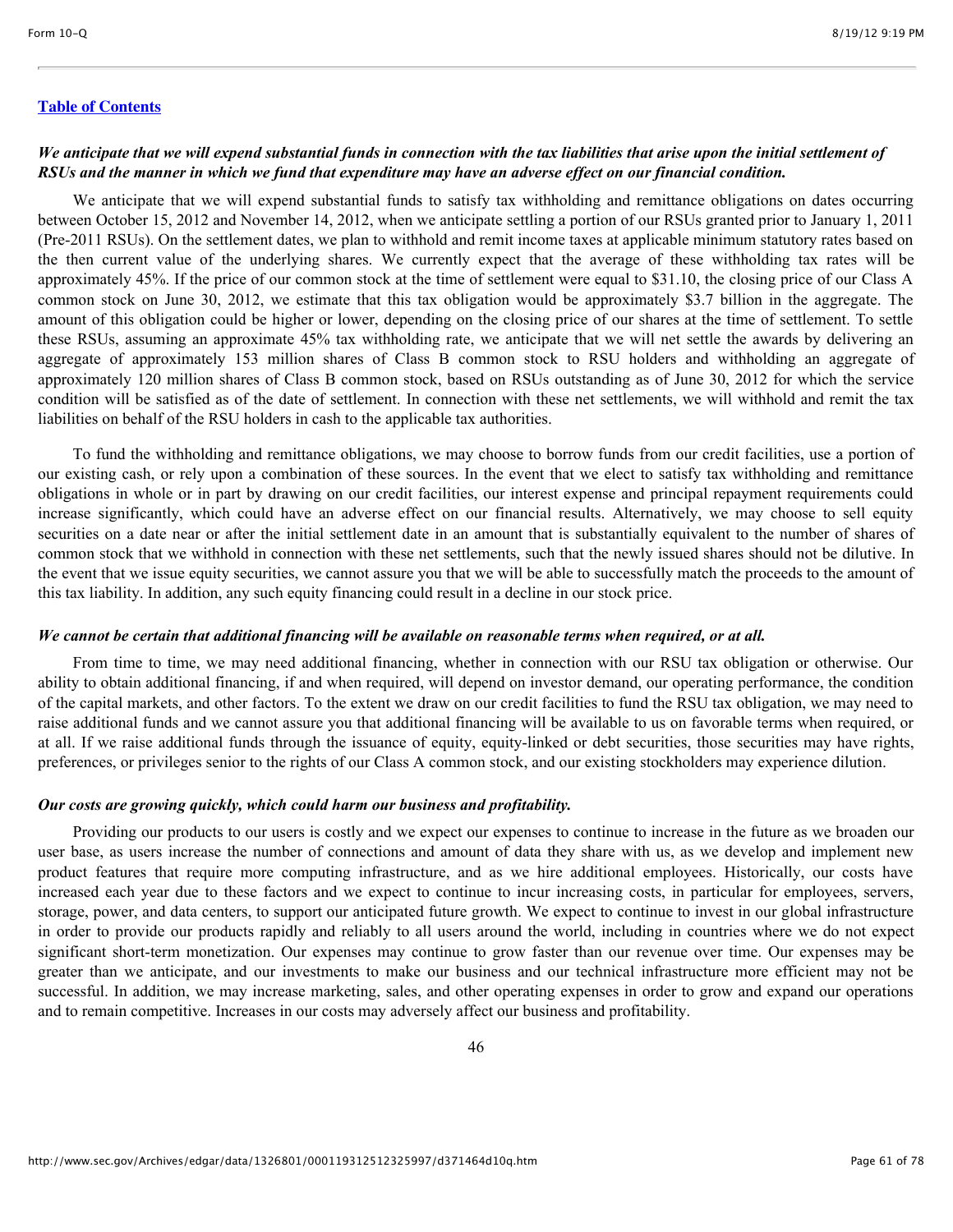# *Our business is dependent on our ability to maintain and scale our technical infrastructure, and any significant disruption in our service could damage our reputation, result in a potential loss of users and engagement, and adversely affect our financial results.*

Our reputation and ability to attract, retain, and serve our users is dependent upon the reliable performance of Facebook and our underlying technical infrastructure. Our systems may not be adequately designed with the necessary reliability and redundancy to avoid performance delays or outages that could be harmful to our business. If Facebook is unavailable when users attempt to access it, or if it does not load as quickly as they expect, users may not return to our website as often in the future, or at all. As our user base and the amount and types of information shared on Facebook continue to grow, we will need an increasing amount of technical infrastructure, including network capacity, and computing power, to continue to satisfy the needs of our users. It is possible that we may fail to effectively scale and grow our technical infrastructure to accommodate these increased demands. In addition, our business is subject to interruptions, delays, or failures resulting from earthquakes, adverse weather conditions, other natural disasters, power loss, terrorism, or other catastrophic events.

A substantial portion of our network infrastructure is provided by third parties. Any disruption or failure in the services we receive from these providers could harm our ability to handle existing or increased traffic and could significantly harm our business. Any financial or other difficulties these providers face may adversely affect our business, and we exercise little control over these providers, which increases our vulnerability to problems with the services they provide.

# *We recently began to own and build key portions of our technical infrastructure, and, because of our limited experience in this area, we could experience unforeseen difficulties.*

In 2011, we began serving our products from data centers owned by Facebook using servers specifically designed for us. We plan to continue to significantly expand the size of our infrastructure, primarily through data centers that we design and own. The infrastructure expansion we are undertaking is complex, and unanticipated delays in the completion of these projects or availability of components may lead to increased project costs, operational inefficiencies, or interruptions in the delivery or degradation of the quality of our products. In addition, there may be issues related to this infrastructure that are not identified during the testing phases of design and implementation, which may only become evident after we have started to fully utilize the underlying equipment, that could further degrade the user experience or increase our costs.

#### *Our software is highly technical, and if it contains undetected errors, our business could be adversely affected.*

Our products incorporate software that is highly technical and complex. Our software has contained, and may now or in the future contain, undetected errors, bugs, or vulnerabilities. Some errors in our software code may only be discovered after the code has been released. Any errors, bugs, or vulnerabilities discovered in our code after release could result in damage to our reputation, loss of users, loss of revenue, or liability for damages, any of which could adversely affect our business and financial results.

## *Certain of our user metrics are subject to inherent challenges in measurement, and real or perceived inaccuracies in such metrics may harm our reputation and negatively affect our business.*

The numbers of our MAUs and DAUs and average revenue per user (ARPU) are calculated using internal company data based on the activity of user accounts. While these numbers are based on what we believe to be reasonable estimates of our user base for the applicable period of measurement, there are inherent challenges in measuring usage of our products across large online and mobile populations around the world. For example, there may be individuals who maintain one or more Facebook accounts in violation of our terms of service, despite our efforts to detect and suppress such behavior. We estimate that "duplicate" accounts (an account that a user maintains in addition to his or her principal account) may have represented approximately 4.8% of our worldwide MAUs as of June 30, 2012. We also seek to identify "false" accounts, which we divide into two categories: (1) user-misclassified accounts, where users have created personal profiles for a business, organization, or non-human entity such as a pet (such entities are permitted on Facebook using a Page rather than a personal profile under our terms of service); and (2) undesirable accounts, which represent user profiles that we determine are intended to be used for purposes that violate our terms of service, such as spamming. As of June 30, 2012, we estimate user-misclassified accounts may have represented approximately 2.4% of our worldwide MAUs and undesirable accounts may have represented approximately 1.5% of our worldwide MAUs. We believe the percentage of accounts that are duplicate or false is meaningfully lower in developed markets such as the United States or Australia and higher in developing markets such as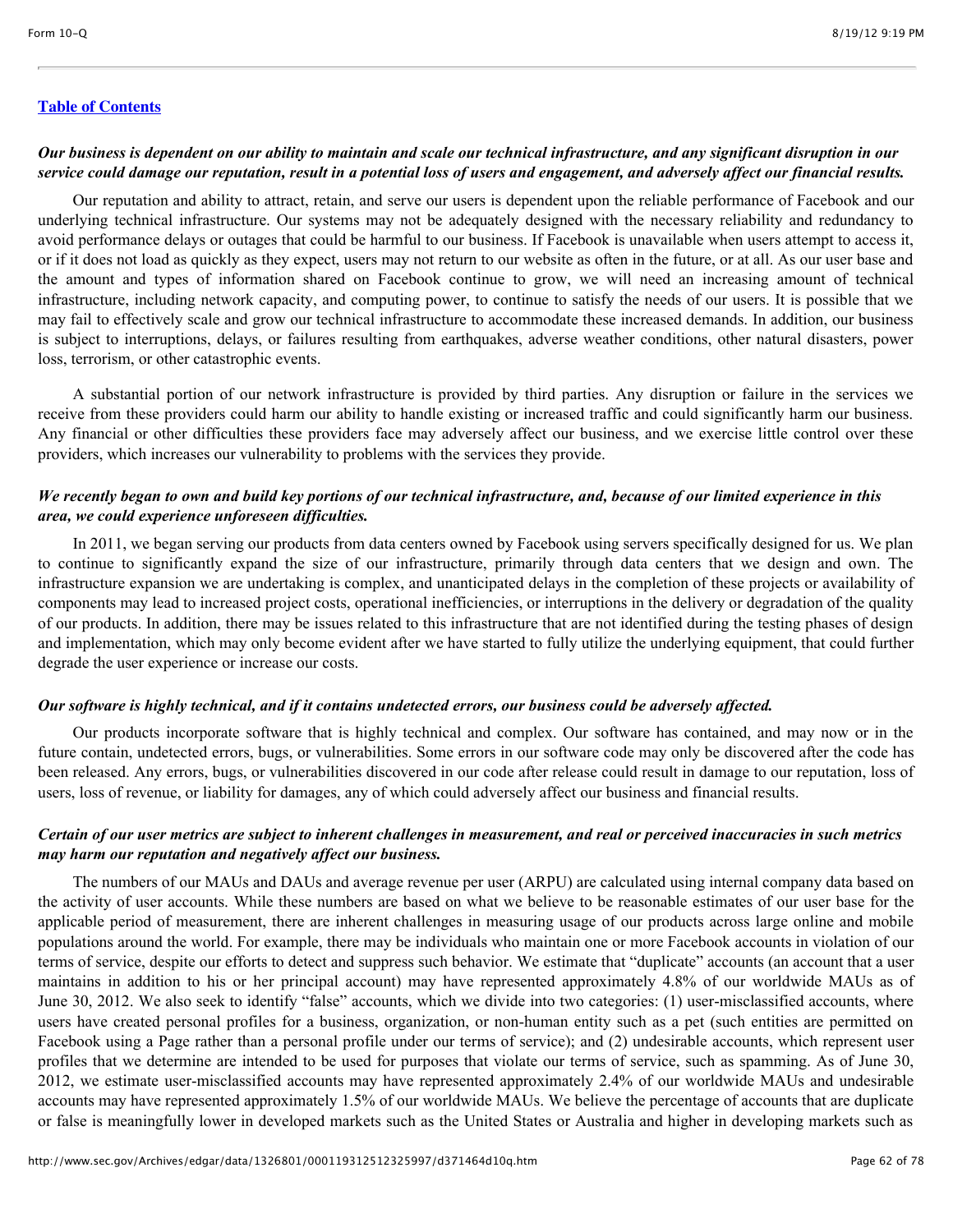Indonesia and Turkey. However, these estimates are based on an internal review of a limited sample of accounts and we apply significant judgment in making this determination, such as identifying names that appear to be fake or other behavior that appears inauthentic to the reviewers. As such, our estimation of duplicate or false accounts may not accurately represent the actual number of such accounts. We are continually seeking to improve our ability to identify duplicate or false accounts and estimate the total number of such accounts, and such estimates may be affected by improvements or changes in our methodology.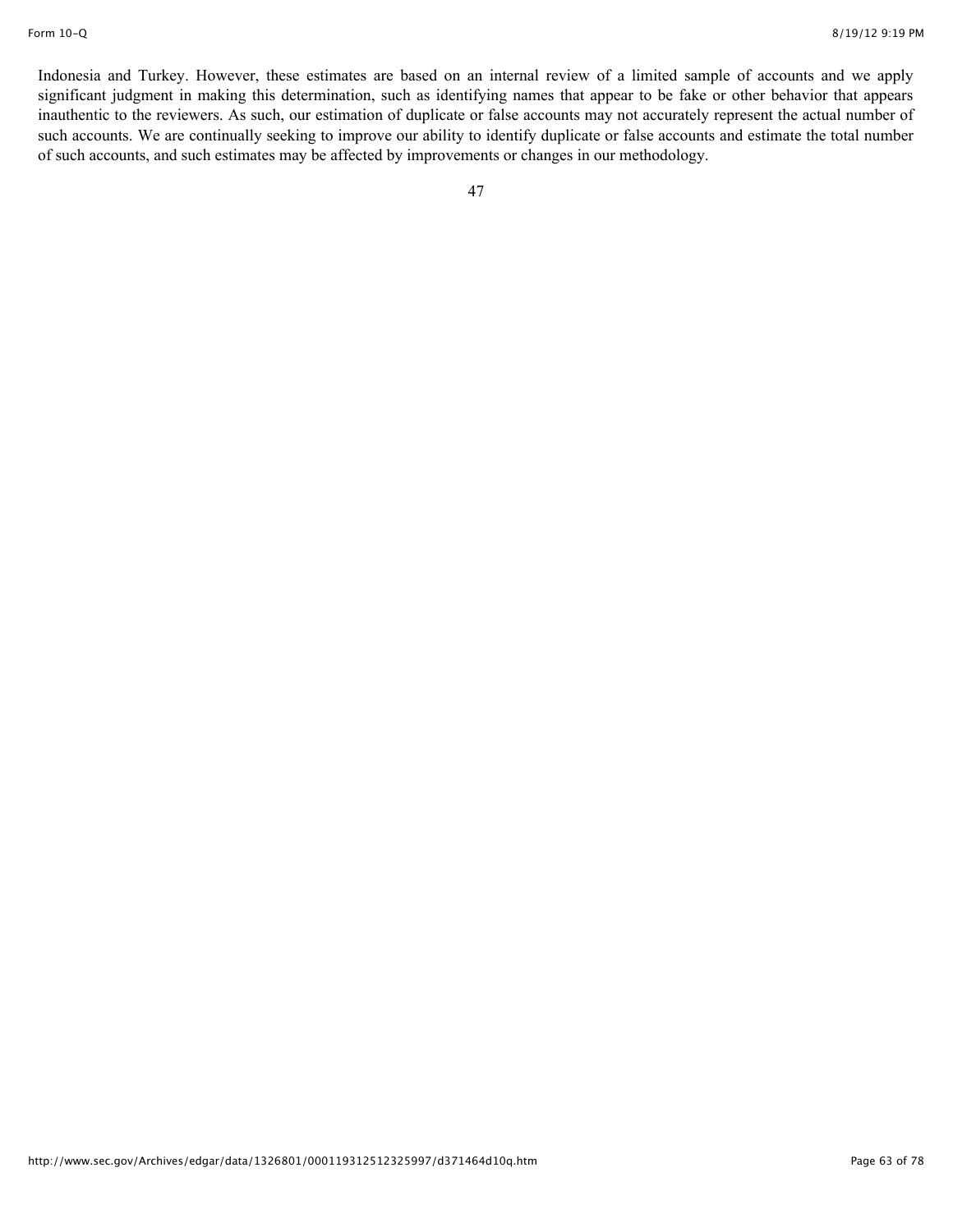Our metrics are also affected by applications on certain mobile devices that automatically contact our servers for regular updates with no user action involved, and this activity can cause our system to count the user associated with such a device as an active user on the day such contact occurs. For example, we estimate that less than 5% of our estimated worldwide DAUs as of December 31, 2011 and 2010 resulted from this type of automatic mobile activity, and that this type of activity had a substantially smaller effect on our estimate of worldwide MAUs and mobile MAUs. The impact of this automatic activity on our metrics varies by geography because mobile usage varies in different regions of the world. In addition, our data regarding the geographic location of our users is estimated based on a number of factors, such as the user's IP address and self-disclosed location. These factors may not always accurately reflect the user's actual location. For example, a mobile-only user may appear to be accessing Facebook from the location of the proxy server that the user connects to rather than from the user's actual location. The methodologies used to measure user metrics may also be susceptible to algorithm or other technical errors. For example, in early June 2012, we discovered an error in the algorithm we use to estimate the geographic location of our users that affected our attribution of certain user locations for the period ended March 31, 2012. While this issue did not affect our overall worldwide MAU and DAU numbers, it did affect our attribution of users across different geographic regions. We estimate that the number of MAUs as of March 31, 2012 for the United States and Canada region was overstated as a result of the error by approximately 3% and this overstatement was offset by understatements in other regions. In addition, our estimates for revenue by user location are also affected by these factors. We regularly review and may adjust our processes for calculating these metrics to improve their accuracy. In addition, our MAU and DAU estimates will differ from estimates published by third parties due to differences in methodology. For example, some third parties do not count mobile users. If advertisers, developers, or investors do not perceive our user metrics to be accurate representations of our user base, or if we discover material inaccuracies in our user metrics, our reputation may be harmed and advertisers and developers may be less willing to allocate their budgets or resources to Facebook, which could negatively affect our business and financial results.

### *We cannot assure you that we will effectively manage our growth.*

Our employee headcount and the scope and complexity of our business have increased significantly, with the number of full-time employees increasing to 3,976 as of June 30, 2012 from 2,661 as of June 30, 2011, and we expect headcount growth to continue for the foreseeable future. The growth and expansion of our business and products create significant challenges for our management, operational, and financial resources, including managing multiple relations with users, advertisers, Platform developers, and other third parties. In the event of continued growth of our operations or in the number of our third-party relationships, our information technology systems or our internal controls and procedures may not be adequate to support our operations. In addition, some members of our management do not have significant experience managing a large global business operation, so our management may not be able to manage such growth effectively. To effectively manage our growth, we must continue to improve our operational, financial, and management processes and systems and to effectively expand, train, and manage our employee base. As our organization continues to grow, and we are required to implement more complex organizational management structures, we may find it increasingly difficult to maintain the benefits of our corporate culture, including our ability to quickly develop and launch new and innovative products. This could negatively affect our business performance.

# *The loss of one or more of our key personnel, or our failure to attract and retain other highly qualified personnel in the future, could harm our business.*

We currently depend on the continued services and performance of our key personnel, including Mark Zuckerberg and Sheryl K. Sandberg. Although we have entered into employment agreements with Mr. Zuckerberg and Ms. Sandberg, the agreements have no specific duration and constitute at-will employment. In addition, many of our key technologies and systems are custom-made for our business by our personnel. The loss of key personnel, including members of management as well as key engineering, product development, marketing, and sales personnel, could disrupt our operations and have an adverse effect on our business.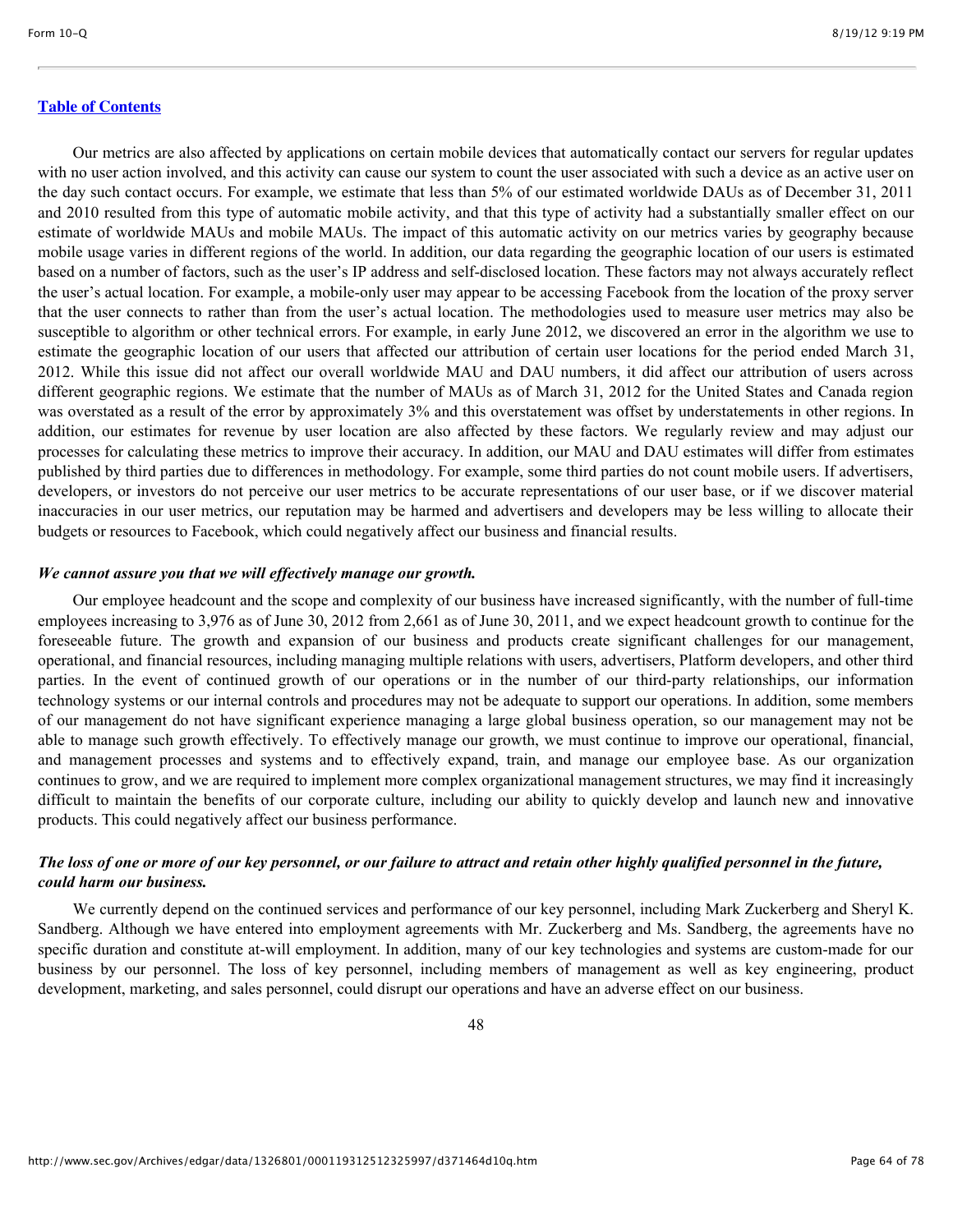As we continue to grow, we cannot guarantee we will continue to attract the personnel we need to maintain our competitive position. In particular, we intend to hire a significant number of engineering and sales personnel in 2012, and we expect to face significant competition from other companies in hiring such personnel, particularly in the San Francisco Bay Area. As we mature, the incentives to attract, retain, and motivate employees provided by our equity awards or by future arrangements, such as through cash bonuses, may not be as effective as in the past. Additionally, we have a number of current employees whose equity ownership in our company gives them a substantial amount of personal wealth. Likewise, we have a number of current employees whose equity awards are fully vested and are entitled to receive substantial amounts of our capital stock. As a result, it may be difficult for us to continue to retain and motivate these employees, and this wealth could affect their decisions about whether or not they continue to work for us. If we do not succeed in attracting, hiring, and integrating excellent personnel, or retaining and motivating existing personnel, we may be unable to grow effectively.

# *We may incur liability as a result of information retrieved from or transmitted over the Internet or posted to Facebook and claims related to our products.*

We have faced, currently face, and will continue to face claims relating to information that is published or made available on Facebook. In particular, the nature of our business exposes us to claims related to defamation, intellectual property rights, rights of publicity and privacy, and personal injury torts. This risk is enhanced in certain jurisdictions outside the United States where our protection from liability for third-party actions may be unclear and where we may be less protected under local laws than we are in the United States. We could incur significant costs investigating and defending such claims and, if we are found liable, significant damages. If any of these events occur, our business and financial results could be adversely affected.

### *Computer malware, viruses, hacking and phishing attacks, and spamming could harm our business and results of operations.*

Computer malware, viruses, and computer hacking and phishing attacks have become more prevalent in our industry, have occurred on our systems in the past, and may occur on our systems in the future. Because of our prominence, we believe that we are a particularly attractive target for such attacks. Though it is difficult to determine what, if any, harm may directly result from any specific interruption or attack, any failure to maintain performance, reliability, security, and availability of our products and technical infrastructure to the satisfaction of our users may harm our reputation and our ability to retain existing users and attract new users.

In addition, spammers attempt to use our products to send targeted and untargeted spam messages to users, which may embarrass or annoy users and make Facebook less user-friendly. We cannot be certain that the technologies and employees that we have to attempt to defeat spamming attacks will be able to eliminate all spam messages from being sent on our platform. As a result of spamming activities, our users may use Facebook less or stop using our products altogether.

### *Payment transactions on the Facebook Platform may subject us to additional regulatory requirements and other risks that could be costly and difficult to comply with or that could harm our business.*

Our users can use the Facebook Platform to purchase virtual and digital goods from our Platform developers using our Payments infrastructure. Depending on how our Payments product evolves, we may be subject to a variety of laws and regulations in the United States, Europe, and elsewhere, including those governing money transmission, gift cards and other prepaid access instruments, electronic funds transfers, anti-money laundering, counter-terrorist financing, gambling, banking and lending, and import and export restrictions. In some jurisdictions, the application or interpretation of these laws and regulations is not clear. To increase flexibility in how our use of Payments may evolve and to mitigate regulatory uncertainty, we have applied for and received certain money transmitter licenses in the United States and expect to apply for certain regulatory licenses in Europe, which will generally require us to demonstrate compliance with many domestic and foreign laws in these areas. Our efforts to comply with these laws and regulations could be costly and result in diversion of management time and effort and may still not guarantee compliance. In the event that we are found to be in violation of any such legal or regulatory requirements, we may be subject to monetary fines or other penalties such as a cease and desist order, or we may be required to make product changes, any of which could have an adverse effect on our business and financial results.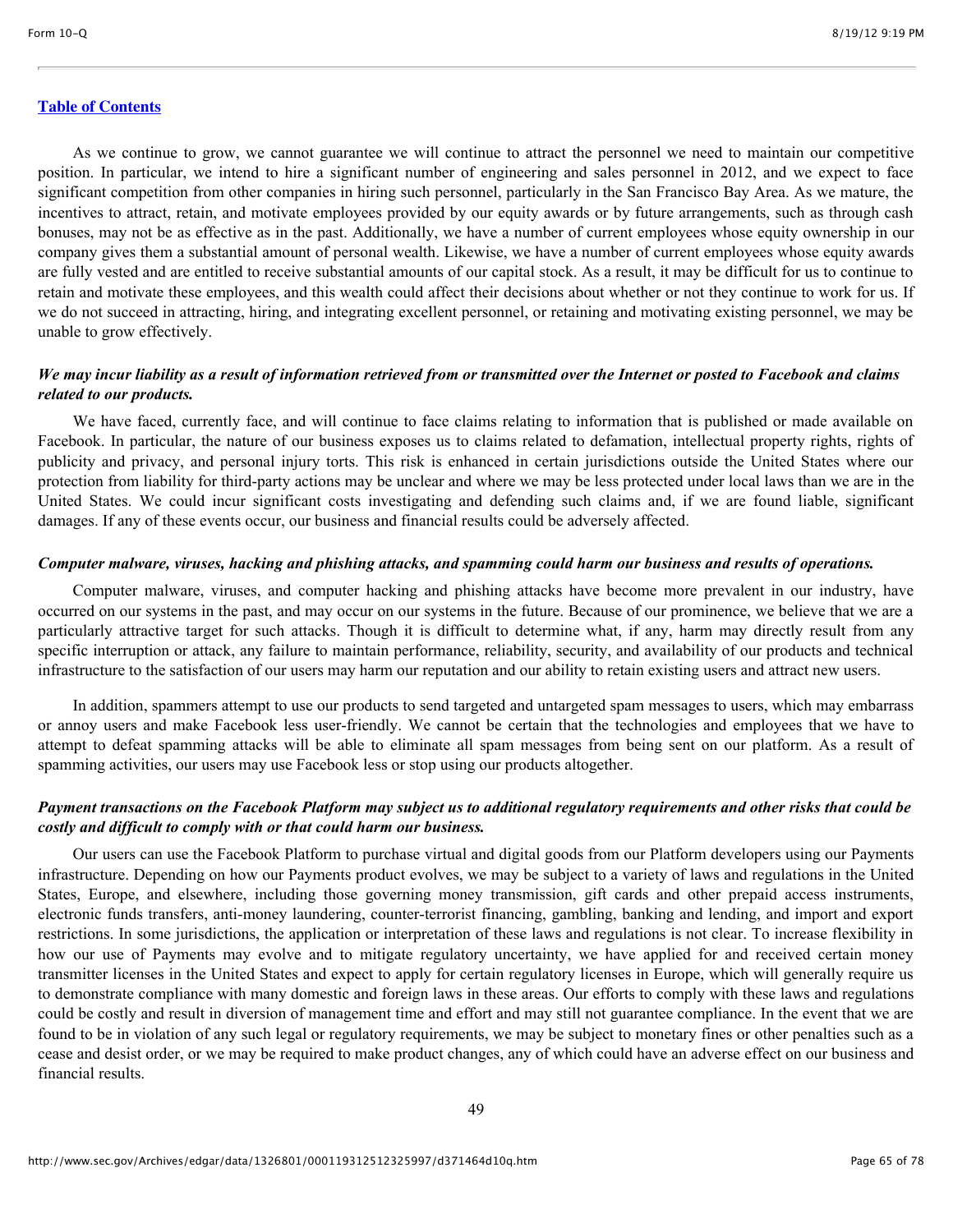In addition, we may be subject to a variety of additional risks as a result of Payments on the Facebook Platform, including:

- increased costs and diversion of management time and effort and other resources to deal with bad transactions or customer disputes;
- potential fraudulent or otherwise illegal activity by users, developers, employees, or third parties;
- restrictions on the investment of consumer funds used to transact Payments; and
- additional disclosure and reporting requirements.

# *We plan to continue expanding our operations abroad where we have limited operating experience and may be subject to increased business and economic risks that could affect our financial results.*

We plan to continue the international expansion of our business operations and the translation of our products. We currently make Facebook available in more than 70 different languages, and we have offices or data centers in more than 20 different countries. We may enter new international markets where we have limited or no experience in marketing, selling, and deploying our products. For example, we continue to evaluate entering China. However, this market has substantial legal and regulatory complexities that have prevented our entry into China to date. If we fail to deploy or manage our operations in international markets successfully, our business may suffer. In addition, we are subject to a variety of risks inherent in doing business internationally, including:

- political, social, or economic instability;
- risks related to the legal and regulatory environment in foreign jurisdictions, including with respect to privacy, and unexpected changes in laws, regulatory requirements, and enforcement;
- potential damage to our brand and reputation due to compliance with local laws, including potential censorship or requirements to provide user information to local authorities;
- fluctuations in currency exchange rates;
- higher levels of credit risk and payment fraud:
- enhanced difficulties of integrating any foreign acquisitions;
- burdens of complying with a variety of foreign laws;
- reduced protection for intellectual property rights in some countries;
- difficulties in staffing and managing global operations and the increased travel, infrastructure, and legal compliance costs associated with multiple international locations;
- compliance with the U.S. Foreign Corrupt Practices Act, the U.K. Bribery Act, and similar laws in other jurisdictions; and
- compliance with statutory equity requirements and management of tax consequences.

If we are unable to expand internationally and manage the complexity of our global operations successfully, our financial results could be adversely affected.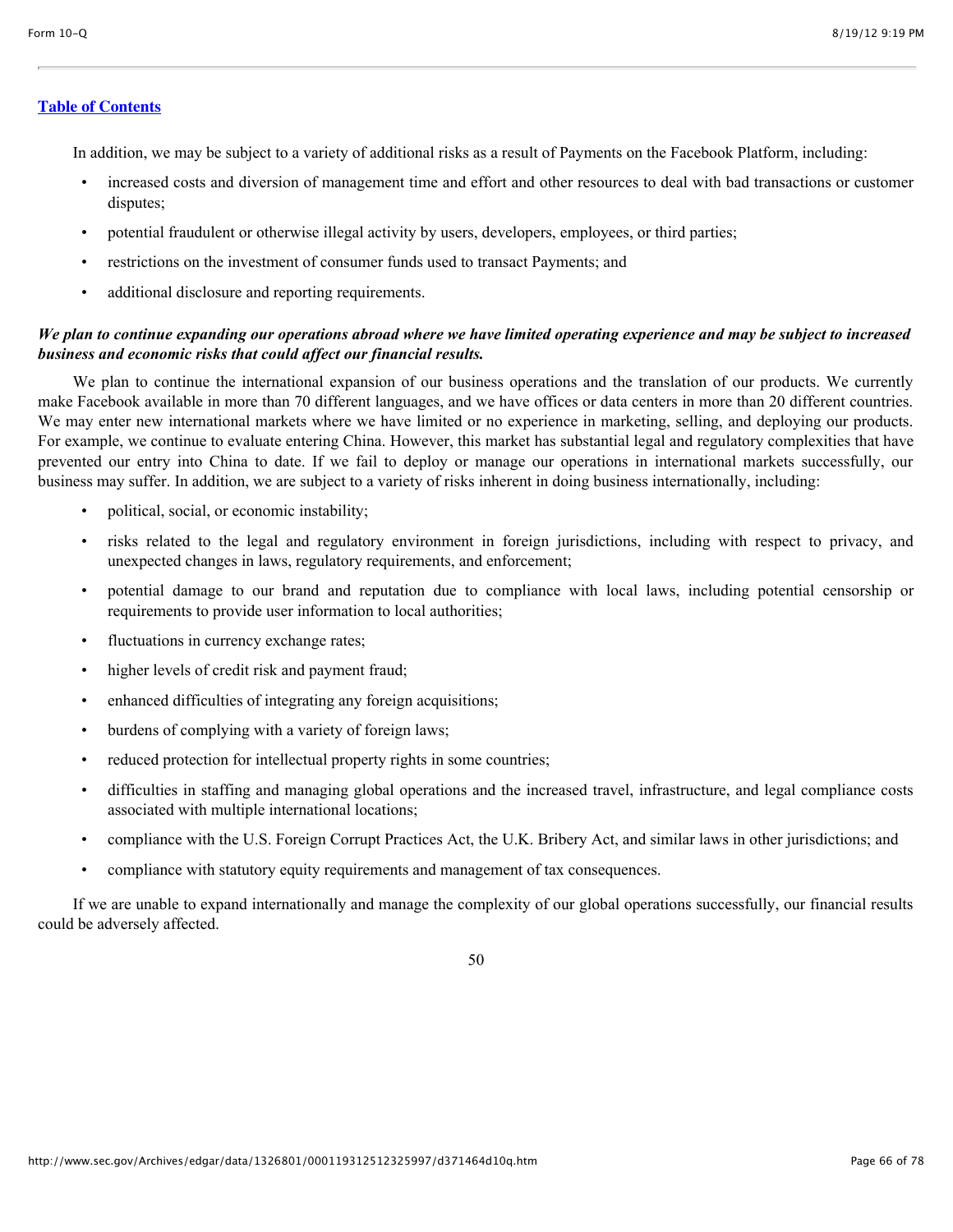# *We plan to continue to make acquisitions, which could require significant management attention, disrupt our business, result in dilution to our stockholders, and adversely affect our financial results.*

As part of our business strategy, we have made and intend to make acquisitions to add specialized employees, complementary companies, products, or technologies. For example, in April 2012, we entered into an agreement to acquire Instagram, Inc., the closing of which is subject to closing conditions and regulatory clearance. Our ability to acquire and integrate larger or more complex companies, products, or technologies in a successful manner is unproven*.* In the future, we may not be able to find other suitable acquisition candidates, and we may not be able to complete acquisitions on favorable terms, if at all. Our previous and future acquisitions may not achieve our goals, and any future acquisitions we complete could be viewed negatively by users, developers, advertisers, or investors. In addition, if we fail to successfully close or integrate any acquisitions, or integrate the products or technologies associated with such acquisitions into our company, our revenue and operating results could be adversely affected. Any integration process may require significant time and resources, and we may not be able to manage the process successfully. We may not successfully evaluate or utilize the acquired products, technology, or personnel, or accurately forecast the financial impact of an acquisition transaction, including accounting charges. We may have to pay cash, incur debt, or issue equity securities to pay for any such acquisition, any of which could adversely affect our financial results. The sale of equity or issuance of debt to finance any such acquisitions could result in dilution to our stockholders. The incurrence of indebtedness would result in increased fixed obligations and could also include covenants or other restrictions that would impede our ability to manage our operations.

# *If we default on our leasing and credit obligations, our operations may be interrupted and our business and financial results could be adversely affected.*

We finance a significant portion of our expenditures through leasing arrangements, some of which are not required to be reflected on our balance sheet, and we may enter into additional similar arrangements in the future. In particular, we have used these types of arrangements to finance some of our equipment and data centers. In addition, we have credit facilities that we may draw upon to finance our operations or other corporate purposes, such as funding our tax withholding and remittance obligations in connection with the settlement of RSUs. If we default on these leasing and credit obligations, our leasing partners and lenders may, among other things:

- require repayment of any outstanding lease obligations or amounts drawn on our credit facilities;
- terminate our leasing arrangements and credit facilities;
- terminate our access to the leased data centers we utilize;
- stop delivery of ordered equipment;
- sell or require us to return our leased equipment; or
- require us to pay significant damages.

If some or all of these events were to occur, our operations may be interrupted and our ability to fund our operations or obligations, as well as our business, financial results, and financial condition, could be adversely affected.

#### *We may have exposure to greater than anticipated tax liabilities.*

Our income tax obligations are based in part on our corporate operating structure and intercompany arrangements, including the manner in which we develop, value, and use our intellectual property and the valuations of our intercompany transactions. The tax laws applicable to our business, including the laws of the United States and other jurisdictions, are subject to interpretation. The taxing authorities of the jurisdictions in which we operate may challenge our methodologies for valuing developed technology or intercompany arrangements, which could increase our worldwide effective tax rate and harm our financial position and results of operations. In addition, our future income taxes could be adversely affected by earnings being lower than anticipated in jurisdictions that have lower statutory tax rates and higher than anticipated in jurisdictions that have higher statutory tax rates, by changes in the valuation of our deferred tax assets and liabilities, or by changes in tax laws, regulations, or accounting principles. We are subject to regular review and audit by both U.S. federal and state and foreign tax authorities. Any adverse outcome of such a review or audit could have a negative effect on our financial position and results of operations. In addition, the determination of our worldwide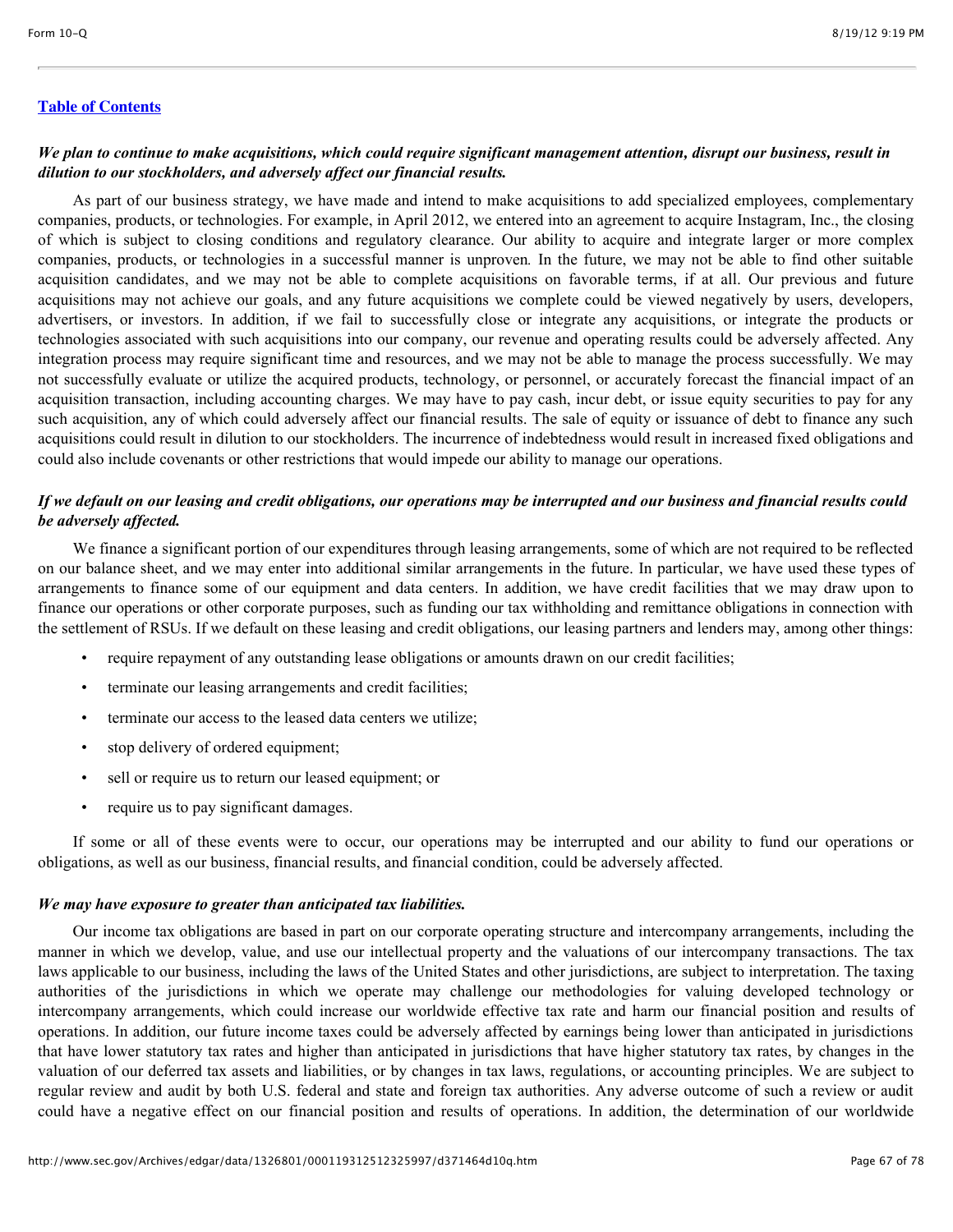provision for income taxes and other tax liabilities requires significant judgment by management, and there are many transactions where the ultimate tax determination is uncertain. Although we believe that our estimates are reasonable, the ultimate tax outcome may differ from the amounts recorded in our financial statements and may materially affect our financial results in the period or periods for which such determination is made.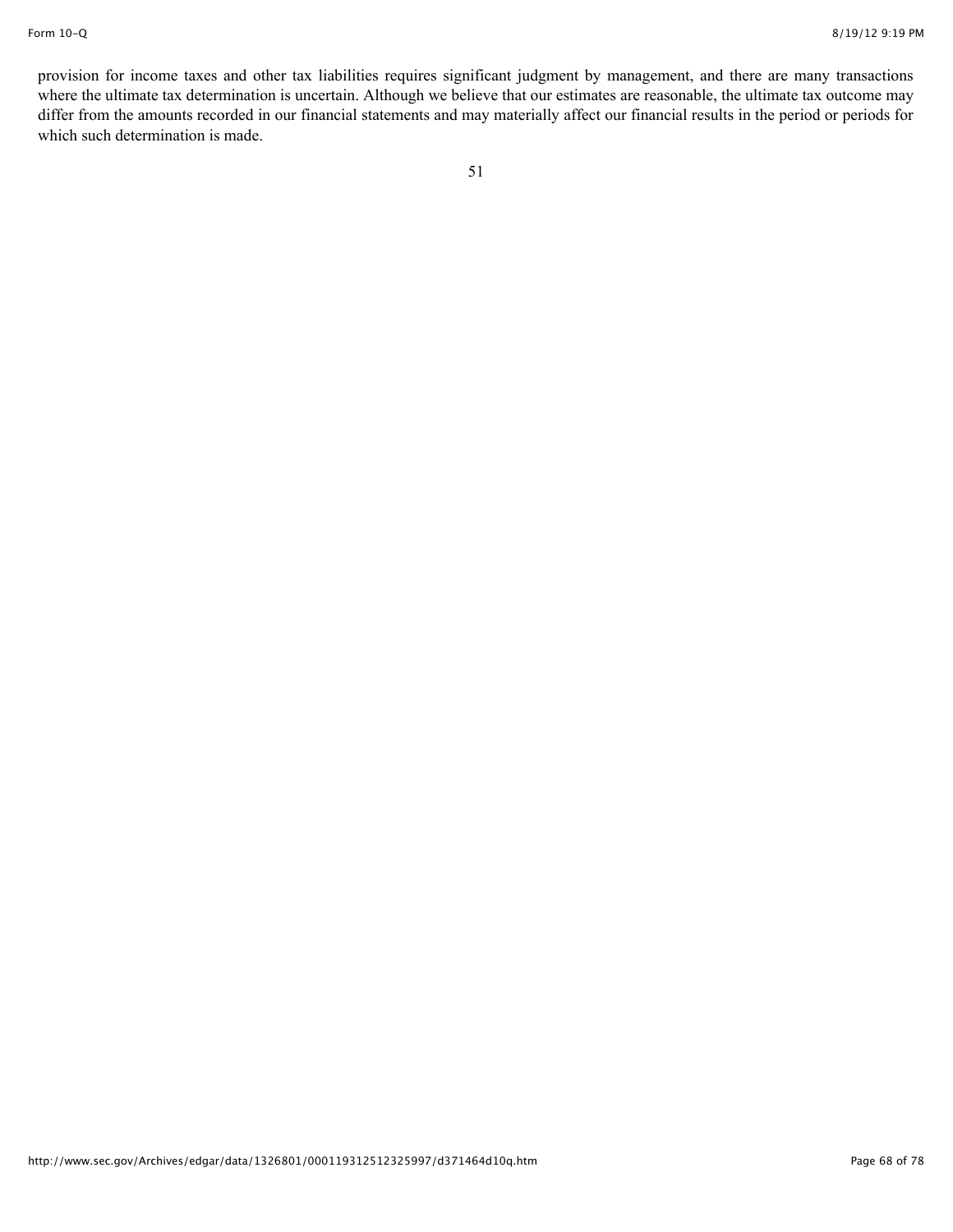# *The enactment of legislation implementing changes in the U.S. taxation of international business activities or the adoption of other tax reform policies could materially affect our financial position and results of operations.*

The current administration has made public statements indicating that it has made international tax reform a priority, and key members of the U.S. Congress have conducted hearings and proposed a wide variety of potential changes. Certain changes to U.S. tax laws, including limitations on the ability to defer U.S. taxation on earnings outside of the United States until those earnings are repatriated to the United States, could affect the tax treatment of our foreign earnings, as well as cash and cash equivalent balances we currently maintain outside of the United States. Due to the large and expanding scale of our international business activities, any changes in the U.S. taxation of such activities may increase our worldwide effective tax rate and harm our financial position and results of operations.

### **Risks Related to Ownership of Our Class A Common Stock**

### *The trading price of our Class A common stock has been and will likely continue to be volatile.*

The trading price of our Class A common stock has been, and is likely to continue to be, volatile. Since shares of our Class A common stock were sold in our initial public offering in May 2012 at a price of \$38.00 per share, our stock price has ranged from \$25.52 to \$45.00, through June 30, 2012. In addition to the factors discussed in this Quarterly Report on Form 10-Q, the trading price of our Class A common stock may fluctuate significantly in response to numerous factors, many of which are beyond our control, including:

- actual or anticipated fluctuations in our revenue and other operating results;
- the financial projections we may provide to the public, any changes in these projections or our failure to meet these projections;
- actions of securities analysts who initiate or maintain coverage of us, changes in financial estimates by any securities analysts who follow our company, or our failure to meet these estimates or the expectations of investors;
- additional shares of our common stock being sold into the market by us or our existing stockholders or the anticipation of such sales, including if we issue shares to satisfy RSU-related tax obligations or if existing stockholders sell shares into the market when applicable "lock-up" periods end;
- investor sentiment with respect to our competitors, our business partners, and our industry in general;
- announcements by us or our competitors of significant products or features, technical innovations, acquisitions, strategic partnerships, joint ventures, or capital commitments;
- announcements by us or estimates by third parties of actual or anticipated changes in the size of our user base, the level of user engagement or the effectiveness of our ad products;
- changes in operating performance and stock market valuations of technology companies in our industry, including our Platform developers and competitors;
- price and volume fluctuations in the overall stock market, including as a result of trends in the economy as a whole;
- media coverage of our business and financial performance;
- lawsuits threatened or filed against us;
- developments in new legislation and pending lawsuits or regulatory actions, including interim or final rulings by judicial or regulatory bodies; and
- other events or factors, including those resulting from war or incidents of terrorism, or responses to these events.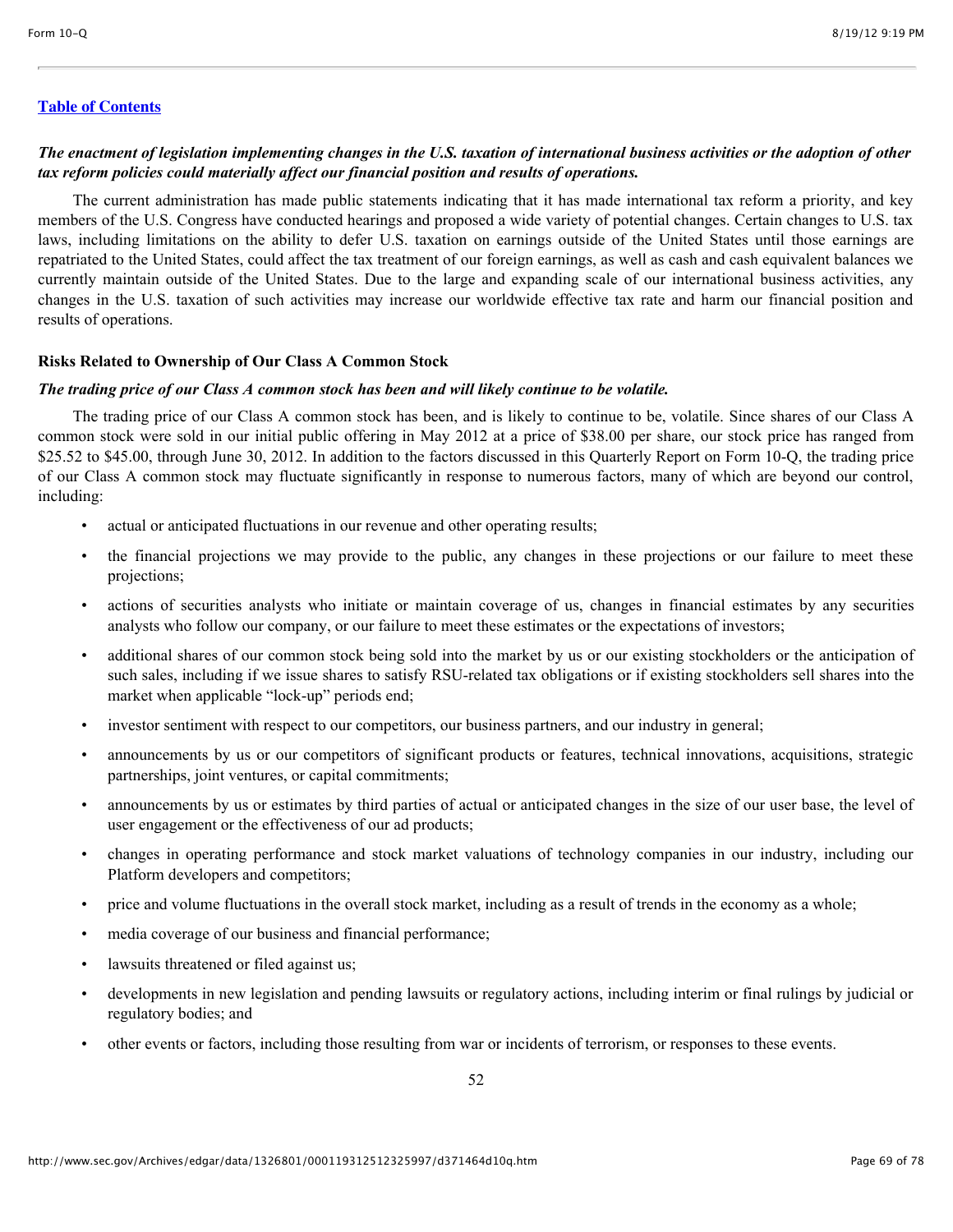In addition, the stock markets have experienced extreme price and volume fluctuations that have affected and continue to affect the market prices of equity securities of many technology companies. Stock prices of many technology companies have fluctuated in a manner unrelated or disproportionate to the operating performance of those companies. Following our initial public offering, the events surrounding the offering became the subject of securities litigation. We may experience more such litigation following future periods of volatility. Any securities litigation could subject us to substantial costs, divert resources and the attention of management from our business, and adversely affect our business.

# *Substantial blocks of our total outstanding shares may be sold into the market when "lock-up" or "market standoff" periods end. If there are substantial sales of shares of our common stock, the price of our Class A common stock could decline.*

The price of our Class A common stock could decline if there are substantial sales of our common stock, particularly sales by our directors, executive officers, employees, and significant stockholders, or when there is a large number of shares of our common stock available for sale. As of June 30, 2012, there were 640,605,043 shares of our Class A common stock and 1,500,952,264 shares of our Class B common stock outstanding. Shares of our Class B common stock are convertible into an equivalent number of shares of our Class A common stock and generally convert into shares of our Class A common stock upon transfer.

The 180,000,000 shares of our Class A common stock sold in our IPO are freely tradable in the public market. The remaining shares of our Class A common stock and Class B common stock, as well as the shares underlying outstanding RSUs and shares subject to employee stock options, will be eligible for sale in the public market in the near future as set forth below:

| Date Available for Sale into Public Market<br>August 16, 2012 | <b>Number of Shares of Common Stock</b><br>271,123,815 shares held by the selling stockholders in our IPO<br>other than Mr. Zuckerberg                                                                                                                                                                     |
|---------------------------------------------------------------|------------------------------------------------------------------------------------------------------------------------------------------------------------------------------------------------------------------------------------------------------------------------------------------------------------|
| Date between October 15, 2012 and November 13, 2012           | approximately 133 million shares underlying net- settled Pre-<br>2011 RSUs held by our directors and then current employees<br>and approximately 55 million outstanding shares and<br>approximately 55 million shares subject to stock options held<br>by then current employees other than Mr. Zuckerberg |
| November 14, 2012                                             | approximately 1,197 million outstanding shares<br>and<br>approximately 20 million shares underlying other net-settled<br>Pre-2011 RSUs                                                                                                                                                                     |
| December 14, 2012                                             | 149,432,006 shares held by the selling stockholders in our IPO<br>other than Mr. Zuckerberg                                                                                                                                                                                                                |
| May 18, 2013                                                  | 47,315,862 shares held by Mail.ru Group Limited and DST<br>Global Limited and their respective affiliates                                                                                                                                                                                                  |

In addition, as of June 30, 2012, options to purchase 45,693,252 shares of Class B common stock held by former employees were outstanding and fully vested and the Class B common stock underlying such options will be eligible for sale on November 14, 2012. Furthermore, the remaining 60,000,000 shares subject to the partially exercised stock option held by Mr. Zuckerberg will be eligible for sale on November 14, 2012. We expect an additional approximately 4 million shares of Class B common stock to be delivered upon the net settlement of RSUs between the date of the initial settlement of RSUs described above and December 31, 2012 will be eligible for sale in the public market immediately following settlement.

Certain holders of our Class A common stock and Class B common stock have rights, subject to some conditions, to require us to file registration statements covering their shares or to include their shares in registration statements that we may file for ourselves or our stockholders. All of these shares are subject to market standoff or lock-up agreements restricting their sale for specified periods of time after our IPO. We also registered 1,182,700,275 additional shares of common stock that we have issued and may issue under our employee equity incentive plans on Form S-8, all of which will be freely tradeable in the public market upon issuance, subject to existing market standoff or lock-up agreements.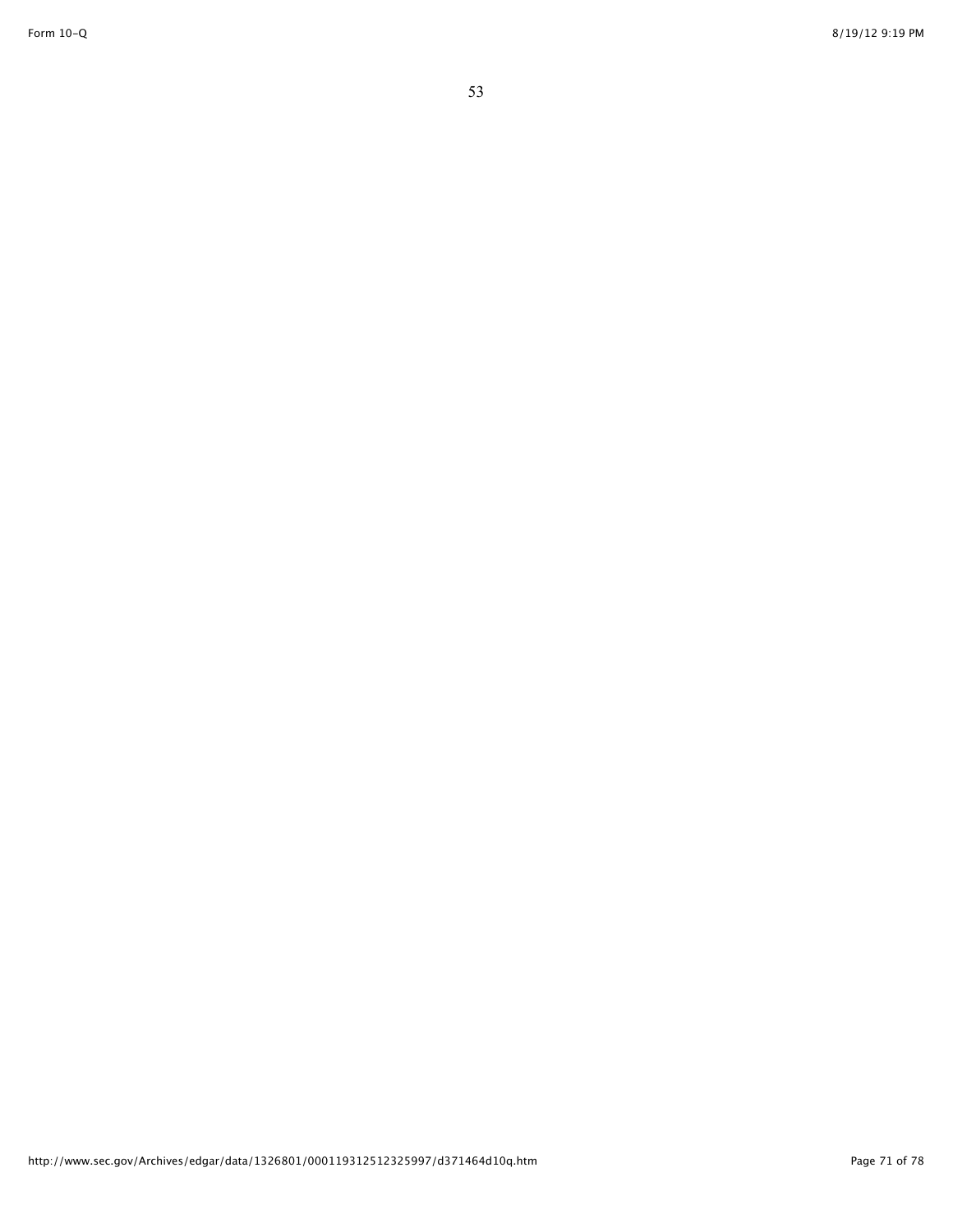Morgan Stanley & Co. LLC, the representative of the underwriters of our IPO, may, with our prior written consent, permit our executive officers, our directors, and the selling stockholders from our IPO to sell shares prior to the expiration of the restrictive provisions contained in the "lock-up" agreements with the underwriters. In addition, we may, in our sole discretion, permit our employees and current stockholders who are subject to market standoff agreements or arrangements with us and who are not subject to a lock-up agreement with the underwriters to sell shares prior to the expiration of the restrictive provisions contained in those market standoff agreements or arrangements.

The trading price of the shares of our Class A common stock could decline as a result of the sale of a substantial number of our shares of common stock in the public market or the perception in the market that the holders of a large number of shares intend to sell their shares.

#### *If securities or industry analysts publish inaccurate or unfavorable research about our business, our stock price could decline.*

The trading market for our Class A common stock depends in part on the research and reports that securities or industry analysts publish about us or our business. If one or more of the analysts who cover us downgrade our Class A common stock or publish inaccurate or unfavorable research about our business, our Class A common stock price could decline.

### *We do not intend to pay dividends for the foreseeable future.*

We have never declared or paid cash dividends on our capital stock. We currently intend to retain any future earnings to finance the operation and expansion of our business, and we do not expect to declare or pay any dividends in the foreseeable future. As a result, you may only receive a return on your investment in our Class A common stock if the trading price of our Class A common stock increases. In addition, our credit facilities contain restrictions on our ability to pay dividends.

# *If we are unable to implement and maintain effective internal control over financial reporting in the future, investors may lose confidence in the accuracy and completeness of our financial reports and the trading price of our Class A common stock may be negatively affected.*

We are required to maintain internal controls over financial reporting and to report any material weaknesses in such internal controls. In addition, beginning with our 2013 Annual Report on Form 10-K to be filed in 2014, we will be required to furnish a report by management on the effectiveness of our internal control over financial reporting pursuant to Section 404 of the Sarbanes-Oxley Act. We are in the process of designing, implementing, and testing the internal control over financial reporting required to comply with this obligation, which process is time consuming, costly, and complicated. If we identify material weaknesses in our internal control over financial reporting, if we are unable to comply with the requirements of Section 404 in a timely manner or assert that our internal control over financial reporting is effective, or if our independent registered public accounting firm is unable to express an opinion as to the effectiveness of our internal control over financial reporting, investors may lose confidence in the accuracy and completeness of our financial reports and the trading price of our Class A common stock could be negatively affected, and we could become subject to investigations by the stock exchange on which our securities are listed, the Securities and Exchange Commission, or other regulatory authorities, which could require additional financial and management resources.

#### *The requirements of being a public company may strain our resources and divert management's attention.*

We are subject to the reporting requirements of the Securities Exchange Act of 1934, as amended (Exchange Act), the Sarbanes-Oxley Act, the Dodd-Frank Act, the listing requirements of the NASDAQ Global Select Market, and other applicable securities rules and regulations. Compliance with these rules and regulations will increase our legal and financial compliance costs, make some activities more difficult, time-consuming, or costly, and increase demand on our systems and resources. As a result, management's attention may be diverted from other business concerns, which could harm our business and operating results. Although we have hired additional employees to comply with these requirements, we may need to hire more employees in the future, which will increase our costs and expenses.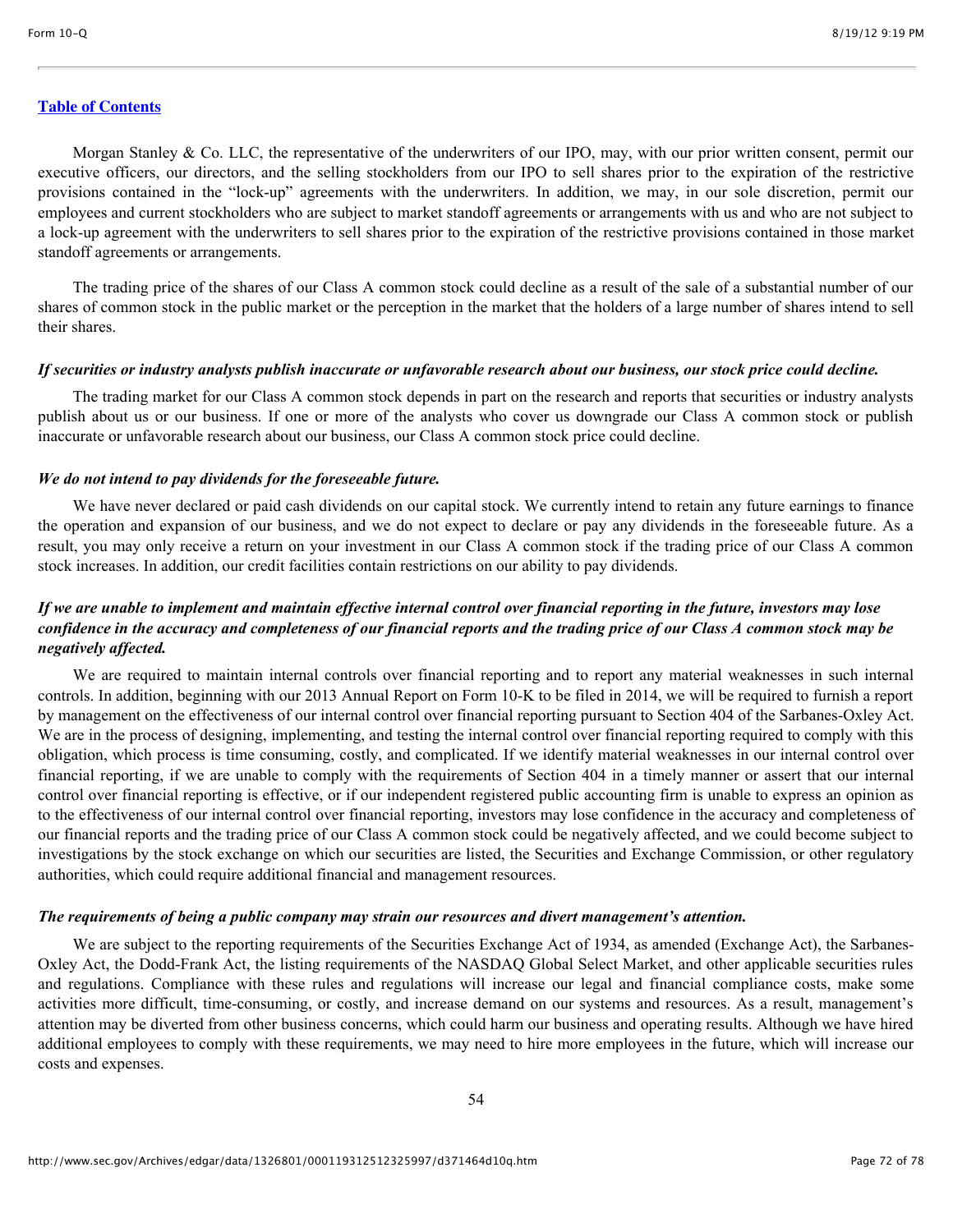In addition, complying with public disclosure rules makes our business more visible, which we believe may result in threatened or actual litigation, including by competitors and other third parties. If such claims are successful, our business and operating results could be harmed, and even if the claims do not result in litigation or are resolved in our favor, these claims, and the time and resources necessary to resolve them, could divert the resources of our management and harm our business and operating results.

# *The dual class structure of our common stock and the voting agreements among certain stockholders have the effect of concentrating voting control with our CEO, and also with employees and directors and their affiliates; this will limit or preclude your ability to influence corporate matters.*

Our Class B common stock has ten votes per share, and our Class A common stock has one vote per share. Stockholders who hold shares of Class B common stock, including our executive officers, employees, and directors and their affiliates, together hold a substantial majority of the voting power of our outstanding capital stock. Because of the ten-to-one voting ratio between our Class B and Class A common stock, the holders of our Class B common stock collectively control a majority of the combined voting power of our common stock and therefore are able to control all matters submitted to our stockholders for approval so long as the shares of Class B common stock represent at least 9.1% of all outstanding shares of our Class A and Class B common stock. This concentrated control will limit or preclude your ability to influence corporate matters for the foreseeable future.

Future transfers by holders of Class B common stock will generally result in those shares converting to Class A common stock, subject to limited exceptions, such as certain transfers effected for estate planning or charitable purposes. The conversion of Class B common stock to Class A common stock will have the effect, over time, of increasing the relative voting power of those holders of Class B common stock who retain their shares in the long term. If, for example, Mr. Zuckerberg retains a significant portion of his holdings of Class B common stock for an extended period of time, he could, in the future, continue to control a majority of the combined voting power of our Class A common stock and Class B common stock.

## *We have elected to take advantage of the "controlled company" exemption to the corporate governance rules for NASDAQ-listed companies, which could make our Class A common stock less attractive to some investors or otherwise harm our stock price.*

Because we qualify as a "controlled company" under the corporate governance rules for NASDAQ-listed companies, we are not required to have a majority of our board of directors be independent, nor are we required to have a compensation committee or an independent nominating function. In light of our status as a controlled company, our board of directors determined not to have an independent nominating function and chose to have the full board of directors be directly responsible for nominating members of our board, and in the future we could elect not to have a majority of our board of directors be independent or not to have a compensation committee. Accordingly, should the interests of our controlling stockholder differ from those of other stockholders, the other stockholders may not have the same protections afforded to stockholders of companies that are subject to all of the corporate governance rules for NASDAQ-listed companies. Our status as a controlled company could make our Class A common stock less attractive to some investors or otherwise harm our stock price.

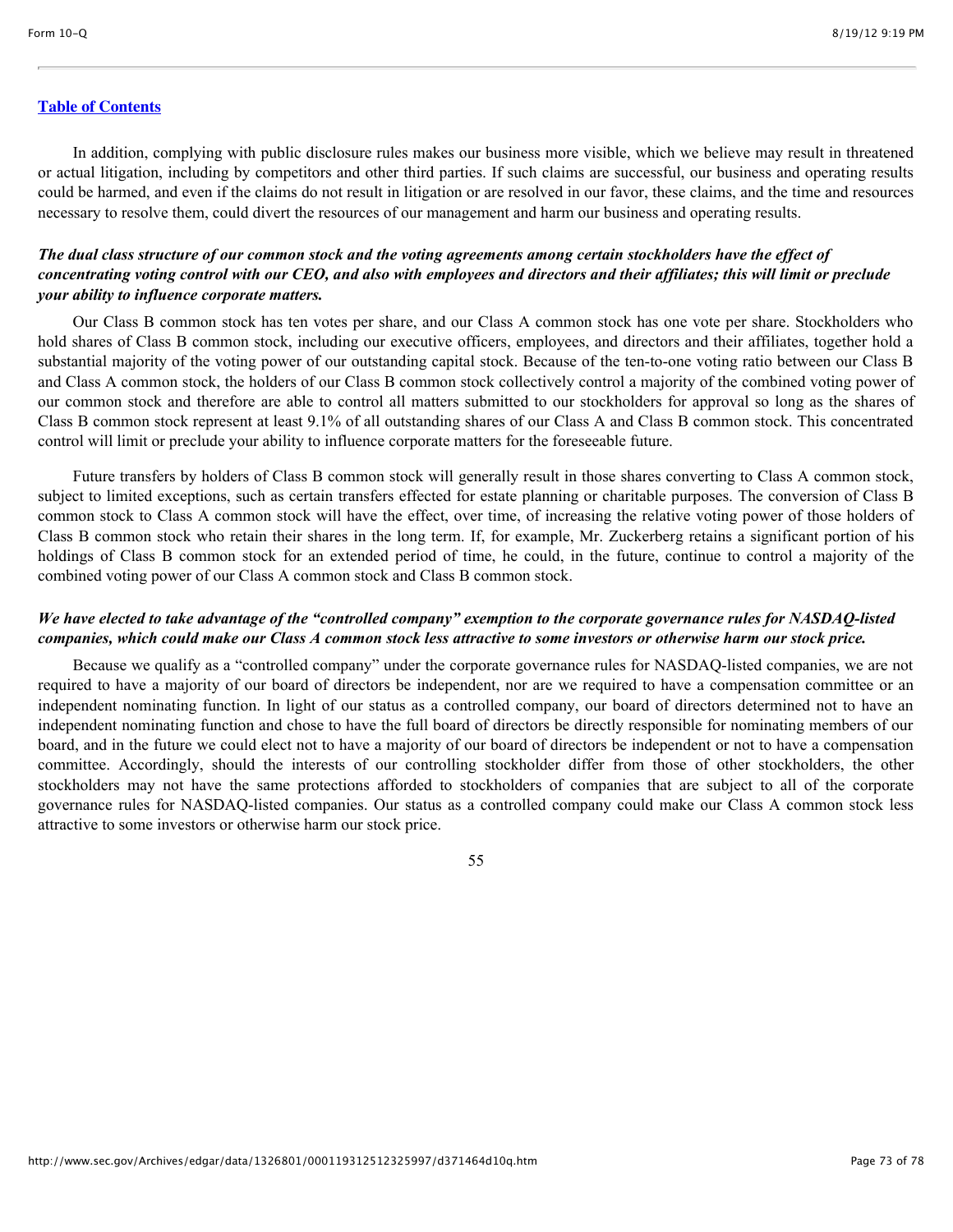# *Delaware law and provisions in our restated certificate of incorporation and bylaws could make a merger, tender offer, or proxy contest difficult, thereby depressing the trading price of our Class A common stock.*

Our status as a Delaware corporation and the anti-takeover provisions of the Delaware General Corporation Law may discourage, delay, or prevent a change in control by prohibiting us from engaging in a business combination with an interested stockholder for a period of three years after the person becomes an interested stockholder, even if a change of control would be beneficial to our existing stockholders. In addition, our restated certificate of incorporation and bylaws contain provisions that may make the acquisition of our company more difficult, including the following:

- until the first date on which the outstanding shares of our Class B common stock represent less than 35% of the combined voting power of our common stock, any transaction that would result in a change in control of our company requires the approval of a majority of our outstanding Class B common stock voting as a separate class;
- we have a dual class common stock structure, which provides Mr. Zuckerberg with the ability to control the outcome of matters requiring stockholder approval, even if he owns significantly less than a majority of the shares of our outstanding Class A and Class B common stock;
- when the outstanding shares of our Class B common stock represent less than a majority of the combined voting power of common stock, certain amendments to our restated certificate of incorporation or bylaws will require the approval of twothirds of the combined vote of our then-outstanding shares of Class A and Class B common stock;
- when the outstanding shares of our Class B common stock represent less than a majority of the combined voting power of our common stock, vacancies on our board of directors will be able to be filled only by our board of directors and not by stockholders;
- when the outstanding shares of our Class B common stock represent less than a majority of the combined voting power of our common stock, our board of directors will be classified into three classes of directors with staggered three-year terms and directors will only be able to be removed from office for cause;
- when the outstanding shares of our Class B common stock represent less than a majority of the combined voting power of our common stock, our stockholders will only be able to take action at a meeting of stockholders and not by written consent;
- only our chairman, our chief executive officer, our president, or a majority of our board of directors are authorized to call a special meeting of stockholders;
- advance notice procedures apply for stockholders to nominate candidates for election as directors or to bring matters before an annual meeting of stockholders;
- our restated certificate of incorporation authorizes undesignated preferred stock, the terms of which may be established, and shares of which may be issued, without stockholder approval; and
- certain litigation against us can only be brought in Delaware.

# **Item 2. Unregistered Sales of Equity Securities and Use of Proceeds.**

### *a) Sales of Unregistered Securities*

From April 1, 2012 through May 17, 2012, we issued to our directors, officers, employees, consultants, and other service providers an aggregate of 62,250,459 shares of our Class B common stock at per share purchase prices ranging from \$0.06 to \$1.85 pursuant to exercises of options granted under our 2005 Stock Plan and our 2005 Officers' Plan.

On May 3, 2012, we granted to our officers and employees an aggregate of 25,182,485 RSUs to be settled in shares of our Class B common stock under our 2005 Stock Plan.

On April 13, 2012, we issued 40,000 shares of our Class A common stock as consideration to four individuals in connection with our purchase of certain assets from a company.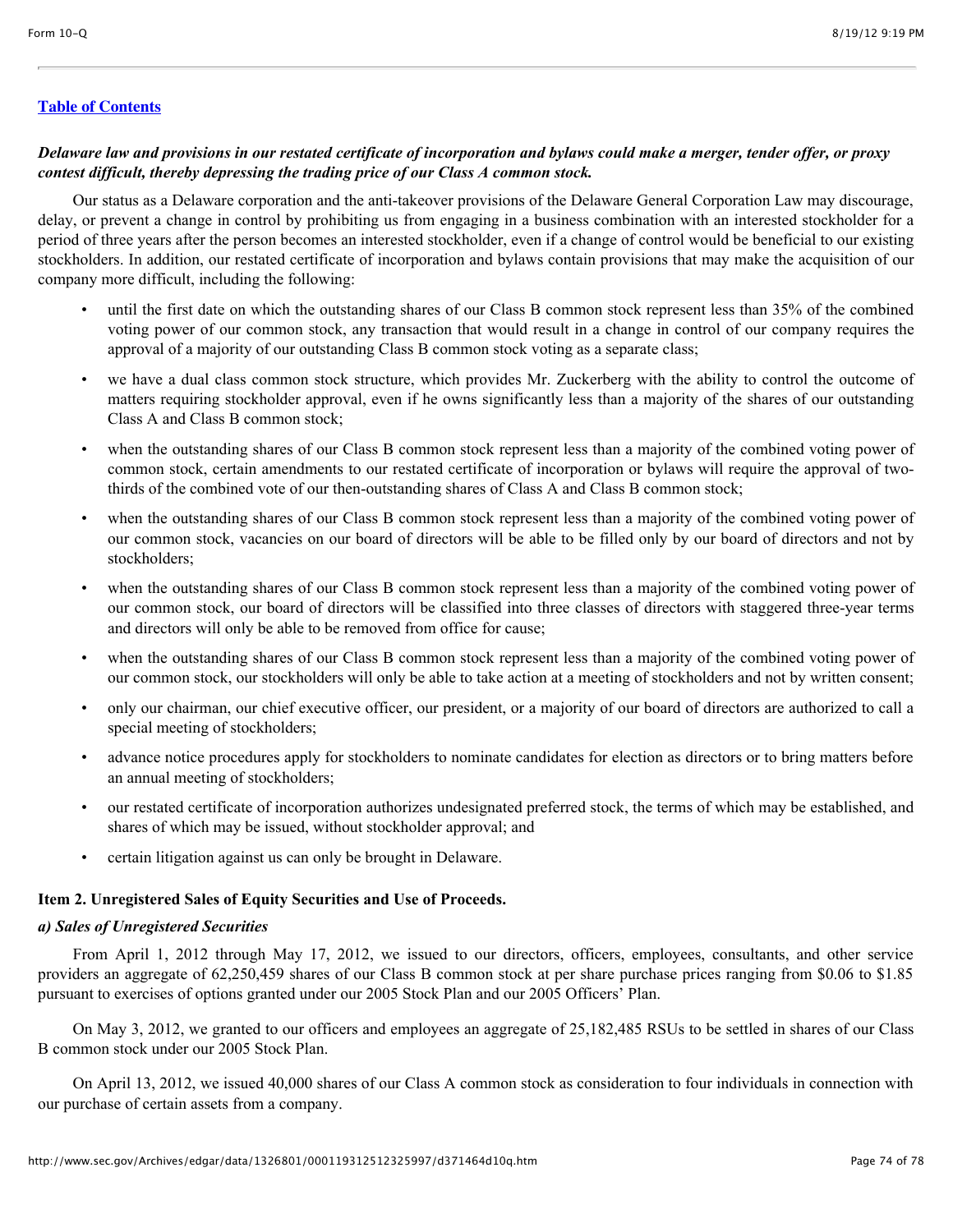On May 4, 2012, we issued 36,826 shares of our Class A common stock as consideration to eight individuals in connection with our acquisition of all the outstanding shares of a company.

On May 18, 2012, we issued 1,099,986 shares of our Class A common stock as consideration to 29 individuals and 12 entities in connection with our acquisition of all the outstanding shares of a company.

The sales of the above securities were exempt from registration under the Securities Act of 1933, as amended (Securities Act), in reliance upon Section 4(2) of the Securities Act, or Rule 701 promulgated under Section 3(b) of the Securities Act as transactions by an issuer not involving any public offering or pursuant to benefit plans and contracts relating to compensation as provided under Rule 701. The recipients of the securities in each of these transactions represented their intentions to acquire the securities for investment only and not with a view to or for sale in connection with any distribution thereof, and appropriate legends were placed upon the stock certificates issued in these transactions.

56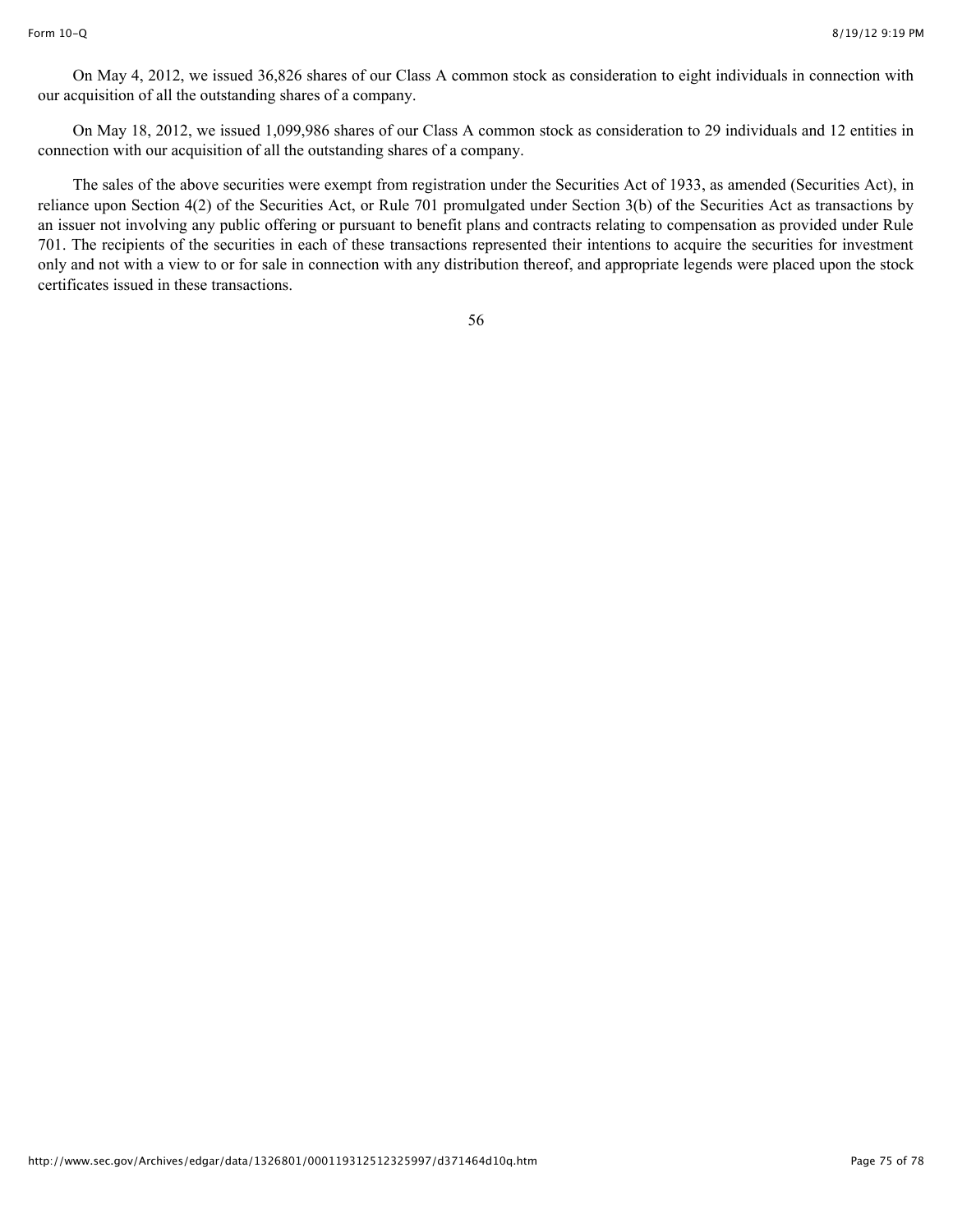### *(b) Use of Proceeds*

On May 17, 2012, our registration statement on Form S-1 (File No. 333-179287) was declared effective by the Securities and Exchange Commission for our initial public offering pursuant to which we sold an aggregate of 180,000,000 shares of our Class A common stock at a price to the public of \$38.00 per share. Morgan Stanley & Co. LLC, J.P. Morgan Securities LLC, Goldman, Sachs & Co., Merrill Lynch, Pierce, Fenner & Smith Incorporated, Barclays Capital Inc., Allen & Company LLC, Citigroup Global Markets Inc., Credit Suisse Securities (USA) LLC and Deutsche Bank Securities Inc. acted as book runners. The offering commenced as of May 18, 2012 and did not terminate before all of the securities registered in the registration statement were sold. On May 22, 2012, we closed the sale of such shares, resulting in net proceeds to us of \$6.8 billion after deducting underwriting discounts and commissions of \$75 million and other offering expenses of approximately \$6 million. No payments were made by us to directors, officers or persons owning ten percent or more of our common stock or to their associates, or to our affiliates. We invested the funds received in short-term and long-term marketable securities, consisting of U.S. government and government agency securities. There has been no material change in the planned use of proceeds from our initial public offering as described in our final prospectus filed with the Securities and Exchange Commission on May 18, 2012 pursuant to Rule 424(b).

#### *c) Issuer Purchases of Equity Securities*

Not applicable.

### **Item 6. Exhibits**

| <b>Exhibit</b> |                                                                                                                                                                                                                                                                           |       | <b>Filed</b> |         |                    |                           |
|----------------|---------------------------------------------------------------------------------------------------------------------------------------------------------------------------------------------------------------------------------------------------------------------------|-------|--------------|---------|--------------------|---------------------------|
| <b>Number</b>  | <b>Exhibit Description</b>                                                                                                                                                                                                                                                | Form  | File No.     | Exhibit | <b>Filing Date</b> | Herewith                  |
| 3.1            | Restated Certificate of Incorporation of the Registrant.                                                                                                                                                                                                                  |       |              |         |                    | X                         |
| 3.2            | Amended and Restated Bylaws of the Registrant.                                                                                                                                                                                                                            |       |              |         |                    | $\boldsymbol{\mathrm{X}}$ |
| 4.1            | Amendment No. 1 to Sixth Amended and Restated Investors'<br>Rights Agreement, dated May 1, 2012, by and among Registrant<br>and certain security holders of Registrant.                                                                                                   | $S-1$ | 333-179287   | 4.2A    | May $3$ ,<br>2012  |                           |
| 10.1           | 2012 Equity Incentive Plan.                                                                                                                                                                                                                                               | $S-1$ | 333-179287   | 10.4    | April 23,<br>2012  |                           |
| 10.2           | 2012 Equity Incentive Plan forms of award agreements.                                                                                                                                                                                                                     |       |              |         |                    | X                         |
| 10.3           | Amendment No. 1 to Conversion Agreement, dated April 30,<br>2012, between Registrant and Mail.ru Group Limited (f/k/a)<br>Digital Sky Technologies Limited), DST Global Limited, DST<br>Global II, L.P, DST Global III, L.P., DST USA Limited, and<br>DST USA II Limited. | $S-1$ | 333-179287   | 10.16A  | May $3$ ,<br>2012  |                           |
| $10.4\dagger$  | Amendment No. 2 to Developer Addendum, dated April 25,<br>2012, between Registrant and Zynga Inc.                                                                                                                                                                         |       |              |         |                    | X                         |
| 10.5           | Amendment No. 1 to Developer Addendum No. 2, dated June 12,<br>2012, between Registrant and Zynga Inc.                                                                                                                                                                    |       |              |         |                    | X                         |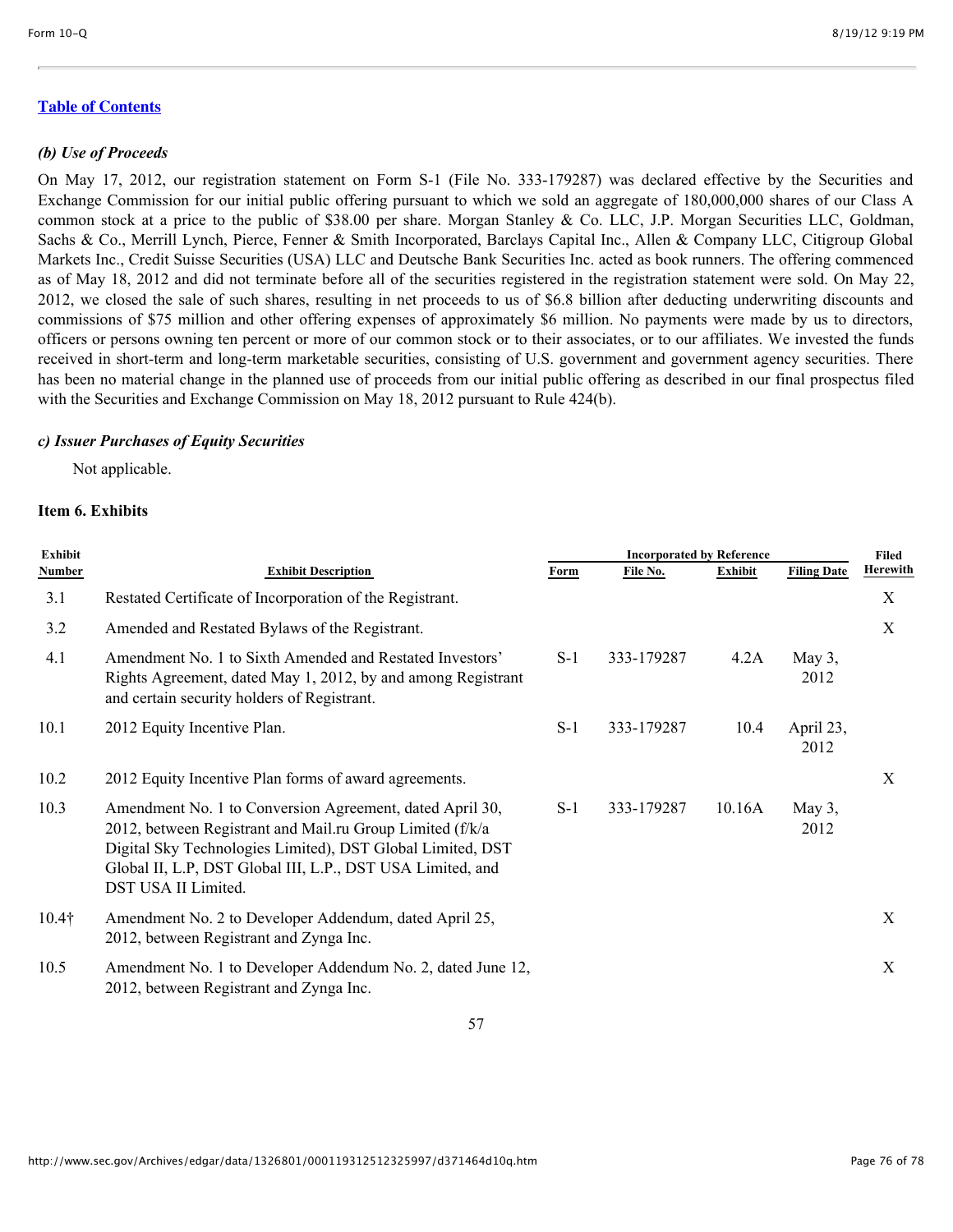| <b>Exhibit</b> |                                                                                                                                                                                   |      | <b>Filed</b> |                |                    |          |
|----------------|-----------------------------------------------------------------------------------------------------------------------------------------------------------------------------------|------|--------------|----------------|--------------------|----------|
| Number         | <b>Exhibit Description</b>                                                                                                                                                        | Form | File No.     | <b>Exhibit</b> | <b>Filing Date</b> | Herewith |
| 10.6           | Amendment No. 2 to Developer Addendum No. 2, dated July 3,<br>2012, between Registrant and Zynga Inc.                                                                             |      |              |                |                    | X        |
| 31.1           | Certification of Mark Zuckerberg, Chief Executive Officer,<br>pursuant to Rule $13a-14(a)/15d-14(a)$ , as adopted pursuant to<br>Section 302 of the Sarbanes-Oxley Act of 2002.   |      |              |                |                    | X        |
| 31.2           | Certification of David A. Ebersman, Chief Financial Officer,<br>pursuant to Rule $13a-14(a)/15d-14(a)$ , as adopted pursuant to<br>Section 302 of the Sarbanes-Oxley Act of 2002. |      |              |                |                    | X        |
| 32.1#          | Certification of Mark Zuckerberg, Chief Executive Officer,<br>pursuant to 18 U.S.C. Section 1350, as adopted pursuant to<br>Section 906 of the Sarbanes-Oxley Act of 2002.        |      |              |                |                    | X        |
| 32.2#          | Certification of David A. Ebersman, Chief Financial Officer,<br>pursuant to 18 U.S.C. Section 1350, as adopted pursuant to<br>Section 906 of the Sarbanes-Oxley Act of 2002.      |      |              |                |                    | X        |
| $101$ . INS*   | <b>XBRL</b> Instance Document.                                                                                                                                                    |      |              |                |                    | X        |
| 101.SCH*       | XBRL Taxonomy Extension Schema Document.                                                                                                                                          |      |              |                |                    | X        |
| 101.CAL*       | XBRL Taxonomy Extension Calculation Linkbase Document.                                                                                                                            |      |              |                |                    | X        |
| 101.DEF*       | XBRL Taxonomy Extension Definition Linkbase Document.                                                                                                                             |      |              |                |                    | X        |
| $101.LAB*$     | XBRL Taxonomy Extension Labels Linkbase Document.                                                                                                                                 |      |              |                |                    | X        |
| 101.PRE*       | XBRL Taxonomy Extension Presentation Linkbase Document.                                                                                                                           |      |              |                |                    | X        |
|                |                                                                                                                                                                                   |      |              |                |                    |          |

† Registrant has omitted portions of the referenced exhibit pursuant to a request for confidential treatment under Rule 406 promulgated under the Securities Act of 1933, as amended (Securities Act).

# This certification is deemed not filed for purposes of section 18 of the Securities Exchange Act of 1934, as amended (Exchange Act), or otherwise subject to the liability of that section, nor shall it be deemed incorporated by reference into any filing under the Securities Act or the Exchange Act.

\* Pursuant to applicable securities laws and regulations, these interactive data files are deemed not filed or part of a registration statement or prospectus for purposes of sections 11 or 12 of the Securities Act, are deemed not filed for purposes of section 18 of the Exchange Act and otherwise are not subject to liability under these sections.

### 58